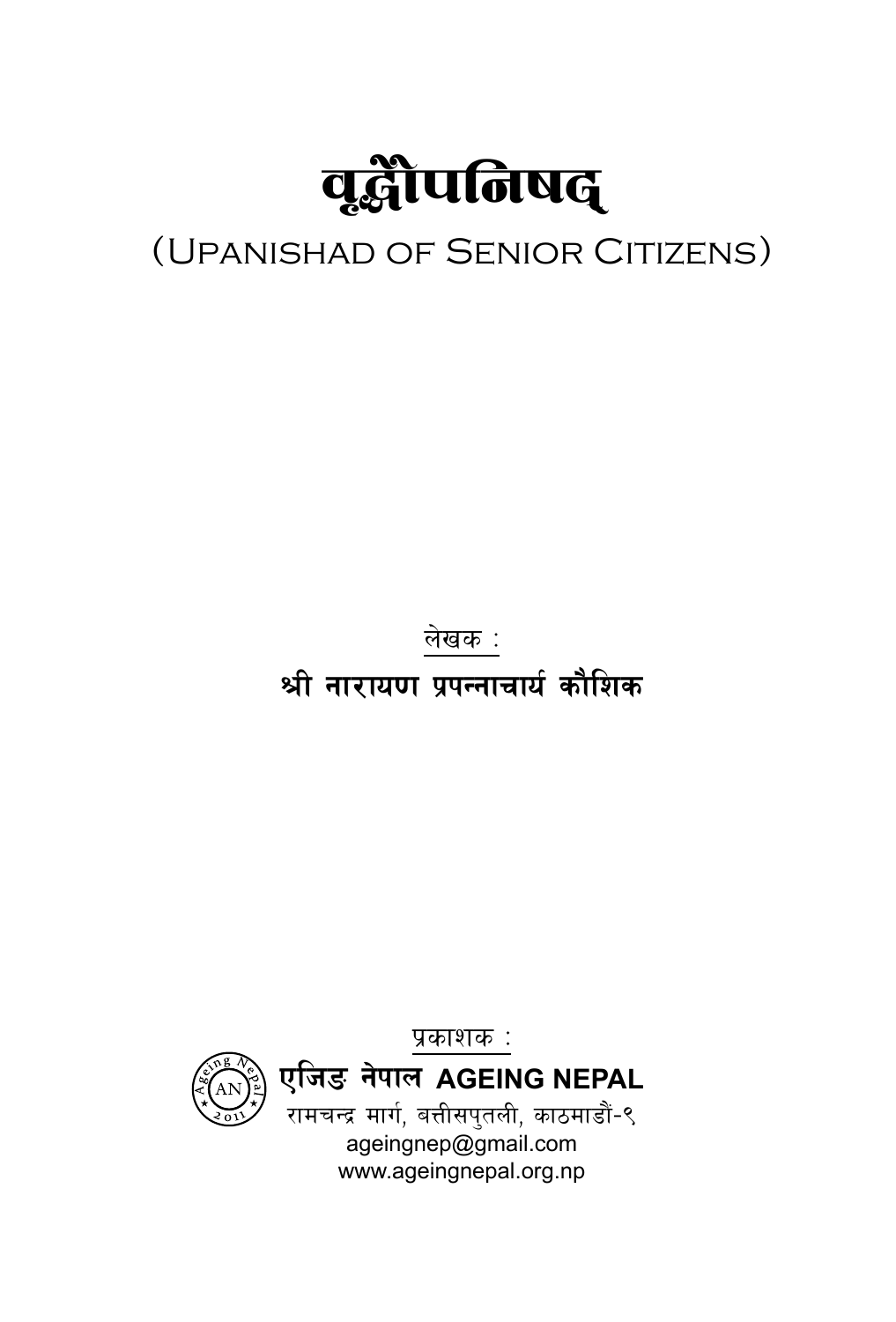संस्करण : प्रथम संस्करण : २०६९ प्रति ः एक हजार मूल्य : रु. २००/ $-$ © सर्वाधिकार : प्रकाशकमा सुरक्षित कम्प्यूटर : सुशीला श्रेष्ठ मुद्रक : **न्यू नेपाल प्रेस**, मनकामना मार्ग, नागपोखरी-४४३४८५०

www.ageingnepal.org.np

एजिङ नेपाल घर नं. ३४०, रामचन्द्र मार्ग, बत्तीसपुतली, काठमाडौं-९ फोन : ०१-४४८५८२७ ageingnep@gmail.com

प्रकाशक :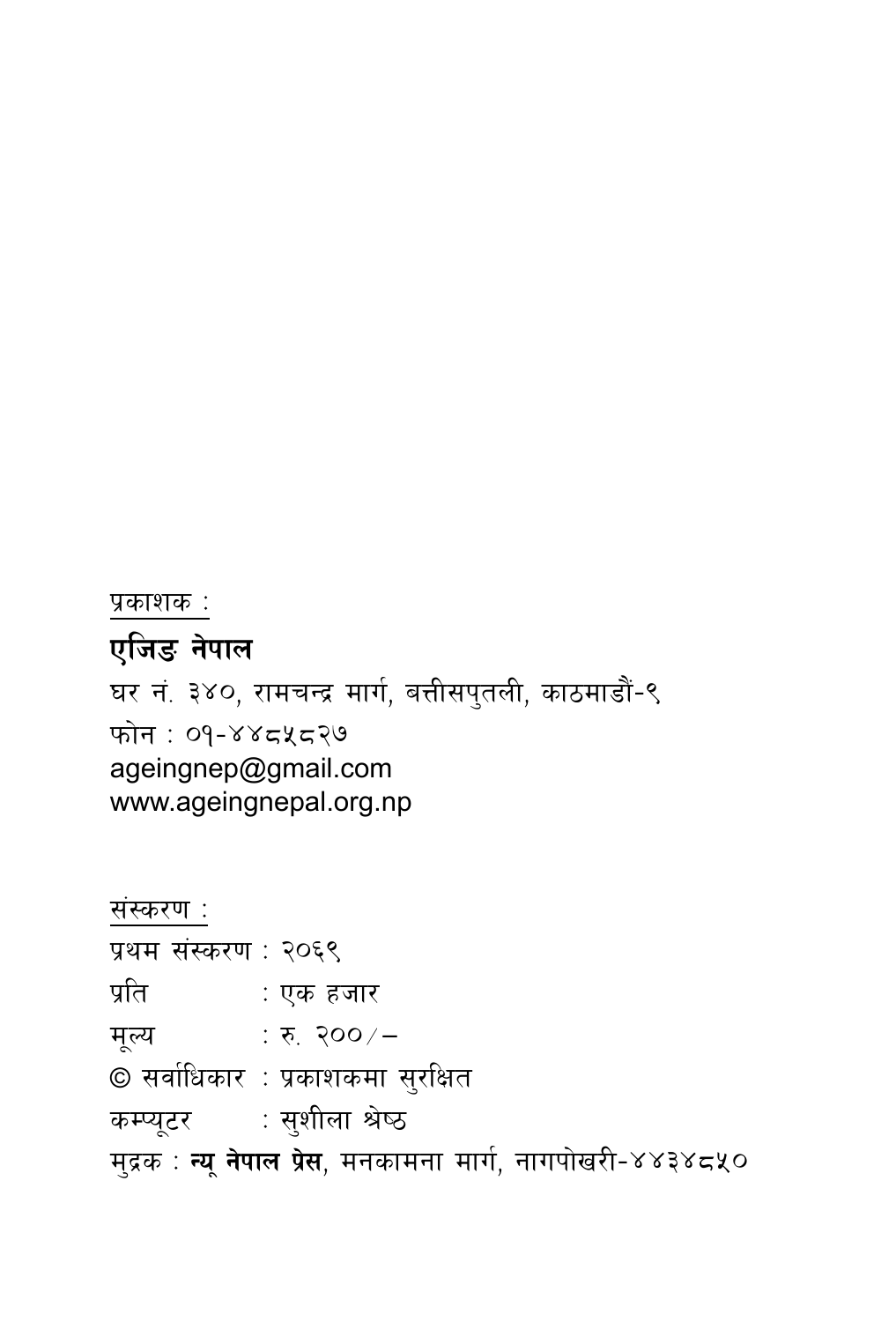वन-वारि विना भूमि नोर्वरा भवति यथा । वद्धा-हीन परिवारा जायन्ते समहास्तथा ॥

अर्थ .

जसरी जल र जङ्गल विनाको जमिन मरुभूमि (अनुत्पादक) हुन्छ त्यस्तै बढा बढी नभएको परिवार र समाज पनि निरस हुन्छ ।

The family and society without senior citizens are unproductive like the land without water and trees.

\*\*\*\*\*

सूर्य विना यथा दिनं. हिमालय विना जलम् ।

तथा ह्यसम्भवंराष्ट्रं वृद्धा विना पुनर्गुहम् ॥

अर्थ :

सूर्य विना दिन, हिमाल विना पानी सम्भव नभए जस्तै बूढाबूढी नभएको परिवार र समाज एवं राष्ट्र पनि असम्भव हुन्छ ।

The existence of a family, society and country without senior citizens is not possible like a day without sun and water without snow-peaks.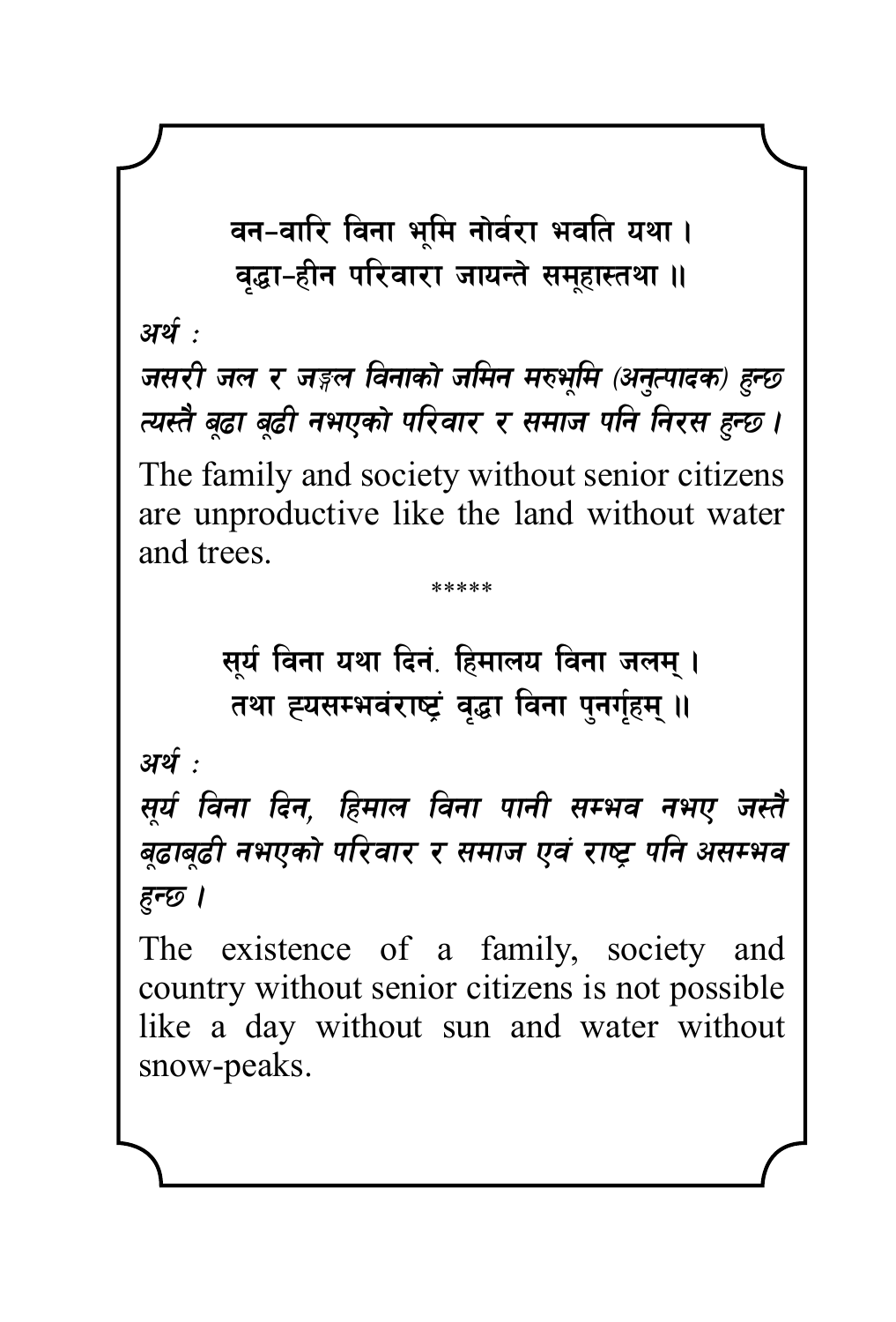

विश्वका प्रमुख धर्म चिन्हहरू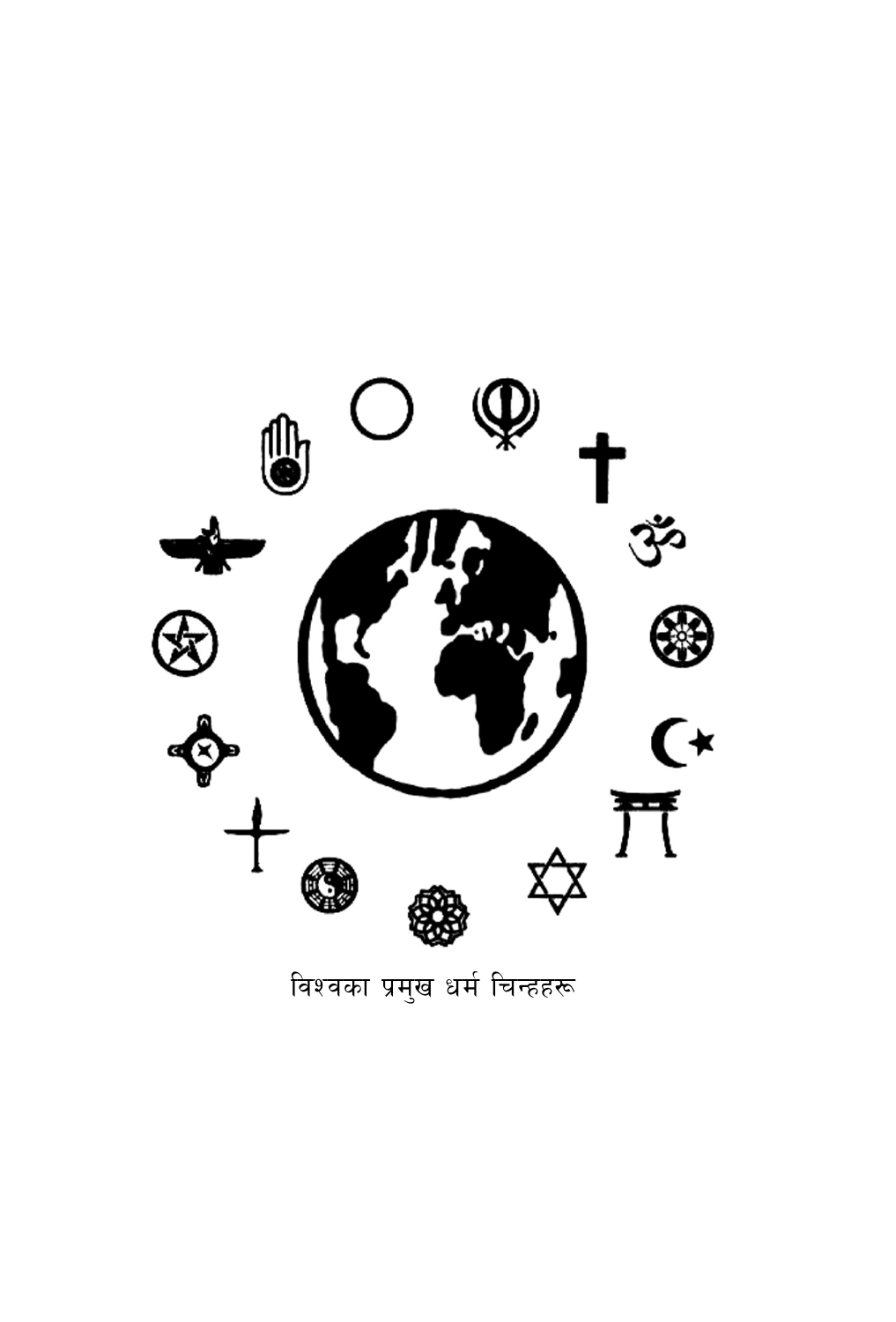#### प्राक्कथन

विभिन्न कालखण्डमा उदित युगधर्मलाई निर्देश गर्न ऋषिम्निहरूले विगतमा विविध वेद,ब्राहमण र उपनिषद्हरूको रचना गरे । ती अनेकौं छन् । यो एक्काइसौं सताब्दीको प्रथम खण्डमा विश्वमा कूल जनसंख्या वृद्धिदरभन्दा ६० वर्ष माथिकाको जनसंख्या वृद्धिदर तीव्र भएको छ । यस सताब्दीको मध्य कालमा विश्वभर १४ वर्षभन्दा मुनिको जनसंख्याको तुलनामा ६० वर्ष माथिकाको जनसंख्या बढी हँदैछ । मानव इतिहासमा यस्तो पहिलो पटक हँदैछ । यो अपरिवर्तनीय छ । यस परिस्थितिमा उदीयमान युगधर्मलाई स्थापित र निर्देशित गर्न नयाँ उपनिषद्को रचना हन् अवश्यम्भावी थियो र एजिङ नेपालको संयोजनमा ऋषि सन्तति श्री स्वामी नारायण प्रपन्नाचार्य कौशिकबाट यो वृद्धौपनिषद्को रचना पनि सम्पन्न भएको छ । जेष्ठ नागरिकको हितद्वारा सम्पूर्ण मानव कल्याणकालागि रचित यो उपनिषद्कालागि विश्वमा भएका र हनेवाला जेष्ठ नागरिककातर्फबाट आभार प्रंकट गर्दै ऋषि सन्तति श्री प्रपन्नाचार्य कौशिकको यो उपलब्धिका लागि उहाँमा बधाइ टक्रचाउँछु । सम्पूर्ण वैदिक, पौराणिक र संस्कृत साहित्यमा आजसम्म सशक्त ढंगले नउठाइएको विषयमा पहिलो कृति भएकोले यसमा सुधारका प्रशस्त सम्भावनाहरू छन् र विद्वतजनबाट त्यस्तो सत् प्रयासको आशा गर्दछ ।

प्राक्कथन/वृद्धौपनिषद् / क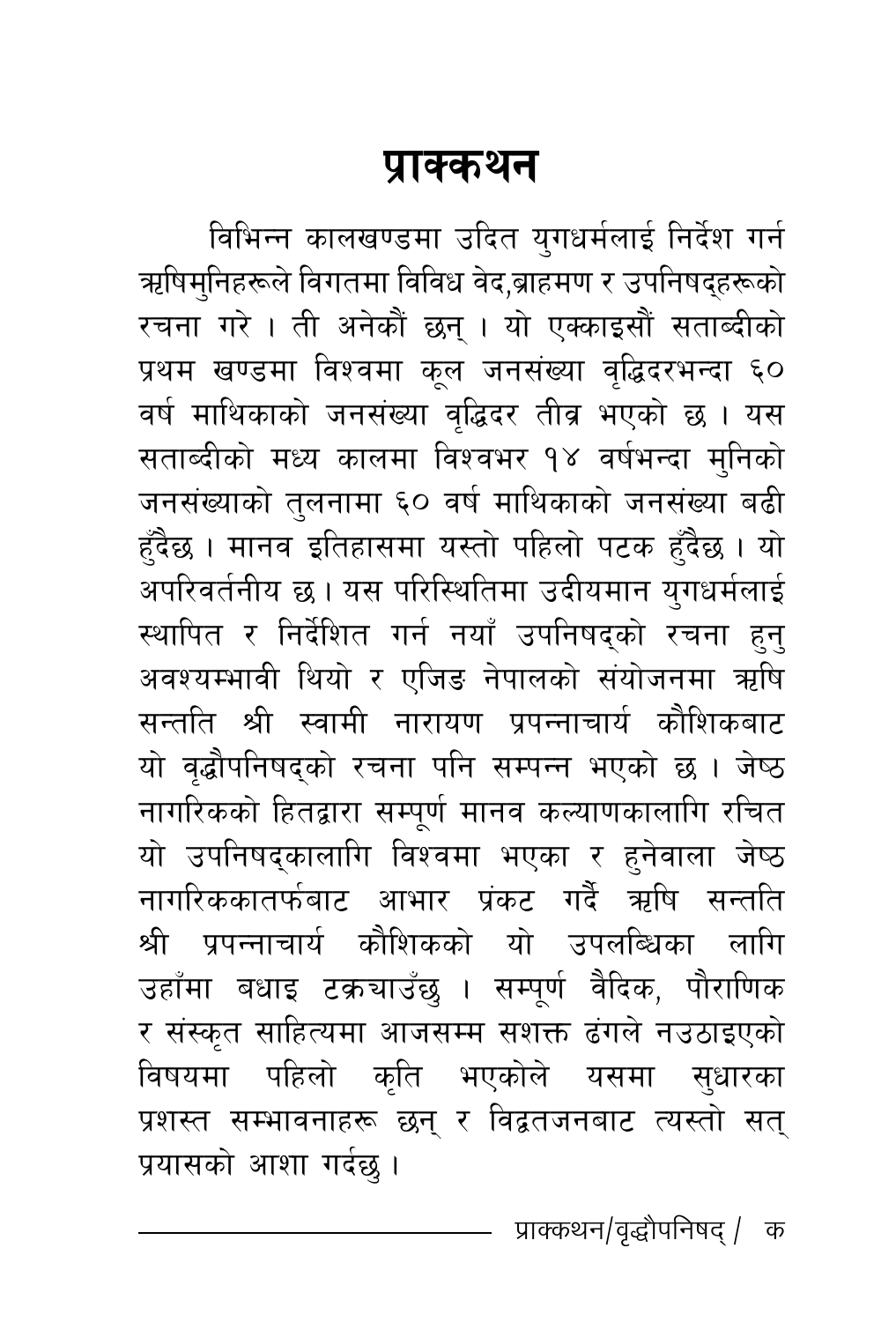The Sanskrit word for knowledge is Ved, also pronounced as *Veda* by non-Sanskrit tongue. Ved is the religion of all times for a Hindu. The Ved also recognizes that priority issues of a society, so of an individual, change over time and they need to be addressed through *Yug Dharma* or religion of the time. Upanishads are Ved based philosophical text that address such time specific issues. *Rishies* or saints in different times have authored different Upanishads (means for reaching nearer to Ved) to establish and guide the religion of the time - Y*ug Dharma.* This Upanishad is one in the series to address the isuues of ageing popualtion in the 21st century.

In many countries, the growth rate of  $60+$  population is increasing faster than the total population growth rate. Humanity is witnessing this global phenomenon for the first time in history and seems irreversible. Such a demographic change affects all aspects of human society and individual's life. Therefore, an Upanishad was required to establish and guide the religion of the time (*Yug Dharma*) and Shri Naryan Prapannacharya Kaushik has fulfilled this need with the composition of this **Briddhoupanishad** in Sanskrit, meaning an Upanishad of Senior Citizens.

 I am deeply obliged to Shri Narayan Prapannacharya, a descendant of Kaushik R*ishi*, for giving humanity this much needed text. I also congratulate him on behalf of all senior citizens of today and tomorrow for being able to give continuity to the *Rishi* tradition (*Rishi parampara*) of our civilization. Ageing Nepal takes pride in having played a pivotal role in bringing out this Upanishad, and submits its humble apologies for not being perfect as many intellectuals may wish for. We request for constructive comments and suggestions from all our readers.

#### **Krishna M. Gautam**

Founder Chair of Ageing Nepal House # 340, Ramchandra Marg, Gaushala, Kathamndu, Nepal. http://www.ageingnepal.org.np ageingnep@gmail.com 977-1-4485827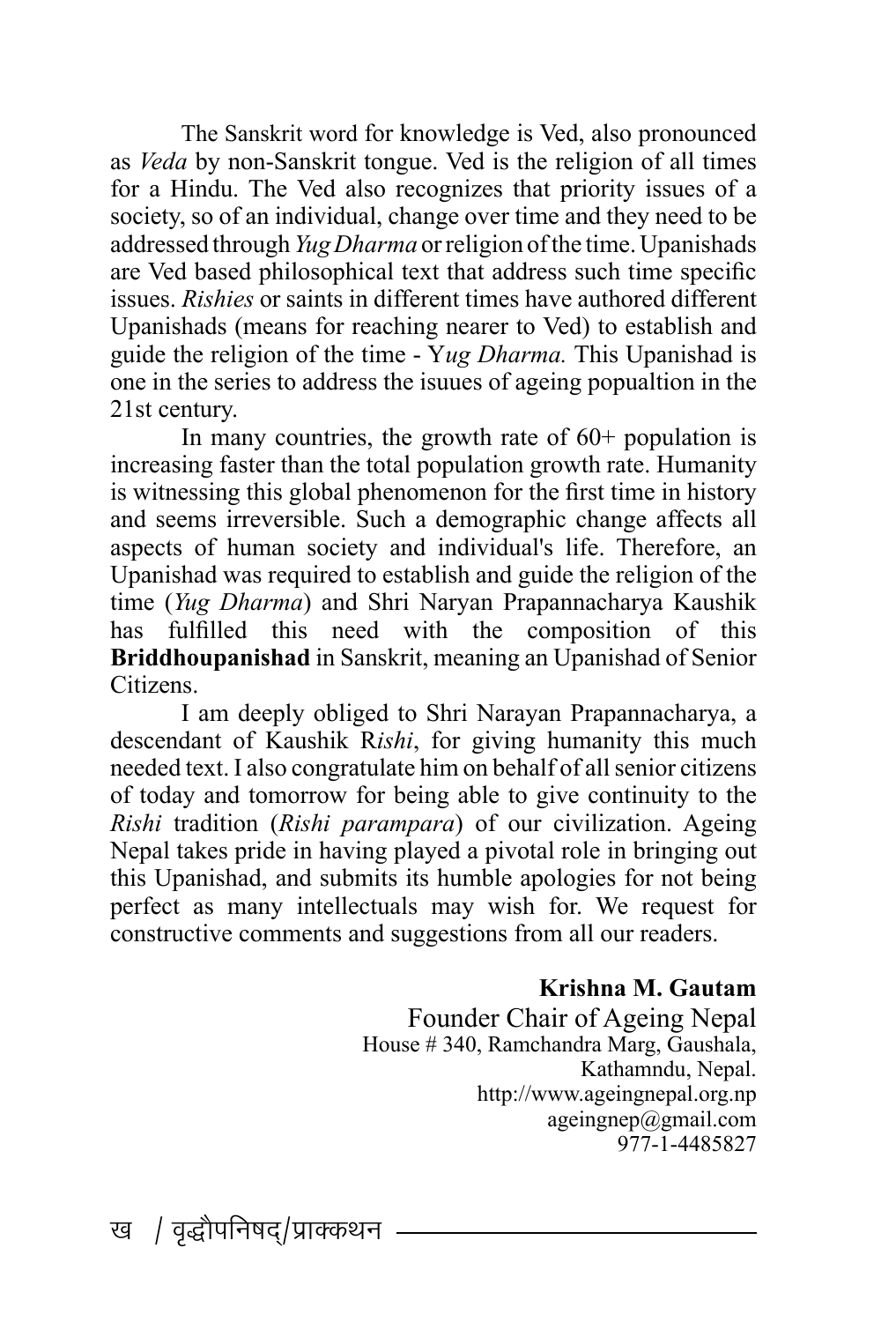#### मन्तव्य

#### आदन्दादृंशधर्माणां पुंसां चैवायुषां क्षयात् । अस्थिरत्वाच्छरीराणां पुरोवाक् ह्यात्मचिन्तनम् ॥

सृष्टिकालादारभ्येदानीं यावद् युगानुसारं परमतत्व चिन्तकानामृषिमहर्षि ब्रह्मर्षीणां संख्यया क्रमशः उत्तरोत्तरं न्यूनता जाता । सम्प्रति कलियुगेऽपि यत्र कुत्र यदा कदा तत्व चिन्तकाः सज्जनाः विप्राः प्राप्यन्ते । सम्पर्णविषयस्य तत्वचिन्तकानां विभिन्ना विचारा विभिन्नेषु दर्शनेषु मिलन्ति । सम्प्रति प्रणीतं वृद्धौपनिषदम् समादरणीयरिमालइत्योपनाम्नः नारायण प्रपन्नाचार्यकौशिकस्य कियन्तकिन्त्वन्त्र: परिष्कृता विचारा विलोक्यन्ते तत्र परिष्कृता विचारानकानां वयोवृद्धानां व्यवहारवृद्धानाञ्चात्यन्तमुपयोगिनः सन्तीति नात्रसंशयः । गृह पुत्र पुत्री बन्धुबान्धवान् परित्यज्य सदैव–

"अहं ब्रह्मास्मि, ब्रह्मास्मि ब्रह्मास्मिति नसंशयः" इत्युच्चार्य सविधि ब्रह्म तत्वस्य आरोपित्यात्मनिकुते"

"सर्वभूतेषु चात्मानं सर्वभूतानि चात्मनि"

एतद्गीतोक्तमार्गसम्यकानुशरणं कतेन

सर्वेष्वात्मसु सुकृतादाम्य स्थितीनां कृत्वैव ब्रह्म तत्वं विचिन्तयित्ं तथा विज्ञात्ं च शीलम् अन्यथा नशक्यते । अस्त् देवाधिदेवो शरणमस्तीति शम् ।

> आचार्यपर्णचन्द्रोपाध्यायढङ्गेल विद्यावाचस्पति डिलिट् दूरभाष ४७८२५५८

> > मन्तव्य/वृद्धौपनिषद् / ग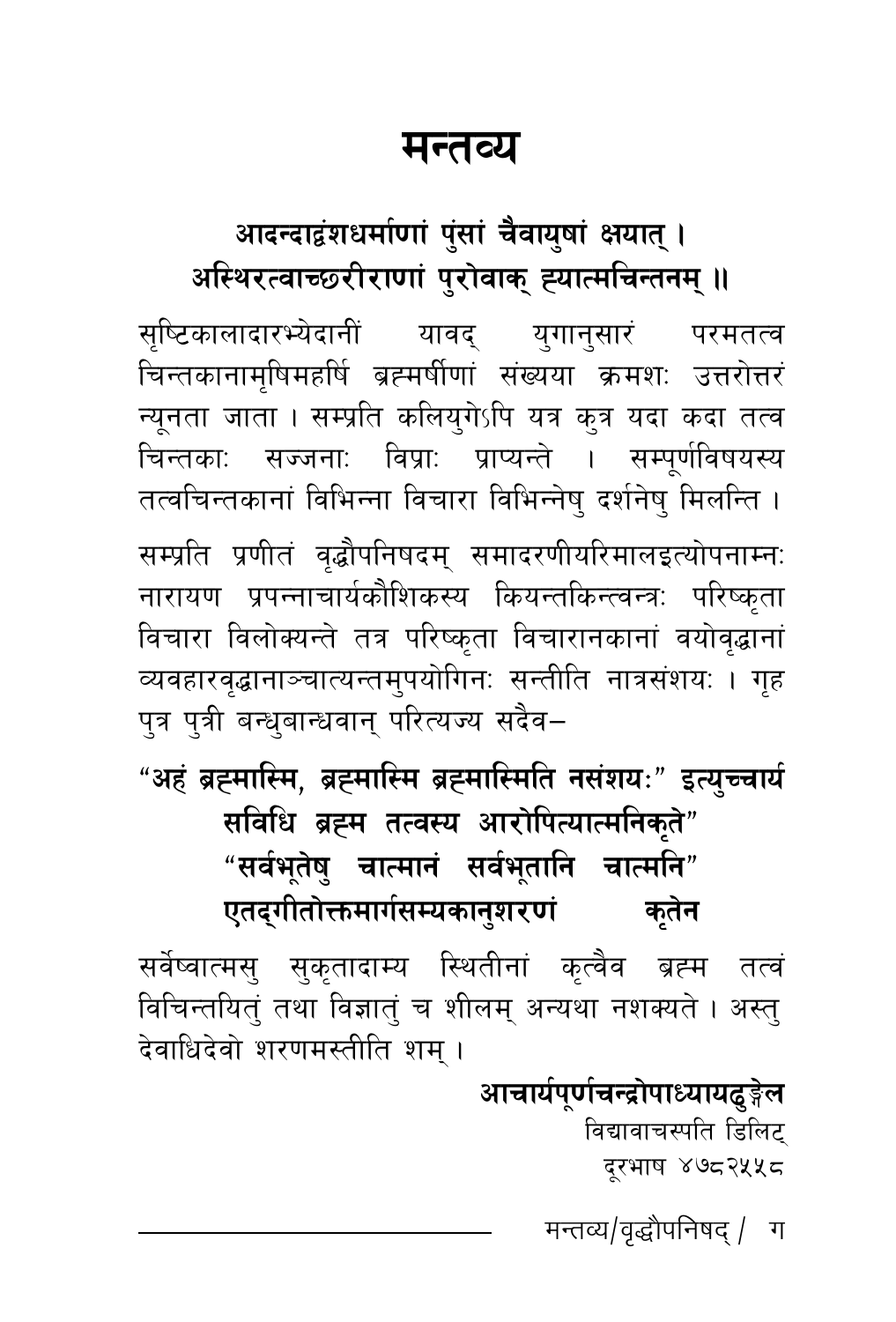मानिसले आयु सकिन् अगाडि नै आत्म चिन्तन गर्न् पर्छ। सृष्टिको शुरुमा धेरै रिषि मुनि हुन्थे, ती कम हुँदै गए पनि केही चिन्तक बाँकी छन । अहिले नारायणप्रसाद रिमाल कौशिकले ज्ञान र उमेरले पाकाहरूलाई लिएर उपयोगी बृध्दौपनिषद्को रचना गर्नु भएको छ । यसलाई ब्फन अरुलाई आफैजस्तो सम्भने ब्रहमज्ञानी हुनुपर्दछ ।

#### ☆☆☆☆

A person should think about the value of life before the age expires. There are still few such thinkers. Persons with the wisdom to see themselves in others should be able to appreciate this work of Shri Nrayan Prapannacharya.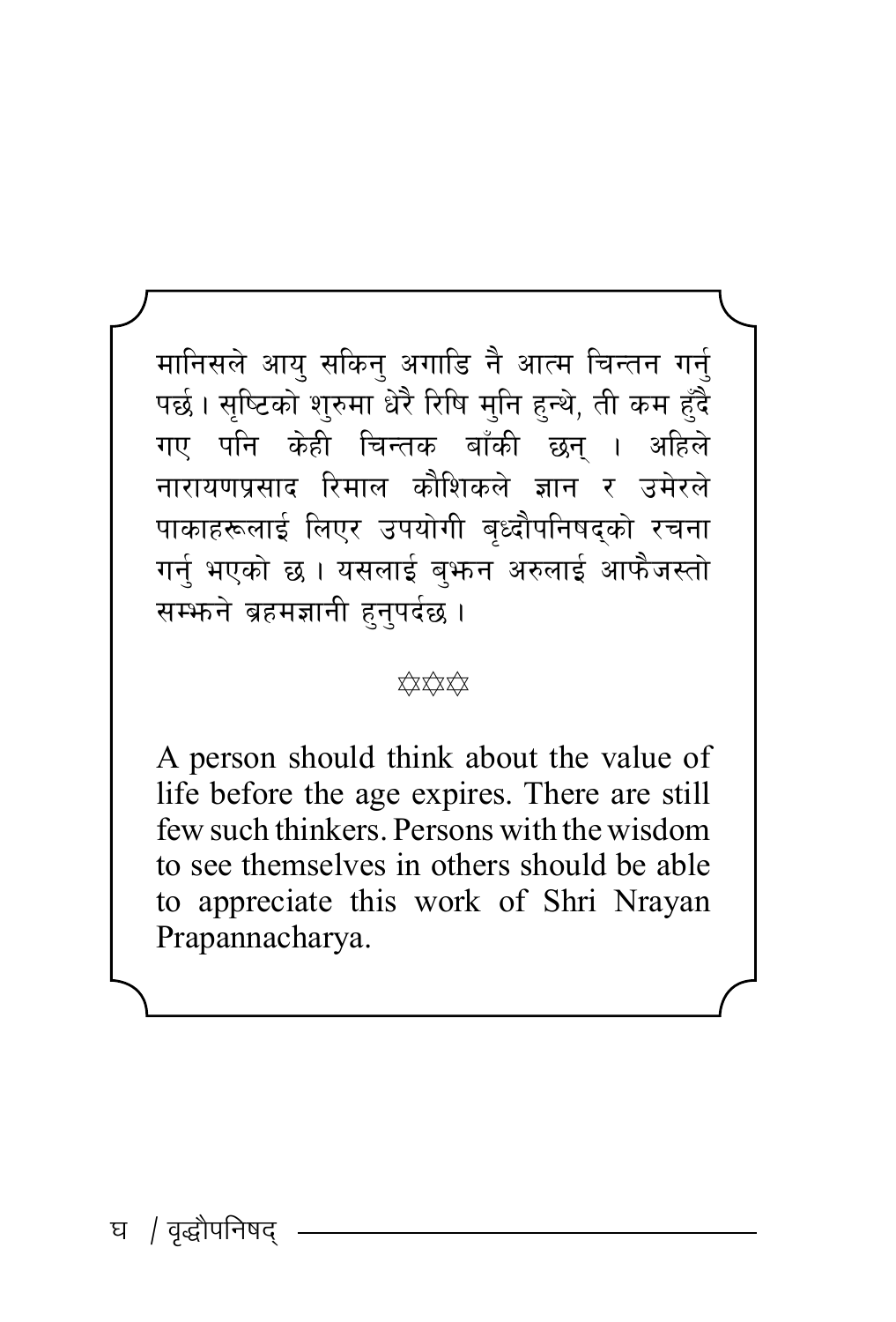## आफ्ना दुई शब्द

विश्वमा अति प्राचीन वाङ्मयका रुपमा विख्यात क्नै भाषा वा साहित्यको अनमोल रत्न नै वैदिक साहित्य हो । पूर्वीय दर्शनका आर्यहरुले वेदलाई अपौरुषेय अथवा ईश्वरीय वाणीका रुपमा प्रमाणित गरेका छन् भने पाश्चात्य दर्शनका विज्ञ भाषा शास्त्रीहरुले यो भन्दा प्राचीन शास्त्र छैन भनेर सिद्ध गरेका छन् । युगौं युगदेखि वैदिक परिवारले श्रुति परम्पराबाट संरक्षण गर्दै आएर आजको पाँचहजार वर्ष भन्दा केही पहिले बाट लेख्य रुपमा प्रकाशित भएको पुराना सुनौला पाण्डुलिपि कतै-कतै पाइन्छ । ऋग्यजुसामथर्व नामका चार वेदलाई वेद भन्नुको तात्पर्य मानवलाई लौ जान है भन्ने प्रेरणाका साथ आदेशात्मक भावना पनि बुभ्तनु पर्दछ । मानवलाई शिक्षा दिनका लागि नै हाम्रा पूर्वज मन्त्र द्रष्टा महर्षिहरुले चारवेदमा भएका लाखौं मन्त्रहरुलाई सयौं उपनिषद् (वेदान्त) का रुपमा व्याख्या गरेका छन् । कलियुगको आरम्भमा सबै उपनिषद्लाई मन्थन गरेर भगवान् श्रीकृष्णले गीता नामक शास्त्रबाट अर्जुनलाई शिक्षा दिन् भयो । जो आज सार्वभौम मूल आध्यात्मग्रन्थका रुपमा सम्मानित छ ।

#### "सर्वोपनिषदो गावो दोग्धा गोपाल नन्दन: । पार्थो वत्सः सुधिर्भोक्ता दुग्धं गीतामृतम्महद् ॥"

गीताको अभ्यदय भएको पनि पाचहजार भन्दा बढी नै वर्ष वितिसकेको परिप्रेक्षमा भएका समय परिवर्तनले आज २१ औं सताब्दिको युग ल्याएको छ। यो समयमा विश्व जनसंख्या

आफ्ना दुई शब्द/वृद्धौपनिषद् / ङ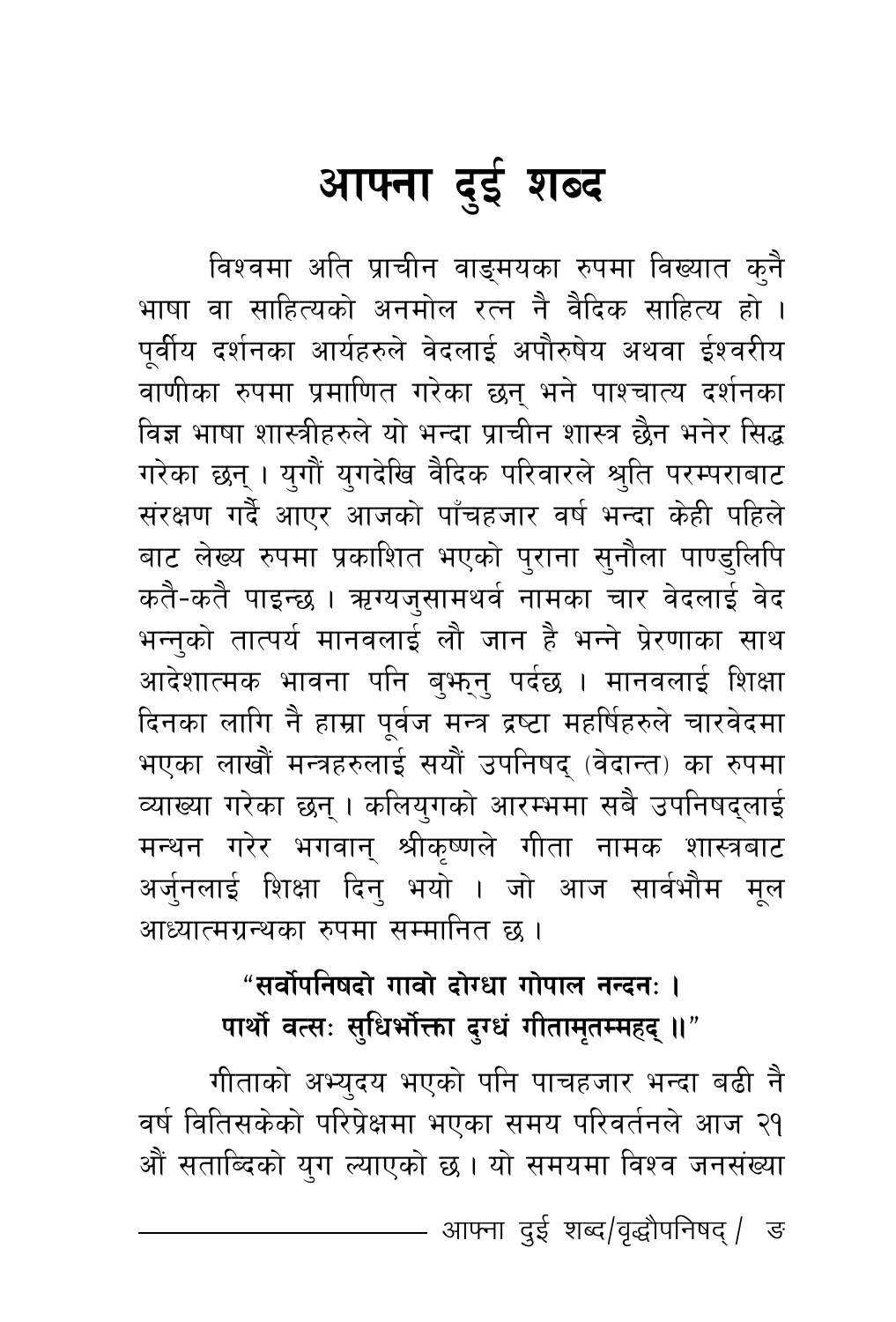संरचनामा बढेको चापले जेष्ठ नागरिकहरुमा तीव्र समस्या वृद्धि भएको टड्कारो देखिन्छ । समयानुकूल युग धर्म रक्षार्थ एवं मानव समाजका हितका लागि वितेका विभिन्न कालखण्डमा आएका परिवर्तन र अवस्थालाई सम्बोधन गर्दै मानवलाई सुसूचित गर्ने उद्देश्यले मन्त्रद्रष्टा ऋषिहरुले विभिन्न उपनिषद् ग्रन्थहरुको रचना गरी युगान्रुप धर्मको ब्याख्या गरेका कुरा इतिहासमा उल्लेख छ । मानवेतर प्राणी समुदायका लागि बाँच्न प्राकृतिक नियम नै पर्याप्त छ। मानव यस्तो प्राणी हो, उसलाई समयसापेक्षित नियम र विधानको आवश्यकता परिरहन्छ । प्राचीन कालमा उपयुक्त ठानेर बनाएका नीति नियमहरू केही समय पछि अनुपयुक्त भएर थप घट र फेर बदल हँदै जान्छन् । सृष्टिकालमा ऋग्वेदमा- २१ शाखा थिए । आज केवल १ शाकल्य शाखा मात्र छ । शुक्ल यजुर्वेदमा १५ र कृष्ण यजुर्वेदमा ८६ गरी १०१ शाखा थिए । आज शुक्ल युजर्वेदमा काव्य र माध्यान्दिनीय २ शाखा र कृष्ण यजुर्वेदमा, तैत्तिरीय, मैत्रायणी, कठ, कपिष्ठक, श्वेतात्तर गरी ५ मात्र बाँकी छन् । सामवेदमा १ हजार शाखा थिए अहिले केवल कौथोमी, जैमिनीया र राणायानीया गरी ३ शाखा छन् । अथर्ववे दमा- प्पैपलादि र शौनकीया गरी २ शाखामात्र पाइन्छन् । यी सबै समयका कालखण्डले ल्याएको परिवर्तन हो। यसलाई आत्मसात गर्दै वृद्धवृद्धाहरुप्रतिको शास्त्रीय दृष्टि र सम्मानलाई उच्च पहिचान गरौं । वृद्ध हुन पाउनु मानवको परंसौभाग्य हो । वृद्ध हुन पाइएन भने वास्तवमा मानवता पूर्ण नै भएन । हाम्रा वेद शास्त्रले "**जीवेयु शरदं शतम्**" भनिएको वाक्य नै सिद्ध भएन । तसर्थ हरेक मानवले पूर्ण आयु भोग गर्न सक्नु पर्दछ । वृद्धवृद्धा हुनु भनेको पूर्ण जीवनको अनुभूति गर्ने सौभाग्य प्राप्त गर्नु हो ।

च / वृद्धौपनिषद्/आफ्ना दुई शब्द -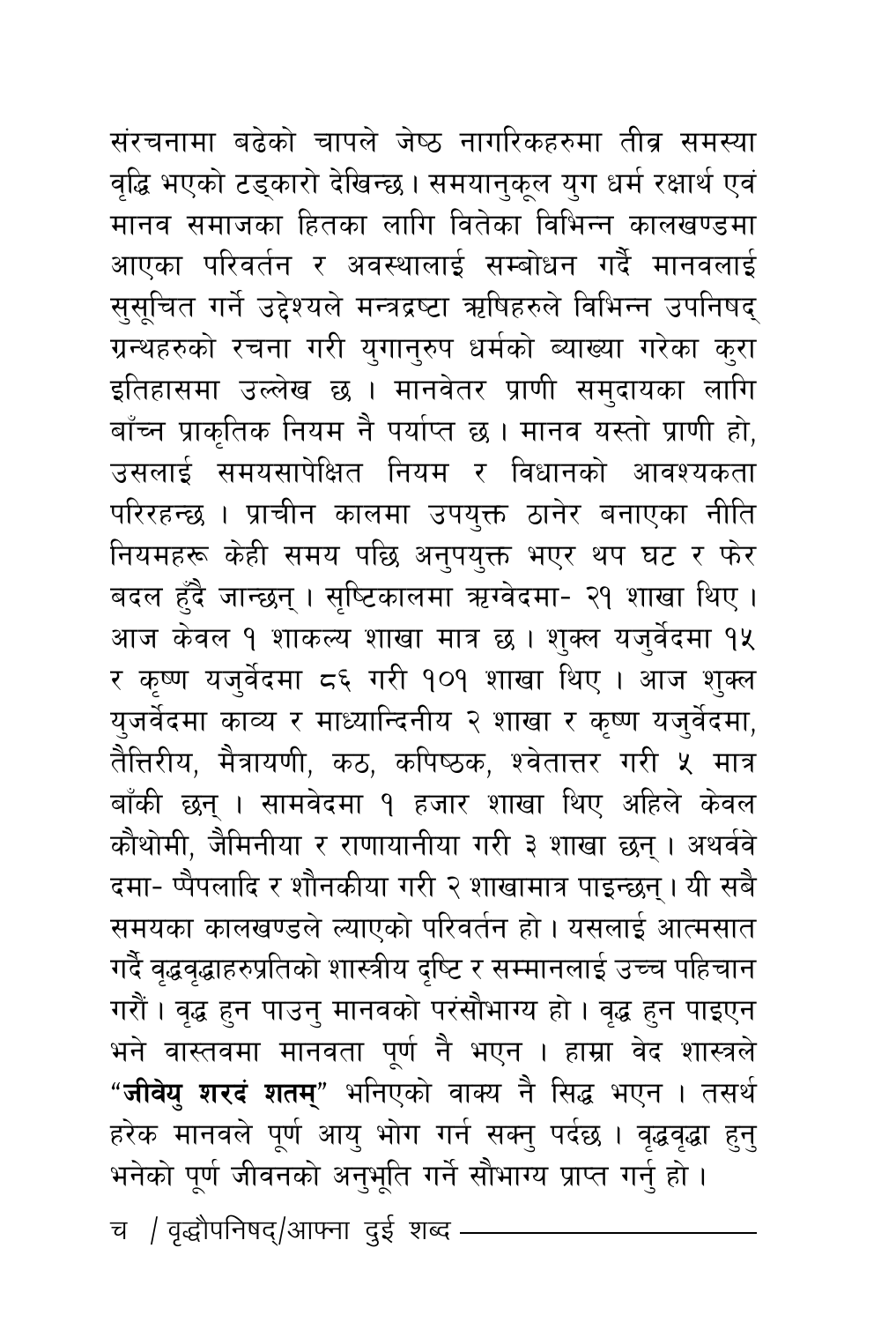वृद्धवृद्धा अथवा ज्येष्ठताप्रति वेद शास्त्रको सुदृष्टि यस प्रकारको छ–

ऋग्वेद –

प्रसु ज्येष्ठ निचिराभ्यां वृहन्नमो (प्रथम मण्डल सूक्त १३६ मन्त्र १) प्रव**ः सतां ज्येष्ठतमाय सुष्टुतिमग्नाविव** (द्वितीय मण्डल सूक्त १६ मन्त्र १)

यजर्वेद –

नमो ज्येष्ठायच कनिष्ठायच नमः पूर्वजायच (अध्याय १६ मन्त्र ३२)

**ज्येष्ठञ्चमऽआधिपत्यञ्चमे** .......... (अध्याय १८ मन्त्र ४)

सामवेद –

इममिन्द्र सुतं पिव ज्येष्ठममर्त्यमदम् ........... (अध्याय १ खण्ड २४ मन्त्र ३)

तदिदास भुवनेषु ज्येष्ठं यतो जज्ञ उग्रत्वेषनुम्णः (अध्याय १३ खण्ड ६ मन्त्र ४)

साकं जात क्रतुना साकमोजसा ववक्षिथ साकं वृद्धोवीयेँ सासहिमृधो विचर्षणि: (अध्याय १३ खण्ड ६ मन्त्र ८) अथर्ववेद –

इन्द्र ज्येष्ठं न आभरे ओजिष्ठं पपुरिश्रव ........... (काण्ड २ सुक्त ८० मंत्र १)

यसरी चारै वेदले सम्मान गरिएका वृद्धवृद्धा एवं जेष्ठ नागरिकहरुका लागि हित गर्नु आजको नितान्त आवश्यकता हो भन्ने कर्तव्य ठानेर पूर्ण विश्वासका साथ शास्त्रीय विधानको खोजी गर्दै उपनिषद्हरुको अध्ययन गरी यो "वृध्दौपनिषद्"

आफ्ना दुई शब्द/वृद्धौपनिषद् / छ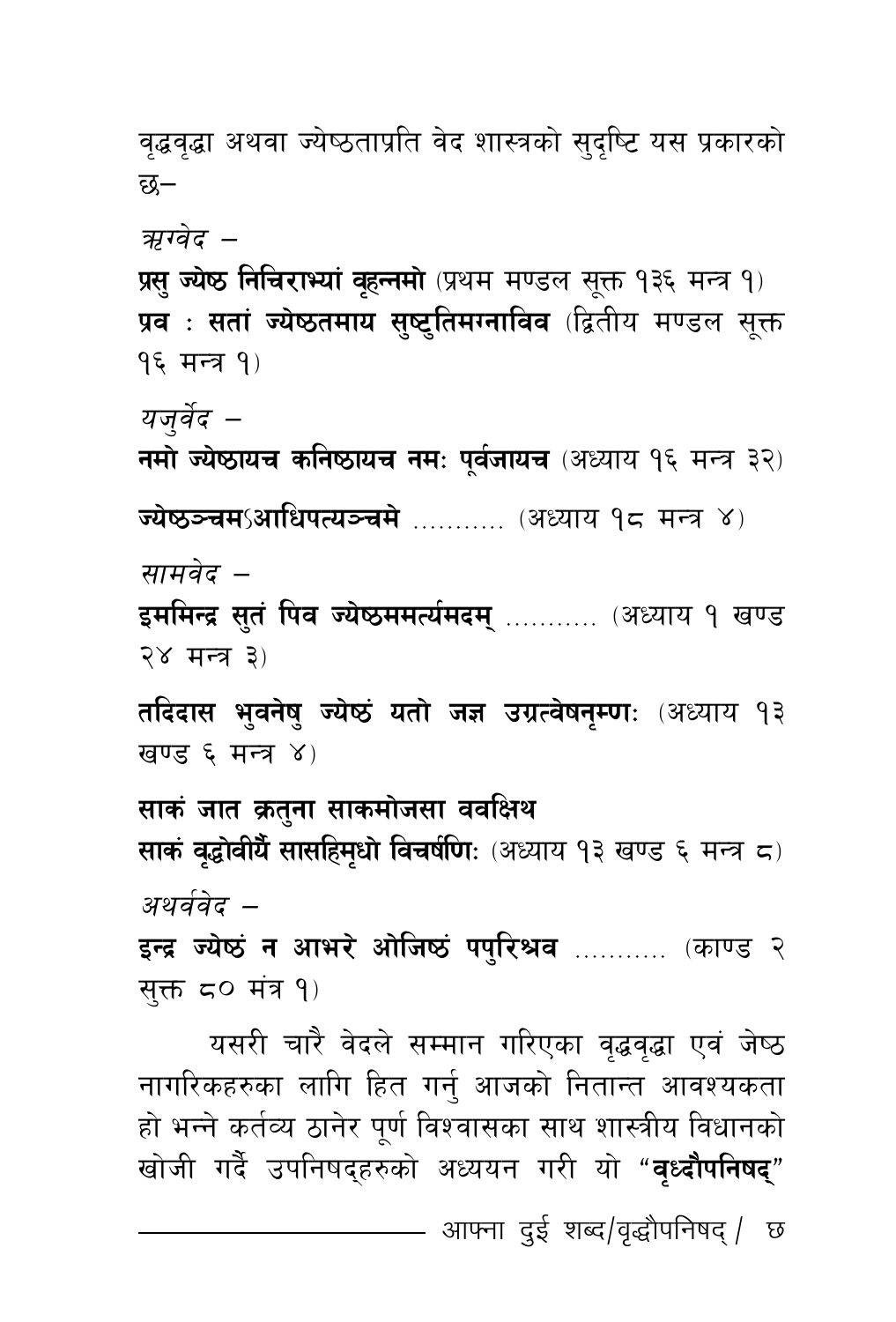नामको सद्ग्रन्थको रचना गरिएको हो । वेद शास्त्र एवं पुराणादि र उपनिषद्बाट नै यसको जन्म भएकोले 'औपनिषद् र समाज एवं राष्ट्र-राष्ट्रका वृद्धवृद्धाहरुको सर्वतोपक्षमा विशेष हित गर्ने महत्वपूर्ण ग्रन्थ भएकोले "वृध्दौपनिषद्" नामाकरण गरिएको छ।

जेष्ठ नागरिक एवं वृद्धवृद्धाहरुका लागि हितहोस्, ती समाज र राष्ट्रका गहना हुन् भन्ने विवेकद्वारा वृद्धौपनिषद् लेखेर मैले जे गरें मेरा दृष्टिमा त्यति ठूलोकाम हो जस्तो लागेको छैन । भविष्यमा यसले केही गरेछ भने त्यतिखेरका अग्रज अनुजहरुले नै मूल्याङ्कन गर्ने छन् । संस्कृत साहित्यमा वा नेपाली साहित्यमा कलम चलाएर दर्जनौं पुस्तक रचना गर्ने राष्ट्र-अन्तराष्ट्रमा ख्यातिप्राप्त कवि एवं स्रष्टा अग्रजहरुलाई सादर नमन गर्दछ । यो ग्रन्थ वहाँहरुकै आशिर्वादले निर्माण भएको हो ।

देख्दामा सुन्दर सुदृढ भएपनि यदि त्यो वस्तु अनुत्पादक छ भने त्यो वस्तुको स्थायित्व र मूल्यमान्यता हुँदैन । हेर्दा आँखाखाने त छैन तर वस्तु उपयोगी एवं उत्पादकत्व शक्ति भएको छ भने त त्यसको मूल्य मान्यता र अस्तित्व अवश्य रहन्छ। यस ग्रन्थले एउटा मात्रै उद्देश्य लिएको छ- समस्त वृद्ध वृद्धाहरु-सहज, सरल, सुखी एवं शान्तिमय जीवन जीउन सकून् । आफ्नो आर्जनको भोग गर्न सकून् । कसैबाट पनि अपहेलित वा उपेक्षित भएर रुन नपरोस् ।

अन्तमा- यस शुभग्रन्थको प्रारम्भिक रचना पूर्ण भएपछि व्याकरणगत न्यूनाधिक एवं वर्ण विन्यास र छन्दालंकारसम्बन्धी विषयमा निरीक्षण गरी त्रुटि केलाई शुद्धतामा सहयोग गर्ने ज / वृद्धौपनिषद्/आफ्ना दुई शब्द –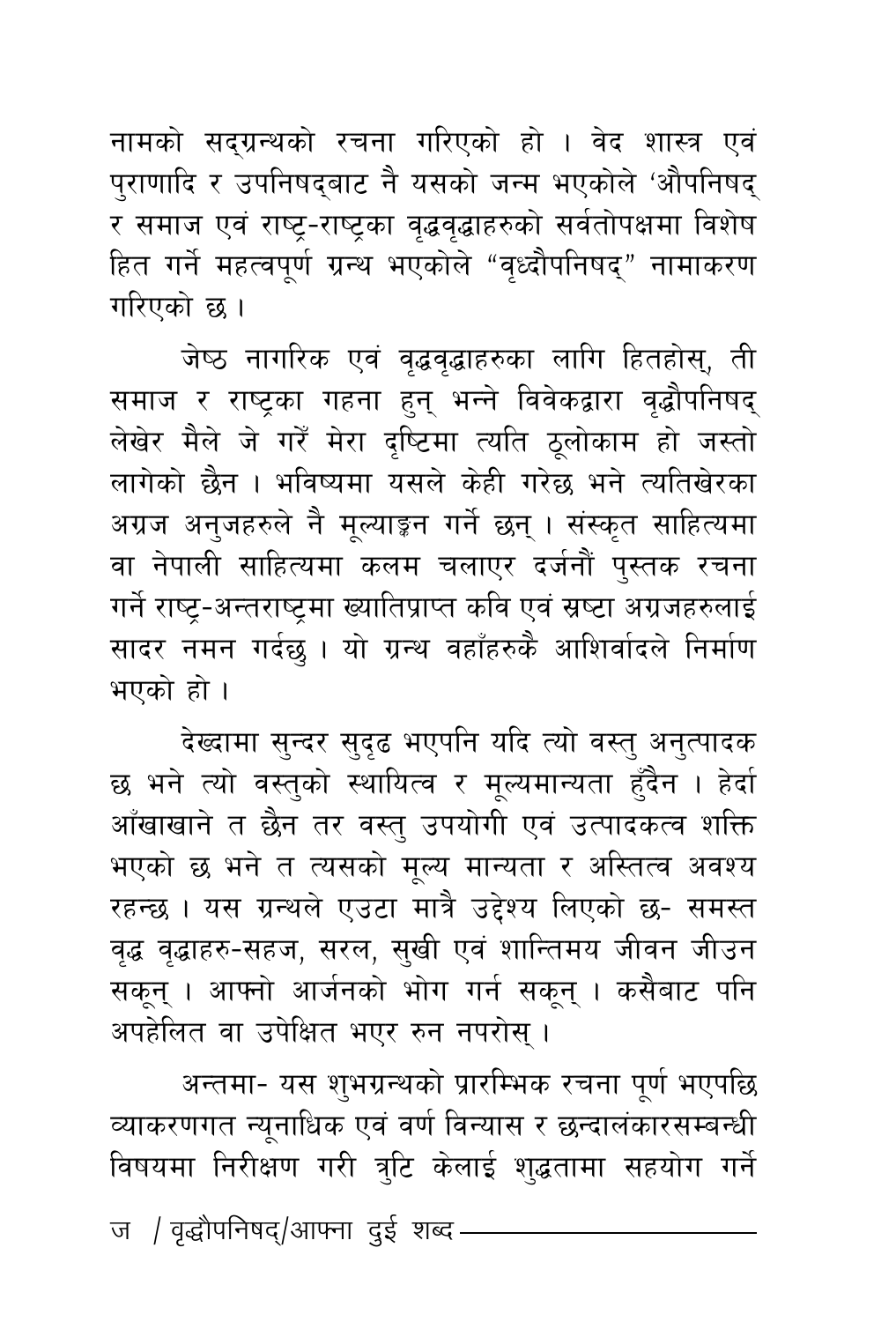परमादरणीय गुरुदेव विद्यावाचस्पपति-डिलिट्-आचार्य श्री पूर्णचन्द्रोपाध्याय ढ्ङ्गेलज्यूमा आभार प्रकट गर्दछ । त्यस्तै शुद्धा शुद्धिमा विशेष योगदान दिने विद्वान् मित्र आचार्य श्री सुदर्शन नेपालज्यूलाई हार्दिक साधुवाद प्रदान गर्दछ । जसले मूल शब्दलाई अंकित गरेर शब्दार्थ लेखिदिन् भयो वहाँ डा. श्रीराम अधिकारीज्यूलाई हार्दिक्यता साथै धन्यवाद दिन्छ । अर्का अभिन्न मित्र श्री तिलक प्रसाद लुइटेलज्यू हुनुहुन्छ, जसले चार वेदमा नेपाली टीका लेख्नु भएको छ पञ्चतन्त्र, विदुरनीति जस्ता नीति काव्यमा पनि सरल नेपाली टीका लेख्नु भएको छ वहाँले यस वृध्दौपनिषद्मा पनि सरल नेपाली भावार्थ लेखेर सहयोग पुऱ्याई दिनु भयो; वहाँलाई मुरी मुरी ममता टक्रयाउँछ ।

प्रिय पाठक वृन्द ! यो पुस्तक दराज-ऱ्याक वा सिरानीमा राख्नका लागि हैन । पढ्न, सुन्न, सुनाउन र मनन एवं कार्यान्वयन गर्नका लागि हो । राम्रो सँग पढेर भएका कमी कमजोरी औँल्याई दिनु भएमा यो लेखक सदैव ऋणी बन्ने छ। अस्त्- धन्यवाद!

लेखक

#### आफ्ना दुई शब्द/वृद्धौपनिषद् / फ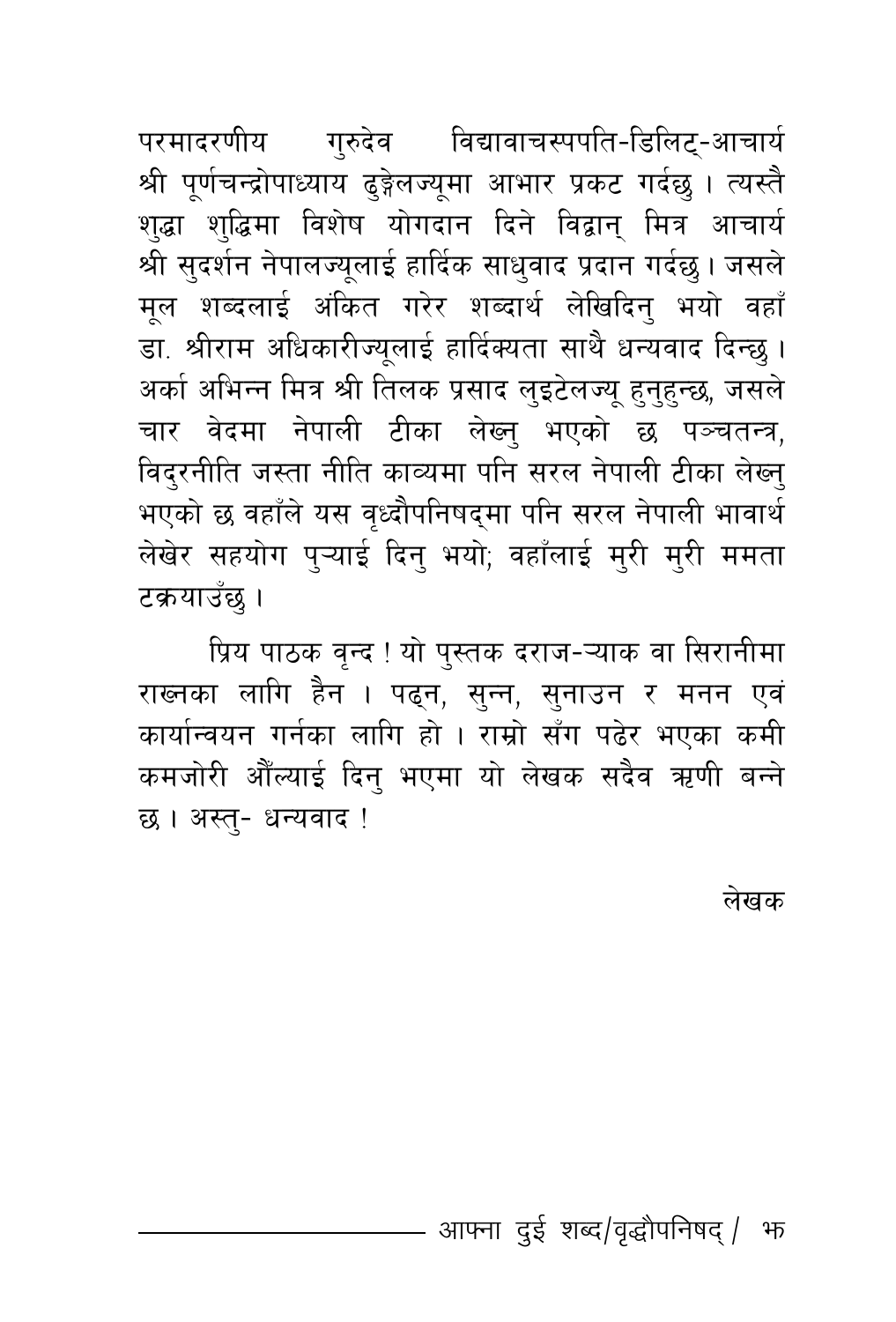# हार्दिक कृतज्ञता

जेष्ठ नागरिकहरुको सर्वतोपक्ष हितका लागि कार्यरत एजिङ नेपाल संस्थाका संस्थापक अध्यक्ष श्री कृष्णमुरारि गौतम ज्यूले वृद्धवृद्धाहरुप्रतिको शास्त्रीय दृष्टि के कस्तो रहेको छ खोज्नुहोस् भन्ने प्रेरणा दिनुभएकोले उक्त विषयमा शास्त्रानुसन्धान गरी वृद्धवृद्धाहरुलाई सम्मान, सुखपूर्वक जीवन जीउन सहयोग पुगोस् भन्ने शुभेच्छाका साथ वर्तमान समयमा सुलभ र सम्भव भएका वेद-उपनिषद् एवं पुराणहरूको सम्मतलाई निक्यौंल गरी वृद्धौपनिषद् नामक सदग्रन्थ तयार भयो । यो सदग्रन्थ तयार पार्ने क्रममा विषय छनोटदेखि प्रस्तुतिको ढाँचा निक्यौँल गर्ने सम्मका हरेक चरणमा श्री कृष्ण मुरारि गौतमको सहयोग र सहभागिता रहेको छ । वैद्धिक साहित्य संखलामा थपिएको यो सद्ग्रन्थ प्रकाशनसम्बन्धी सवै कार्य एजिंड नेपालले गर्ने जिम्मा लिएको हुँदा संस्था तथा संस्थापकप्रति उत्तरोत्तर प्रगतिको कामना गर्दै हार्दिक कृतज्ञताका साथ धन्यवाद प्रदान गर्दछु ।

सुसांख्य सम्बन्धी काममा अथक प्रयास गर्ने सुशीला श्रेष्ठलाई पनि धन्यवाद प्रदान गर्दछ ।

धन्यबाद ।

लेखक

I am thankful to Mr. Krishna M. Guatam. Chairperson of Ageing Nepal for his motivation and support in coming up with this Upanishad, contents of which are based on Vedic literature. I also thank Ms. Sushila Shrestha for her computer support. Thank you.

Author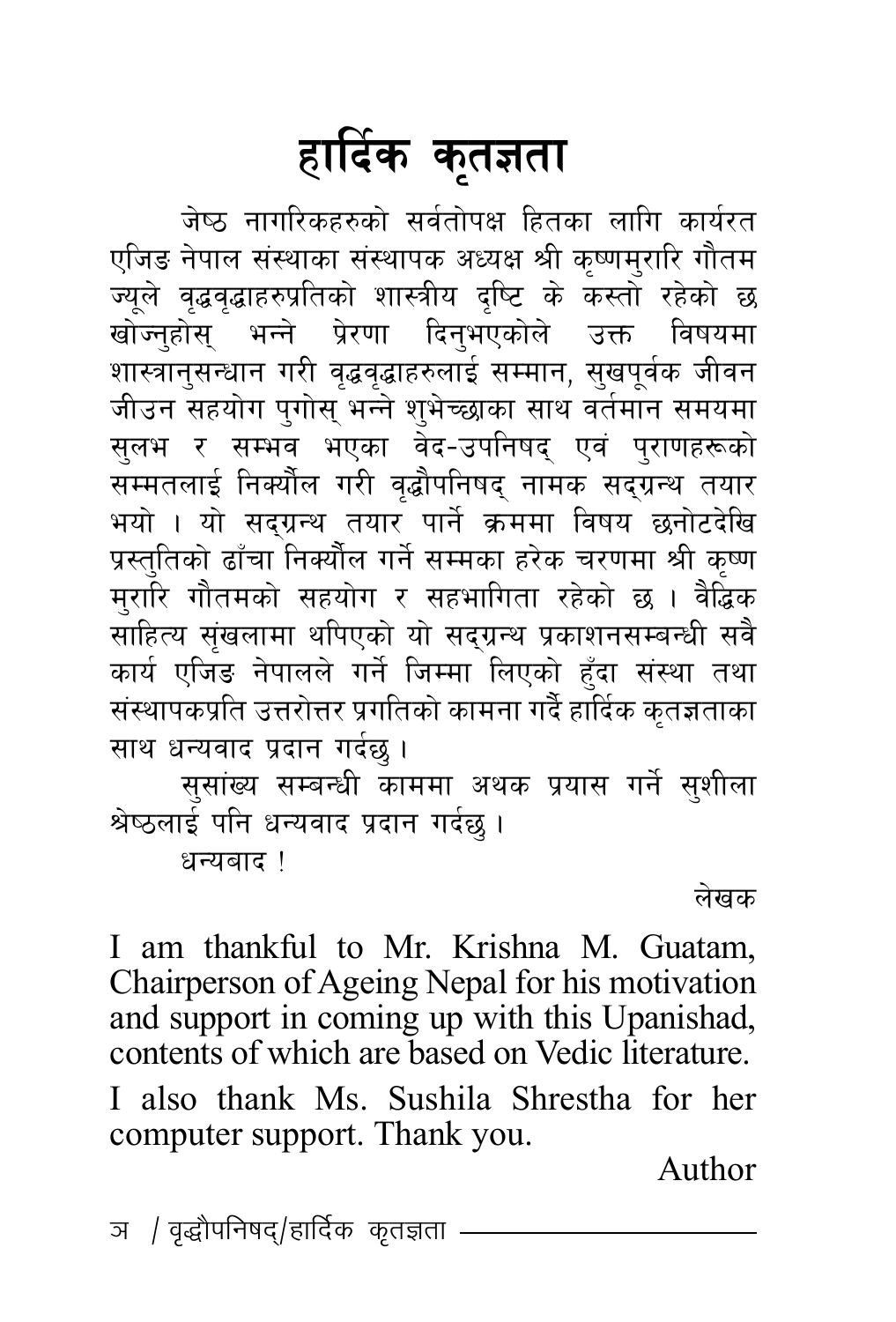विषय–सूचि

|                  |  | १) पञ्चविंशोत्तरशतश्लोकी वृद्धौपनिषद्                         | ٩  |
|------------------|--|---------------------------------------------------------------|----|
|                  |  | २) अथ वृद्धौपनिषदि ज्येष्ठ श्रेष्ठत्वनामक: प्रथमोऽध्याय:      | ३  |
|                  |  | ३) अथ वृद्धौपनिषदि ज्येष्ठ व्यापकत्व नामकः द्वितीयोऽध्यायः १३ |    |
|                  |  | ४) अथ वृद्धौपनिषदि ज्येष्ठ सम्मान नामकस्तुतीयोऽध्यायः         | ۹ς |
|                  |  | ५) अथ वृद्धौपनिषदि मातृपितृहितनामकश्चतुर्थोध्यायः             | २३ |
|                  |  | ६) अथ वृद्धौपनिषदि स्वार्जितवित्तनामकः पञ्चमोऽध्यायः          | २८ |
|                  |  | ७) अथ वृद्धौपनिषदि ज्येष्ठकर्तव्य नामकः षष्ठोऽध्यायः          | ३३ |
|                  |  | ८) अथ वृद्धौपनिषदि ज्येष्ठप्रति कर्तव्य नामकः सप्तमोऽध्यायः३९ |    |
|                  |  | ९) अथ वृद्धौपनिषदि ज्येष्ठः शुश्रूषा नामकोऽष्टमोऽध्यायः       | 8X |
|                  |  | १०) अथ बृद्धौपनिषदि ज्येष्ठ शुश्रूषा नामको नवमोध्यायः         | ५१ |
|                  |  | ११) अथ वृद्धौपनिषदि सन्तति हितनामको दशमोऽध्यायः               | ५७ |
|                  |  | १२) अथ वृद्धौपनिषदि म्रियमाणावस्थायां बृद्धकर्तव्य नामको      |    |
| एकादशोऽध्यायः ६२ |  |                                                               |    |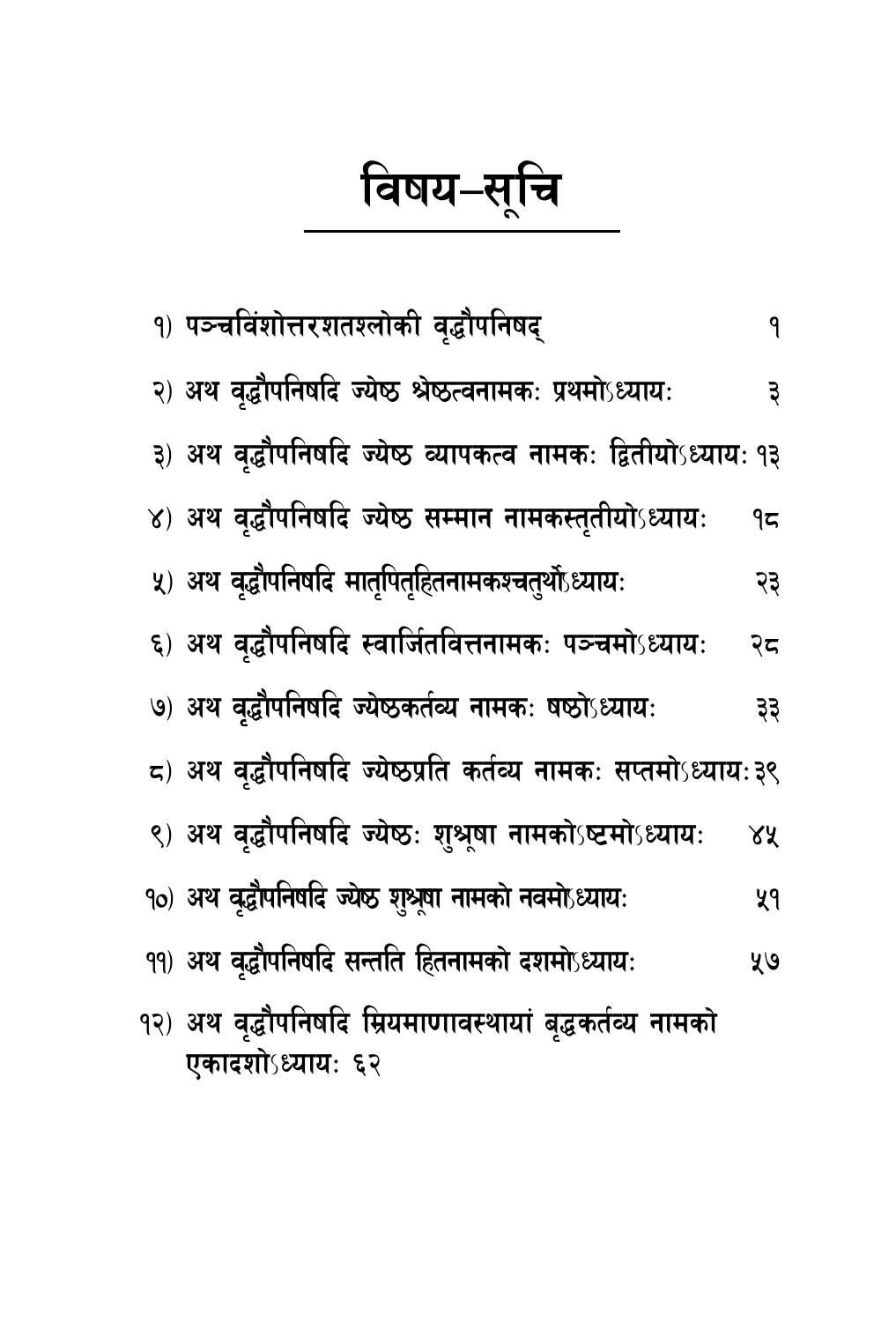

कुण्डलिनी जागरण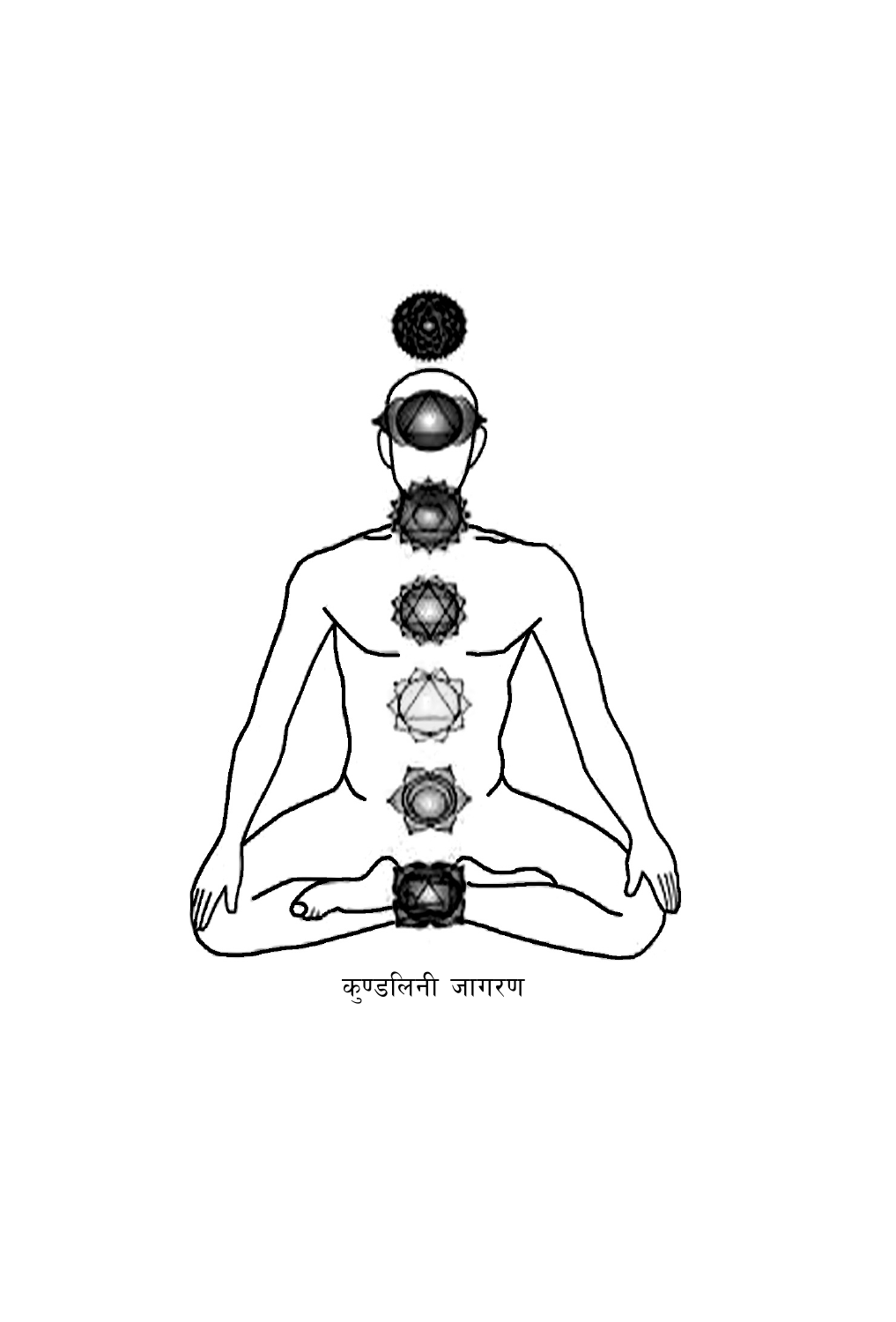## पञ्चविंशोत्तरशतश्लोकी वृद्धौपनिषद्

#### (Prayer)

<u>१) ॐ सह नाववतु सह नौ भुनक्तु । सह वीर्यं करवावहै ।</u> तेजस्विनावधीतमस्तु । मा विद्विषावहै **॥** 

 $\mathring{\mathcal{S}} = 0$  =  $(3 - 3 - 4)$  तीन अक्षरको एकाक्षरी व्रह्म, ईश्वर वाचक, प्रणव, नौ = हामी दुई, सह = सँगै, अवतु = रहौं, भुनक्तु = खाऔं, सह = सँगै, वीर्य = पराक्रम, करवावहै  $\bar{z} = \bar{z}$ गरौं, तेजस्विनम् = तेजिला, अस्त् = होऔं, द्विषा = द्वेषभावना (रिस) मा व है = नगरौं ।

### सँगै रहौं, सँगै खाँऔँ, सँगै पराक्रम गरौं। हामी दवै अध्ययनमा तेजस्वी होऔँ, रिस नगरौँ ।

Let us live together and eat together. Let us together do bravery. Let us both be bright in learning, let us not be angry.

#### २) स्वस्ति नः इन्द्रो वृद्धश्रवाः स्वस्ति नः पुषा विश्ववेदाः **।** स्वस्ति नस्तार्क्ष्यो अरिष्टनेमिः स्वस्ति नो वहस्पतिर्दधात ।। <mark>ॐ ग्रान्ति∙ ग्रान्ति∙ ग्रान्ति∙</mark>

न: = हाम्रालागि, वृद्धश्रवा = अत्यन्त ध्यान दिने, इन्द्र = इन्द्रजी, विश्ववेदा = विश्वभरिका सबै विषयका ज्ञानसम्पन्न, पूषा = सूर्य, अरिष्ठ नेमि = सबै शत्रुनाश गर्ने, तार्क्ष्य = गरुड, (एवं) वृहस्पति: = (देवगुरु) वृहष्पति न, अस्माकम् = हामीलाई, स्वस्ति = कल्याण, दधात् = दिऊन् ।

Upanishad of Senior Citizens / 1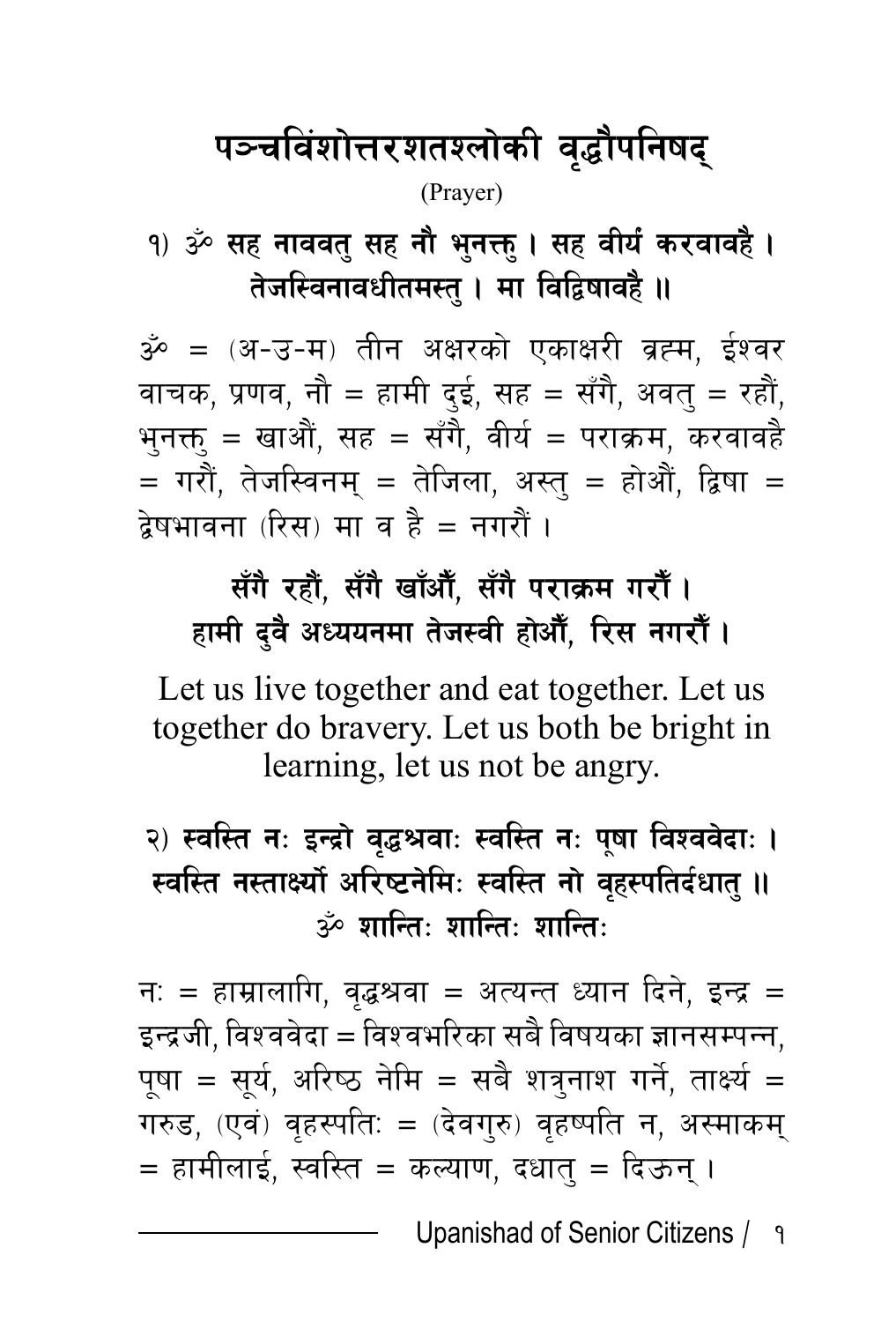हाम्रा लागि प्रचूर ध्यान प्रदान गर्ने इन्द्र, सम्पूर्ण ज्ञानले सम्पन्न पूषा, शत्रुनाश गर्ने सूर्य र ज्ञानदाता बृहस्पति कल्याणकारी होऊन् । ओंकार सर्वदा शान्तिमय होओस् । Let the *Briddhasrawa* who is thoughtful, *Indra, Biswaveda* who knows all, the *Sun* that destroys all enemeies, and the teacher of God Brihaspati - all be in our favour. Let all be in peace for ever.

#### ३) ईशानः प्राणदः प्राणोज्येष्ठःश्रेष्ठः प्रजापतिः । हिरण्यगर्भो भगर्भो माधवो मधुसुदन: ॥

ईशान = ईश्वर, प्राणद = प्राणदाता, प्राण = स्वयंप्राण, ज्येष्ठ = जेठो, श्रेष्ठ = उत्तम, प्रजापति = प्रजाका स्वामी (मालिक) हिरण्य गर्भ = हैमाण्डका (सुनभन्दा पनि अमृत्य मणि जस्तै वस्तुको पनि भित्री) तत्व, भूगर्भ = पृथ्वीभित्रका खनिज तत्व, माधव = पृथ्वीका पति, मधुसुदन = मधुकैटभलाई मार्नेवाला, यी सबै विष्णु हुन् र सर्व ज्येष्ठ पनि हुन्।

ईशान, प्राणदाता, प्राण, ज्येष्ठ, श्रेष्ठ प्रजापति, हिरण्यगर्भ, भूगर्भ, माधव र मधुसूदन नाम विष्णु भगवानुका हुन् । ज्येष्ठ नाम विष्णुको हुनाले ज्येष्ठ वा वृद्धहरू भगवानुका रुप हुन्। Ishan (north-east direction), Provider of Life, Life itself, Senior, Prajapati (master of the people), Hiranyagarva (the one that has gold

in it), Bhugarva (inside the earth), Madhav, and *Madhusudan* are names of the lord *Bishnu*. Senior is a form of the God because one of the names of the lord *Bishnu* is the *Senior* 

२ / वृद्धौपनिषद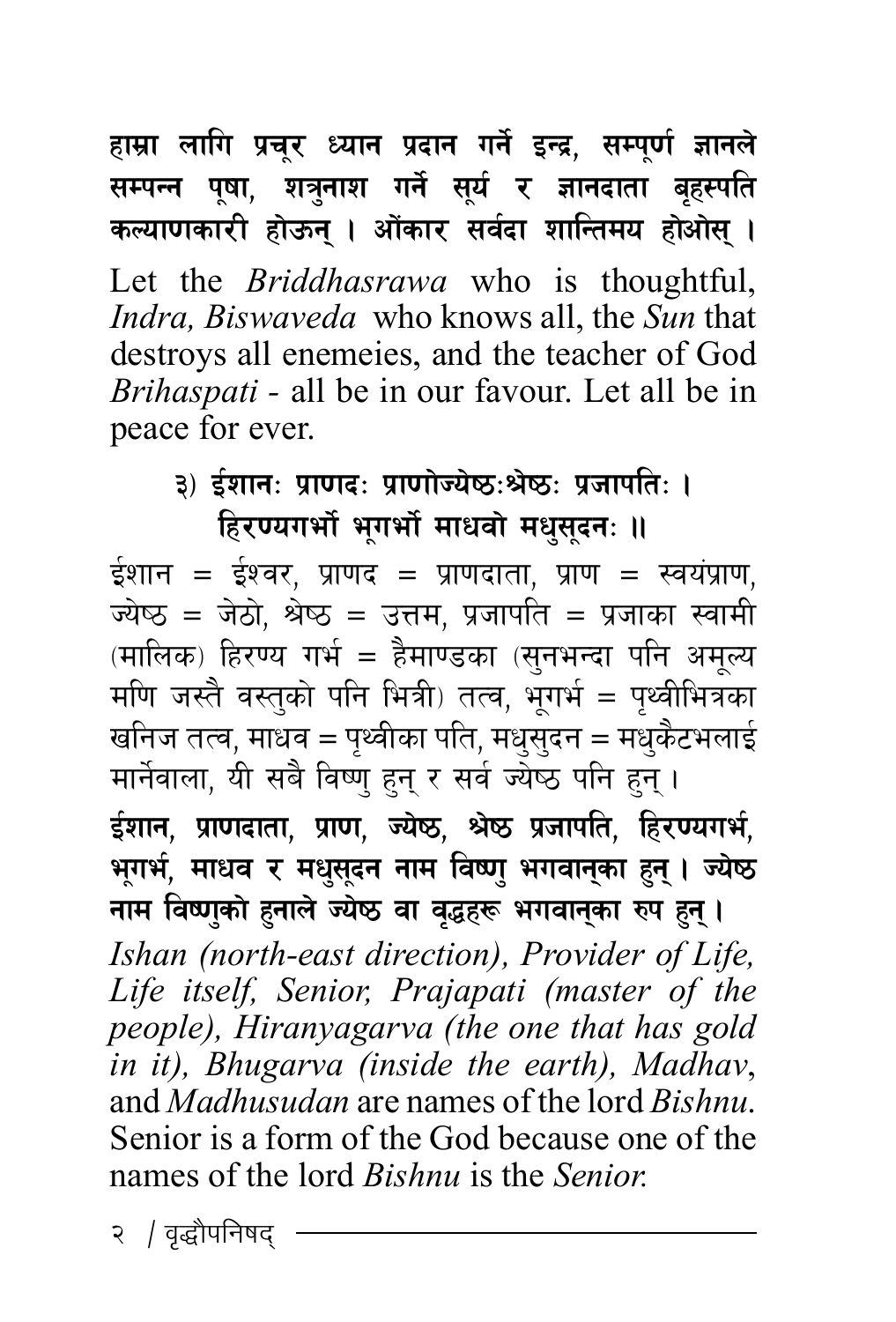## **cy j4f [ klgiflb Ho } i7 > ] i7TjgfdsM k ] ydf |** ˜**]WofoM** (Chapter One)

<u>१) अनन्तानन्त ब्रह्माण्ड नायकः प्राणदायकः ।</u>

ज्येष्ठो हि ब्रह्म सर्वात्मा शाश्वतः सर्वकृत् स्वयम् **॥** 

अनन्तानन्त = अनेकौं, ब्रह्माण्ड नायक = ब्रह्माण्डका नायक, प्राणदायक = प्राण दिने वाला, ज्येष्ठो हि = अनादि जेठो तत्व नै हो, स्वयं सर्वकत् = आफैं नै सबै थोक गर्नेवाला, शाश्वतः = यर्थार्थरुपमा, (अविनाशी) ब्रह्म = पूर्णईश्वर, सर्वात्मा = सबैको आत्मा, (सजीव तत्व) पनि उही हो ।

**cgGt aÅdf08df cljlR5Gg ?kn | /x ] / k ] f0f k | bfg ug | / {] नेतृत्व प्रदान गर्ने ज्येष्ठ हुन्, जीवनदाता हुन्, शाश्वत प्राण** हन् र स्वयं उनै सबै कार्यका कर्ता पनि **हन्** ।

Omnipresent seniors provide life and lead the endless universe. They are the life of life. They are the eternal truth and they are the doers of all works.

#### २) त्वमेवादित्यचन्द्रौ च स्वर्णगर्भ: स्वयम्भव: । **सर्व ज्येष्ठस्तथा श्रेष्ठःस्वयंदृग् सर्वदिग्विभुः ॥**

त्वम् एव = तिमी नै, (जेठो परमात्मा नै), आदित्यचन्द्रौ = सूर्यचन्द्र हौ, स्वर्णगर्भ = अन्तरात्मा सुन जस्तै उज्वलता रहेको, स्वयंभुव = स्वतः स्फूर्त रुपमा संसारमा प्रादुर्भाव भएका, सर्वज्येष्ठ = सबै भन्दा जेठो, श्रेष्ठ = उच्च,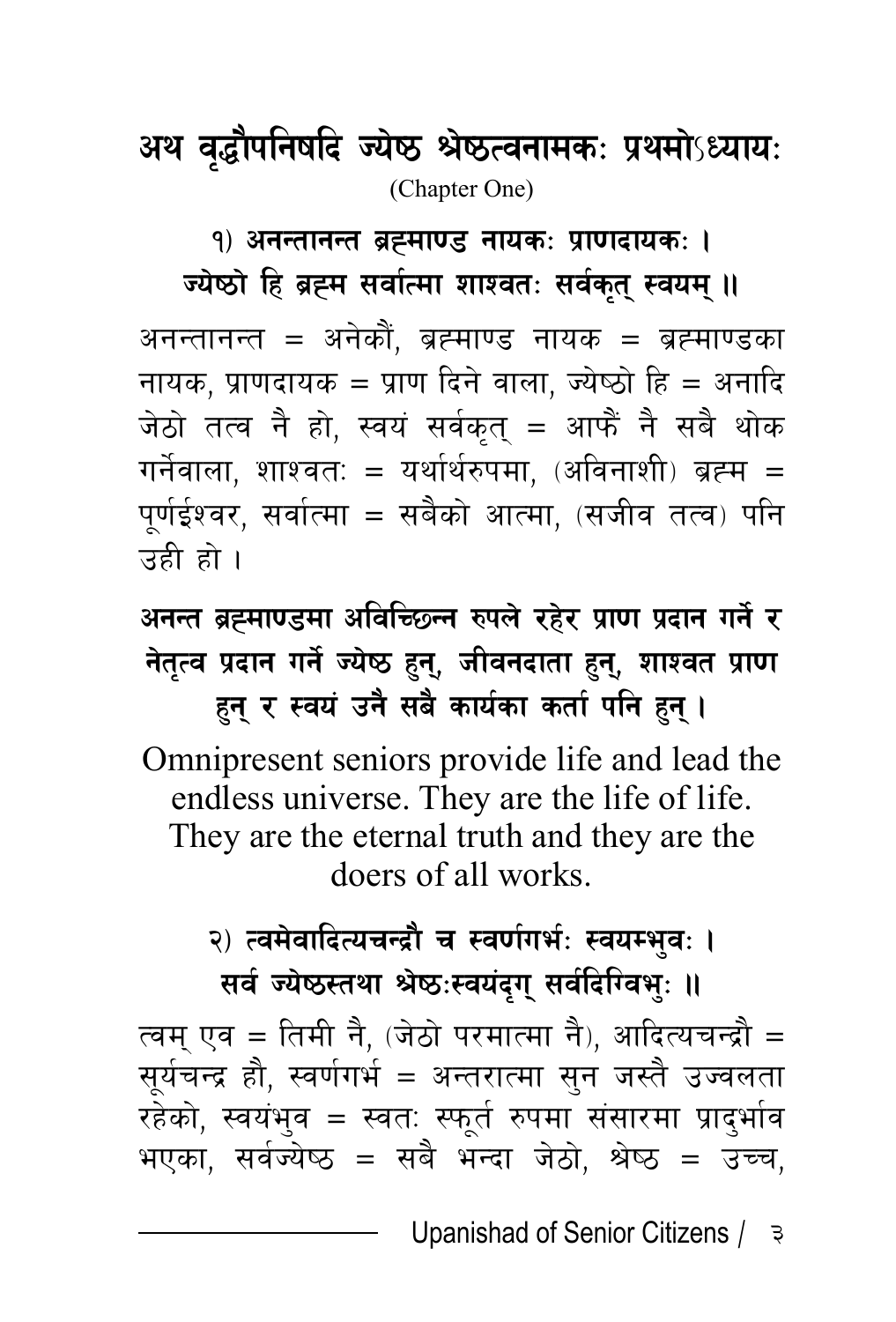स्वयंदृग् = स्वयं नै संसारलाई नियाल्ने आँखा स्वरुप भएका, सर्वदिगुविभ् = सबै दिशामा फैलिएको रक्षक तिमी नै हों ।

तिमी नै सूर्य, चन्द्र, स्वर्णगर्भ (पृथ्वी) र स्वयं आफैँबाट उत्पन्न भएका हौ। ज्येष्ठ तथा श्रेष्ठ नै स्वयं हौ, सबै दिशामा व्यापक दृष्टि दिने रक्षक पनि तिमी नै ह<u>ौ</u> ।

You the senior are the beginning. You are the sun, moon and the earth. You are born of yourself. You are the senior of all. You are the best of all. You are the eyes of all visions. Also you are the omnipresent guardian of all directions.

**#\_ ; Pj Hoi7f ] e] jg:o ; ' i6f, ; Pj Ho | i7f ] e] jg:o uf ' Ktf .. ] ; Pj Hoi7f ] e] jg:o stf ' , ; Pj Ho { i7f ] e] jg:o xtf ' .. {** भवनस्य = संसारको. स्रष्टा = रचना गर्ने वाला. स एव = त्यो नै हो, स एव = त्यो नै, भुवनस्य = संसारको गोप्ता = जगतको रक्षक हो, स एव ज्येष्ठ = त्यो जेठो, भ्**वनस्य** कर्ता = संसार बनाउने वाला, स एव = त्यो नै, भुवनस्य  $\bar{\epsilon}$ हर्ता = भवन विनाशकर्ता पनि उही नै हो।

**pg Ho } i7 ; ] ;f/ lgdf + tf x { g, pg ' Ho } i7 ; ] ;f/sf /Ifs x + g',\ pg Ho } i7 ; ] ;f/sf stf + wtf { x{ g' / Ho \ i7 g ] ;} ;f/sf xtf + x{ g' .\**

The one who created the world is the senior. The one who protects the universe is the senior. The world is manged by the senior. Senior also destroys the universe.

४ / वृद्धौपनिषद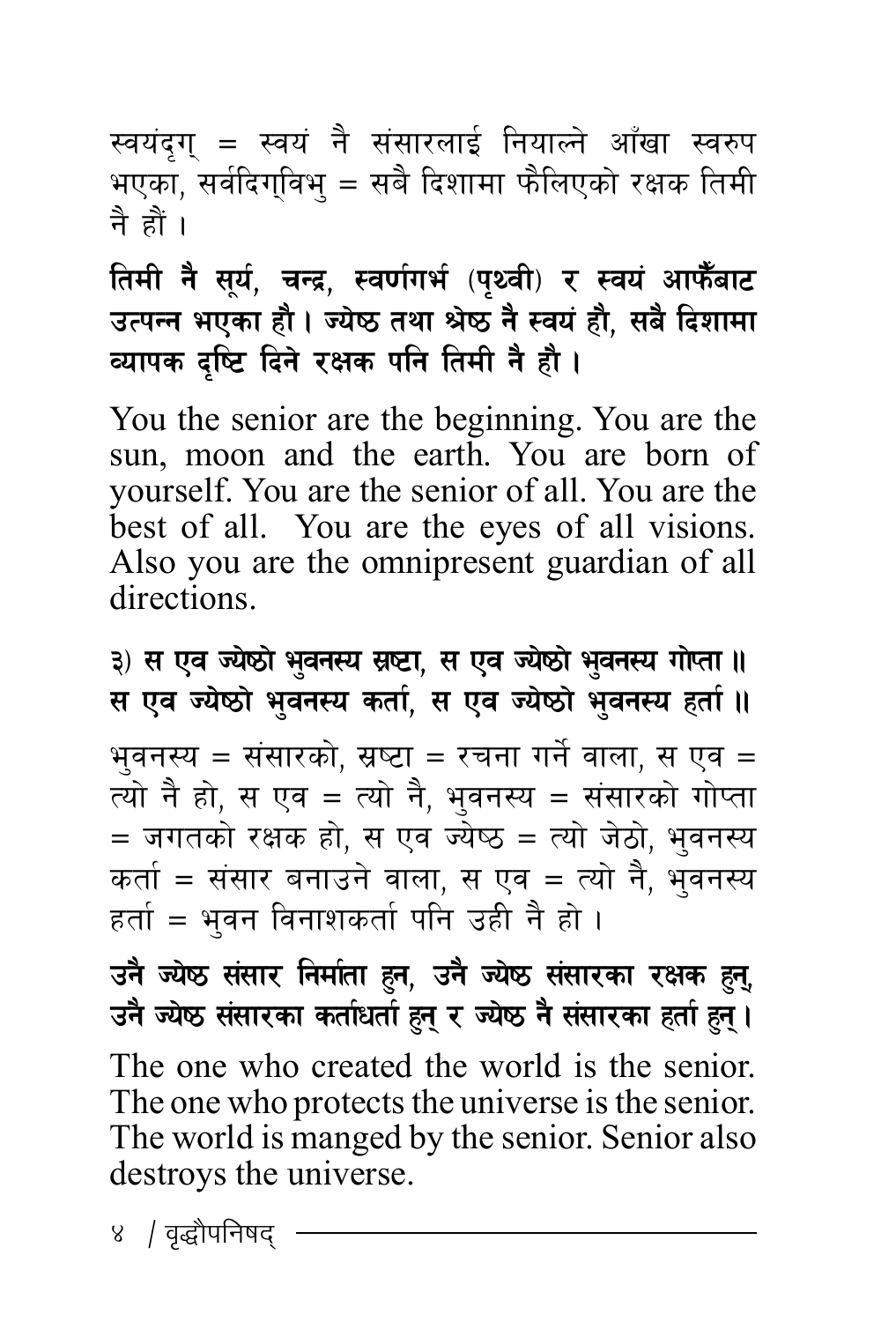#### ४) ब्रह्माण्डसर्जको ज्येष्ठः पालकश्च स एव त् **।** शासको बहिरन्तश्च, काल रूपेण नाशक: ।।

ब्रह्माण्डसर्जक = संसार सृष्टि गर्ने, ज्येष्ठ = जेठो हो, पालकश्च = पालन गर्ने पनि र बहिरन्त: = बाहिरी र भित्री कुराको शासक नियन्त्रक, कालरुपेण= कालको रुपमा प्रकट भई, नाशक = नाश गर्ने, पनि, स एव = उही नै हो । ब्रह्**माण्डका स्रष्टा र ज्येष्ठ नै पालनकर्ता प**नि हुन् । उनी भित्रबाहिर सबैतिरका शासक तथा काल रुपले विनाशकर्ता पनि हन् **।** 

Seniors are the creators and also the keepers of universe. They are the rulers of all directons, inside and out, and they in the form of time are also the destroyers of the universe.

#### <u>५</u>) बालाग्र–शतधा भागः सुक्ष्मरूपः स एव हि । अनन्तकोटिब्रह्माण्ड व्यापकश्चस एव हि **॥**

शतधाभाग बालाग्र = सयौं भागमा विभक्त केशको टुप्पो जस्तो, सक्ष्मरुप = अत्यन्त फिनोरुप भएको, अनन्तको-टिब्रह्माण्डव्यापक = अनगिन्ति विश्वमा सर्वत्र फैलिएको, स एव हि = त्यही नै हो ।

रौंको पनि सयौं भाग भन्दा सान् रुप भएका अत्यन्त सूक्ष्म रुपमा रहेका पनि उनै हुन् र अनन्त कोटि रुपले ब्रह्माण्डमा व्याप्त भएर रहने महा विराट्**रुप पनि उनै हुन्** ।

They (seniors) exist in minute forms of many types before taking the shape of a child. And they are also dominantly present in innumerable forms in the endless unviverse.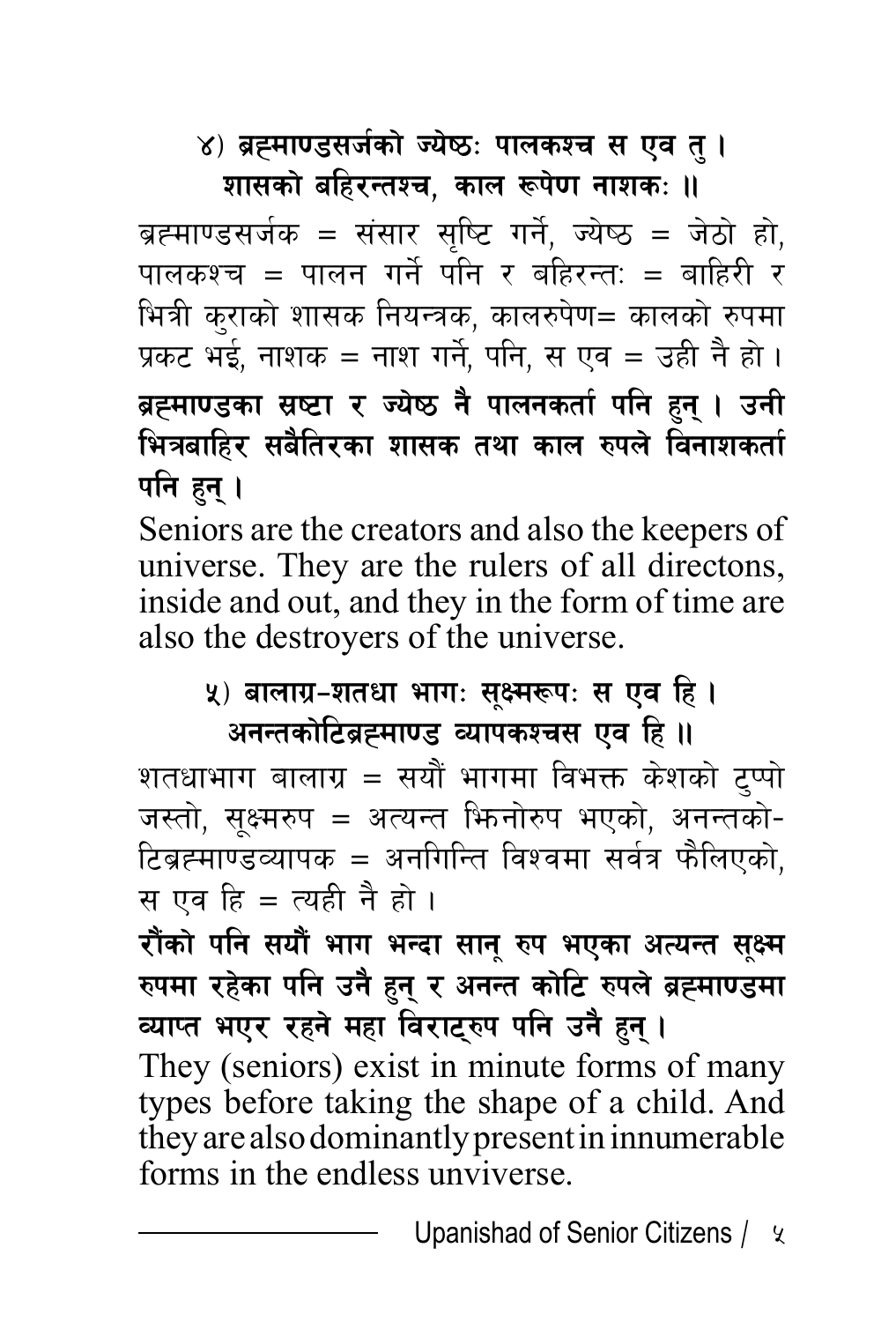#### ६) आकारे व्योमवद् भाति विकारो नास्ति कश्च**न** । **साकारे ज्येष्ठ रूपन्तु निराकारो**ऽ भवेत् प्लवे ॥

आकारे = आकारमा. व्योमवद = आकाश जस्तै. भाति = लाग्दछ, कश्चन विकारोनास्ति = कुनै विकृति छैन, साकारे = स्पष्टदेखिनेमा, ज्येष्ठ रुपम् = मानिसको बूढोरुप, प्लवे, प्रलयकालमा, निराकारो भवेत् = निराकार स्वरुप हने. (उनै जेष्ठ हन) ।

#### आकाश**भैं प्रकाशमान् आकारमा रहेका, कुनै विका**र **नभएका, साक्षात ज्येष्ठ स्वरुपमा बसेका उनी नै प्रलयकालमा निराकार हन्छ्न्** ।

Their (senior's) form is like sky, clear and spotless clean. Seniors are seen temporarily in the form of old persons but they too become shapless and endless (like sky) at the end.

#### **७) तदेव व्यापकं ब्रह्म सैव विष्णुः प्रजापतिः स** एव शक्तिभद भर्ताःह्येष काल सदाशिवः॥

तदेव = त्यो नै, व्यापकं ब्रह्म = व्यापक ब्रह्मत्तत्व हो, सैव विष्ण् = उनी नै विष्ण् र, प्रजापति =ब्रह्मा पनि हुन्, स एव त्यो नै शक्तिभद = शक्तिलाई धारण गर्ने र भर्ता = भरण पोषण गर्ने हि एष = उनी जै, काल = काल र, सदाशिव $i = \lceil 2 \rceil$  पनि हुन् ।

उनी नै ब्रह्मरुपमा व्यापक, उनै विष्णु र प्रजापति पनि हुन् । शक्ति धारण गरेर पालनपोषण<sup>ँ</sup> गर्ने पनि उनै हुन् कल्याणकारी एवं कालरुप शिव पनि उनै हुन् **।** 

६ *।* वद्धौपनिषद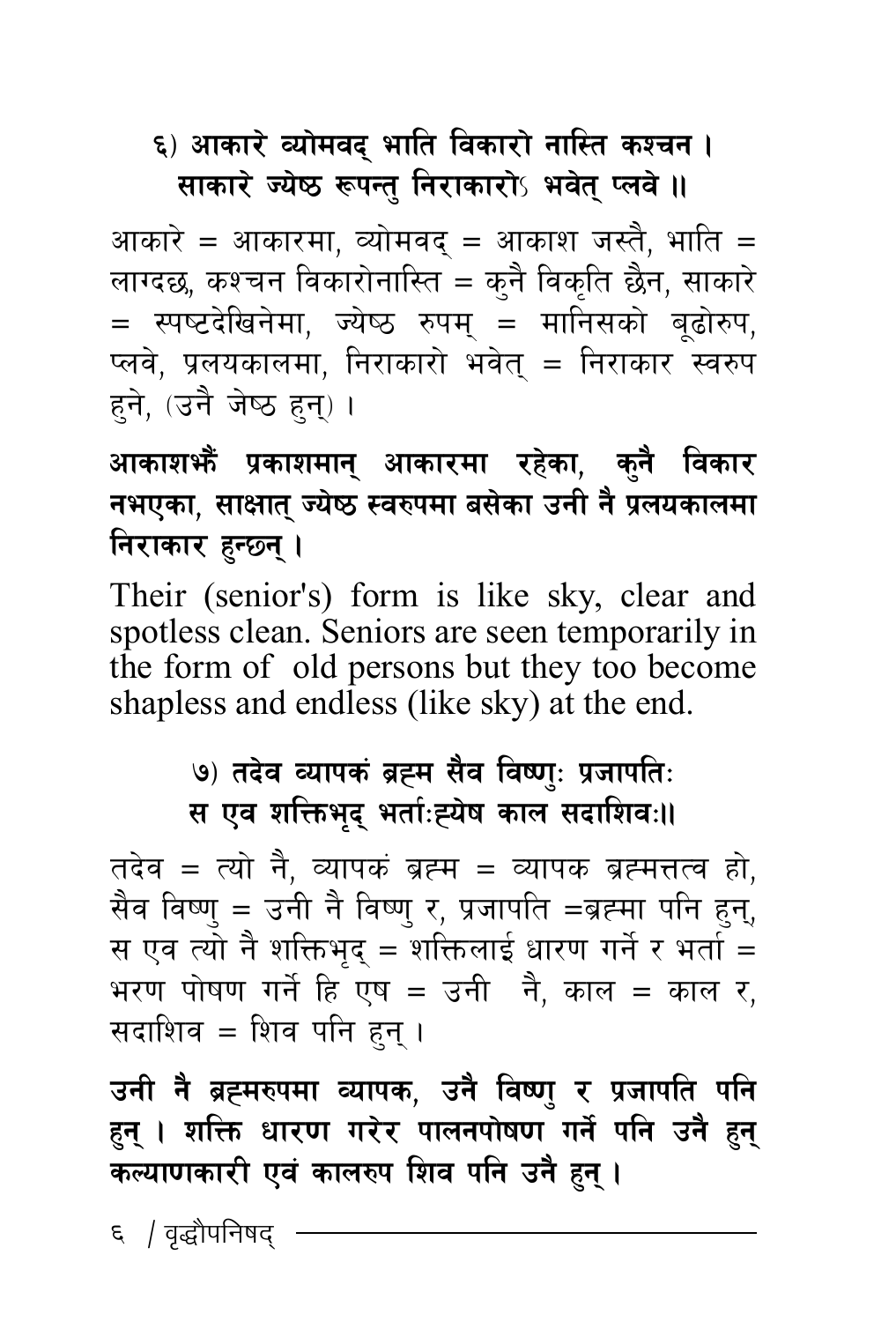They are the omnipresent universe, they are *Bishnu* and master of people. They have power to possess. They are also *Shiva -* the lord of the universe in the form of time.

#### **\*\_ lIfltjf{o'h{n+ Hof]ltJof{]dZr ;j{Jofksd\ .** गन्धस्पर्श रसोरूपः शब्दादिविषयात्मकः ॥

क्षिति = पथिवी, वाय = हावा, जलम् = पानी, ज्योति = तेज, सर्वव्यापक = सबैतिर फैलिएका ब्योम = आकाश, शब्दार्दिविषयात्मक = शब्दादि विषय, जस्तै- गन्ध स्पर्श, रस, रुप = गन्ध स्पर्श, रस रुपादि यी विषयमा परिणत हुने त्यो परमात्मा नै हो ।

**kYjL, jfo [ , hn, t ' h / cfsfz cflb ;a ] tTjdf Jofks }** रहेका उनी नै गन्ध, स्पर्श, रुप रस शब्द अदि विषय पनि हन्। They are present allover in the form of the earth, air, water, light, and sky. On the earth they take the form that has smell, touch, taste, shape, and sound.

#### ९) वाक पाणी पादौ पायश्च पञ्चमो जननेन्द्रिय: । त्वक् चक्षुः श्रवणो घ्राणो जिह्वा ज्ञानेन्द्रियाणि च **॥**

वाक् = बाणी, पाणी = दुई हात, पादौ = गोडा, पायु = मलद्वार, जननेन्द्रिय = मुत्रेन्द्रिय, कमेन्द्रिय हुनु भने त्वकु  $=$  छाला, चक्षु = आँखा, श्रवण = कान, धाण = नाक, जिव्हा = जिब्रो, ज्ञानेन्द्रियणि = ज्ञानेन्द्रिय हुन् ।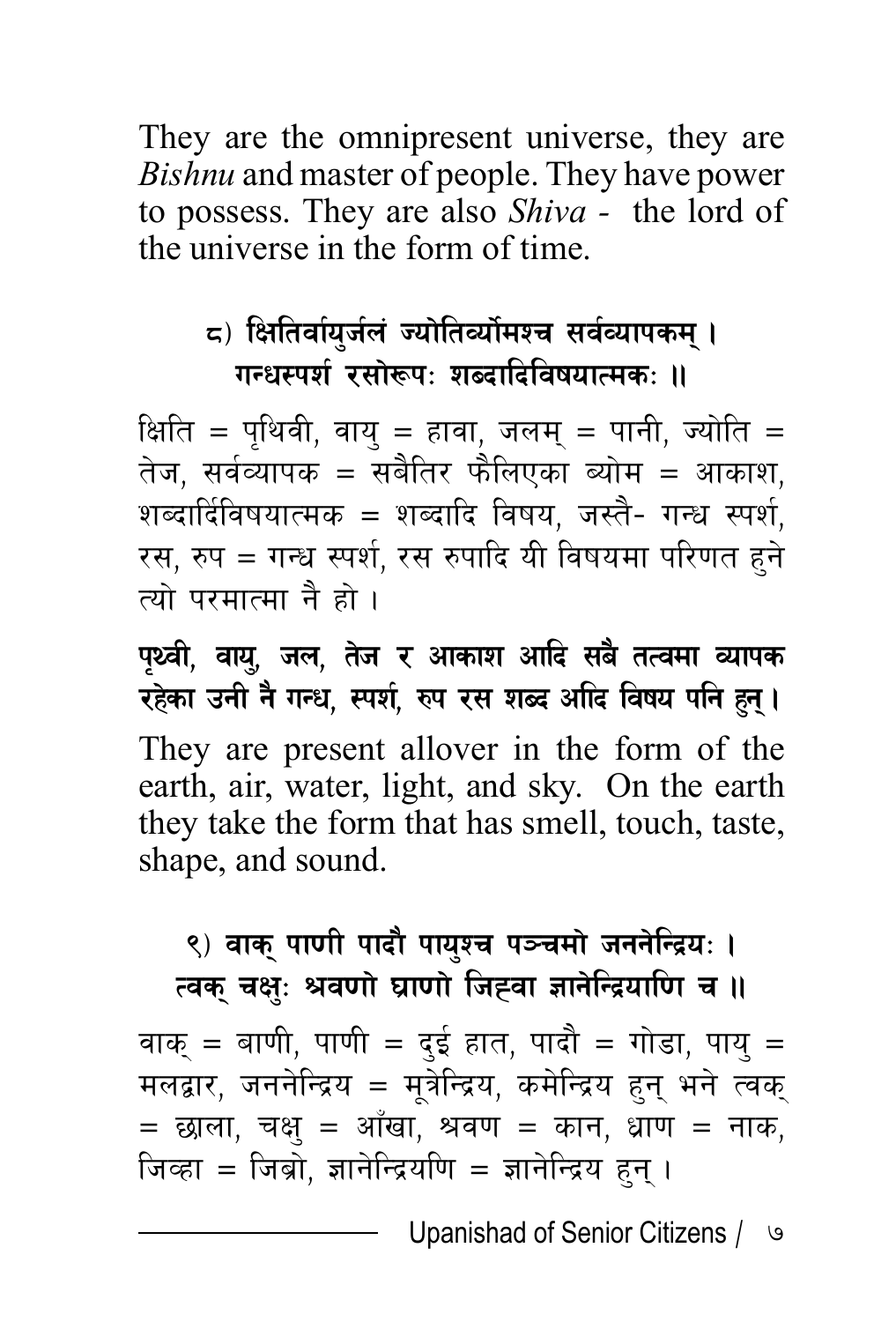बाणी हात, खुट्टा, गुदद्वार र जननेन्द्रिय गरी पाँच कर्म इन्द्रिय तथा छाला, आँखा, कान, नाक र जिब्रो गरी पाँच ज्ञानेन्द्रिय पनि उनै **हन** ।

They (seniors) work in the forms of speech, hands, feet, anus, and reproductive parts. They are the sensory organs in the forms of skin, eyes, ears, nose and toungue.

#### 10) ज्येष्ठात् सञ्जायते ज्येष्ठः स एव प्रथम स्मृतः । तस्मात् स्वयम्भवौ जातौ शतरूपा च तौ सहः ॥

ज्येष्ठात = जेठोबाट, ज्येष्ठ = संजायत = जेठो जन्मन्छ, स एव प्रथम स्मृत: = त्यसलाई नै प्रथम भनिएको हो । तस्मात् = जेठो व्यक्तित्वबाट नै, स्वयम्भुवौ = स्वयम्भुव मन् र शतरुपा च = शतरुपा पनि, सह = संगसँगै, जातौ = गन्ध स्पर्श, रस. उत्पन्न भएका हन ।

### ज्येष्ठ अर्थात परम शक्तिबाट जन्मेको नै ज्येष्ठ हो र उही प्रथम पनि हो । त्यसैले ऊबाटै पहिलो स्वयम्भु र स्वयम्भुबाट पहिले मन् र शतरुपा ज्येष्ठ भएर जन्मिए ।

Senior is born of the senior. That is why a senior is called the first one. Fom senior came the being of self, from self-being born the first human and then many forms of seniors.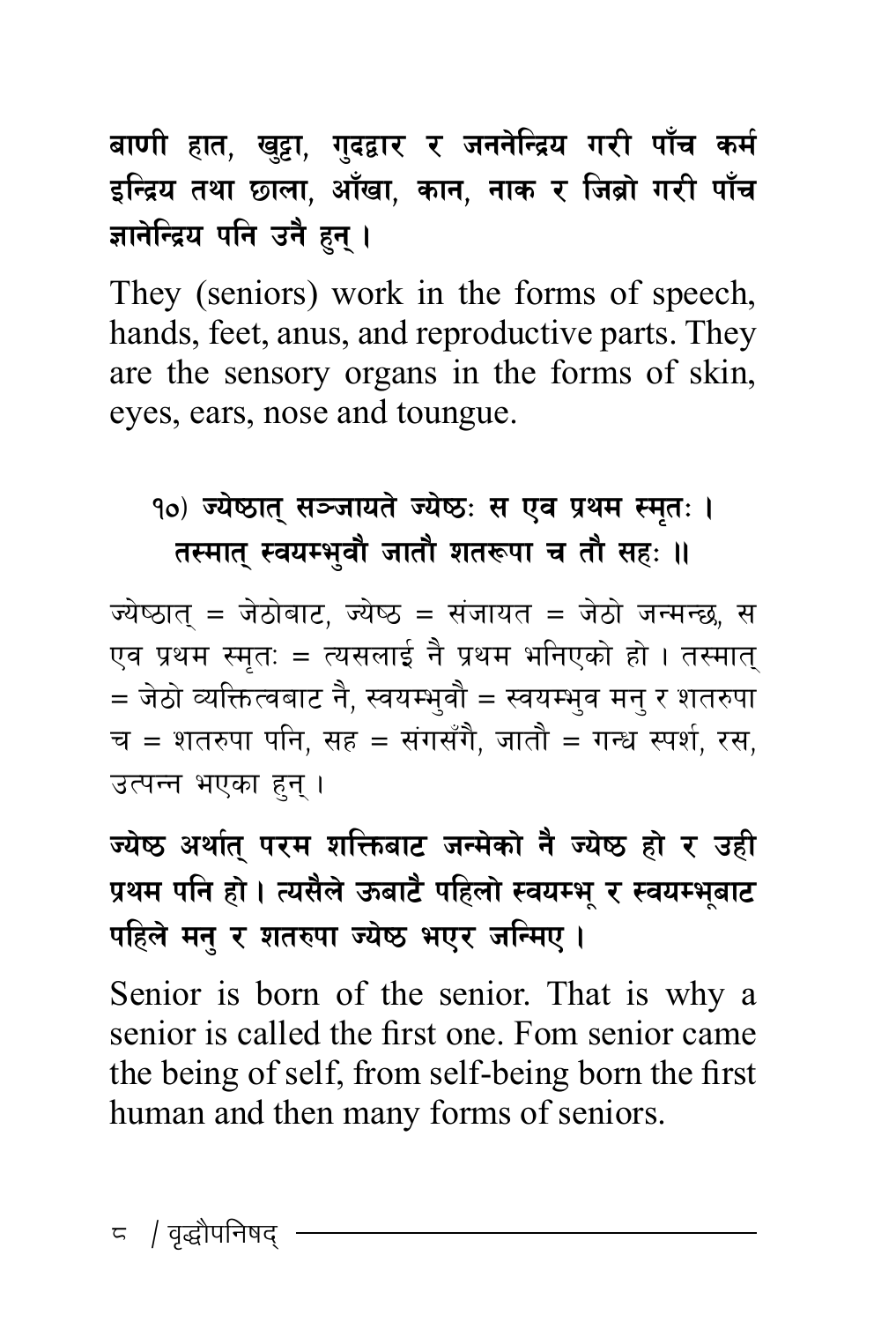<u>१</u>१) तयोर्विवाहः सम्पन्नौ शतरूपा स्वयम्भवौ ।

आदिराजो**ऽ भवतकाले प्रसिद्धः प्रथमोमनः** ॥ तयो = ती दुई, शतरुपास्वयंभ्वौ = मन् र शतरुपाको, विवाह : सम्पन्न = विवाह भयो । आदिराज : अभवत् = पहिला राजा पनि भए. काले = समयमा. प्रसिद्ध = प्रख्यात. प्रथमो मन् = पहिला मन् पनि भए ।

*तिनै मनु र शतरुपबीच विवाह सम्पन्न भएपछि समयान्तरमा* 

प्रसिद्ध प्रथम मनु एवं आदि राजा पनि उनै भए । That self-being (consciousness) got married to all forms and with time came the first person who also became the first king.

> <u>१२) अन्वयव्यतिरेकेण मनु पुत्राश्च मानवाः ।</u> **सर्वेषां ज्येष्ठ ज्येष्ठेन चान्वयाद् सर्वमावृतम् ॥**

अन्वय व्यतिरेकेण = संयोजन वियोजनबाट, सर्वेषां जेष्ठ = सबै भन्दा जेठो, मनुपुत्रा = मनुका छोरा, मानवा =मानव भए, ज्येष्ठेन = जेठो भएकाले, अन्वयात् = संयोजनबाट, सर्वमावृतम् = घुमिफिरी मानवचोला चलिरहेको छ।

<u>वंश परम्पराद्वारा मनु र उनका सन्तानहरू मानव हुन् । सबै</u> कुलमा ज्येष्ठले नै प्रथमत : सबै कुललाई रेखदेख गर्छन् । *(जेठोबाट पहिले जन्मिएको जेठो नै हुन्छ)* 

The life of men and women is continued as offsprings of the first person. The senior first looks after all in the clan.

Upanishad of Senior Citizens  $/ \sqrt{2}$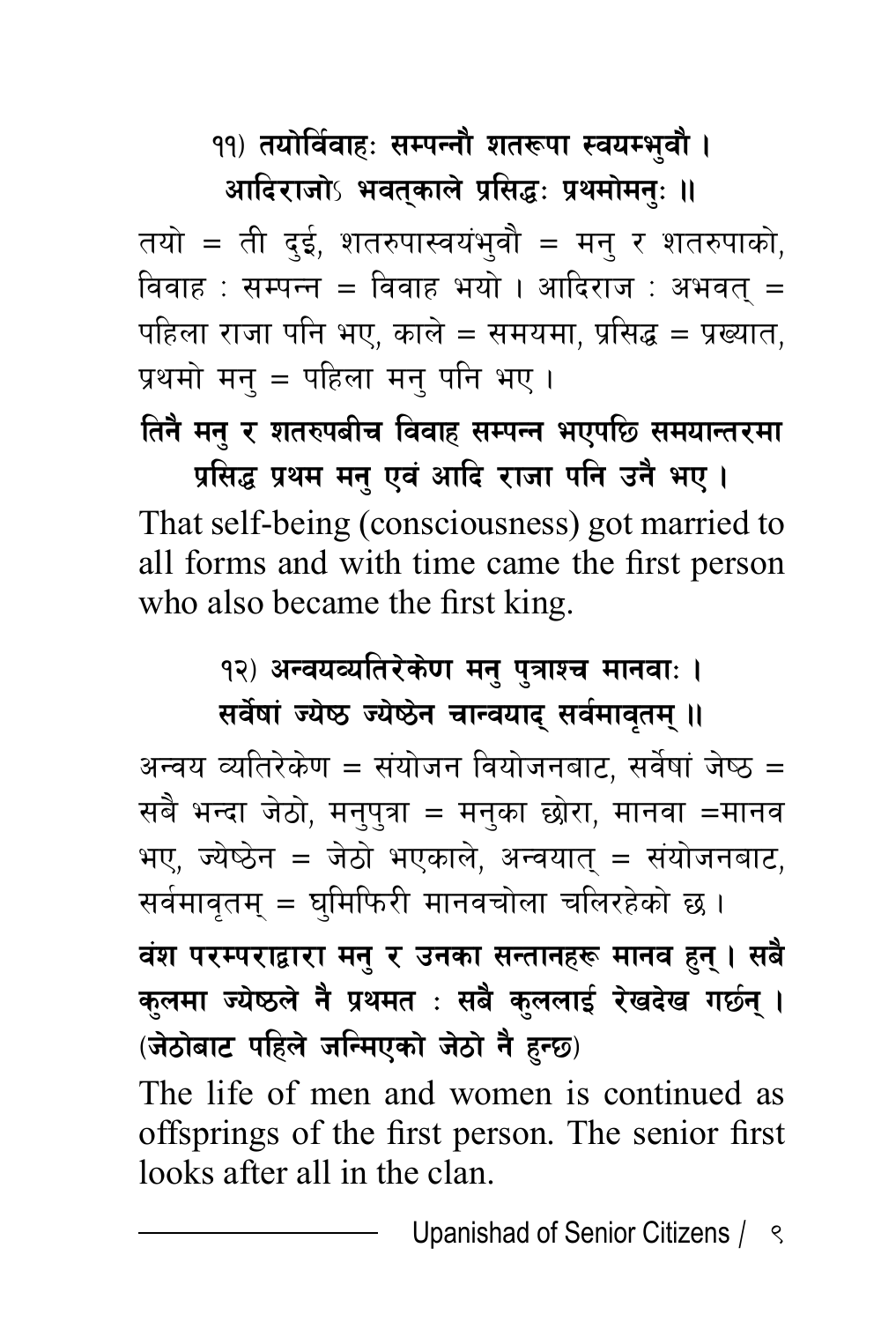## १३) चतुरशीति लक्षेषु चेतनेष्वधिकेषु च । चेतन प्रमखत्वेन सर्वोत्कटाश्च मानवाः ॥

चतुरशीतिलक्षेषु = चौरासीलाख योनिहरूमा, अधिकेषु = धेरै, चेतनेषु = चेतनशीलप्राणीहरूमा, च = पनि, चेतनप्रमुखत्वेन = चेतनाका बाहुल्यले, मानवा = मानवहरू, सर्वोत्कष्टा = उत्कष्ट छन ।

चौरासी लाख जुनीहरूमा वा त्यसभन्दा बढीमा पनि **rtgfsf k ] d| vtf ePsf sf/0f dflg; ;a ' eGbf pTs } i6 5g [ .\** Human life is the best of all because of the prominence of conciousness in it.

#### १४) सर्वेषां प्राणिनां ज्येष्ठाः श्रेष्ठाश्चैव हि मानवाः । तस्मात श्रेष्ठतमो जीवेत पर्णाय: शरद:शतम ।।

सर्वेषां प्राणीनां = सबै प्राणीहरूमा. मानवा = मानिसहरू. ज्येष्ठा = जेठा हुन्, श्रेष्ठा = श्रेष्ठहुन्, तस्मात् = त्यसकारण, श्रेष्ठतम = उच्च, शरदः शतम् = सयौं शरदहरू बाँच्ने, पर्णा = पर्ण, आय = उमेर, जीवेत् = बाचन् ।

**;Dk0f " k{ f0fLx¿df dflg; g | ;a } eGbf Ho } i7 / > ] i7 klg ] 5 . To;n} pTs ] i6td [ ?kn \ ;o jif ] sf { k] /f cfo " af ' Rg" kb ' 5 . {** Human life is the first (senior) and the best among all lives. Therefore, the hundred years of full life has to be lived in the best way possible.

१० *|* वृद्धौपनिषद<sup>्</sup>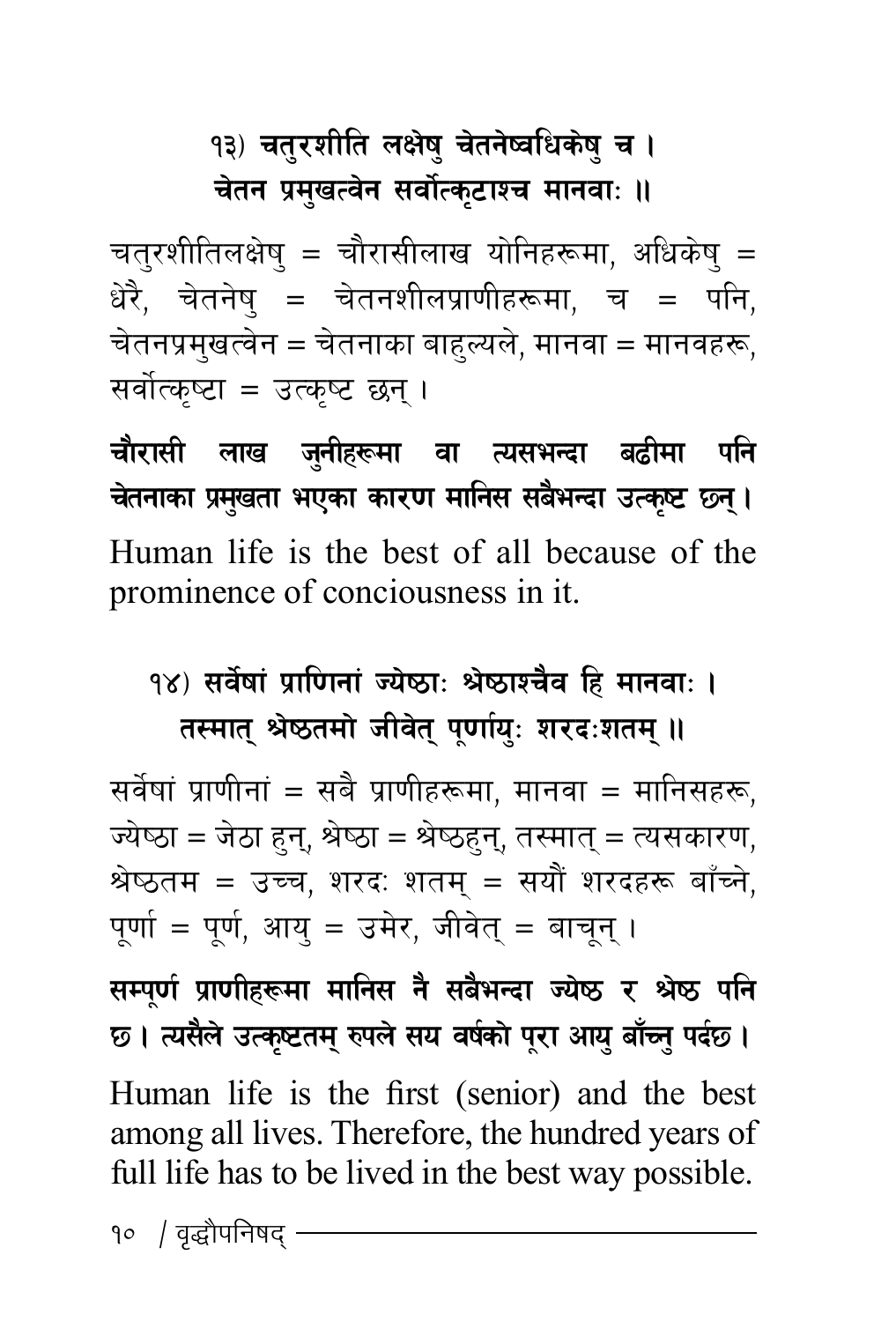#### १५) कर्णेन श्रृणुयात्सत्यं, पश्येत्सत्यं च नेत्रतः ।

#### वचसा वाचयेत्सत्यं सत्याद विचलितो **नहि** ॥

कर्णेन = कानले, सत्यं = सत्य, शृण्यात् = सुनून्, नेत्रत  $=$  आँखाबाट, सत्यं पश्येत् = सत्य देखन्, वचसा = बोलीले, सत्यं वाचयेत = सत्य बोलन्, नहि = कहिल्यै पनि, सत्याद् = सत्यबाट, विचलित = धरमराउने नहोउन् ।

कानले सत्य सनोस र आँखाले पनि सत्य नै देखोस ।

वाणीले सत्य नै बोलोस् र सत्यबाट विचलित नहोस् । Let ears hear the truth, eyes see the truth, voice speak the truth, and never deviate from the truth.

### १६) धर्मेण दानभोगाभ्यां सुखेन यापयेहिनम् । शान्तिसद्**भाव-सन्तोषाज्जीवेयुश्च शताधिकम्** ॥

धर्मेण = धर्मान्ष्ठानबाट, दानभोगाभ्यां = धनको दान र भोगबाट, सुखेन = सुखपूर्वक, दिनम् = दिन, यापयेत् = बिताओस् । शान्तिसद्भावसन्तोषाद् = शान्ति, सद्भाव र सन्तोषपूर्वक, शताधिकम् = सयौं वर्ष, जीवेय्: = बाँचून् ।

धर्मपूर्वक दान गर्दै भोग गरेर सुखसाथ दिन बिताओस् । शान्ति सद्भाव र सन्तोषले सय वर्ष भन्दा बढी बाँचोस् । Days should be passed happily by doing virtuous work, giving away charity and consuming for the self. Let all live more than 100 years in peace, with good wishes and satisfaction.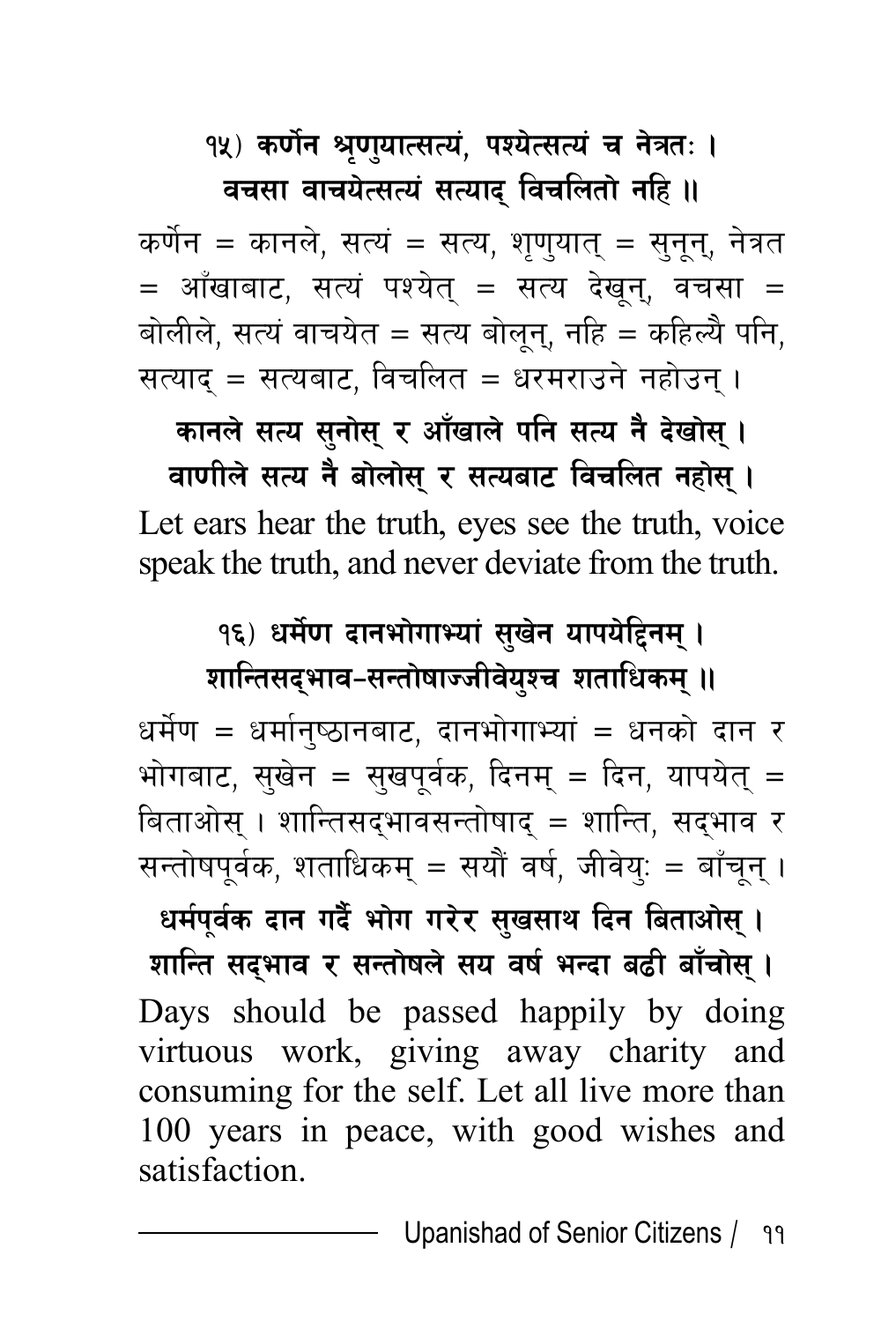#### <u>१७) मनसा श्रीहरिं ध्यायेदव्युच्छिन्नेन चेतसा ।</u> चान्ते कलेवरं हित्वा स गच्छेत परमं पदम **॥**

अव्यच्छिन्न चेतसा = एकाग्र चित्तले. मनसा च = मनले पनि, श्रीहरिं =हरिलाई, ध्यायेत् = ध्यान गरोस्, अन्ते = बचाइको अन्त्यमा, कलेवरं = बाहिरी शरीरलाई, हित्वा $=$ छोडेर, स: = त्यो भक्त, परमं पदं = बैकण्ठलोक, गच्छेत  $=$  प्राप्त होस ।

**cljlR5Gg rtgfo ] Qm dgåf/f >Lxl/sf ' Wofg ug ] kb{' 5 / { cGTo ;dodf z/L/ Tofu/ k/d kbsf ] dfu ] df hfg { kb' 5 . {**

One should be concios of presence of the god at all times and at the end take journey to eternity by giving away the body. Let that person dwell in heaven.

> इति वृद्धौपनिषदि प्रथमोऽध्यायः End of Chapter One

> > \*\*\*\*\*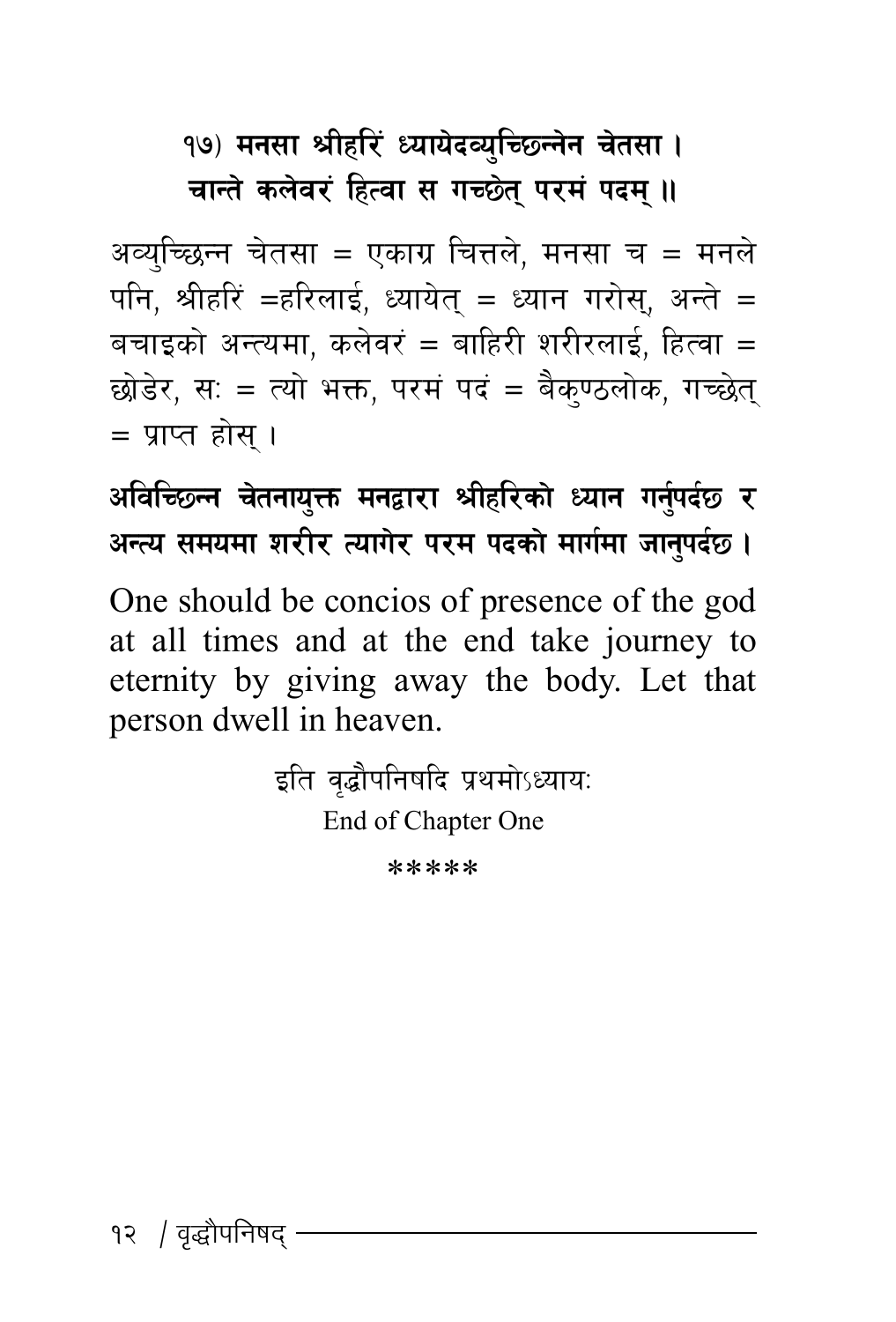## अथ वृद्धौपनिषदि ज्येष्ठ व्यापकत्व नामकः **द्वितीयोऽध्याय: ॥**

(Chapter Two)

#### <u>१) ग्रहाणां त यथा सर्यः नक्षत्राणां यथा शशि ।</u> जनानां परिवाराणां तथैव गृहमेधिकः **॥**

यथा = जसरी, ग्रहाणां = नवग्रहमध्ये, सूर्य =रवि र, नक्षत्राणां = तारामध्ये, शशि = चन्द्रमा, (प्रमुख भएका हन्छन्) तथैव = त्यसरी नै, परिवाराणां जनानां = पारिवारिक मान्छेका लागि, गहमेधिक $\,$ : = गहपति (गहस्थी) प्रमुख हुन्छन् ।

ग्रहहरूमा सूर्य र नक्षत्रहरूमा चन्द्रमा जस्तै परिवारमा घरमूली वा ज्येष्ठ गृहस्थीहरूको प्रमुख महत्व रहेको हुन्छ । As sun among the planets and moon among star-constellations *(nakschhyatras)* are the prominent ones, so are the elders in a family.

#### २) धनवुद्धा वयोवुद्धा विद्यावुद्धास्तथैव च । **सर्वे ते ज्ञानवृद्धस्य किंकराः शिष्यकास्तथा ।।**

धनवृद्धा = धनकमाएर बूढाभएका, वयोवृद्धा = उमेरले बूढा भएका, विद्यावृद्धा = विद्यापढेर बूढो भएका मध्येमा, ते सर्वे = ती सबै, ज्ञानवृद्धस्य : ज्ञानले बूढो भएका व्यक्तिकाअगाडि, किंकरा शिष्यकास्तथा = सेवक एवं शिष्यसमान हुन्छन् ।

धनले, उमेरले, विद्यालेसमेत तीन प्रकारबाट **मानिस** बढ़ा हुन्छन् । ती सबै ज्ञानले परिपक्व भएका ग<del>ु</del>हस्थका (आ-आफ्ना) शिष्य र सेवकहरू समान रहेका हन्छन् ।

Upanishad of Senior Citizens / १३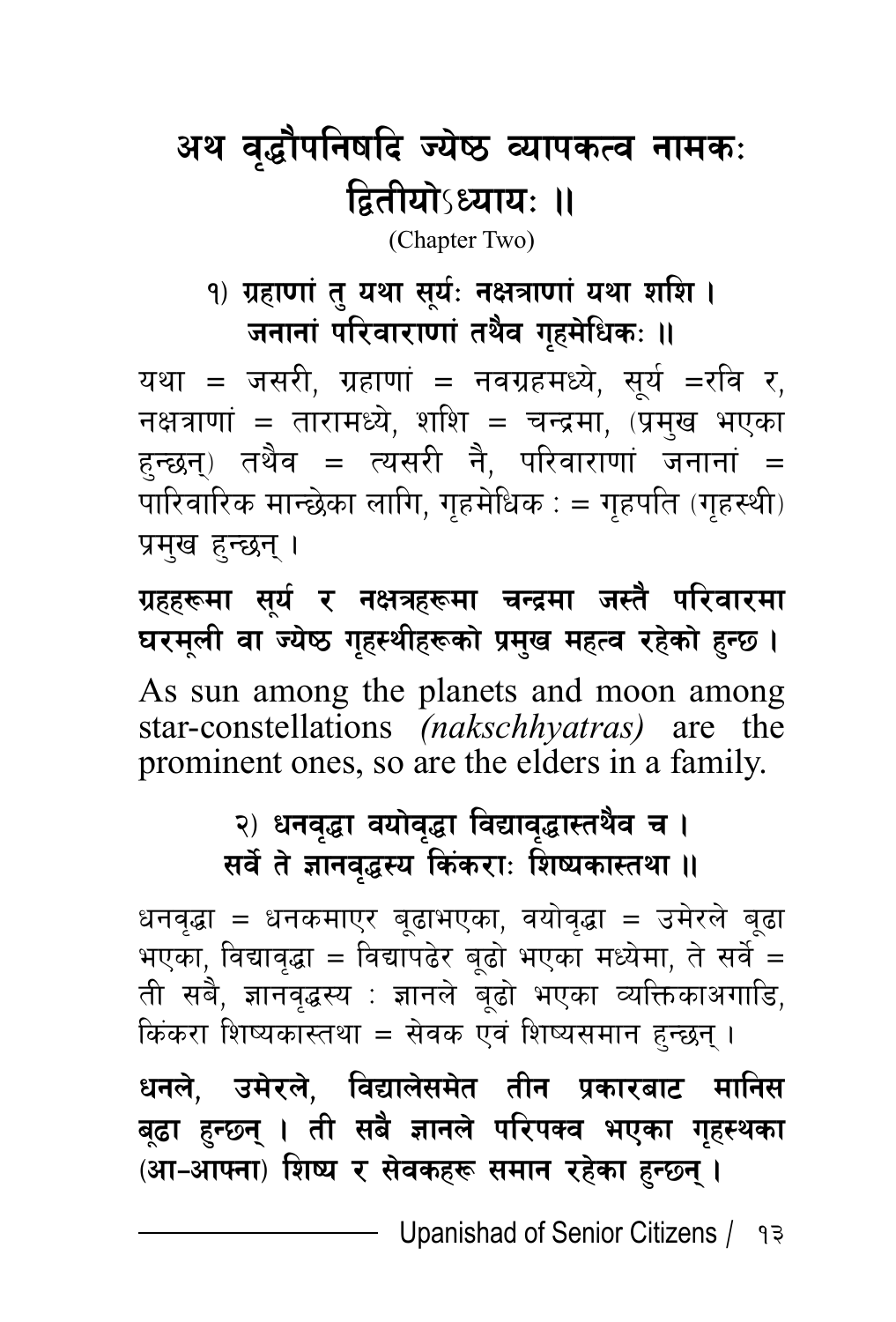Among the old by wealth, old by age and old by knowledge; others are like disciple infront of the one who is old by knowledge.

> ३) ये कुर्वन्ति जना: ज्येष्ठे सम्मानमादरं सदा। ते प्राप्नुवन्ति संसारे सुलभं सुयशस्तथा **॥**

ये जना = जो मान्छेहरू, ज्येष्ठे = जेठो व्यक्तिमा, सदा =<br>सधैं, सम्मानम्-आदर = सम्मान र आदर कुर्वन्ति =<br>गर्दछन् । ते = ती मान्छेहरू, संसारे = संसारमा सुलभं =<br>राम्रो लाभ र सुयश = राम्रो ख्याति, प्राप्नुवन्ति = पाउँदछन यस संसारमा जसले त्यस्ता ज्येष्ठ जनप्रति सम्मान र आदर गर्दछन् उनीहरूले सजिलैसँग राम्रो प्रसिद्धि आर्जन गर्दछन् । Those who respect such seniors easily gain appreciations and popularity in the world.

#### ४) शरीरे सर्वदा ज्येष्ठे श्रेष्ठे च प्राण एव हि । अङ्गेषु नयनं श्रेष्ठमिन्द्रियाणां यथा मन**ः।।**

शरीरे = शरीरमा, ज्येष्ठे = जेठो र श्रेष्ठे च = श्रेष्ठ पनि,<br>सर्वदा = सधै, प्राण एव हि = प्राण नै हुन्छ, यथा = जसरी,<br>अङ्गेषु = अङ्गहरूमा, नयनम् = आँखा श्रेष्ठ छ, इन्द्रियाणां. =<br>दश इन्द्रियहरूमा, मन = मन श्रेष्ठ छ । (यसै ग

शरीरका लागि जसरी आँखा सर्व श्रेष्ठ अङ्ग हो, इन्द्रियहरूमध्ये<br>जसरी मन सर्वश्रेष्ठ हो उसरी नै ज्येष्ठ समाजकै महत्वपूर्ण छ्न्।

Life is the most senior in a body. Eyes is the most senior among organs. Consciousness is the most senior of all feelings. Similalrly, a senior is the most important in a society.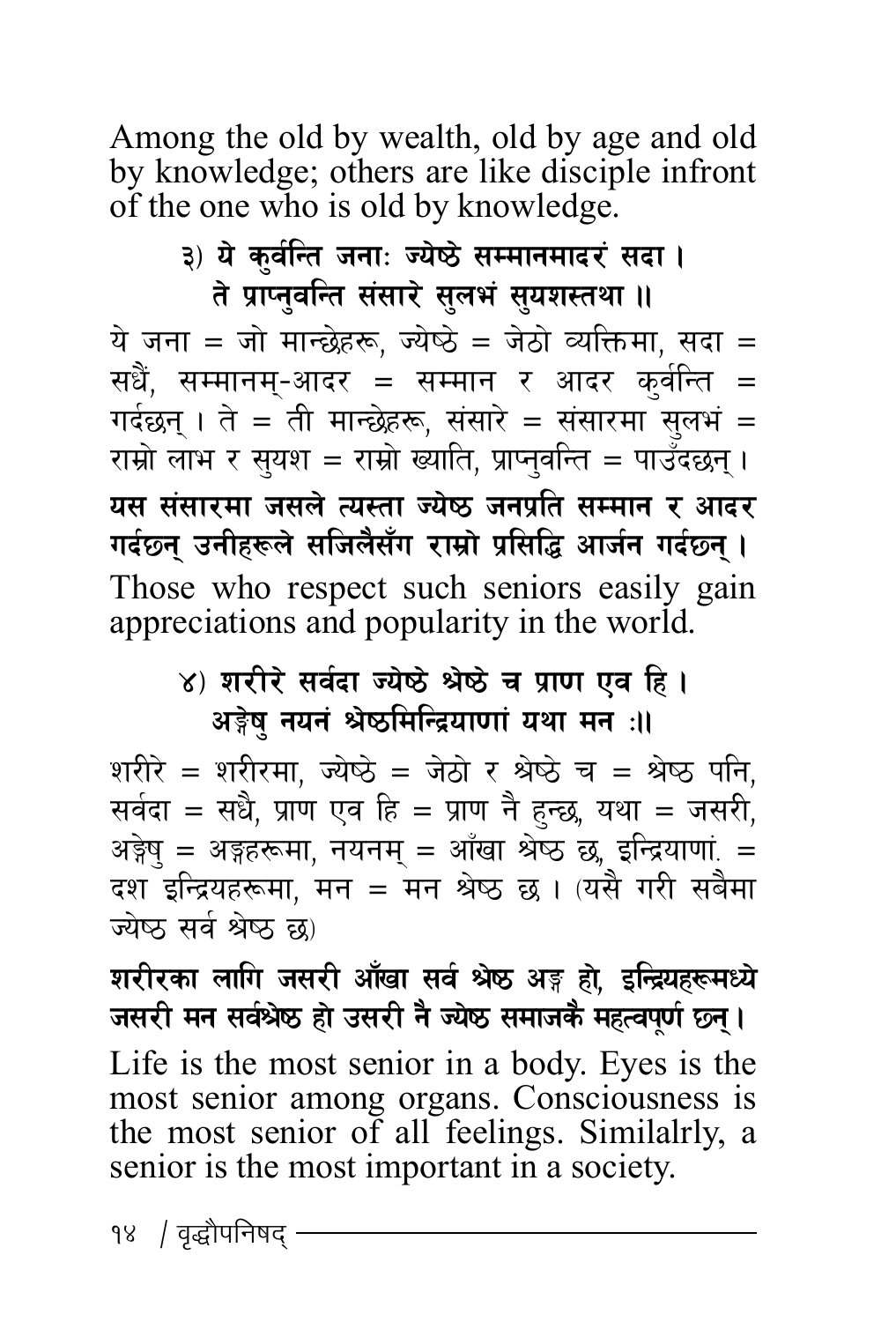#### <u>५</u>) पशुनामुत्तमा धेनुर्वुक्षाणां हरिचन्दनम् । **नराणां चैव सर्वेषां ज्येष्ठो हि ध्रुवमुत्तमम् ॥**

पशूनाम् = पशुहरूमा, धेनु = दूध दिने गाई, वृक्षणां = रुखहरूमा, हरिचन्द्रनम् = श्रीखण्डचन्दन, सर्वेषांनराणां = सबै मान्छेमा, धूवम् = निश्चय नै, ज्येष्ठो = जेठो मान्छे, उत्तमम हि $=$  उत्तम हो नै ।

#### **kzx¿df n ' gf } ufO ] pQd xf { / j ] Ifx¿df xl/rGbg dxTjk [ 0f " { xf To; ] u/L dflg;df Ho } i7hg kSs ] pQd x } g' .\**

Milking-cow is the best among animals. Shrikhanda (Sandalwood) is the best among trees. Similalrly, senior is the best among persons.

#### ६) गृहे ग्रामे तथा राष्ट्रे नगरे जनसंसदि **सर्वत्र पूज्यते श्रेष्ठो तथैव वृद्ध ज्येष्ठकौ ।।**

गृहे = घरमा, ग्रामे = गाउँमा, तथा = त्यसरी नै राष्ट्रे = राष्ट्मा, नगरे = सहरमा, जनसंसदि = जनसंसदमा, सर्वत्र = सबै ठाउँमा, श्रेष्ठ = श्रेष्ठ व्यक्ति, पज्यते = पजिन्छ, तथैव = त्यसै गरी, वृद्ध ज्येष्ठकौ = वृद्ध र जेठो व्यक्ति पनि पुजिन्छन् ।

घर, गाउँ राष्ट्र र मानवसमाजकै ज्येष्ठ जन सर्वत्र पूजित हन्छन र अ**भ्रु उनै ज्येष्ठहरूको महिमा विशेष रहेको** छ।

The best persons are respected in homes, villages, cities, and in public gatherings. Same is true for the seniors.

Upanishad of Senior Citizens / 14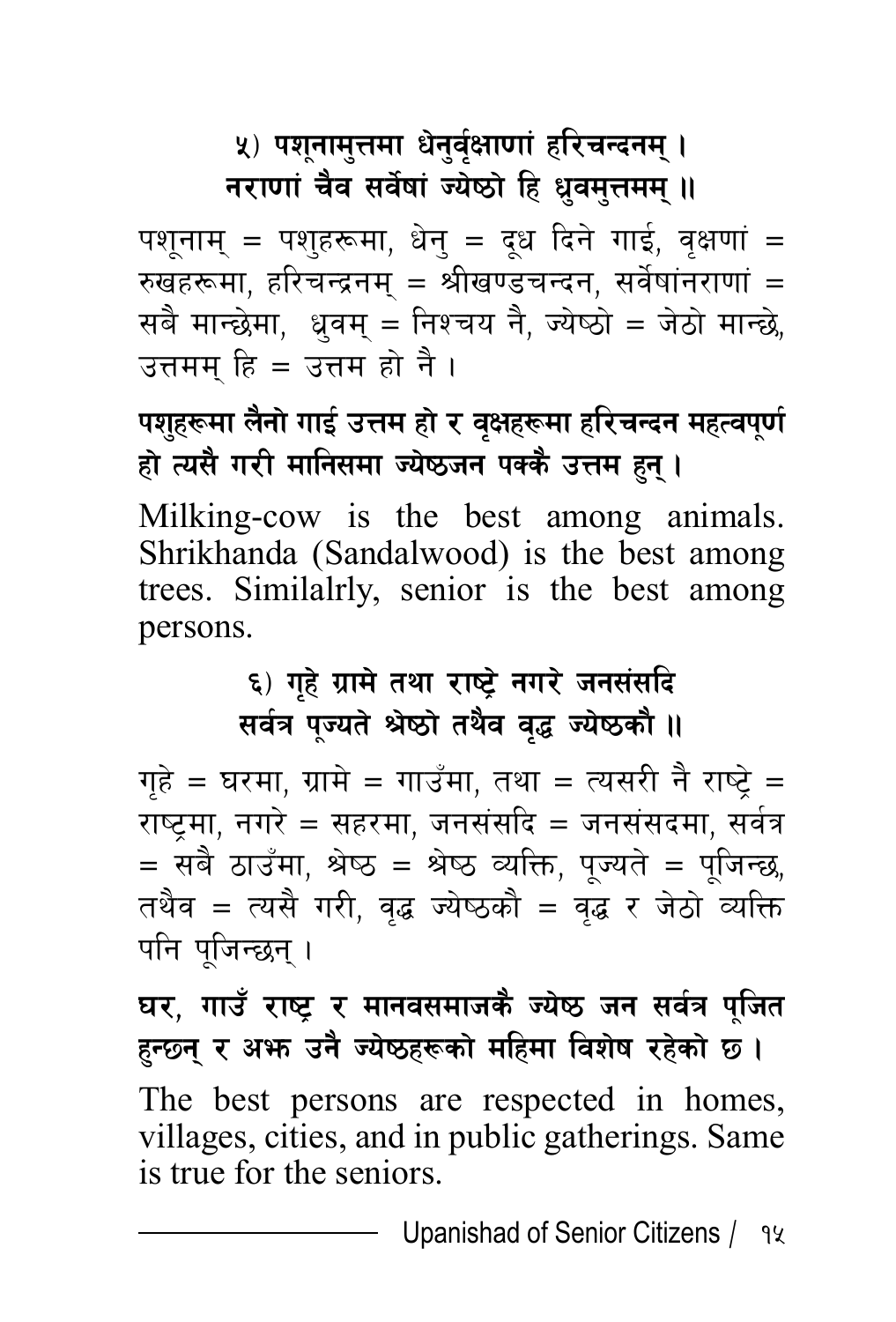**७) वार्द्धक्यानुभवाज्येष्ठात् प्राप्यते ज्ञानदुर्लभम् ।** 

परां विद्यां परांबुद्धिं परं तत्वं च प्राप्तुयात् ।

ज्येष्ठात् = जेठोबाट, बार्धक्यानुभवात् = बुद्याइँको अनुभवबाट, ज्ञानदुर्लभम् = दुर्लभ ज्ञान, प्राप्यते = पाइन्छ, परां विद्यां = आध्यात्मिक विद्या, परा बुद्धिं = उत्कृष्ट विवेक, परं तत्वं = परब्रह्म, (आत्मज्ञान) च = पनि, प्राप्नुयात् = पाउला ।

वृद्ध भइ सकुन्जेलमा आर्जन गरेका अनुभवहरूका कारणले ज्येष्ठजनबाट दुर्लभ ज्ञान प्राप्त गर्न सकिन्छ र उनीहरूबा**टै पराविद्या परमबुद्धि र परं तत्व पनि प्राप्त हुन्छ ।** 

Rare knowledge can be had from the experience of old persons. One can also get spiritual knowledge, the ultimate wisdom and the ultimate truth from them.

#### **द) वृद्धवृद्धाः स्थिता यत्र शोभा भवति तत्र** तु । आगच्छन्ति जनाः तत्र दर्शनार्थ सदैव त् **॥**

यत्र = जहाँ, वृद्धवृद्धा = बूढाबूढी, स्थिता = बसेका हुन्छन्, तत्र त् = त्यहाँ ता, शोभा भवति = शोभा प्राप्त हुन्छ । तत्र = त्यहाँ सदैव = सधैं, जना = मानिसहरू, दर्शनार्थम्  $\, = \,$  दर्शन गर्न आगच्छन्ति  $\, = \,$  आउँदछन् ।

त्यसैले जहाँ वृद्धवृद्धाहरू रहन्छन् त्यहाँ ठाउँको शोभा रहन्छ र त्यो ठाउँ हेर्न मानिसहरू पनि सधैँ आउँछन् **।** Old people are like ornamnents to the place they live. Therefore, a place with old people looks beautiful and many people always come to visit such a place.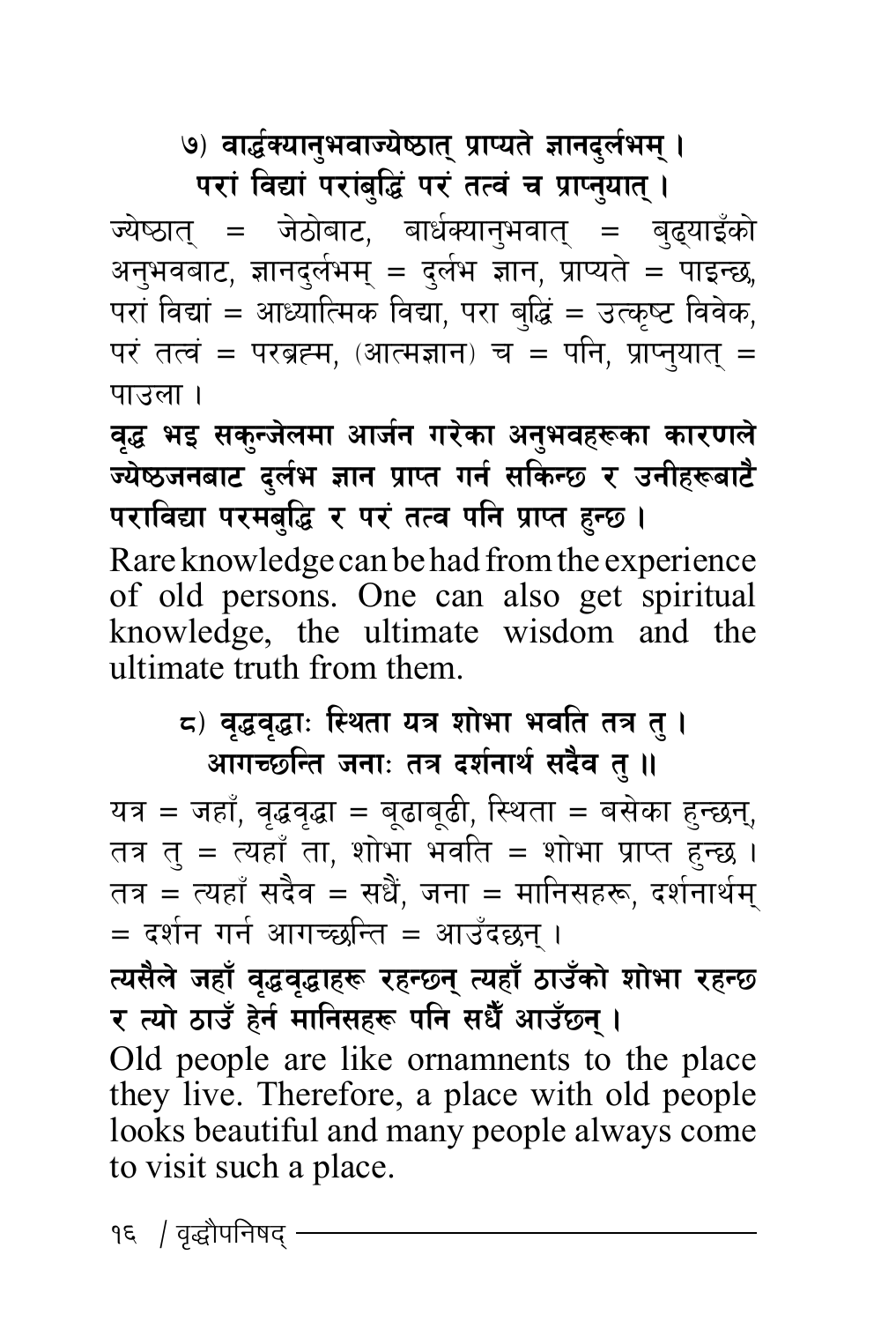### ९) चौरास्तत्र नगच्छन्ति वृद्धाः स्तिष्ठन्ति यत्र च **।** <u>तामसा नैव गच्छ्कन्ति चायान्ति सात्विका जनाः ।</u>

यत्र = जहाँ, वृद्धा : तिष्ठन्ति = वृद्धहरू रहन्छन् । तत्र = त्यहाँ, चौरा :न गच्छन्ति = चोरहरू जाँदैनन् । तामसा नै व गच्छन्ति = तामसी व्यक्ति त्यहाँ जादैनन, सात्विका जना च आयान्ति = सात्विक मानिसहरू आउँछन ।

#### <u>जन ठाउँमा वृद्धजनहरू हुन्छ्न</u> त्यहाँ चोर चकार आउँदैनन् तर सात्विकहरू आउँछन **।**

Thieves and aggressive people do not come to places where old people live. People of good nature come to places where old people live.

#### १०) धर्मचर्चा भवेत तत्र सदैव शभकारि**णीः** ।

**रहस्यं परमं दिव्यं प्राप्तुवन्ति महाशयाः ॥** 

तत्र = त्यहाँ, सदैव = सधै, शुभकारिणी = शुभकारी, धर्मचर्चा = धर्मका वार्ता, भवेत् हुन्छ, महाशया: = कीर्तिवाला मानिसहरू, परम दिव्य रहस्य = परम दिव्य तत्व, प्राप्नुवन्ति = पाउँदछन् ।

त्यस ठाउँमा सधैँ हितकारी र धर्मको <mark>चर्चा</mark> हुन्छ र **सज्जनहरूले अत्यन्त दिव्य रहस्यहरू प्राप्त गर्दछन।** 

Virtuous subjects are discussed in such places and good people gain knowledge about many secrets and mysteries.

> वृद्धौपनिषदि द्वितीयोऽध्यायः End of Chapter Two \*\*\*\*\*

> > Upanishad of Senior Citizens ÷ 17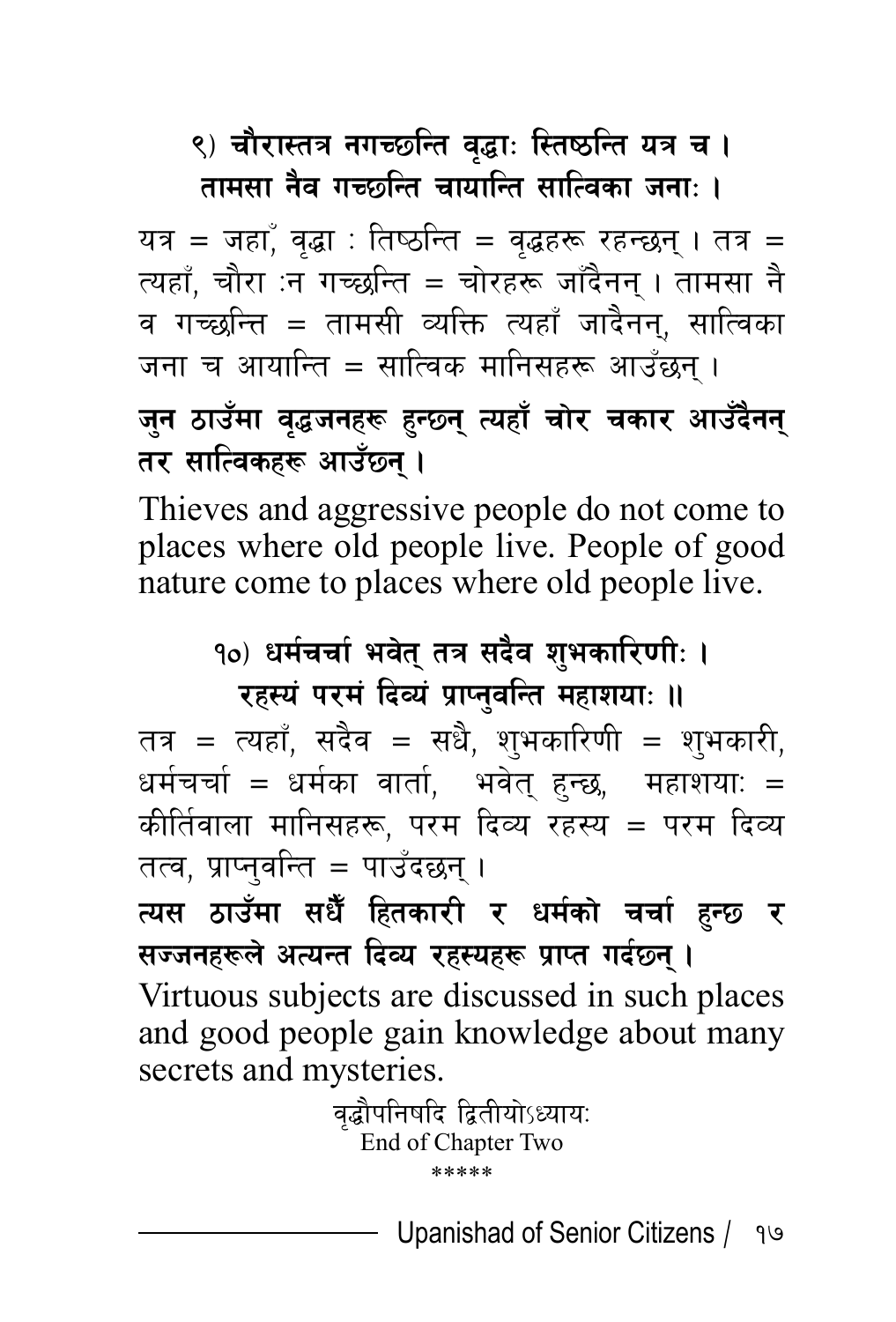## अथ वृद्धौपनिषदि ज्येष्ठ सम्मान नामक **:**स्तुतीयोऽध्याय:॥

(Chapter Three)

#### <u>१) बालानां ज्येष्ठज्येष्ठानां दया चैव समादर: ।</u> **सदैव सर्वक्षेत्राणां कुरुध्वं हितभाषणम् ॥**

बालानां = बालकहरूको लागि र, ज्येष्ठज्येष्ठानां = बूढाबूढीहरूमा, दया चैव समादर = दया तथा आदर र सर्वक्षेत्राणां = सबै क्षेत्रका लागि, हितभाषणम् = हित हने करा, क्रुध्वम् = गरौं ।

**afnsx¿sf / j ] 4x¿df cltj [ 4sf [ bof Pj ] plrt cfb/ +**  $\overline{n}$  गर्नुपर्छ । सबै क्षेत्रमा उनीहरूलाई हितकारी कुराहरू गर्नुपर्छ ।

We have to be always kind and respectful to children and old persons. Let us always speak and do things that are good to them.

#### २) भोजने भषणे चैव ह्यधिकार समो भवेत । **शयते वसते दाते भ्रमणे च समं चरा: ।**

भोजने = खानेकरा, भूषणे चैव = गहना लगाउने कुरामा पनि अधिकारसम: = समान अधिकार, भवेत् = होस् शयन बसने दाने भ्रमणे च = सुताइमा वस्त्रमा, दानमा-भ्रमणमा, समंचरा = समान रुपले रहने होऊन ।

खाने र गहना आदि लाउने विषयमा उनीहरूको स**मा**न अधिकार रहोस त्यसै गरी सत्ने, लगा लगाउने, दान गर्ने र घुम्ने विषयमा समान व्यवहार गर्नुपर्दछ ।

१८ / वृद्धौपनिषद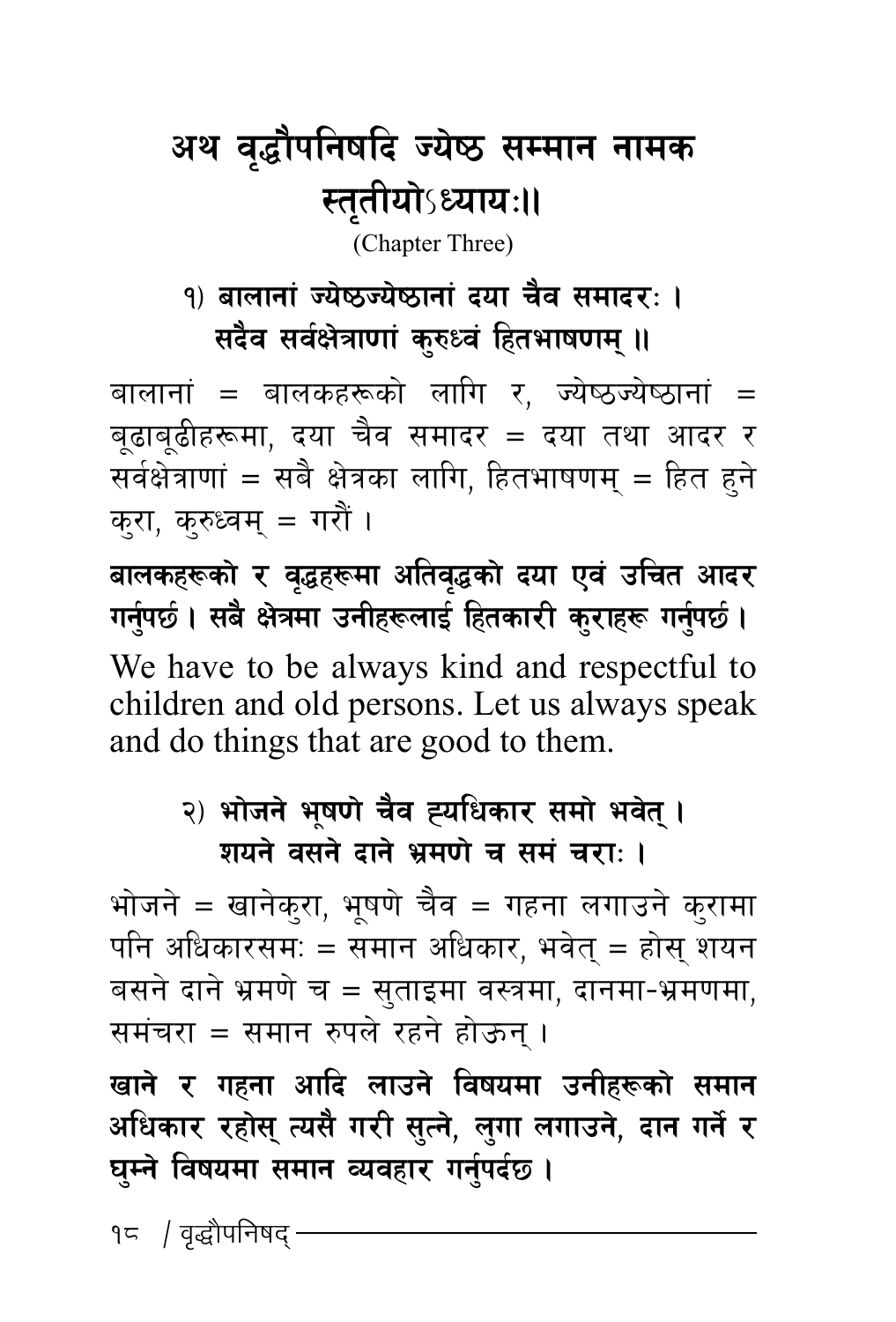They should have equal rights over food and ornaments. They should be equally treated for their rights to sleep, dress, do charity, and visit places of interest.

#### ३) आरोग्यार्थ च वृद्धानां बालानां च विकासनम् **।** भोजनं च यथा काले प्रदातव्यं च श्रद्धया ।।

वृद्धानाम्- आरोग्यार्थं = बूढापाकाको स्वास्थ्यका लागि, बालानां विकासनम् = बालकको विकासका लागि, यथाकाले  $=$  ठीकसमयमा, श्रद्धया = श्रद्धा साथ भोजन, प्रदातव्यम् = खाना दिनपर्छ ।

#### वृद्धहरूको सुस्वास्थ्य एवं बालकहरूको विकासका लागि ठीक **समयमा श्रद्धापूर्वक भोजन आदि दिनुपर्दछ।**

Food should be duely provided with honor for the good health of an old and for the growth of a child.

#### ४) समयोचिततीर्थादि भ्रमणं दर्शनं शभम् । **दानादि पुण्यकर्माणि कारयेत् स्वजनेन च ।।**

समयोचिततीर्थादि = समय अनुसारको तीर्थ, भ्रमणं दर्शनं शुभम् = शुभ दर्शन भ्रमण, दानादिपुण्यकर्माणि = दानादि पुण्यकर्महरू, स्वजनेन च = आफ्**नै परिजनले, कारयेत्** = गराओस $\,$  ।

समय सुहाउँदो गरी तीर्थ आदिको भ्रमण र देवस्थलहरूको दर्शन गर्ने जस्ता शभकर्म गराउँदै आफन्तहरूले पण्यकार्यमा प्रेरित गराउन्**पर्द**छ ।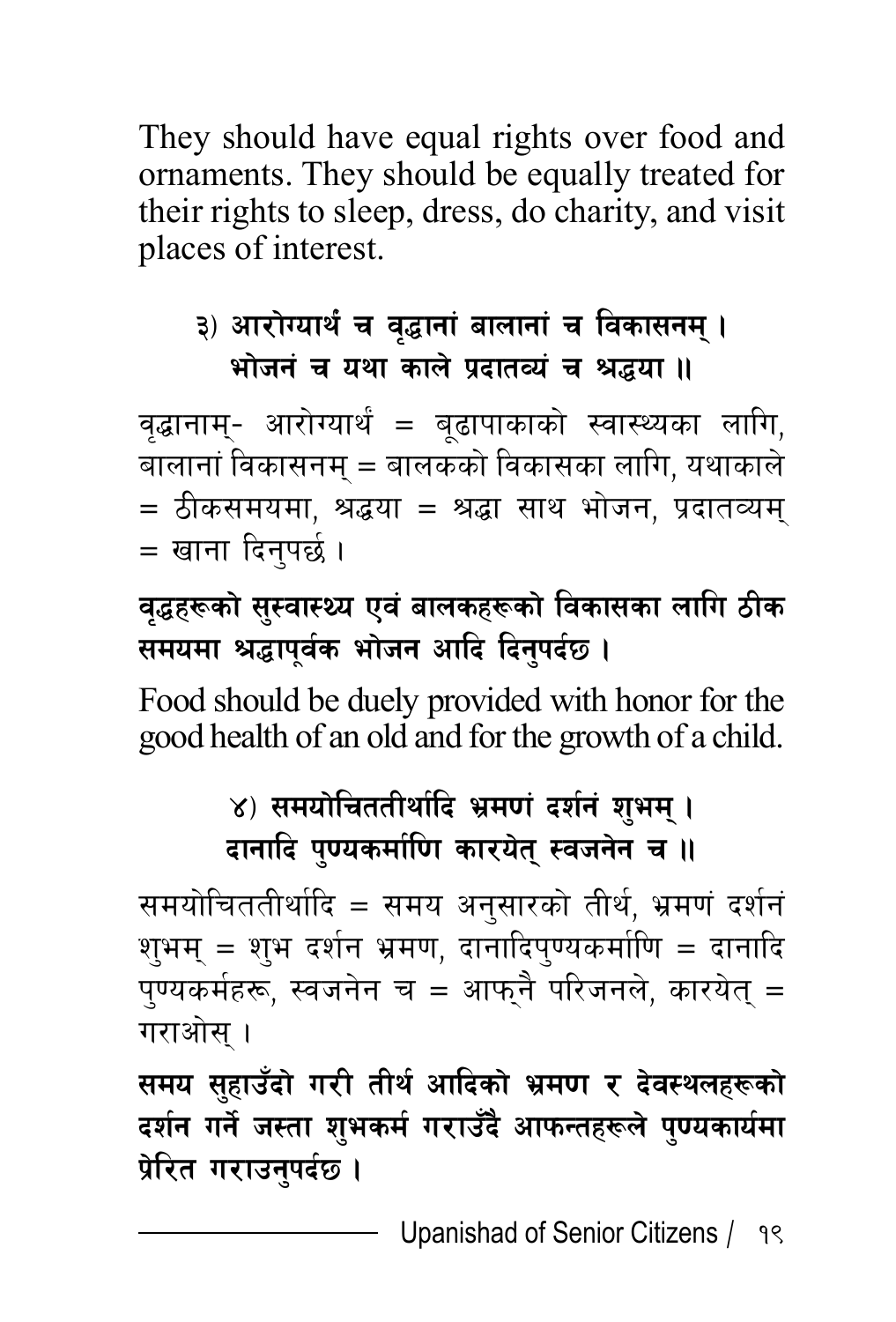They should be encouraged to go for pilgrimage, see places of beauty, do charity, do virtuous deeds and get involved in benevolence of family and relatives.

#### **४) अग्रजाः सर्वदा सेव्या परिवार जनेन त् ।** हर्षयक्तेन चित्तेन स्थातव्यं शध्दमानसा: ॥

परिवारजनेन तु $=$  परिवारका सदस्यले, सर्वदा $=$  सधैं, अग्रजा सेव्या = जेठो मान्छेको सेवा गर्नपर्छ । हर्ष यक्तेन = खुशीसाथ, चित्तेन = चित्तले, शुद्धमानसा = निर्मल मनले स्थातव्यम = राखिनपर्छ ।

**kl/jf/hgsf lglDt Hoi7 dflg;x¿ ;w ] cfb/0fLo x "} G5g ' . \ pgLx¿nfO;Hhgx¿n { ;w ] v"} ;L dg u/fP/ /fVg ' k5' . {** A family should always serve the older member happily and with clean heart.

#### ६) श्वश्रु–श्वशुरवृद्धांस्तु नावमन्येत कर्हिचित् । कटशब्दं कटाक्षञ्च दःशीलं परिवर्जयेत् **।**

श्वश्र्**वश्**र वृद्धांस्त् = सास् सस्**रा बृढापाकालाई, कर्हिचित्त्**  $\,=$  कसै गरेर पनि, नावमन्येत  $\,=$  अपमान नगरोस्, कट्शब्द  $=$  नराम्रो बोली कटाक्षञ्च = आँखा तर्ने, दशीलं = नराम्रो बानी. परिवर्जयेत $\,$  =  $\,$ त्यागोस ।

सास ससुरा आदि वृद्धजनलाई कहिल्यै हेला गर्नुहुँदैन । कठोर बोली गर्ने, आँखा तर्ने र हेप्ने बानी छोडुनुपर्छ । The older realtives should never be insulted, nor spoken harsh words, not shown eyes, and not belittled.

२० / वृद्धौपनिषद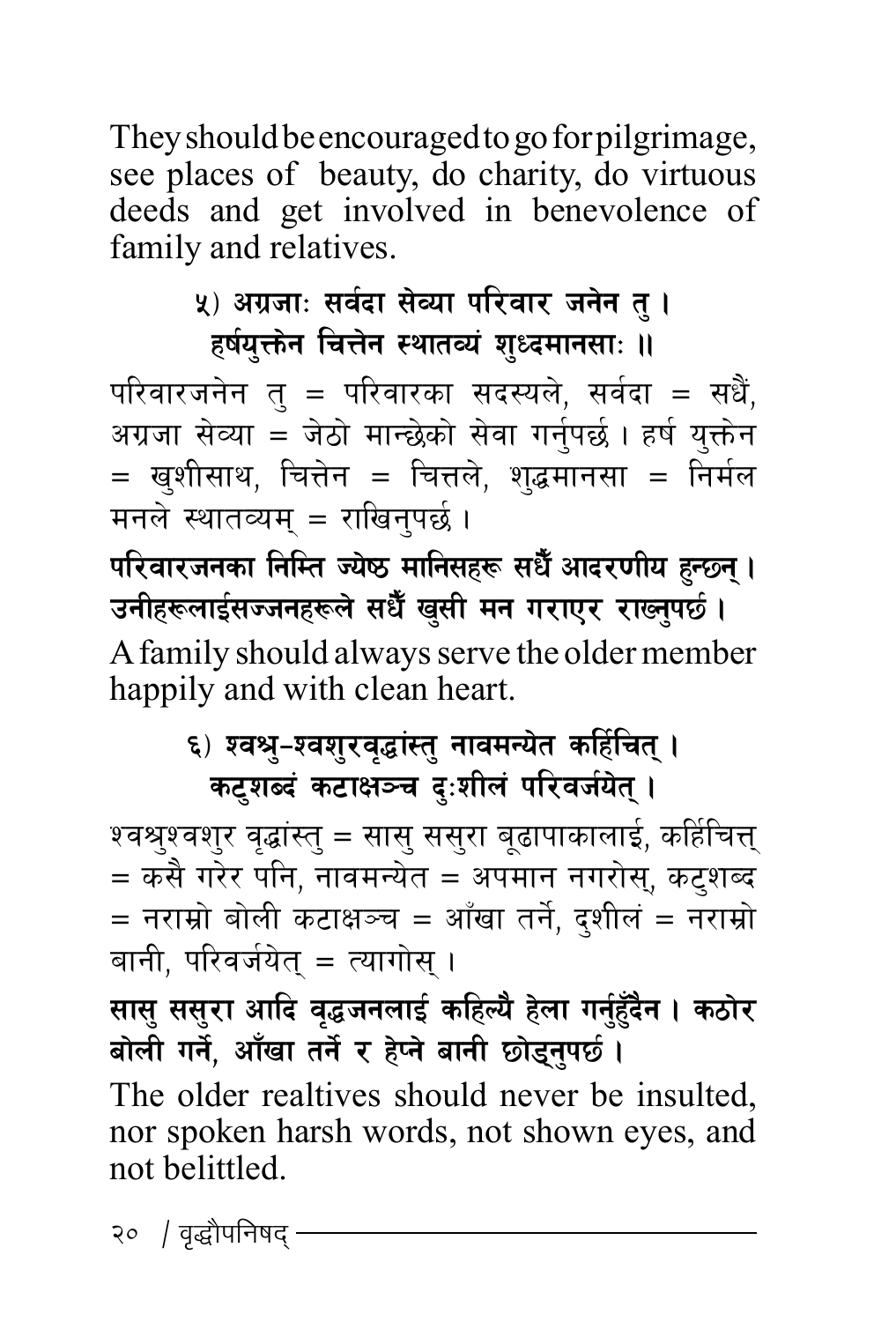# <u>७) श्वश्रो गालीप्रदा नारी नित्यं कलहकारिणी ।</u> **सा नारी कल्पपर्यन्तं भुनक्ति यमयातना ।।**

श्वश्रो = सास् ससुराको लागि, गाली प्रदा = गाली दिने, नित्यं = सधैं कलहकरिणी = कलह गर्ने, सा = त्यस, नारी  $\mathcal{L}=(\mathcal{R}^2\mathcal{A})\in\mathcal{R}$ कल्पर्यन्तं = कल्पकल्पसम्म, यमयातना = यमराजको दण्डसजाय, भुनक्ति = भोग्दछे ।

# **सासुससुरालाई गाली गर्ने र उनीहरूसँग भागडा गर्ने नारीले** कल्पभरि नै यमराजको दण्ड भोग्नपर्दछ ।

The person who qarrels with older people like father-in-law and mother-in-law shall be punished in the world of demons for centuries.

# $\mathbf{r}_\mathbf{G}$ ) ज्येष्ठभ्राता पितातुल्य तत्पत्नी मातुवन्मता: । **मत्वा समादरं कुर्युः सदैव शुभ कन्नरा** :।।

ज्येष्ठभ्राता = जेठो दाज्, पितातुल्य : = पितासमान हुन्छ, तत्पत्नी = भाउजु, मातृवन्मताः = आमा समान हुन्<mark>छ</mark>िन् भन्ने, मत्वा = जानेर, सदैव = सधैं नै, श्**भकृत् = राम्रो** काम, नरा = मान्छेले, कुर्य = गरोसु ।

### दाजुहरू पितासमान र भाउजु आमा समान हुने भनिन्छ **।** त्यसलाई नै ठीक मानेर बुद्धिमान् मानिसले उचित आदर **गर्नुपर्छ।**

Elder brother is equal to father and his wife equal to mother. A wise person accepts this as the truth and behaves accordingly with respect.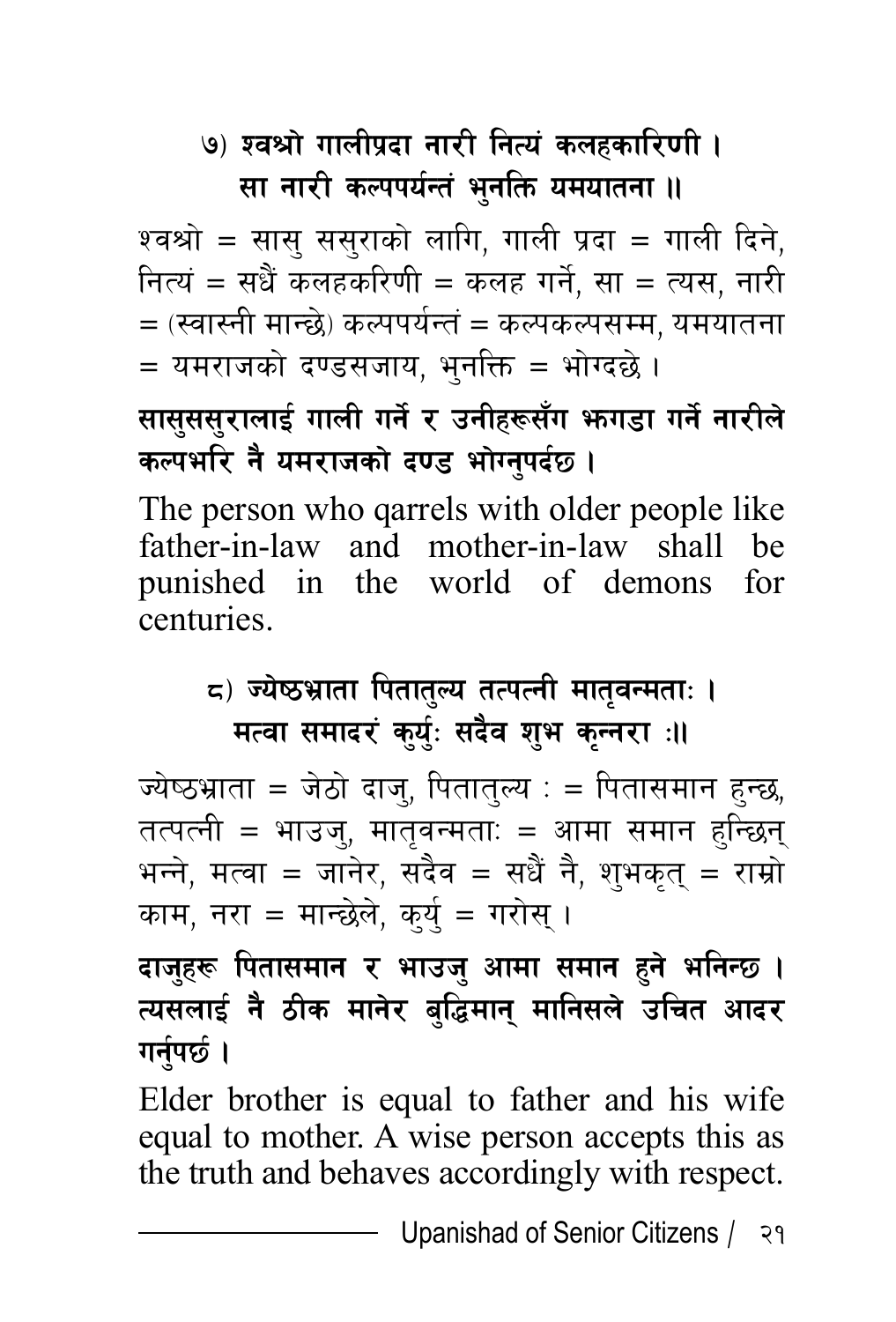# ९) मातरं ये**ऽवमन्यन्ते पितरं गुरुमेव च** ।

#### तथैव वृद्धवृद्धाश्च त एव जात-पातकाः **॥**

ये = जो, मातरं पितरं गुरुम् एव च = आमा, बुवा र गुरुलाई नै, अवमन्यते = अपमान गर्दछन्, तथैव = त्यसै गरी, वृद्धवृद्धाश्च = बुढाबुढीलाई पनि अपमान गर्दछन्, ते एव = ती नै, जातपातका = पापी मानिस हन् ।

जसले आमालाई हेला गर्छ र उस्तै व्यवहार पिता, गुरु एवं वृद्धवृद्धालाई गर्दछ त्यो निश्चय नै अपराधी हो ।

Those who insult father, mother, teacher and old people are certainly the criminals.

### १०) तस्मात्-वृद्धेभ्यः सर्वेभ्यः सर्वकालेषु चैव हि **।** प्रियवाक्यैः तथा दानैः मानैश्च समुपोषणम् ॥

तस्मात् = तसर्थ, सर्वकालेष् = सबै समयमा, सर्वेभ्यः = सबै, वृद्धेभ्यः = बृढाबुढीका लागि, प्रियवाक्यै = प्रियवाक्यद्वारा, दानै = दान द्वारा, मानै = सम्मानद्वारा, समपोषणम् = समुचित पोषण गर्नुपर्छ।

# त्यसैले जुनसु<mark>कै बेलामा पनि सबै वृद्धवृद्धाहरूलाई मीठो</mark> बोली, दान सहयोग र मानसम्मानले पालन गर्नुपर्दछ।

Therefore, all old people should be served all the time with kind words, gifts, respect and help.

> इति वृद्धौपनिषदि तृतीयोऽध्यायः End of Chapter Three \*\*\*\*\*

२२ / वृद्धौपनिषद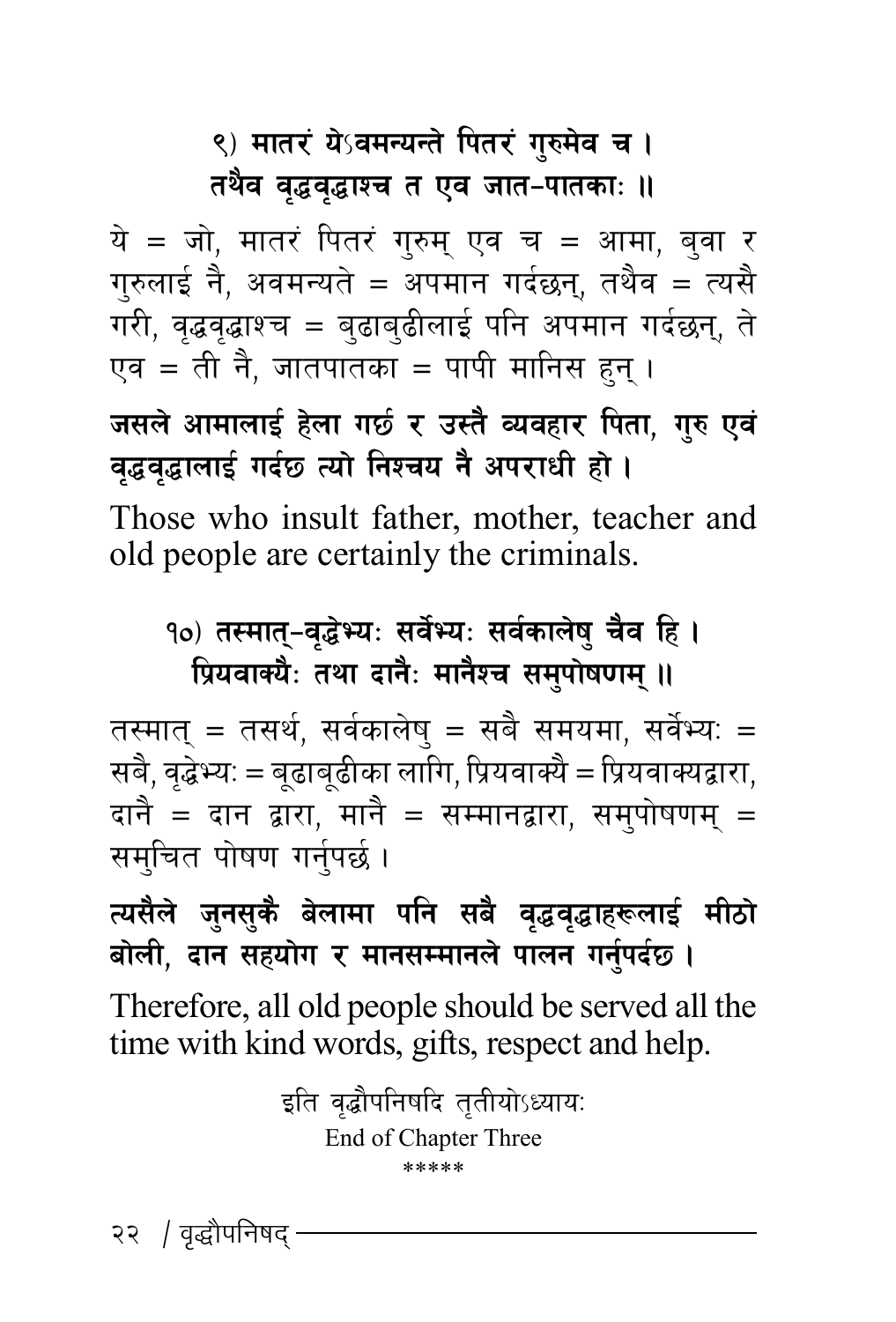# $\bm{X}$  अथ वृद्धौपनिषदि मातुपितुहितनामकश्चतुर्थोऽध्यायः ॥ (Chapter Four)

### <u>१) यस्य माता प्रपुष्णाति यस्य पिता प्रतृष्यति ।</u> तष्यन्ति देवता: सर्वे भर्भव: स्वर्गवासिन: ॥

यस्य माता = जसकी आमा, प्रपुष्णाति = विशेष गरेर पृष्ट हन्छिन्, यस्य पिता = जसका बाब्, प्रत्¤िति खुशी रहन्छन, सर्वे भूर्भुव: = सबै भूर्लोक, भुवर्लोक र स्वर्गवासिन = स्वर्गवासी. देवता = देवताहरू. तष्यन्ति = प्रसन्त हन्छन । जसकी माता राम्ररी पोसिएकी छ्न, पिता खसी छ्न उससँग **स्वर्ग, मर्त्य, पाताल तीनै लोकका देवता खुसी रहन्छन् ।** All gods of heaven and earth become happy and satisfied with the person whose mother is healthy and father happy.

# २) मातरौ पितरौ वृद्धौ भगिनीं सहजानपि **।** ये नराश्चावमन्यन्ते पतन्ति नरकेऽश्**चौ ।**।

ये नरा = जो मान्छे, मातरौ पितरौ बुद्धौ, भगिनी सहजान् अपि = वृद्ध माता, पिता, बहिनी, सहोदर दाजुभाइलाई, अवमन्यन्ते = अपमान गर्दछन् भने तिनीहरू, अश्**चौ** = अपवित्र, नरके = नरकमा, पतन्ति = पर्दछन ।

वद्ध आमा बाब र आफना दाजभाइ दिदीबहिनीहरूलाई **जन मानिसले हेलाँ गर्छ उ अपवित्र नरकमा पर्छ।** 

The person who insults old mother and father, brothers and sisters shall fall in the unholy hell.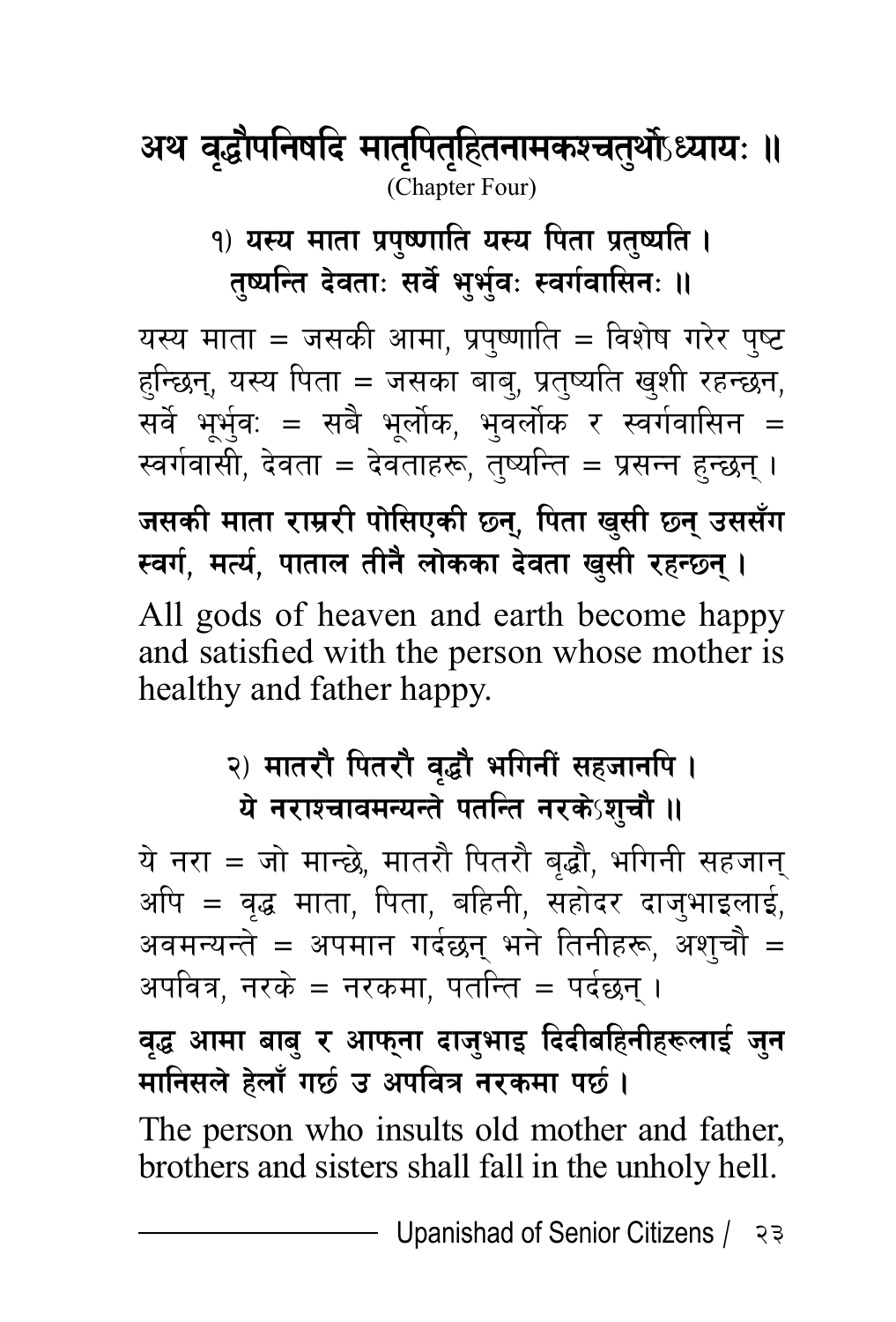३) जीवमाने च पितरि पालयेत्सुख पुर्वकम् **।** 

**मुते सति सम्प्रदेयाः पिण्डाश्च विधिसंयुतम् ॥** 

जीवमाने पितरि = वाब् बाँच्दैखेरि = सुखपूर्वकम् = सुखसाथ पालयेत् = पालनपोषण गरोस् । मृतेसति मरे पछि, विधिसंयुतम् = विधिअनुसार द्वैलाई, पिण्डाः = पिण्डदान, सम्प्रदेया = राम्रोसँग गरोस ।

जीवित अवस्थाभरि मातापितालाई सुखपूर्वक पाल्नु पर्छ र **मृत्यु भएपछि राम्रोसँग पिण्डपानी दिनुपर्दछ।** 

Mother and father should be well cared for while alive and ceremoniously remembered when dead.

# ४) जीवने च क्षुधातीर्षारोगव्याधिः प्रपीडिते **।** मृतेच पिण्डदानेन व्यर्थं भवति निश्चितम् **॥**

क्षुधातीर्षारोगव्याधिप्रपीडिते = भोक प्यास रोग व्याधिले ग्रस्त भएर, जीवने = बचाइ हुन्, त्यसपछि, मुते = मरे पछि, पिण्डदानेन = पिण्डदान गरेपनि, निश्चितं = निश्चयरुपले. व्यर्थं भवति = व्यर्थ हन्छ ।

# जीवित अवस्थामा भोकतिर्खा र रोगले सताउँदा नहेर्नेले **म**रे पछि पिण्डपानी दान गरेको व्यर्थ हन्छ ।

Very well performed after death ceremoinies are useless if the old person is made to suffer hunger, thirst and disease while alive.

२४ / वद्धौपनिषद -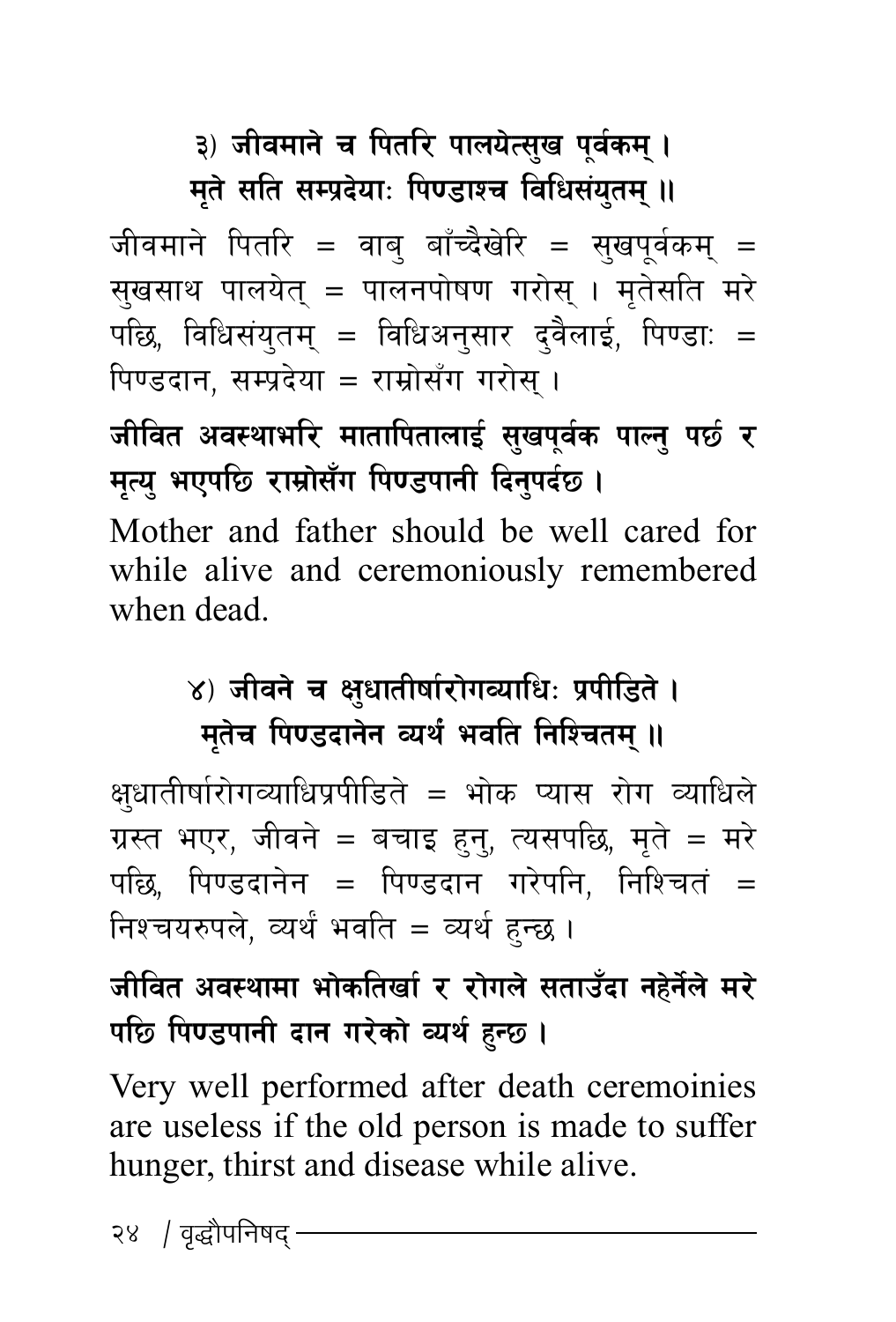### **५) मनोवाक्देहजां हिंसां मा कुरुष्व कदाचन: ।** *Fure Fure Fure in the rure fure in Fure in turn: 11*

कदाचन = कहिल्यै पनि, मनोवाक्देहजां =मन, बोली र देहबाट हने, हिंसा = पीडा, मा कुरुष्व = नगर, न्युनाधिकं = थोरै र धेरै, च = पनि, मा कुर्यात् = नगर, सर्वदा = सधैं, सादर = आदरका साथ. सम $=$  समानव्यवहार गरौं । मनले, वाणीले र शरीरले कहिल्यै अपहेला गर्नहॅंदैन र आदरसम्मान पनि धेरै थोरै नगरी सधैँ समान गर्नुपर्छ । Never insult them in thoughts, by words and physically. They should be equally respected always, not less or more at times.

# ६) अधिकारं समं दद्यादग्रजेभ्यो विशेषत: । उपभोग्येष सर्वेष वस्तष विविधेष च ।।

विशेषत = विशेष गरेर, विविधेष् = सबै प्रकारका, उपभो-ग्येषु वस्तुषु = उपभोग्यवस्तुमा, अग्रजेभ्यः= जेठाहरूलाई, समम् अधिकारं = बराबर अधिकार, दद्यात् = देओस् ।

# आफ**भन्दा ठुलाहरू सबैलाई समान विशेषताका उपभो**ग्य वस्तुहरू सबैमा समान अधिकार दिनुपर्दछ ।

Old should be given equal rights to all consumables.

# **&\_ dfu]{ ofg] tyf uf]i7\of+ ofqf]T;j ;'sd{l0f . प्राथमिक्य प्रदानेन सेवा देया सदैव हि ।।**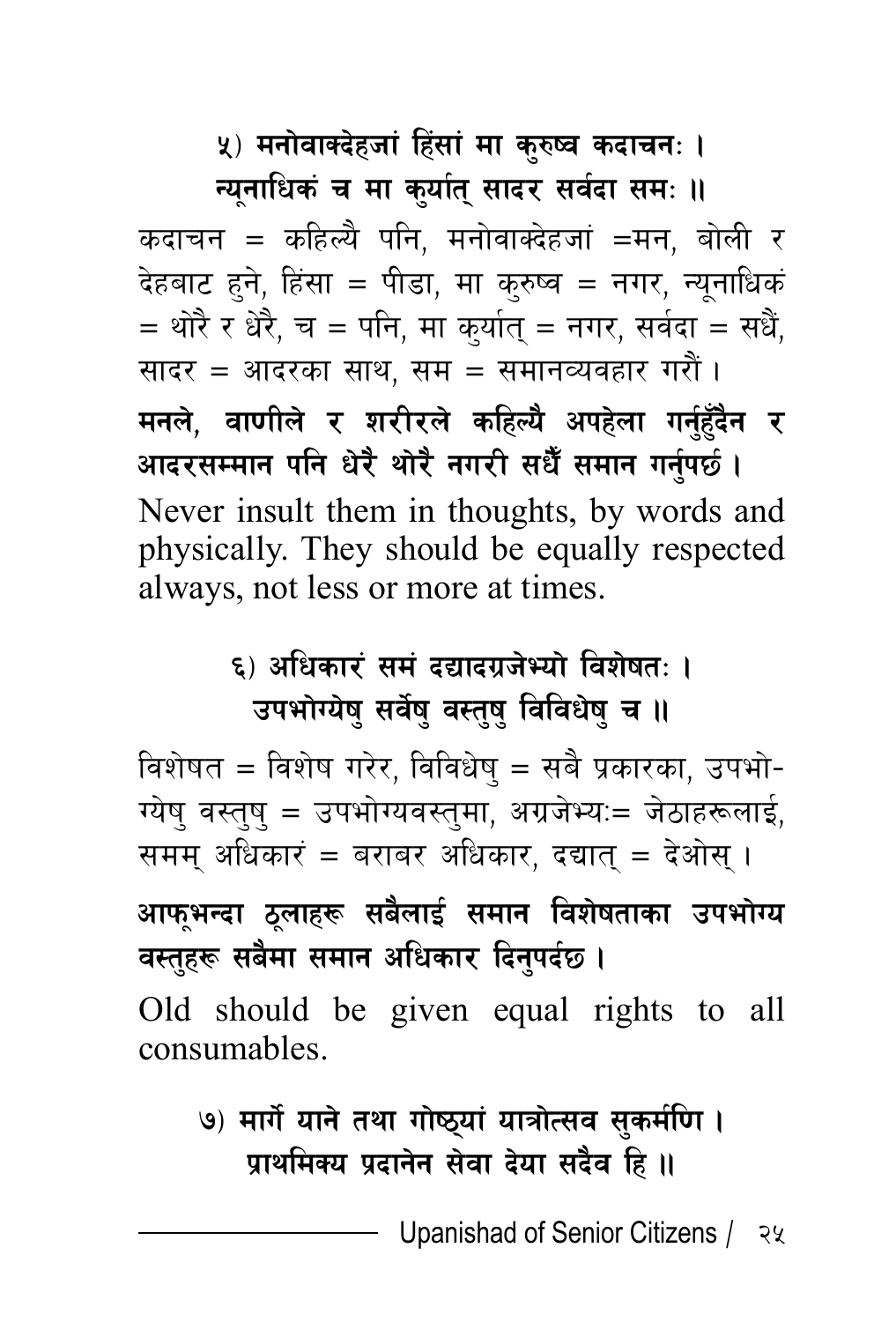मार्गे = बाटामा, याने = सवारी साधनमा, गोष्ठ्यां = सभासम्मेलन, यात्रोत्सवसुकर्मणि = यात्रा, उत्सव र शुभकर्ममा, प्रथामिक्यप्रदानेन = प्राथमिकता दिंदै, सदैवहि  $\overline{\phantom{a}}$  = सधैं. सेवा देया = सेवा दिनपर्छ ।

बाटो, सवारीसाधन, सामाजिक मेला उत्सव आदि असल **sfodf k { fyldstf lbP/ Ho | i7hgnfO ] ;{ jf k ] bfg ug | kb{' 5 . {** The old should always be served with priority on road, in transport, in social gatherings (meetings, fairs, ceremonies), and in other holy occasions and deeds.

> $\mathbf{r}$ ) तस्माद्-धनेन मानेन भावेन परितोषयेत् । **मा वदेत् कटु-वाक्यानि वृद्धानां पुरतः सदा ।।**

तस्माद = तसर्थ. धनेन. मानेन भावेन = धन. मान र भावले परितोषयेत् = खुशी राखोस् । वृद्धानां पुरतः = बूढाबूढीका अगाडि, कट्वाक्यानि कट्वाक्य पनि =  $\overline{q}$ (मर्मवाक्य) सदा = सधैं भरि, मा वदेत् = नबोलोस् ।

### त्यसै कारण वृद्धका सामु कठोर वाक्य कहिल्यै नबोलिकन धन, मान र भावनाले खुसी पार्नुपर्छ ।

Therefore, one should always serve them with one's wealth, respect and feelings without ever speaking harsh words to them. They (seniors) should always be kept happy.

# ९) पित्रजिंतेन वित्तेन पितरौ पालितो नहि **। कतघ्नं तं विजानीयाद्दौरसो**ऽप्य धमाधमः ॥

२६ *।* वृद्धौपनिषद<sup>्</sup>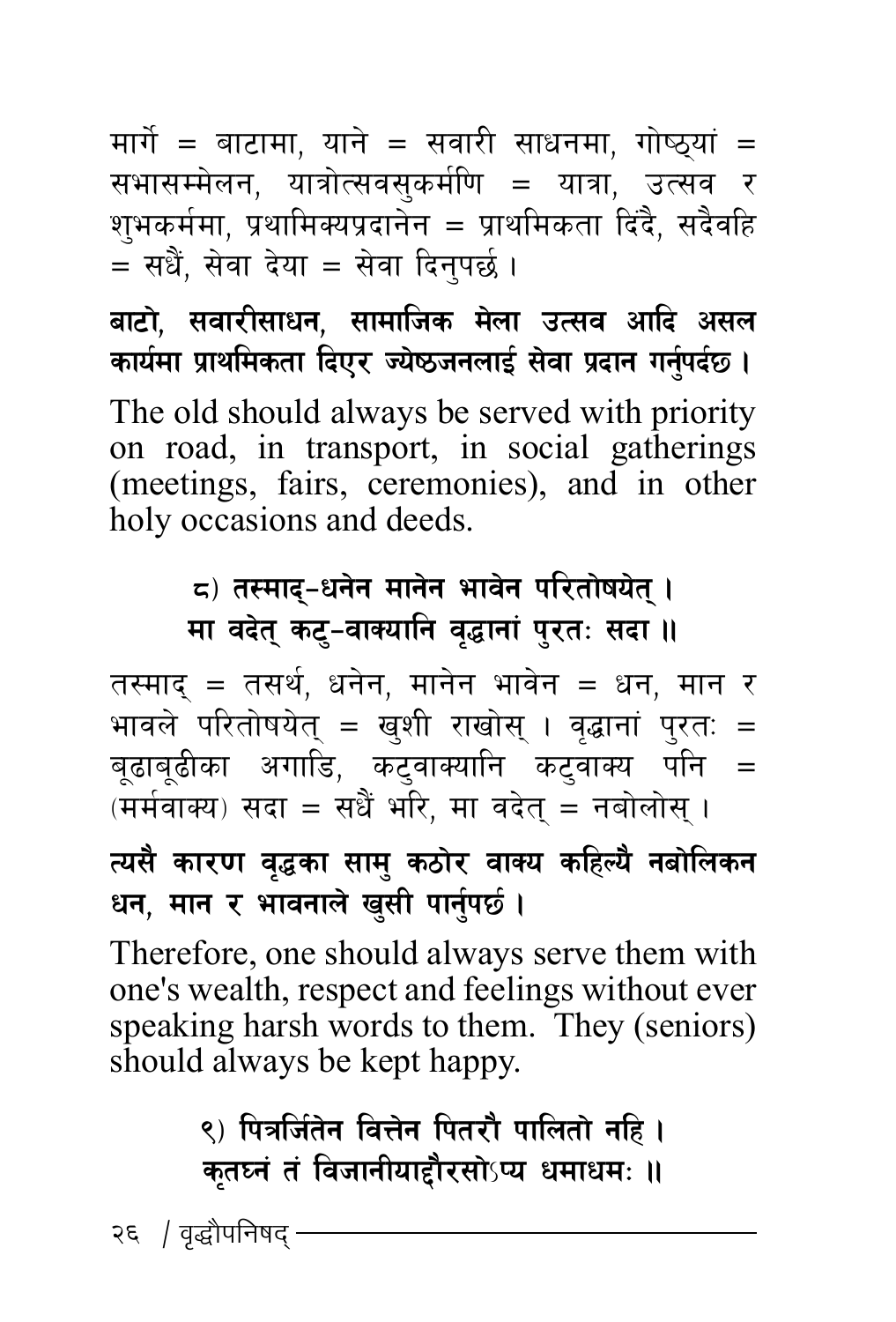पित्रजितेन वित्तेन = बाबुबाजेले आर्जेको सम्पत्तिले, पितरौ नपालितौ = आमा बाब पालन गरिएनन भने त = त्यस्ता कार्यलाई, औरस अपि = आफनै सन्तान भएपनि, अधमाधम  $=$  तल्लो भन्दा पनि तल्लो स्तरको, कुतघ्न = गुन नदेख्ने अवसरवादी. विजानीयात $i = \pi$ नोस $i$ ।

आफ्नै कोखका छोराछोरीले पनि पर्खाले कमाएको धन लिएर मातापितालाई पालन गरेन भने त्यो सबैभन्दा अधम र कतघ्न हो भनी जान्नपर्छ ।

Know them as ungratefull opportunist of all if children born of the womb do not take good care of old parents even after taking share of the parental property.

#### १०) पितवित्तविहिनश्चेद्यदि केना**∫पि कार**णात् । स्वार्जितेना**ऽपि वित्तेन पालयेन्न त हेलयेत् ।**।

यदि केनापि कारणात् = यदि कनै कारणले, पितवित्त विहीन = बाबुको सम्पत्ति नभएको भएपनि, स्वार्जितेन वित्तेन = आफुले आर्जन गरेको सम्पत्तिबाट, पालयेत् = पालनपोषण गरोस, नत हेलयेत = हेलाँ भने नगरोस ।

# कारणबश पिताले आर्जन गरेको धन छैन भने पनि आफैँले कमाएर पाल्नुपर्छ, हेला गर्नु हुँदैन ।

Even in the absence of any parental property, they (seniors) should be served with self-earnings and should not be neglected or ignored.

> इति वृद्धौपनिषदि चतुर्थोऽध्याय:। End of Chapter Four \*\*\*\*\*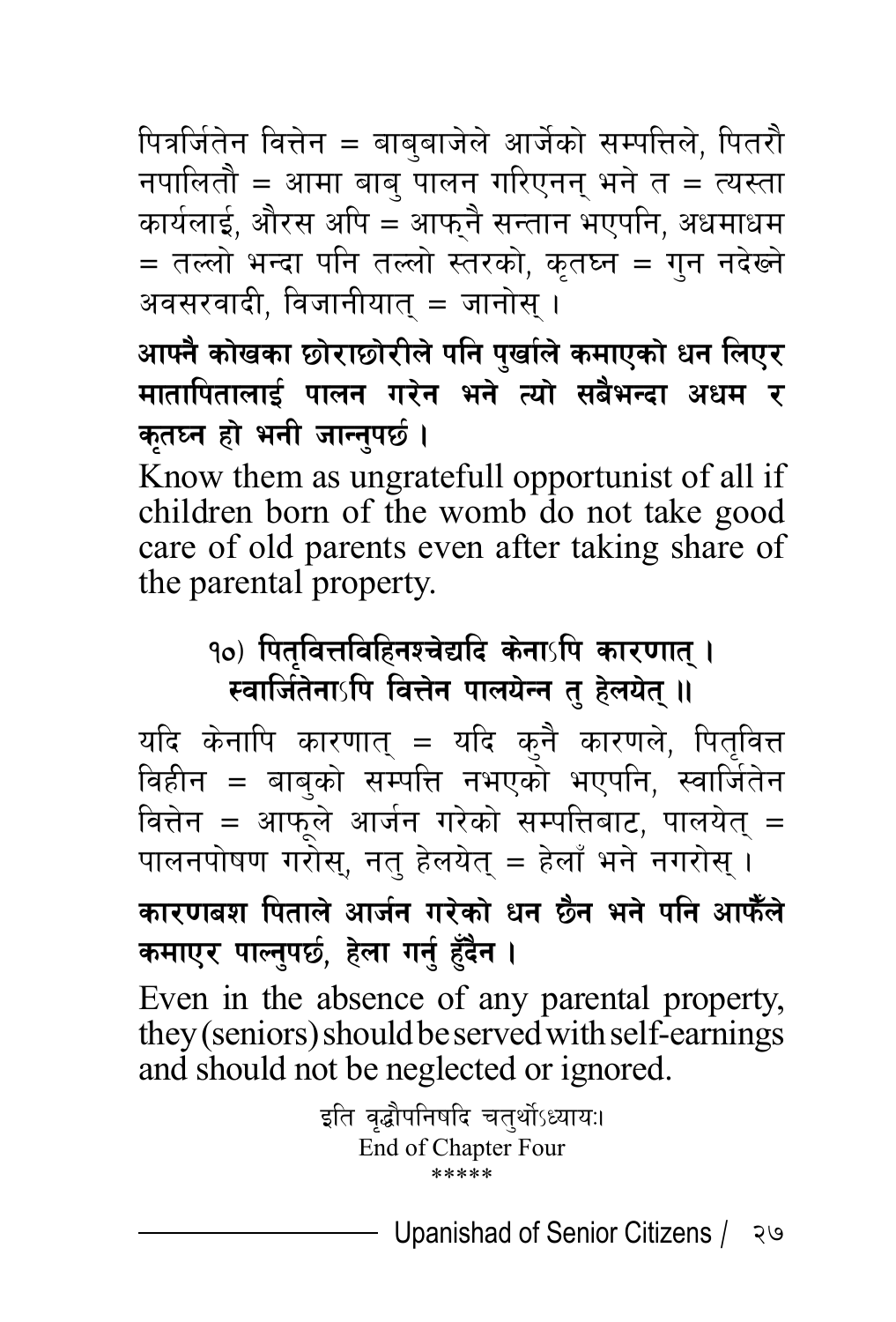### अथ वृद्धौपनिषदि स्वार्जितवित्तनामकः पञ्चमोऽध्याय:॥ (Chapter Five)

#### 9) यो वै ज्येष्ठं च श्रेष्ठं च वेद श्रेष्ठ श्च ज्येष्ठ स: । ज्येष्ठ एवादिपरुषो ह्यन्वयादन्यसम्भव**ः**॥

यो वै ज्येष्ठं श्रेष्ठञ्च = जन जेठो छ त्यो नै श्रेष्ठ हो, स ज्येष्ठ श्रेष्ठ = त्यो जेठो, नै श्रेष्ठ, वेद = जान। ज्येष्ठ एव आदिपुरुष = जेठो नै पहिलो पुरुष हो, अन्वयातु = वंश चलाउन, अन्य सम्भव = अरु जन्मिएका हुन ।

जसले ज्येष्ठलाई श्रेष्ठ हुन् भनी जान्दछ त्यो **नै ज्ञानी** हो किन भने जेठो नै पहिलो व्यक्ति हो उसैबाट वंश चलाउन अरुको जन्म सम्भव भएको हुन्छ । पहिले भएकोलाई नै आदि परुष भनिन्छ।

The one who is senior is also the best. The best senior is the best knowledge. Senior is the first person. Others are born of the senior to countinue heredity.

#### २) ज्ञानज्येष्ठो वयोज्येष्ठः सम्बन्धज्येष्ठ एव च । **तेषां ज्ञानी विशेषस्त वयोज्येष्ठस्त मध्यमम् ॥**

ज्ञानज्येष्ठ = ज्ञानले जेठो. वयो ज्येष्ठ = उमेरले जेठो. यी दुवैका, सम्बन्ध = साइनो, ज्येष्ठ एव च = जेठोपन नै हो । तेषां = ती मध्ये, विशेषस्त् विशेष चाँहि, ज्ञान = ज्ञानी नै हो, वयोजेष्ठस्तु = उमेरले जेठो भएको चैं मध्यम = मध्यम हो ।

२८ / वृद्धौपनिषद $\cdot$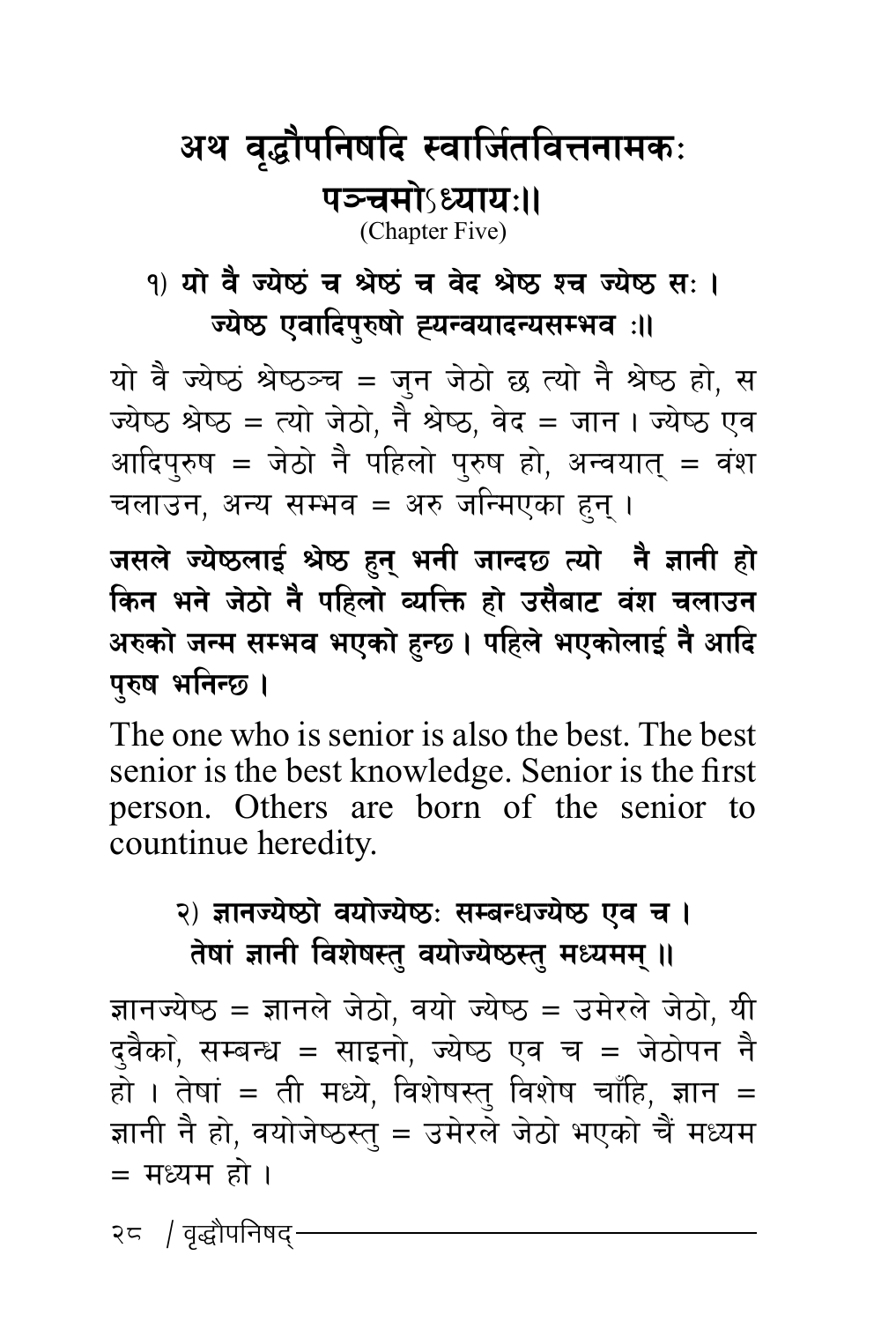# ज्ञानले ज्येष्ठ, उमेरले ज्येष्ठ र सम्बन्धले ज्येष्ठ गरी तीन प्रकारका जेठामध्ये ज्ञानज्येष्ठलाई उत्तम र उमे**रले** ज्येष्ठलाई मध्यम मान्नपर्दछ ।

Of the senior by wisdom and senior by age, though both are seniors and deserve respect, the senior by wisdom is the best.

# ३) सामान्य ज्येष्ठ: सम्बन्धात् कु<u>र्यु</u>: समादरं सदा। वयोर्द्वयोस्तु सर्वेभ्यः सेवां कु<u>र्यु</u> सुसर्वदा ॥

सामान्य जेष्ठ सम्बन्धात् = सामान्यरुपले जेठो साइनोबाट हन्छ, सदा समादरं कुर्यु = सधैं समादर गरोस् । वयोर्द्धयोस्तु = ज्ञानले र उमेरले समेत जेठा, सर्वेभ्यः = सबैलाई, सर्वदा  $\overline{\phantom{a}}$ = सधैभरि, स सेवां कर्य = राम्रो सेवा गरुन ।  $R$  **सम्बन्धले ज्येष्ठलाई साधारण रुपमा आदर गर्नुपर्दछ र उमेरले / 1fgn Ho ] i7x¿ ;a ] nfO } ;w { plrt ; "} jf ug ] k5{' . {** The senior by relationship should be respected. All those who are senior by age and knowledge should always be served properly.

# ४) आपदर्थे धनं रक्षेद्दारान् रक्षेद्धनैर**पि** । आत्मानं सततं रक्षेद्दारैर**पि धनैरपि** ॥

आपदर्थे = आपत्कालका लागि, धनं रक्षेत् = धन जोगाओस्, धनैरपि = धानद्वारा पनि, दारान् = पत्नीको,  $\bar{\mathcal{R}}$ सेत = रक्षागरोस, आत्मानं = आफनो आत्माको रक्षा, दारैरपि धनैरपि = पत्नी र धनबाट पनि, सततं = निरन्तर, रक्षेत $=$  रक्षा गरोस ।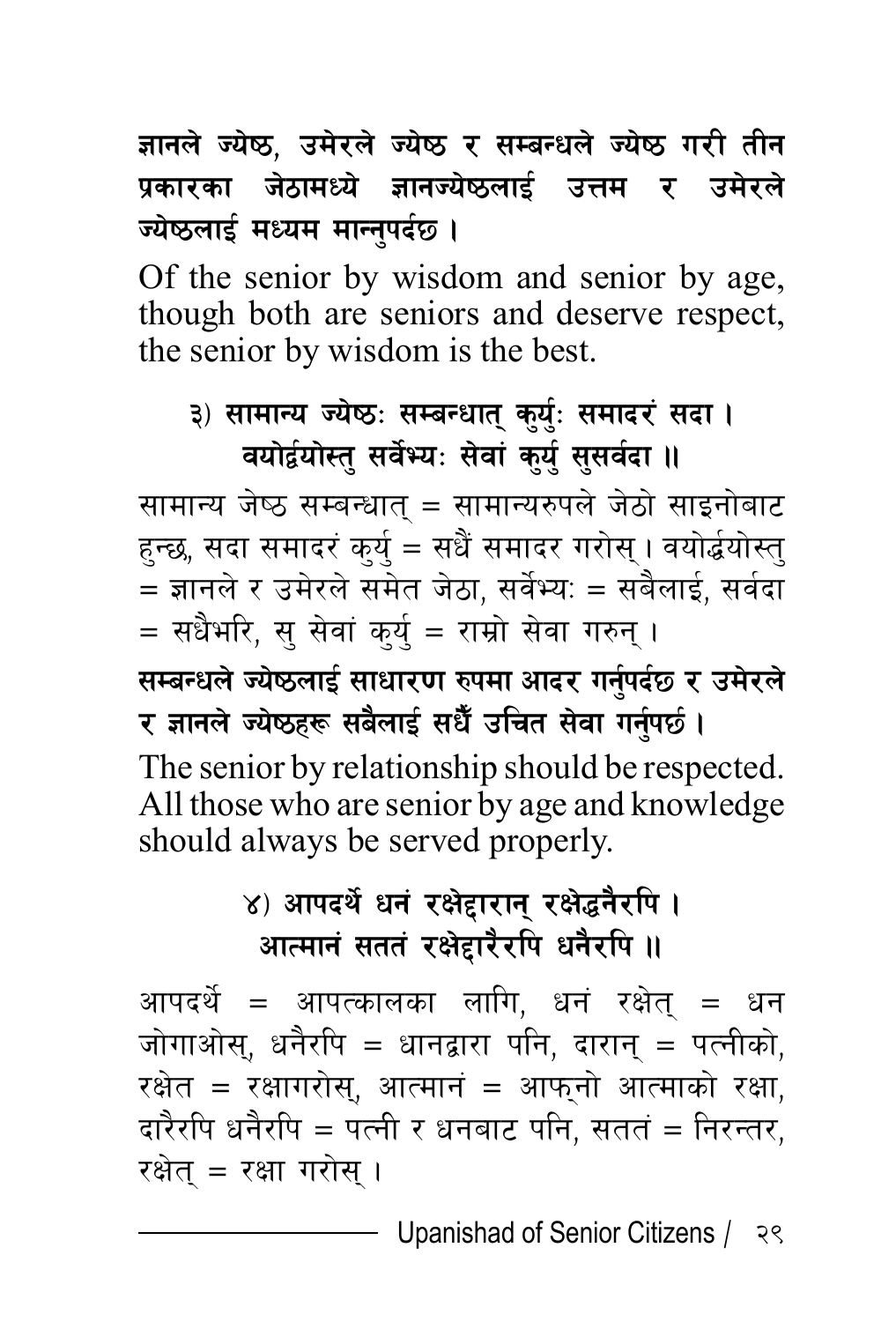आपद् टार्नका लागि धनको रक्षा गर्नुपर्छ, धनभन्दा धेरै **सुरक्षा पत्नीको गर्नुपर्छ र आफ्**नो रक्षा, धनको र पत्नीको **भन्दा बढी गर्नपर्छ ।** 

Save the wealth for bad times. Spend wealth to save wife/spouse. Save yourself even at the expense of wealth and spouse.

### <u>५) टातव्यं वा <sup>(</sup>थभोक्तव्यं धनविषये सञ्चयो नकर्तव्यः ।</u> पश्येह मधुकरिणां सञ्चितमर्थं हरन्त्यन्ये **॥**

अथ = विशेष गरेर, दातव्य = दिनपर्ने, वा = अथवा, भोक्तव्य = भोग गर्न् पर्ने, धनविषये = धनकाबारेमा, सञ्चय  $\, = \,$ जोगाउने काम. नकर्तव्य $\, = \,$  नगरोस । इह $\, = \,$  यहाँ. पश्य = हेर, मधुकरिणां = मौरीहरूको, सञ्चितम् अर्थम् = सञ्चित धनलाई. अन्य = अरु (मान्छे) हरन्ति = लिन्छन ।

### कमाएको धन कि त दान गर्नपर्छ कि भोगचलन गर्नपर्दछ. <u>साँचेर राख्न हॅंदेन । संसारमा हेरौँ त मौरीले साँचेर राखेको</u> धन अर्केले खोसेर लैजान्छ।

The earned wealth should either be used or given in charity. It should not be saved. Look at the wealth that bees save, the honey only to be consumed by others.

#### ६) दानं भोगो नाश स्तिसो गतयो<del>: भवति वित्त</del>स्य । **यो नददाति न भुंक्ते तस्य तुतीया गतिर्भवति ।।**

वित्तस्य = धनको, गतय = गति, तिस्र = तीन प्रकारको हुन्छ । दान भोगोनाश = दान गर्नु भोग गर्नु या नाश

३०  $\,$  / वद्धौपनिषद $\,$   $\,$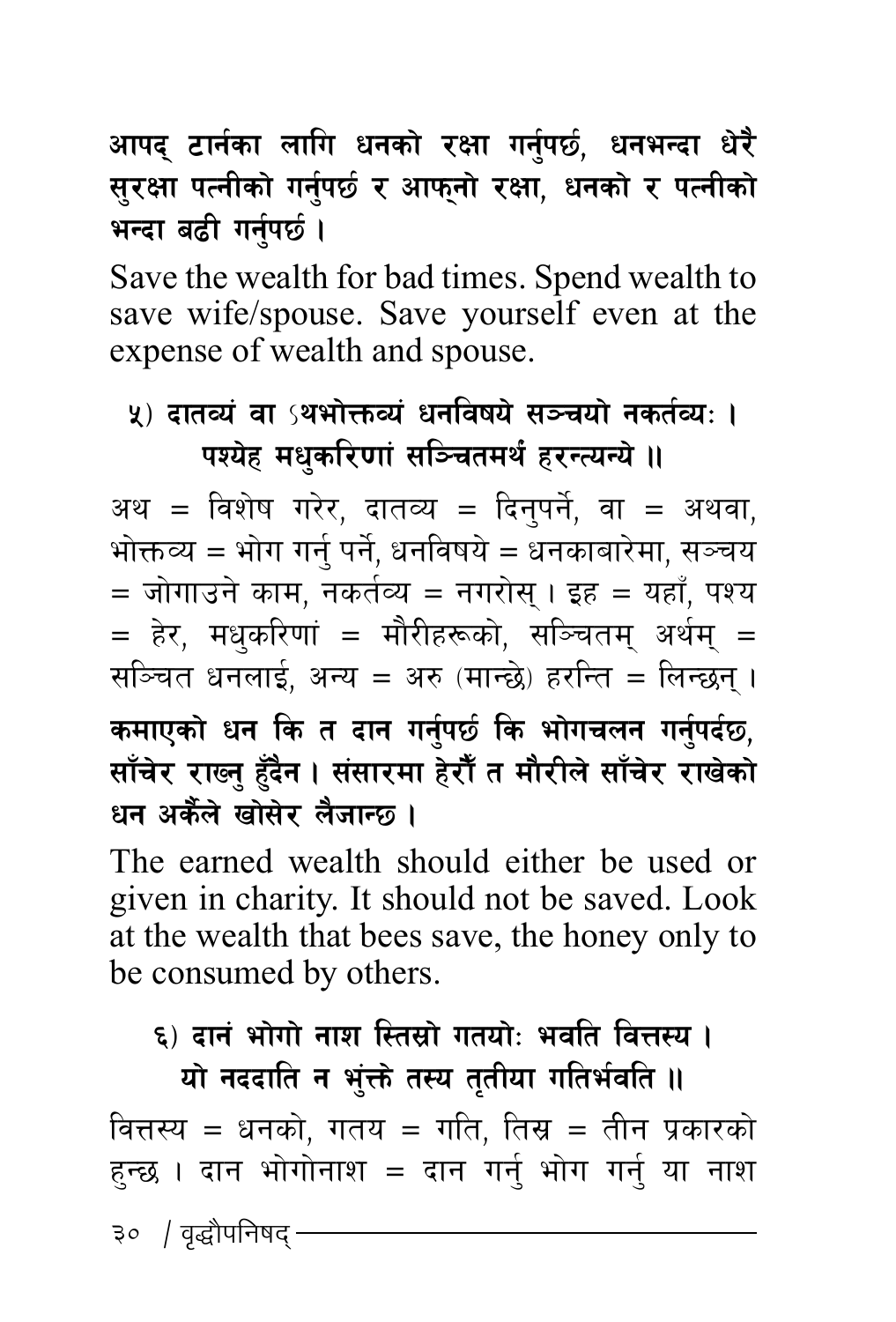हन् । य = जस्ले, न ददाति = नदिन्छ, न भक्ते = नभोग गर्छ, तस्य = त्यसको धन, तुतीया गति = तेस्रो (नाशको) बाटो, भवति = हन्छ ।

### दान गर्ने, भोग गर्<mark>ने र ना</mark>श हुने गरी धनका बाटाहरू तीनवटा हन्छन् । जसले धन दान गर्दैन र आफले पनि <u>खाँदैन त्यसको धन तेश्रो बाटो ला</u>ग्दछ ।

Wealth goes out three ways - given, used and destroyed. Wealth takes third way out from those who neither give nor use it.

#### <u>७) धर्माय यशसेऽर्थाय कामाय स्वजनाय च ।</u> पञ्चधा विभजन वित्तमिहामत्रच **मोदते** ॥

धर्माय यशसेर्थाय = धर्म, कीर्ति र प्रयोजनका निम्ति, कामाय स्वजनाय = काम र आफ्ना मान्छेका लागि, च = पनि, वित्तं = जुन धन ,पञ्चधा विभजन् =  $\epsilon$ धनलाई) प्र भागमा बाडेरै कार्य गर्दछ भने. इह ${}=$  यसलोकमा, अमत्र  $=$  परलोकमा. च $=$  पनि मोदते = खुशी रहन्छ ।

**wd, sLlt { , cy { , sfd / :jhgsf nflu kf { r k " sf/n | ljefhg ] ul/Psf wgn o; nf ] s / k/nf ] s b ] j'df cfgGb k } bfg ub | 5 . {** The one who spends his wealth for virtuous works, for fame, for generating more wealth, for fulfilling desires, and for serving own people remains happy both in this world and after life.

# $\boldsymbol{\epsilon}$ ) नधर्माय नकामाय नभोगाय च यद्धनम् । अजागलतनस्येव तद्धनं निस्प्रयोजनम**।।**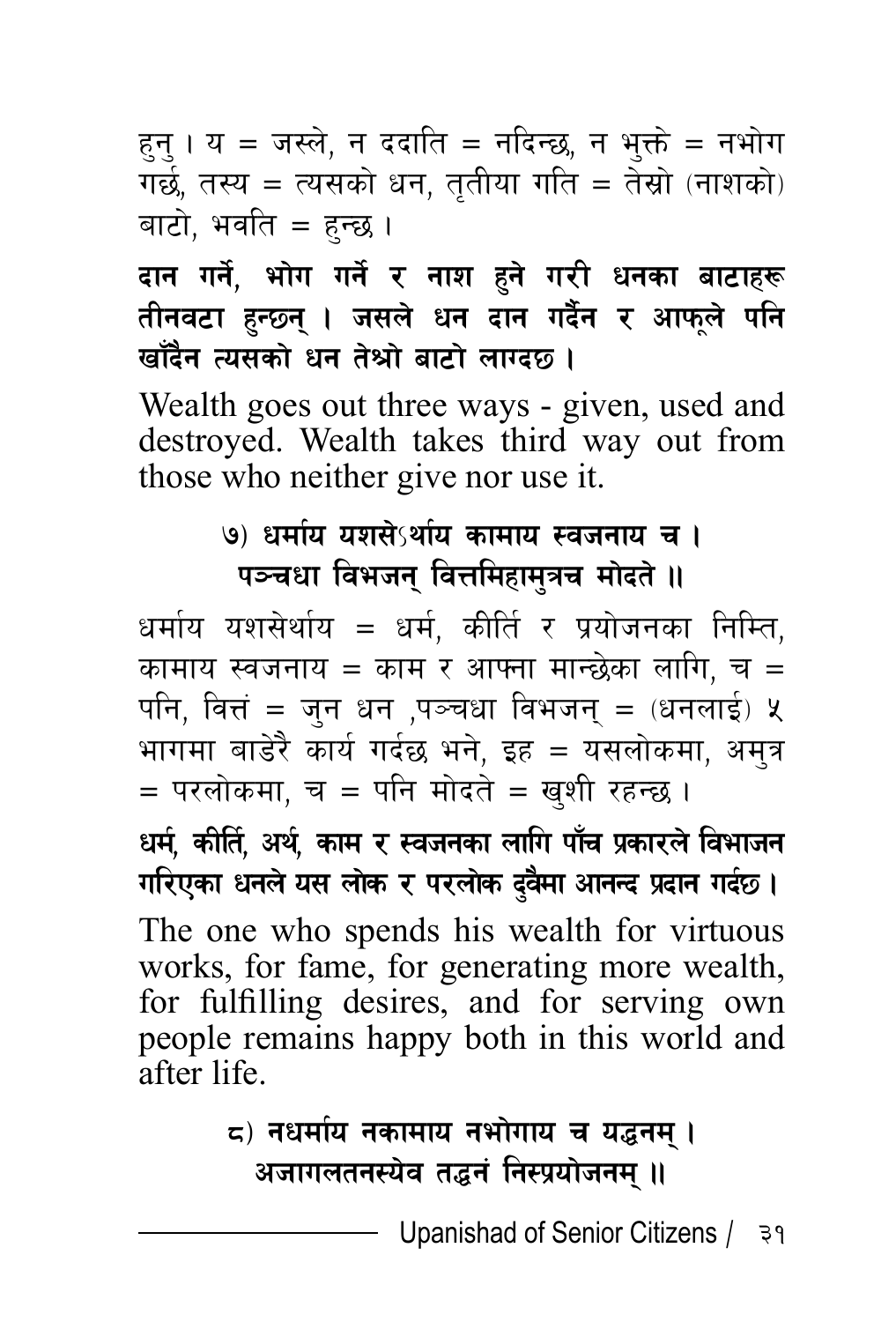यद् धनम् = जुन धन, धर्माय, कामाय भोगाय नास्ति = धर्मका लागि कामका लागि र भोगका लागि छैन भने, तद्धनं = त्यो धन, अजागलस्तनस्यैव = बाखोको गलामा रहेको (ह्याकुलोको), लुर्को जस्तै निष्प्रयोजनम् = प्रयोजन विहीन हुन जान्छ ।

जुन धन धर्म, काम र भोग यी कुनै पक्षमा लगाईँदैन त्यो धन बाखाका घाँटीको लुर्को जस्तो, प्रयोजनहीन हुन्छ **।** The wealth is useless if not used for virtuous (religious) work, nor to generate more wealth and neither used for self satisfaction.

### ९) तस्मात् सर्वप्रयत्नेन त्रिवर्गनिलयं बुधः **।** आत्मानमादृतो रक्षेत्प्रमादाद्धि विनश्यति ।।

तस्माद् = तसर्थ, ब्ध = ज्ञानी मान्छेले, सर्वप्रयत्नेन = प्रयासपूर्वक, त्रिवर्ग निलयं = धर्म अर्थ र काम र भोगबाट, आदृत = सादर, आत्मानम् = आफ्, रक्षेत् = रक्षा गरोस्, हि = निश्चय नै, प्रमादात् = घमण्डबाट, विनश्यति = विनाश हुन्छ ।

त्यसैले सबै प्रकारका प्रयत्नद्वारा सज्जनहरूले धर्म अर्थ काम तीनै वर्गको रक्षा गर्नका लागि हेलचेक्य्राई नगरी आफला**ई** रक्षा गर्नुपर्दछ, घमण्डले विनाश हुन्छ।

Therefore, wise people shall make all efforts, without any neglect, to save for virtuous work (religion), generating wealth and for fulfilling own desires. Arrogance is for sure causes destruction.

इति वृद्धौपनिषदि पंचमोऽध्याय : End of Chapter Five \*\*\*\*\*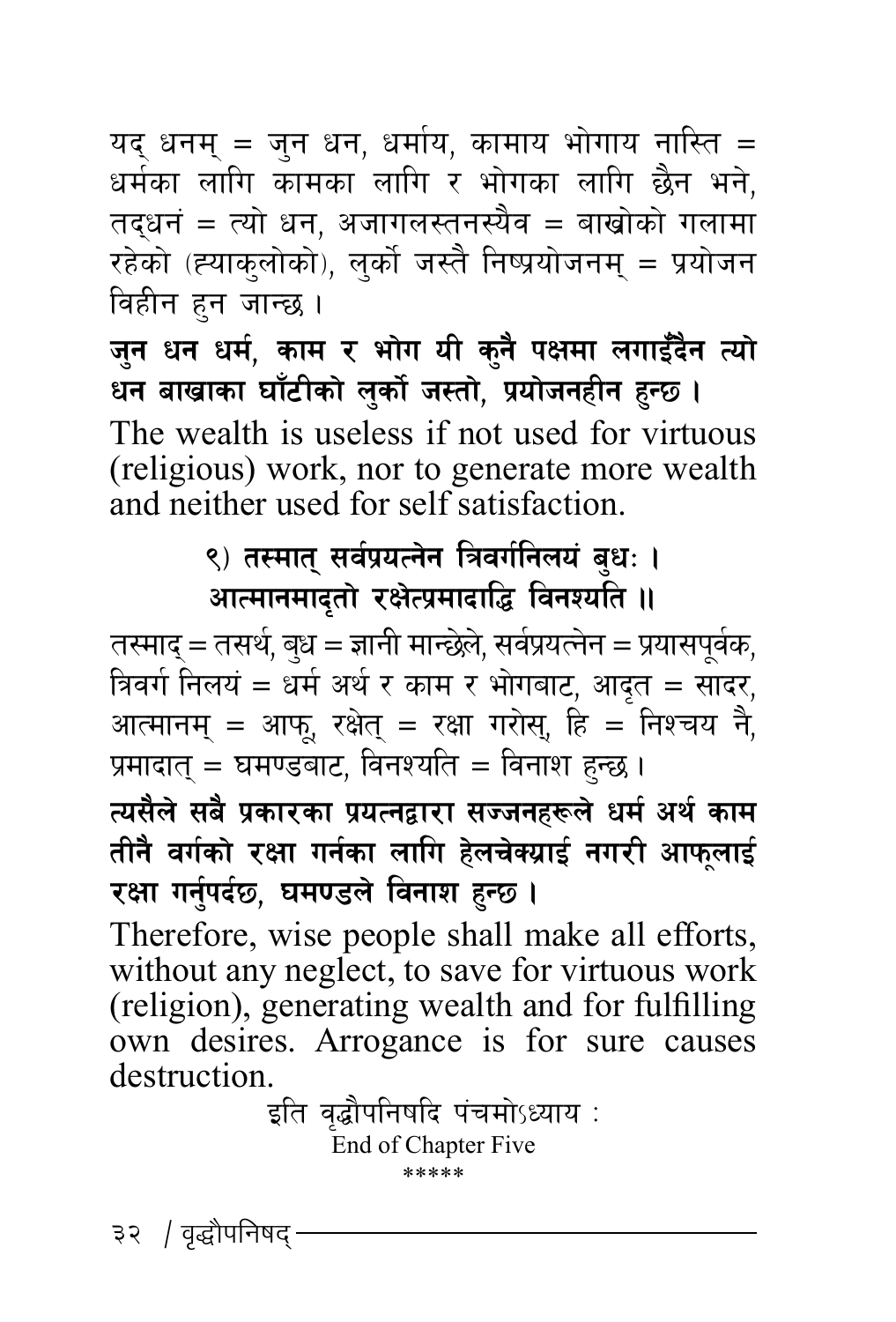अथ वृद्धौपनिषदि ज्येष्ठकर्तव्य नामक षष्ठोऽध्यायः (Chapter Six )

### १) यौवनेचार्जयेद्विद्यां वयस्के चार्जयेद्धनम । वृद्धत्वे योगभोगेन ह्यार्जयेत्सुखमुत्तमम् **॥**

यौवने = यौवनावस्थामा, विद्यां = विद्यालाई, आर्जयेत = कमाओस, वयस्के = बयस्क भएपछि, धनम् अर्जयेत् = धन कमाओस, वृद्धत्वे = बढुचाइँमा, योगभोगेन = योग र सम्पत्तिको भोगले, उत्तमम् = उत्तम, सुखम् = सुख, आर्जयेत् $=$  कमाओस् ।

युवा अवस्थामा विद्या र वयस्क उमेरमा धन आर्ज**न** गर्नुपर्दछ । त्यसै गरी वृद्ध अवस्थामा योग र भोगका **माध्यमबाट उत्तम सुख प्राप्त गर्नुपर्दछ।** 

One should earn knowledge while young and earn wealth at adulthood. In old age, the best happiness should be earned through Yoga and through the utilization of the wealth earned earlier.

# २) अर्थोऽनर्थकरी ज्ञेयो भोगस्तस्य प्रयोजनम् । विना भोगं त यद्वित्तं जीवने निस्प्रयोजनम् ॥

अर्थअनर्थकरी ज्ञेय = धनले अनर्थ गर्छ भन्ने जान, तस्य =  $\vec{r}$ यो धनको, भोग प्रयोजनम् = भोग गर्नु नै उद्देश्य हो, भोगं विना = भोग नगरी, वित्तं = धन, जीवने = जीवनमा, निष्प्रयोजनम् = वेकार हन जान्छ = (योग र भोग नभएको  $27 = 10$  बाटो लिन्छ ।)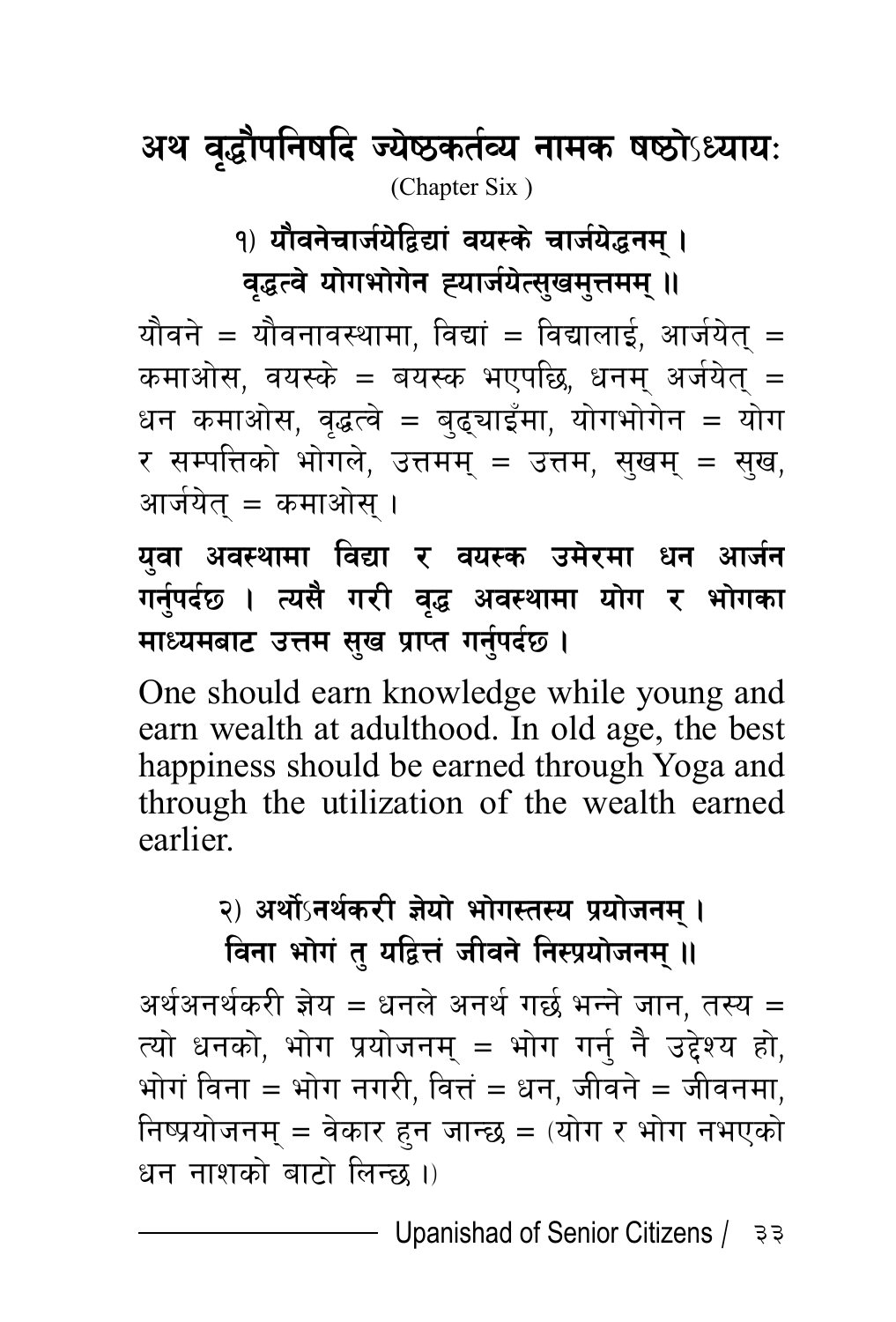**efusf ] k] of | hg gePsf ] wgn ] cgy ] pTkGg ub { 5 . of { u ljgfsf ] ] wg asf/sf ] x] G5 / Tof ' hLjg lagfsfdsf ] g] x} G5 . '**

Wealth is for use. The unused wealth not only renders life uselss but also leads to mishappenings.

#### ३) जीवनान्ते धनं भूमौ गृहद्वारे यथा स्त्रिय **।** जना: श्मशान पर्यन्तं धर्मस्तमनगच्छति ।।

यथा =जसरी, जीवनान्ते = जीवनको अन्त्यमा, धनं भूमौ  $\hat{p} = \hat{p}$ वा भुइँमै रहन्छ, स्त्रिय = स्त्रीहरू, गृहद्वारे = घरको होकासम्म रहन्छन्, जनाः = आफुना मान्छे, श्माशनपर्यन्त  $\, = \,$  घाट सम्म पुग्दछन्, धर्म  $\, = \,$  धर्म भने, तम्  $\, = \,$  त्यही व्यक्तिको = अनगच्छति = पछिलाग्दछ ।

मृत्युपछि धन पृथ्वीमै रहन्छ, घरका ढोकामै पत्नी रहन्छिन् र साथीभाइ चिहानसम्म पुग्दछ्न् तर धर्म साथमै जान्छ । After death, the wealth remains on earth. Wife/ spouse may follow up to the door. Own people may follow up to the grave yard. But the good deeds will accompany you even after death.

### ४. तस्माज्जीवन पर्यन्तं सखेन यापये**हिनम्** । **नकृते जीवने भोगे मृतेऽपि नभवेत्सुखम् ॥**

तस्मात् = त्यसैले, जीवनपर्यन्तं = बाचन्जेलसम्म, सुखेन  $=$  सुखले दिनं यापयेत् = दिन बिताओस, जीवने = जीवनमा, भोगे नकृते = भोग नगरेपछि, मृतेऽपि = मरे पछि पनि, सुखं नभवेत् = सुख नहोला ।

३४ *।* वृद्धौपनिषद<sup>्</sup>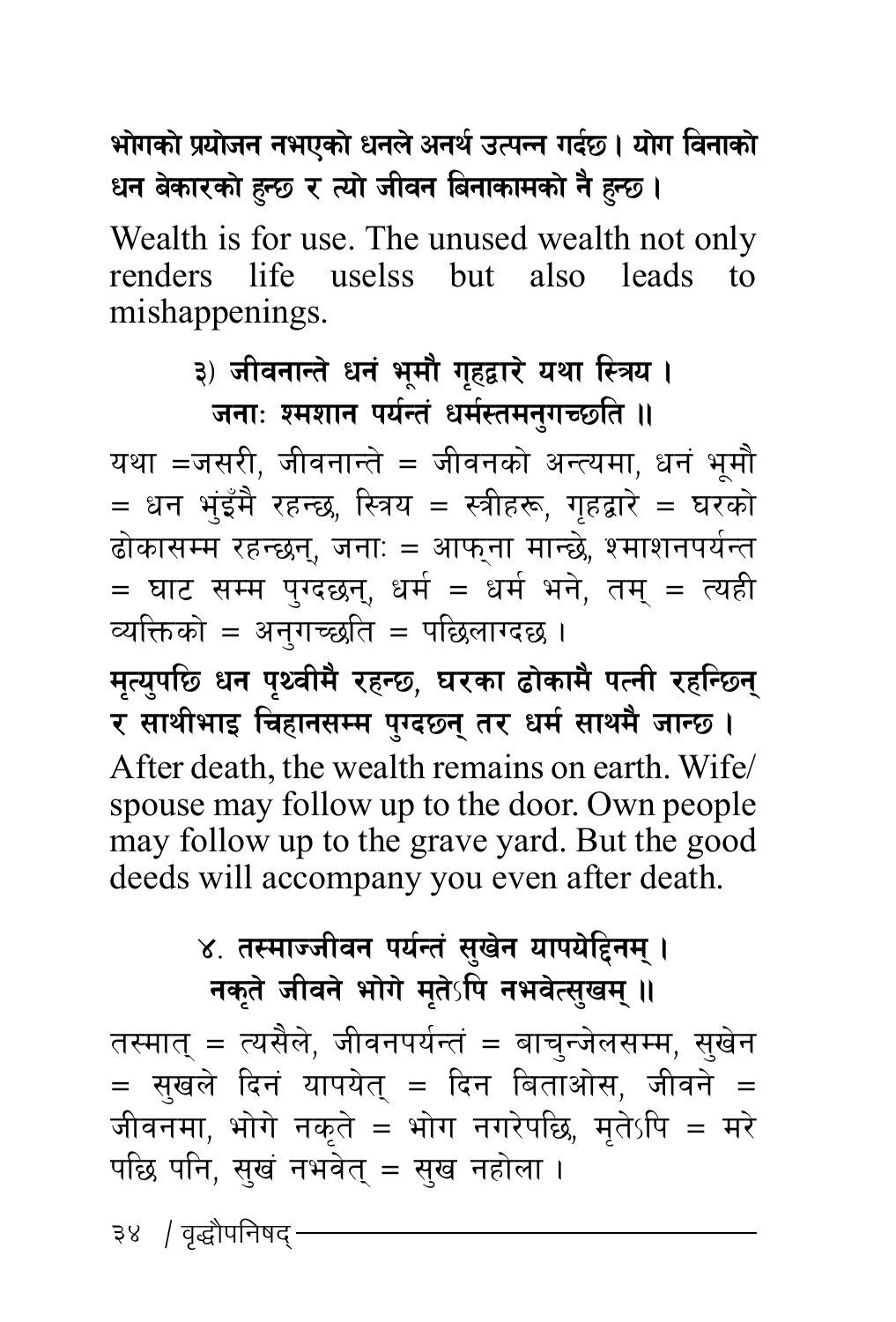# त्यसैले बॉचुन्जेलका सबै दिनहरू सुखले बिताउनुपर्दछ **।** जीवनमा सख भोग नगरे मरेपछि पनि सुख हुँदैन ।

Therefore, spend days happily till you live because those not happy while alive will not be happy also after the death.

# <u>५</u>) गात्रं संकचितं याति गतिर्विगलिता भवेत । शिरोरुहाणि श्वेतस्युर्द्विजाश्च प्रपतन्तिते ।।

(बूढो भएपछि) गात्रं संक्चितं याति = शरीर दब्लो हुन्छ, गतिः विगलिता भवेत् = हिडाइ लकपकाउने होला, शिरोरुहाणि = केशहरू, श्वेता = सेता, स्यु: = होलान्, द्विजाश्च  $\dot{a} = \frac{1}{2}$  दाँतहरू पनि, प्रपतन्ति = भरेर मुख थोते होला ।

# बुद्**यौलीमा जिउ सुक्दै जान्छ, हिँडाइ घट्दै** जान्छ, कपाल फलेर सेतै हन्छ र दाँतहरू फक्लन्छ्न् ।

In old age, the body shrinks, walking becomes not steady, hair becomes white and teeth fall out.

# ६) नेत्रं दष्टि विहीने च कर्णौ वाधिर्यतां गतौ । वक्त्रंलालायते नित्यम् वृध्द कः ? सुखमस्नुते **॥**

नेत्रं दुष्टिविहीनम् = आँखा रोसनी विहीन, कर्णौ वाधिर्यता गतौ = कान बहिरो, वक्त्रं लालायते नित्यं = सधैं मुख काँप्न थाल्छ राल चुहिन्छ । (वृद्धावस्थामा) क ? वृद्ध सुखमस्नुते = कुन बुढाबुढीले, सुख पाउलान् र ?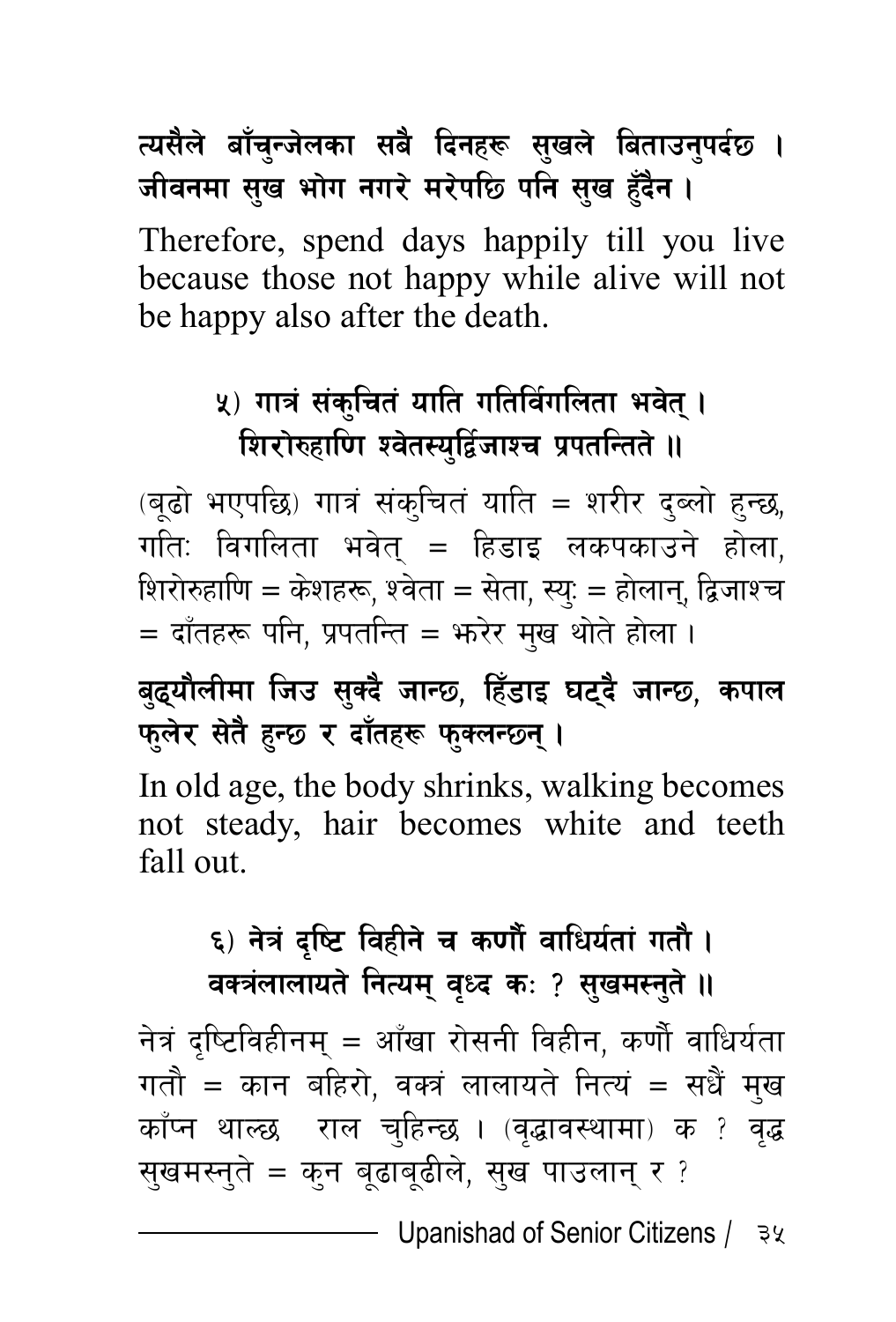<u>आँखाले देख्न छोडुछ्नु र कानहरूले सुन्न छोडुछ्नु । मुखबाट</u> सधैं ऱ्याल **भार्छ, त्यसो हॅंदा बुद्धयौलीमा कुन बु**द्धालाई कस्तो **सुख हुन्छ र?** 

Eyes will not have vision, ears will not hear, body will tremble and saliva will drip from the mouth. Therefore, who can be happy at the old age?

# **(9) बन्धु न वाक्यं श्रुणते पत्नीं शुश्रुषति नहि ।** अवज्ञा कर्वते पत्राः धिक्कष्टं जरयाहतम् ।।

बन्धु वाक्यं न शृणुते = बन्धुबान्धव वोली सुन्दैनन्, पत्नी न स्**श्र्षति = पत्नीले सेवा गर्ने इच्छा गर्दिनन्**, प्**त्राः** = छोराहरू, अवज्ञा क्वंते = हेला गर्छन, जरयाहतं कष्टं = ब्ह्याइँले दिएको कष्ट हेर, धिक् = धिक्कार छ।

भनेको कुरो दाजु भाइ बन्धु बान्धवले सुन्न छो<mark>ड</mark>ुछ्न, छोराछोरीले हेला गर्न थाल्छन्, पत्नीले सेवा गर्दिनन् त्यसैले बुद्**यौलीले सताएको दुःखी जीवनलाई धिक्कार** छ । In old age, people closer to you may not listen to you, wife/spouse may not serve willingly and children may ignore you. Therefore, suffering of old age is despicable.

# $\mathsf{r}_\mathsf{G}$ ) रोगेण शक्तिनाशोऽभुत् रुग्णः शय्यां हि तिष्ठति । **वाचमानोऽपि न ब्रते जराग्रस्तोनरक्वचित् ।।**

रोगेण शक्तिनाश $:$  अभुतु $=$  रोगले शक्तिहीन भयो = रुग्ण:

३६ / वृद्धौपनिषद $\cdot$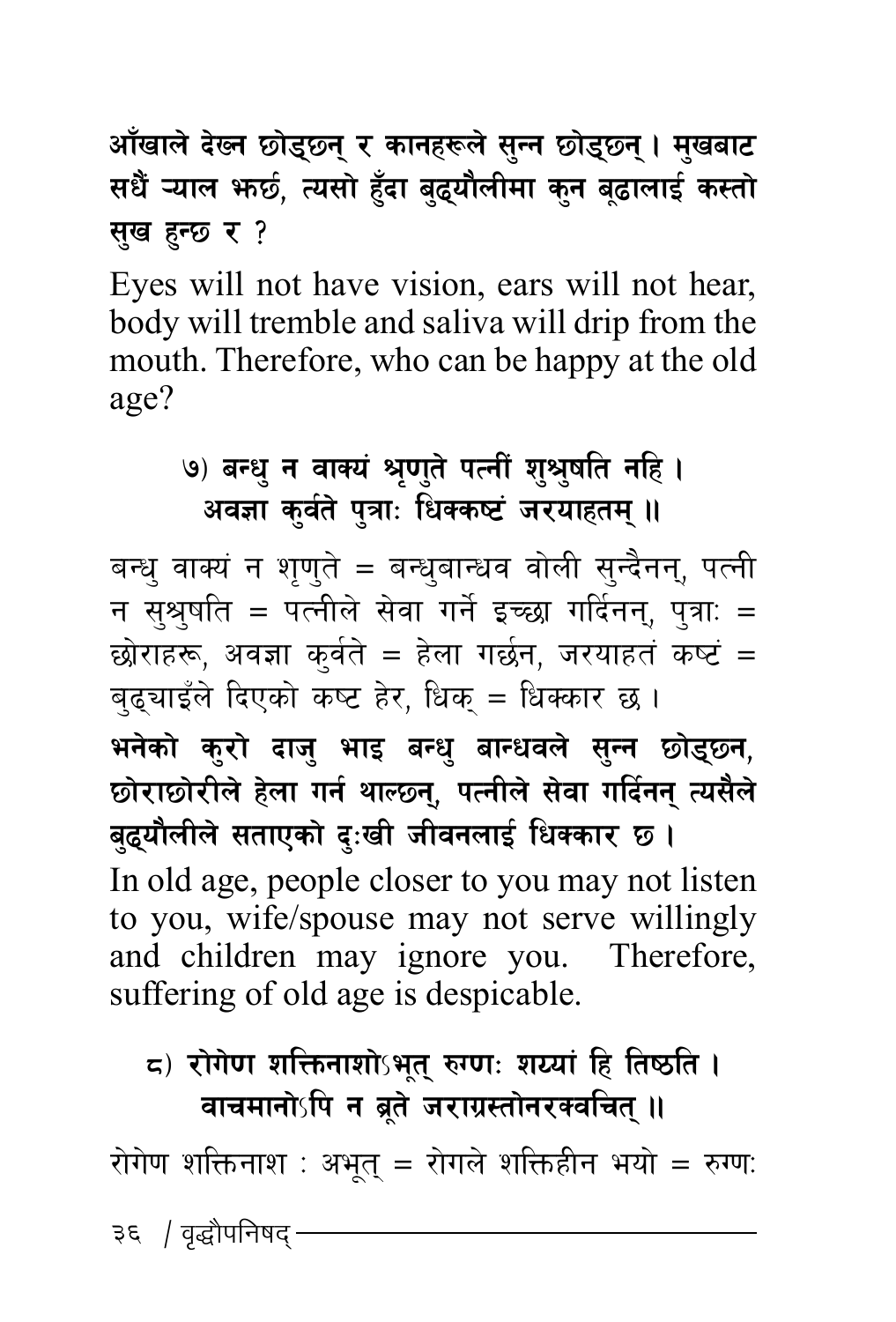शयुयां = रोगी सुत्ने ओच्छुचानमा, तिष्ठति = रहन्छ । जर <u>ाग्रस्त = बृढ्याइँले सताएको व्यक्ति, वाचमान = बोलाउँदा,</u> अपि = पनि, नब्रते = बोल्दैन (बोलेको जस्तो लाग्दैन ।)

# रोगले शरीर जीर्ण हुन्छ, शक्ति नाश हुन्छ र ओछ्यानमा थला पर्छ । रोगले सिद्ध्याएपछि कनै मानिसले बोल<mark>्</mark>न लागेको कुरा पनि बोलेर पूरा गर्न सक्दै**न** ।

The diseases make the body weak and bedridden. Affected by the diseases, old person may not be able to experess feelings.

### ९) भैषज्यं ज्योतिषं यत्र विद्वज्जनसमागम: । <u>तीर्थक्षेत्रं च यत्रास्ति तिवसेत्तत्र सज्जन $\cdot$  ॥</u>

यत्र = जहाँ, भैषज्यं = औषधी विज्ञान, ज्योतिष = ज्योतिषी विद्या, विद्वज्जनसमागम = विद्वान बर्गको उपस्थिति, तीर्थ क्षेत्रं = तीर्थ क्षेत्र, यत्रास्ति जहाँ छ, तत्र सज्जन निवसेत् =त्यहाँ साधु मान्छे बसोस् ।

औषधि गर्ने वैद्य र ज्योतिषहरू जहाँ हुन्छ्न् त्यहाँ विद्वानुहरू पनि आवतजावत गर्दछ्न्, जहाँ तीर्थ क्षेत्र हुन्छ सज्जनहरू *त्यहीं* बसुन् ।

Therefoe, wise old people should live in places where astrologers and doctors live and where there are religious shrines.

> **१०) गीत–वादित्र–सत्संग–नामसंकीर्तनादय** । हरिचर्चा भवेद्यत्र निवसेत्तत्र सज्जन: **॥**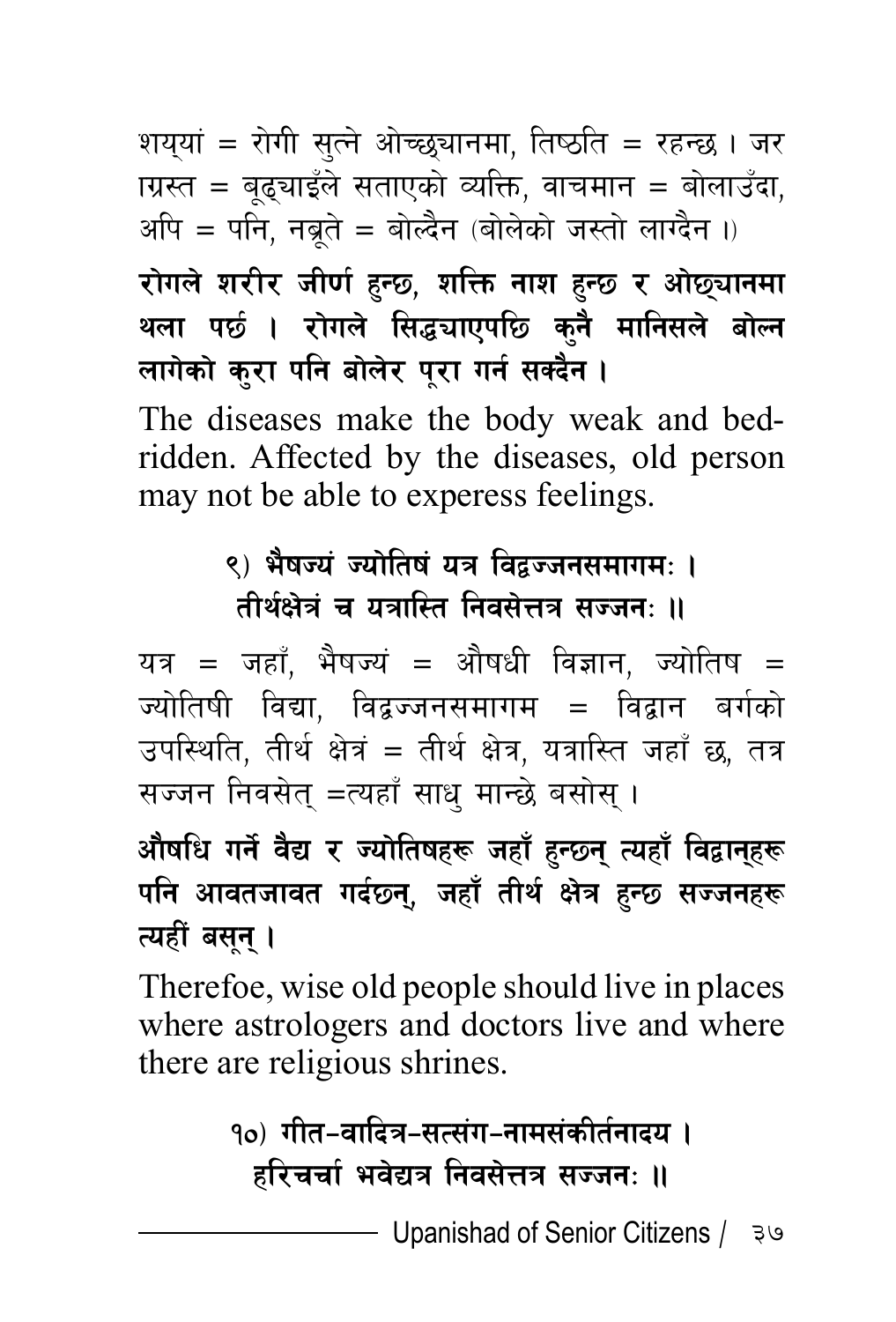गीतवादित्र सत्सङ्गनामसंकीर्तनादय = गीत वाद्य वादन सत्सङ्ग, नामसंकीर्तन आदिक्राहरू, हरिचर्चा यत्र भवेत् = हरिको चर्चा जहाँ होस, तत्र सज्जनः निवसेत = त्यहाँ साध परुष बसोस।

 $\overline{u}$  गायन, बादन, सत्सङ्ग, नाम सङ्कीर्तन आदिसँग सँगै भगवानुको **rrf klg hxf { x" g' ub ] 5, ToxL { j+ l4dfg ' k\ ?if a:g ' kb ' 5 . {** The wise old person should live where god's works are discussed, prayers are sung, noble people gather and good music played.

# 19) एतद्विचार्य सततं वार्द्धक्ये यत्नपर्वकम । **निवसेद बद्धिमान धीर: स्वार्जनो भोग संयतम ।।**

वार्द्धक्ये = बढुयाईमा, एतद विचार्य = यो करा मनन गरेर, यत्नपूर्वकम् = यत्नसाथ, सततं = निरन्तर धीर = ब्द्धिमान्, स्वार्जन = आफुले आर्जन गरेको सम्पत्ति, भोगसंयुतम् = भोगपर्वक. निवसेत् $=$  बसोस् ।

यस्तो खालका कुरा विचार गर्दै वृद्ध अवस्थामा, **पुगेका** बद्धिमानुले धैर्यतापूर्वक आफुले आर्जन गरेको कमाइँ खाए**र** बस्तुपर्दछ ।

Realising these, an old should try to live an independent life, being tolerant, doing self help and using self earned wealth.

```
इति वृद्धौपनिषदि षष्ठोऽध्यायः।
End of Chapter six 
         .<br>مالو جانو جانو جانو جانو
```
३८ / वृद्धौपनिषद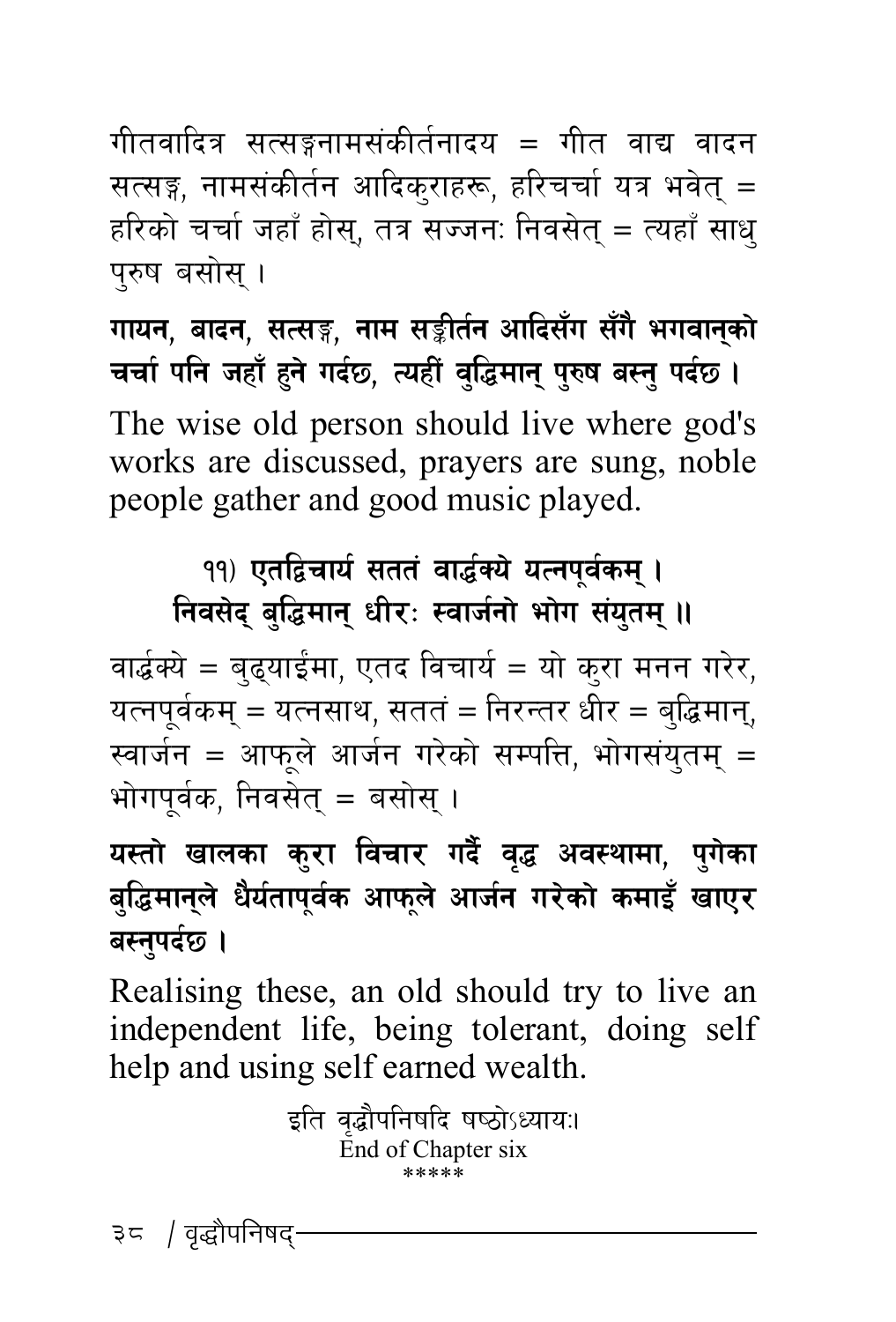# अथ वृद्धौपनिषदि ज्येष्ठप्रति कर्तव्य नामकः  $arctan$ s $u_1$

(Chapter Seven)

# १) वध्दस्यौपनिषदेषा चतर्वेदा ससम्मतः । कथिताज्ञान वृध्देन सर्वजन हिताय च **॥**

चतुर्वेदसुसम्मता = चारैवेद सम्मत, एषा, वृध्दस्यौपनिषद्  $=$  यो वृद्धका लागि उपयुक्त विचार, ज्ञानवृद्धेन = ज्ञान वृद्धव्यक्तिले, सर्वजनहिताय = सबैका हितका लागि, कथिता = भनिएको हो ।

चार वेदका मतहरू समावेश भएको यो वृद्धौपनिषद हो **र सबै वद्धजनको हितका लागि ज्ञान व**द्धले भनेका हन् ।

This Briddhoupanishd agrees with the four Vedas and is prepared by elder intellectuals for the good of all.

# २. सार्वभौममिदं ज्ञानं सार्ववर्णमिदं क्रिया ।

**न देश नियमो कश्चिन्न काल नियम: प्रभु: ॥** 

इदं ज्ञानं सार्वभौमम् = यो ज्ञान सार्वभौम हो, इदं क्रिया सार्ववर्णा च = यो क्रिया सबै वर्णका लागि हो । प्रभु देशनियम : न = ईश्वर क्नै देशको नियमले बाधिन्न, न कालनियम = कृनै समयसीमामा आबद्ध हँदैनन् । (त्यसै गरी यो वृद्धौपनिषद् नामक सद्ग्रन्थ पनि सार्वभौम मानव मात्रका लागि हो । $\frac{1}{2}$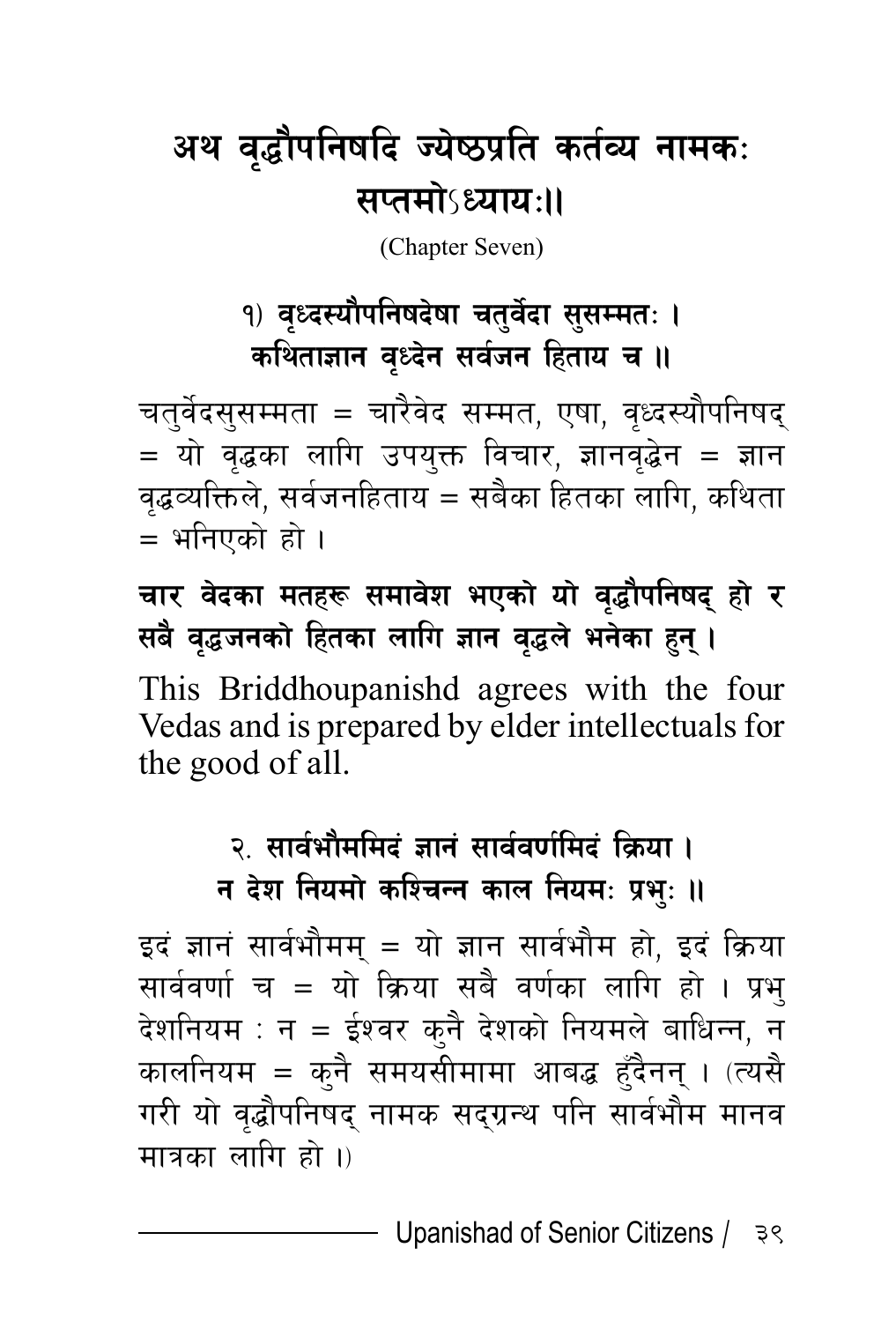सबै ठाउँमा मानिसलाई काम लाग्ने यो ज्ञान सबै **बर्ग**का मानिसले कार्यमा प्रयोग गर्नै पर्छ, यसका लागि कनै देश र कालको नियम वा प्रतिबन्ध **छैन** ।

The knowledge in this Briddhoupanishad is eternal, useful to people of all kinds. Its utility is not limited to any time and space.

# ३). वद्धावस्था शरीरस्य नात्मनस्तु कदाचन । तृष्णाचित्तमनोबुद्धिवृद्धत्वं नैवगामिनः **॥**

वृद्धावस्था = वृढ्घाइँ, शरीरस्य = शरीरको हो, कदाचन = कसैगरी पनि, आत्मन = आत्माको, न = होइन, तृष्णाचित्तमनोबुद्धि = चाहना, चित्त, मन र बुद्धिलाई, वृद्धत्व  $\overline{a} = \overline{a}$ द्याइँको प्रभाव, नैव गामिन = पर्दैन ।

### वद्ध अवस्था केवल शरीरको मात्रै हो । आत्माको पटक्क<mark>ै</mark> होइन । चित्त, मन र बुद्धिका तृष्णाहरूलाई कहिल्यै बुद्**यौली** लाग्<mark>टै</mark>न ।

The old age is only of the body, not at all of the soul. The soul, desires, feelings and the wisdom never get old.

#### ४) तस्मात भौतिक तत्वस्य विकारशरीरस्य च । लोपोत्पत्ति क्रिया ह्येतत् सर्वप्राणिषु दुःखदा ।।

तस्मात् = तसर्थ, सर्वप्राणिष् = सबै प्राणीमा, भौतिकतत्वस्य = भौतिकपदार्थको, शरीरस्य = शरीरको, विकार = विकृतिपन, लोपोत्पत्तिक्रिया, = यो नाश हुने उत्पन्न हुने क्रिया, हि = निश्चय नै, दुखदा = दु:खदायी हो ।

४० / वृद्धौपनिषद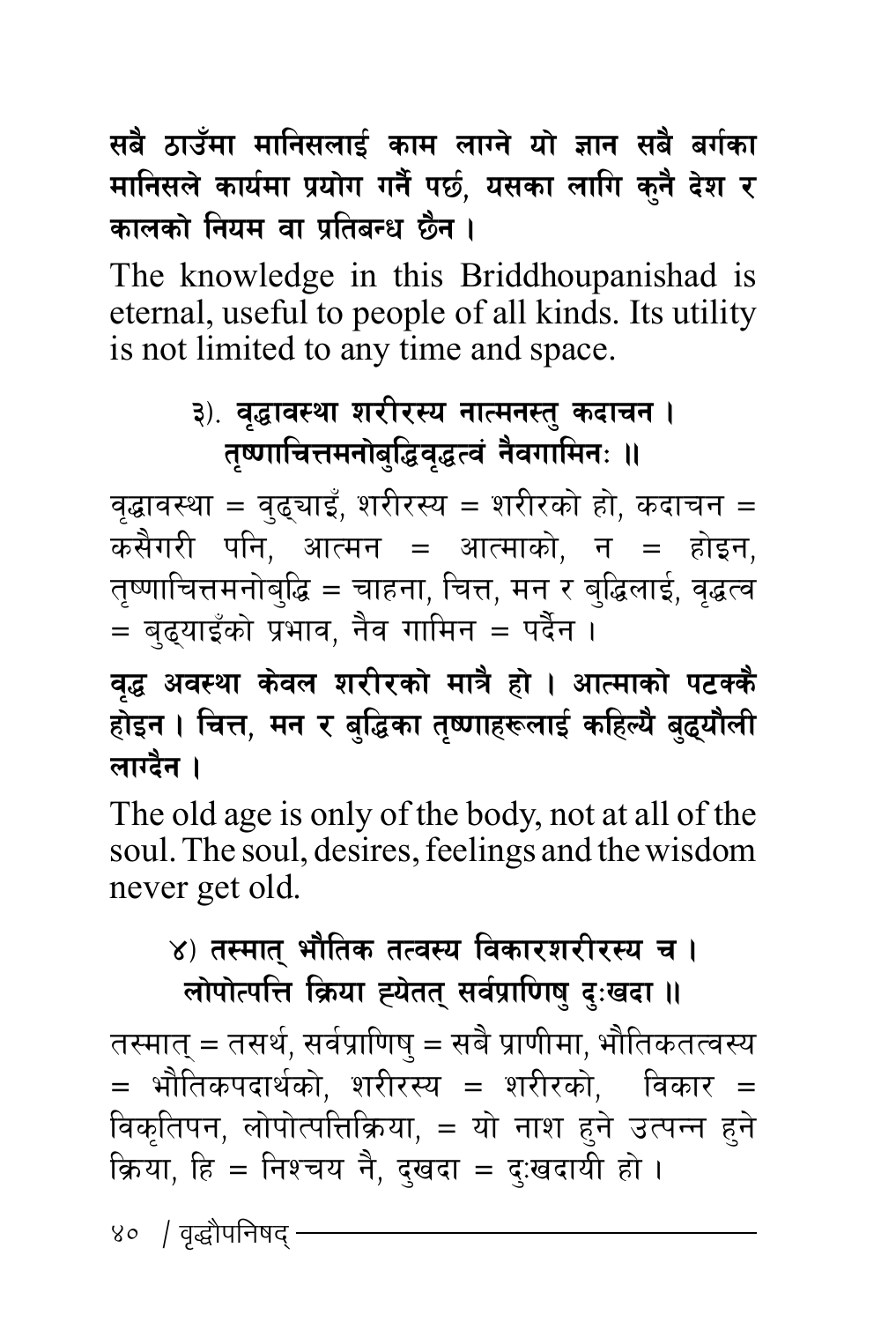# त्यसैले विकार र विकृति आउने भनेको केवल **शरीरको** र भौतिक बस्तुको मात्र हो । त्यसैले सबै प्राणीको यही शरी**र नाशिने र बन्ने यो द:खदायी क्रिया भइरहन्छ।**

Therefore, the impurities and distortions come only to the physical body. This painful process of formation and destruction of all physical bodies ever continues.

#### <u>५) इन्द्रियाणां क्रिया शक्तेः</u>क्षीणलोपौ भविष्यति । बलस्तेजः स्मतिर्हीनं वपुः कुशो भविष्यति **॥**

इन्द्रियाणां = इन्द्रियहरूको. क्रिया = काम गर्ने. शक्ते = सामर्थ्यको, क्षीणलोपो = घट्ने र हराउने, भविष्यति = हनेछ, बलस्तेज:स्मतिहीन = बल, तेज, स्मरणशक्तिले हीन भएर, वप = शरीर, कश = दब्लो, भविष्यति = हुनेछ । इन्द्रियहरूको काम गर्ने शक्ति नासिँदै गएर हराउँछ पनि **।** त्यसै गरी बल, तेज, स्मरण शक्ति हराउँछ र जिउ **प**नि *Voltage : बाल्क ।* 

The functioning capability of organs decreases and ultimately gets lost. Similalry, the bodily strength, glow and memory also decrease. The body as a whole shrinks.

# ६) वृद्धेस्वपि सचेतेषु बुद्धिगुण शीलेषु च । शास्त्र वार्ता प्रदानेन सत्संगेन च सेवयेत् ।।

ब्द्धिग्णशीलेष् = ब्द्धि ग्ण शीलस्वभाववाला, सचेतेष् जूदेष् = सचेत वृद्धहरूमा, अपि = पनि शास्त्रवार्ताप्रदानेन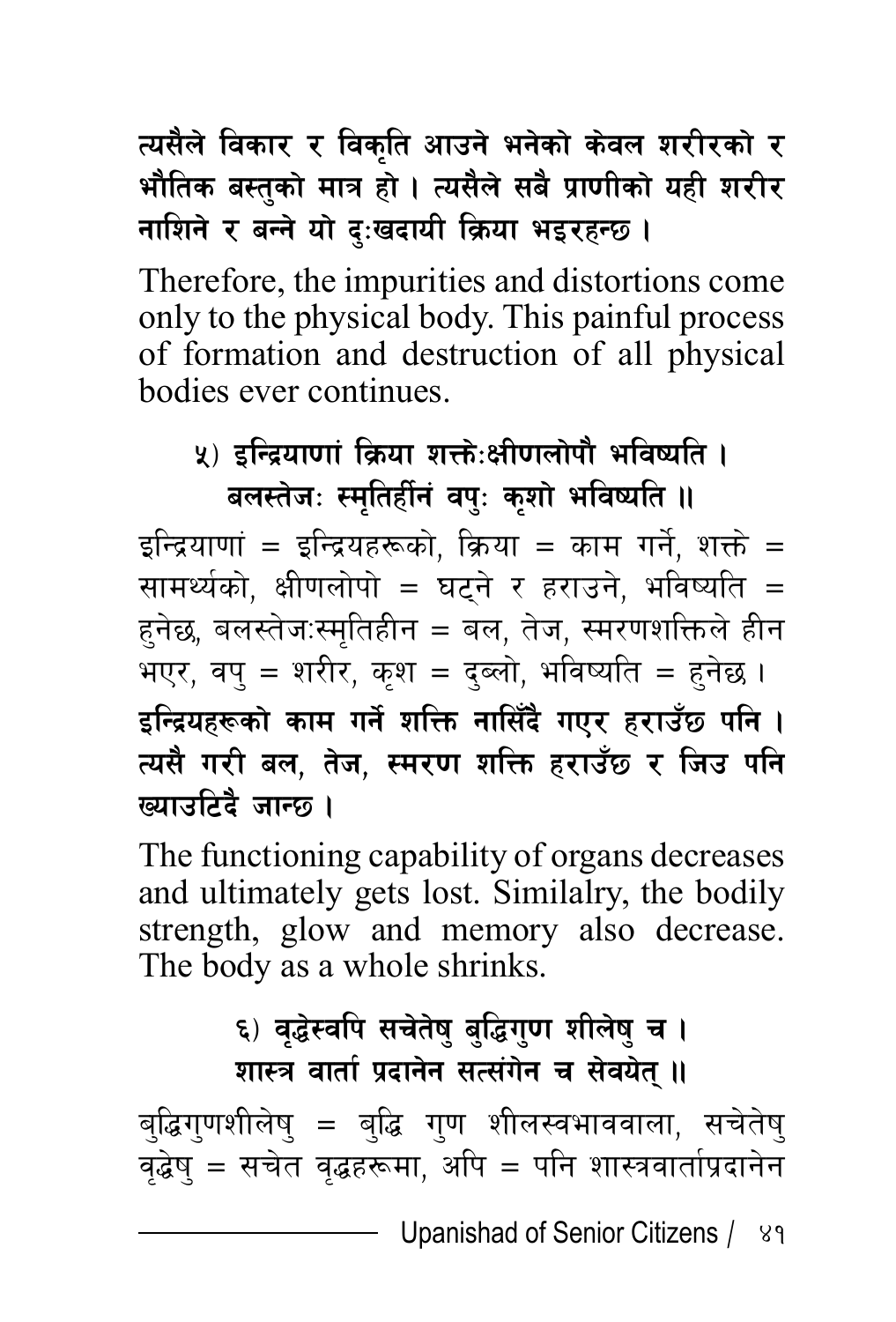= शास्त्रको कुरा गरेर, सत्सङ्गेन = सत्सङ्गका साथ, सेवयेत् = सेवा गरोस् ।

# वृद्ध हुँदा पनि बुद्धि गुण र शीलका विषयमा सचेत रहनेहरूमा शास्त्रको छ्लफल गर्दै सत्सङ्ग गर्ने अवसर **दिए**र **सेवा पऱ्याउनुपर्दछ ।**

The old with knowledge, etiquette and sensibility should be served with opportunity for discourse on scriptures.

# **(9) अचेतेष्वप्यशक्तेषु ह्यतिवृद्धतरेषु च ।** उपचारौंषधेनापि सेवयेन्न तु हेलयेत् ।।

अतिवृद्धतरेषु अशक्तेषु, अचेतेषु अपि = अत्यन्त बूढो भएमा अशक्त र अचेत भएकोमा पनि, उपचारौंषधेनापि = उपचार औषधिले, सेवयेत् = सेवा गरोस, न त हेलयेत् = हेला भने नगरोस $\,$  ।

# अत्यन्त वृद्ध भएका कारण अचेत वा अशक्त रहँदा पनि औषधि र उपचार गर्नुपर्दछ, हेला गर्नु हुँदैन ।

Those who are disabled and have lost sensibility because of the old age should also be served with medicines and care. They should not be ignored or neglected.

# **द) व्यवस्थितानां वृद्धानां स्वल्पां सेवां समाचरेत् ।** अव्यवस्थितवृद्धानां सेवा नित्यं प्रदापयेत् **॥**

व्यवस्थिनानां वृद्धानां = व्यवस्थित वृद्धहरूको, स्वल्पां सेवां

४२ *।* वृद्धौपनिषद -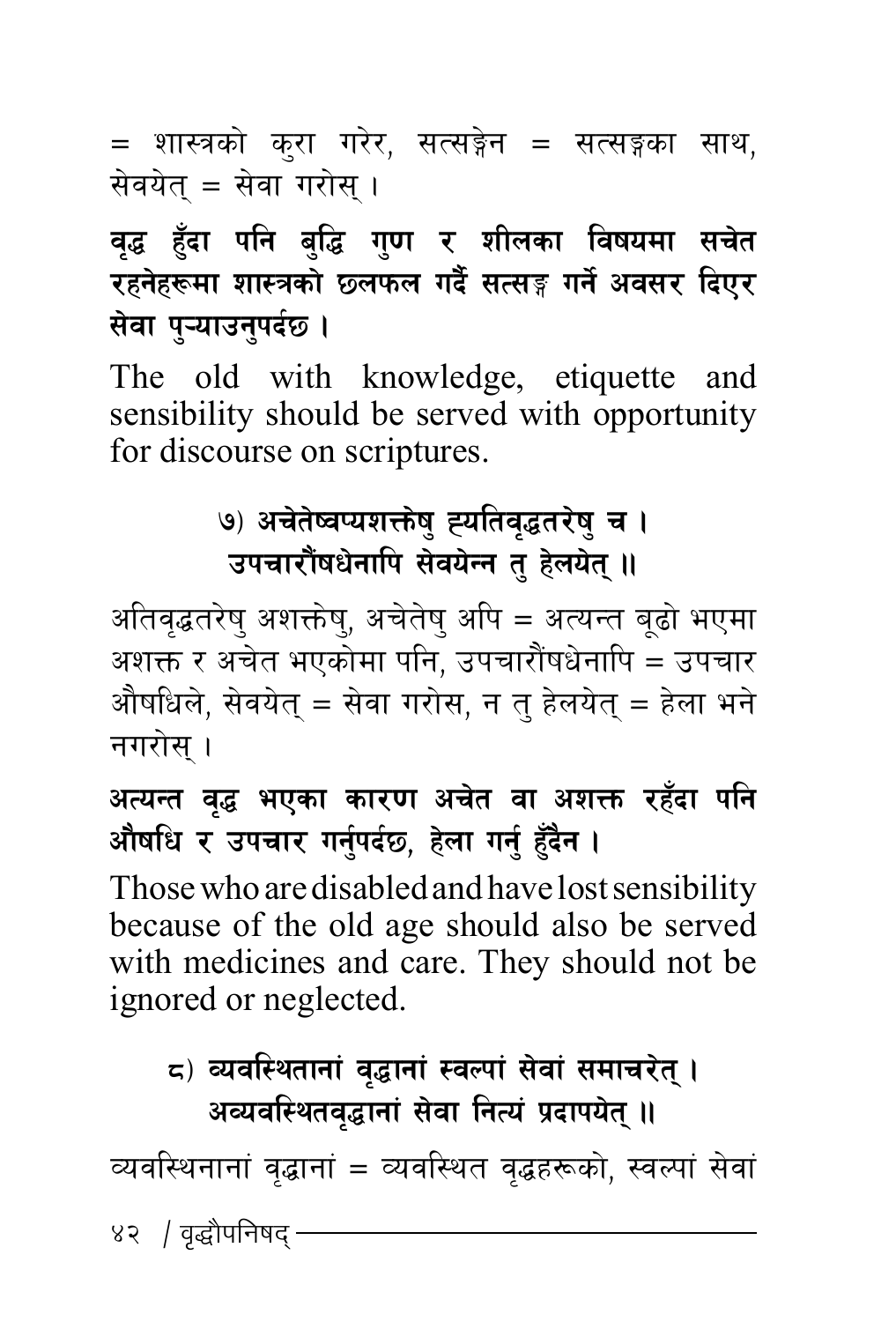समाचरेत = थोरै सेवा गरोस् । अव्यवस्थित वृद्धानां = अव्यवस्थित वृद्धहरूको ता, नित्यं सेवां प्रदायेत् = नित्य सेवा गरोस ।

# व्यवस्थित रुपमा रहेका वृद्धहरूको नै पनि आवश्यकता अनुसारको केही सेवा गर्नुपर्छ र व्यवस्था नभएका **व**ृदको **सेवा त सधैँ गर्न पर्दछ ।**

Well to do elders should also be served but the destitude must be served always.

# ९) मनोभिलषितां मत्वा वार्ता स्वीकारतां गता **। सपर्थ्य भोजनं दत्वा कुरुष्व मर्दनादि च ।।**

वार्तास्वीकारतां = कराकानी स्वीकार गरिएको, मनो भिलषितां मत्वा = मनले चाहेको क्रा ब्भिदिएर, सुपथ्यंभोजनं = नरमनरम खाना, दत्वा = दिएर, मर्दनादि च = मालिस पनि क्**रु**ष्व = गर ।

### उनका मनले खोजेअनुसारका कुराकानी गरिदिनुपर्छ । खबर समाचार बु**भिदिनुपर्दछ र रुच्ने भोजन दिएर जिउ मालिस** आदि पनि गर्नपर्दछ ।

Talk to them on the subject of their interest, inform them of the things they like to hear about, provide suitable food and also massage them.

# १०) नवदेत्कट्**वाक्यानि वद्धानां पुरतःस्थितः** । श्रावयेध्दितवाक्यादि यथाकालकृतानि च **॥**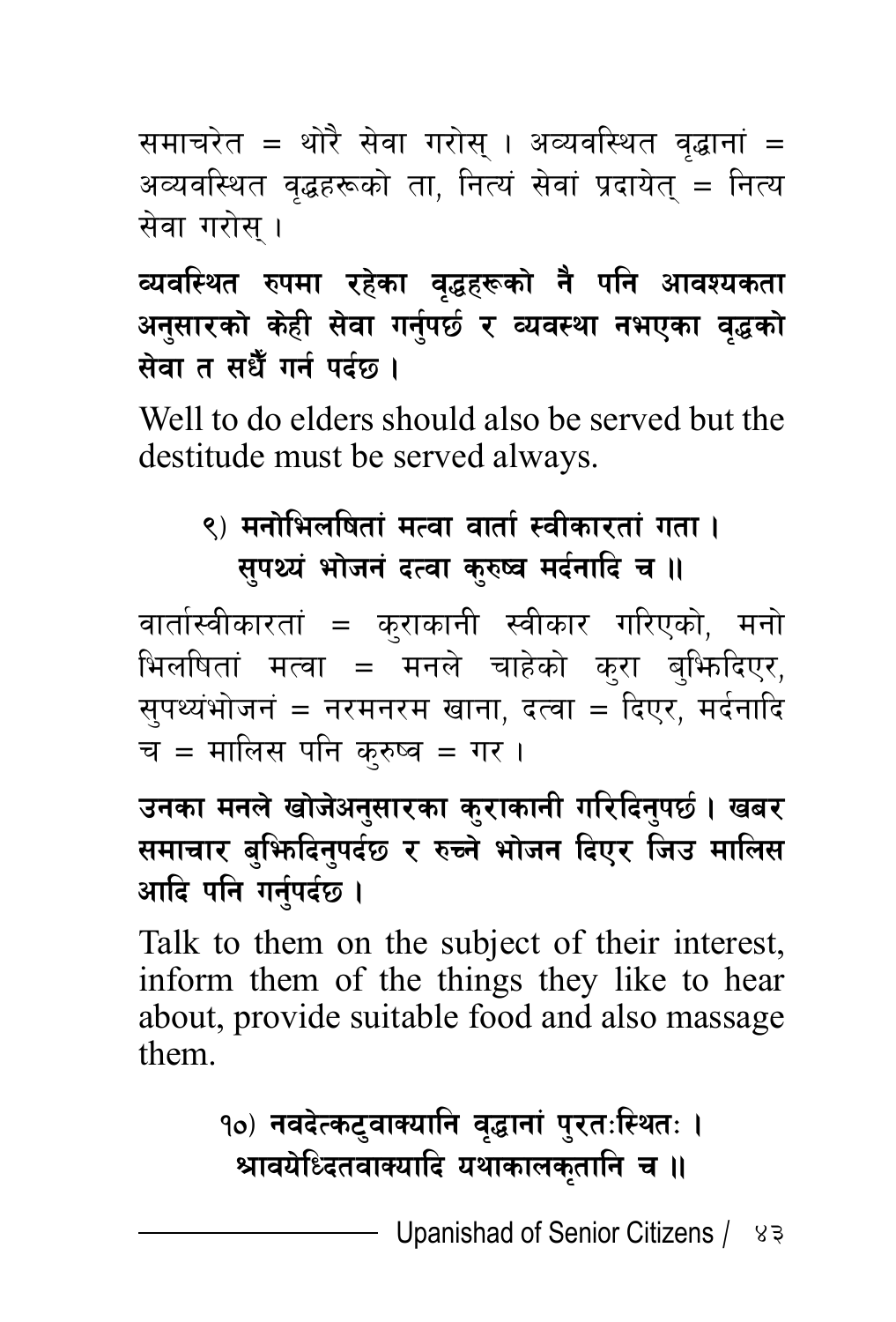वृद्धानां पुरत:स्थित: = बृढाबुढीको अगाडि बसेर, कटुवाक्यानि नवदेत् = नराम्रो वाक्य नबोलोस्, यथाकालकृतानि = समय अनुसार भए गरेका, हितवाक्यादि = हित हुने कुरा, श्रावयेत् $=$  सुनाओस् ।

# वृद्धका अगाडि बसेर उनलाई दुःख लाग्ने कट् वाक्य बोलन् हँदैन र समयअनुसार हितकारी हने खालका **कुराकानी गर्नुपर्दछ ।**

No harsh words should be spoken infront of an old person. One should always speak good and useful things in presence of an old.

# <u>१</u>१) निवसेत्सन्निधौ धीमान् दरं न च परित्यजेत् । एवमेव प्रकारेण वृद्धानां समुपोषणम् ॥

धीमान् सन्निधौं निवसेत् = ब्द्धिमान् मान्छे ब्ढापाकाको नजिकमा बसोस्, न दूरं परित्यजेत च = टाढै न छोडोस् पनि, एवमेव प्रकारेण = यो तरिकाबाट, वृद्धानां = बढापाकाको, समपोषणम् = लालन पालन गरोस् ।

# <u>बुद्धिमान् मानिसले वृद्धलाई टाढा एक्लै नछोडीकन सधैँ नजिकै</u> **a:gkb' 5 / o;/L g { j} 4sf [ /fd ] f| :ofxf/ ug ] k5{' . {**

A wise person shall always sit near the old and not leave them far and alone. Similarly, an old should be cared well.

> इति वद्धौपनिषदि सप्तमोऽध्यायः । End of Chapter seven \*\*\*

४४ / वृद्धौपनिषद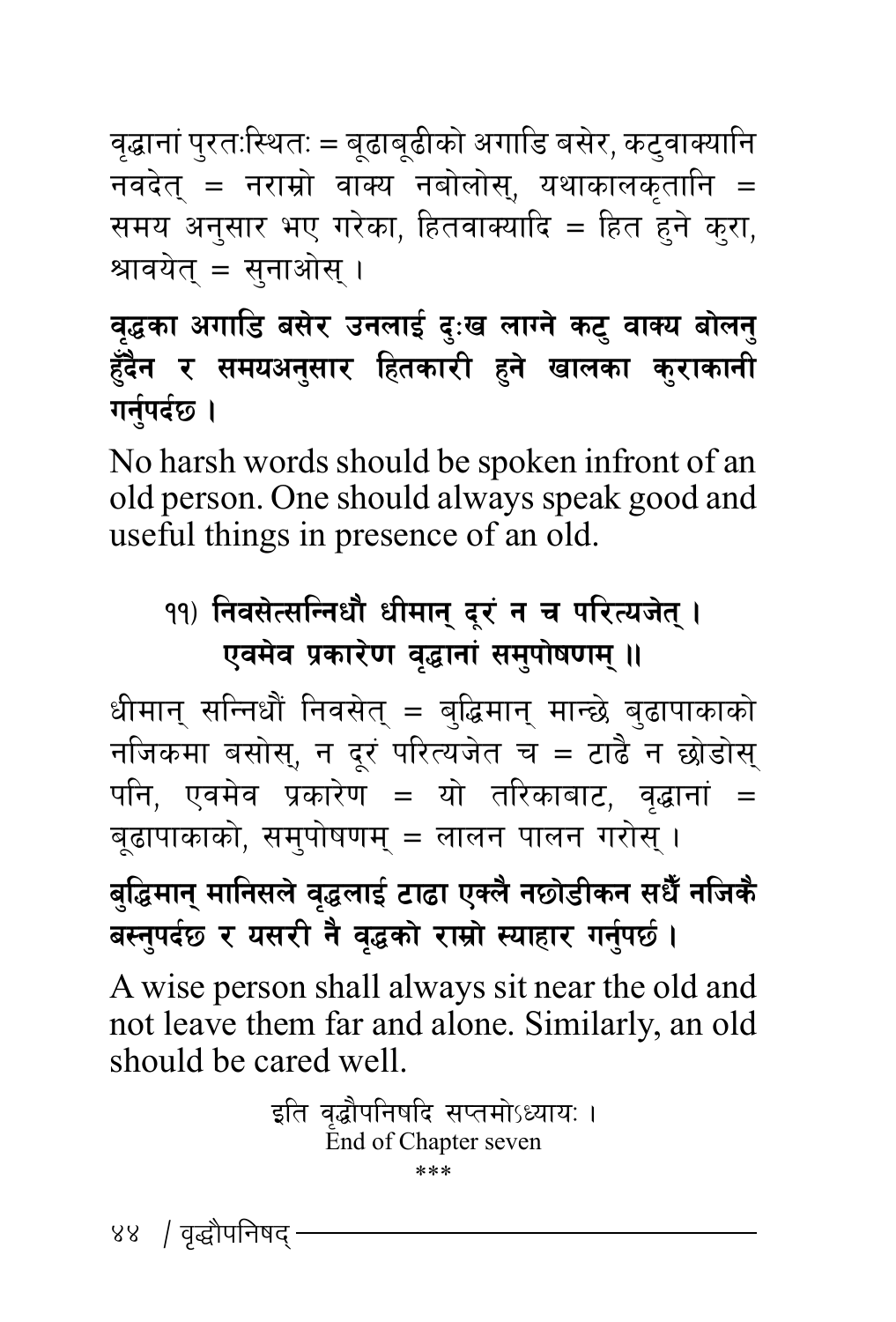### अथ वृद्धौपनिषदि ज्येष्ठः शुश्रूषा **gfdsf]**˜**i6df]**˜**WofoM..** (Chapter Eight)

1) आज्ञा भङ्गो नकर्तव्यो घुणाशब्द नकारयेत् । पंक्तिभेदं पथक्कार्यं नकर्यादवद्ध-वद्धयो**ः**॥

वृद्धवृद्धयो : बूढाबूढीको, आज्ञाभङ्ग : आज्ञा उल्लङ्घन गर्ने काम, न कर्तव्य : गर्नु हुन्न । घृणाशब्दं न कारयेत् = हेला गर्ने गराउने काम, पुथक्कार्य = छुट्टै राख्ने काम न कुर्याद = नगरोस् ।

**cxfPsf | c6 ] /L ug ] x{' b"'g / 3 } 0ff u/ [ / af ] Ng] x' b"'g / j } 4nfO [ { kªlQmaf6 5 \ 6' ofOg \ cyjf kIfkft klg ug ] x{' b"'g . }**

The old should not be disobeyed. An old should not be spoken with contempt. An old should not be kept separate and should not be discriminated.

### २) मृदुवाणी मुदृर्भावमादरं सर्वदा कुरु <mark>।</mark> **सम्बोधनेन मृदुना शान्ति चैव प्रदापयेत्** ।

मृद्वाणी = मीठो बोली, मृदुर्भावम् = आदर, सर्वदां = सधैं, करु = गर, सम्बोधनेन मृद्ना = कोमल बोलीले बोलाएर, शान्ति चैव = शान्तभाव, पनि प्रदापयेत् = दिलाओस् ।

सधैँ असल बोली र कोमल व्यवहार गरौँ र बोलाउँदा **प**नि **नरम शब्दले मन शान्त हुने गरी बोलाउनुपर्दछ।** 

They should always be addressed with sweet words and with respect. Speak soothing and soft words to them in peace.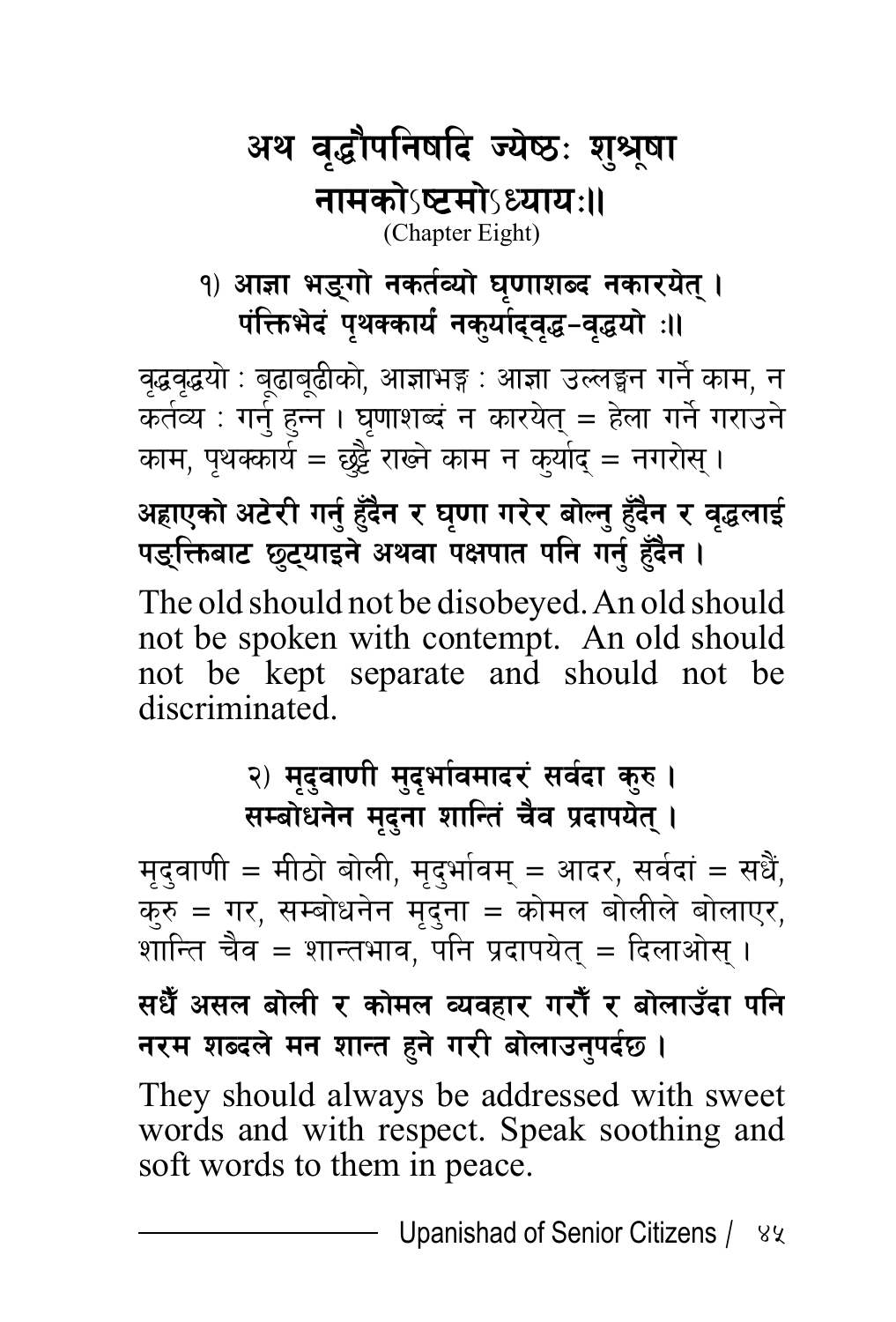#### ३) सर्वेषां प्रियकृत कोऽस्ति ? ईश्वराणामिति वद ? **पितरौ सेवते यो वै प्रियो**ऽस्ति च स एव हि ।।

सर्वेषां = सबैको (विशेष गरेर) ईश्वराणां = इश्वरको प्रियकृत = प्यारोलाग्ने, वाला क: अस्ति = को छ ?, इति  $\overline{\phantom{a}}$  = भ $\overline{\phantom{a}}$ न, यो हि = जसले नै, पितरौं = आमाबाबुलाई, सेवते = सेवा गर्दछ, स ए व = त्यो नै, प्रिय: अस्ति = प्यारो हन्छ ।

 $\frac{1}{2}$  ईश्वरका निमित्त सबैभन्दा प्रिय व्यक्ति को होला भनेर सोधे **hf lktfdftfsf ] k] /" ;} jf u5 ] pxL g { O} Zj/sf { lk] o x | G5 . '** When asked who is the dearest to the god, tell them - the one who serves old parents.

### ४) ईश्वरस्याधिकारश्च भवति पितरौप्रति **।** तस्मादाज्ञा सदा कार्या पितृणां प्रियकुज्जनः **॥**

पितरौं प्रति = आमा ब्**वा पट्टी, ईश्वररस्य = ईश्वरको**, अधिकारश्च = अधिकार पनि, भवति = हुन्छ, आमाब्**बा** ईश्वर सरह हुन् । तस्मात् = तसर्थ, पितृणां = पितृहरूको, प्रियकत् = राम्रो गर्न चाहनेले, आज्ञा सदा कार्या = आज्ञा सधैं फत्ते गर्नपर्छ ।

मातापितासँग ईश्वरको अधिकार रहेको हुन्छ । त्यसैले मातापिताको प्रिय कार्य गर्ने मानिसले सधैँ उनीहरूको आज्ञा **पालन** गर्न् पर्दछ ।

Mother and father have authority of the god. Therefore those who want to do things liked by their parents shall obey them.

४६ *।* वृद्धौपनिषद<sup>्</sup>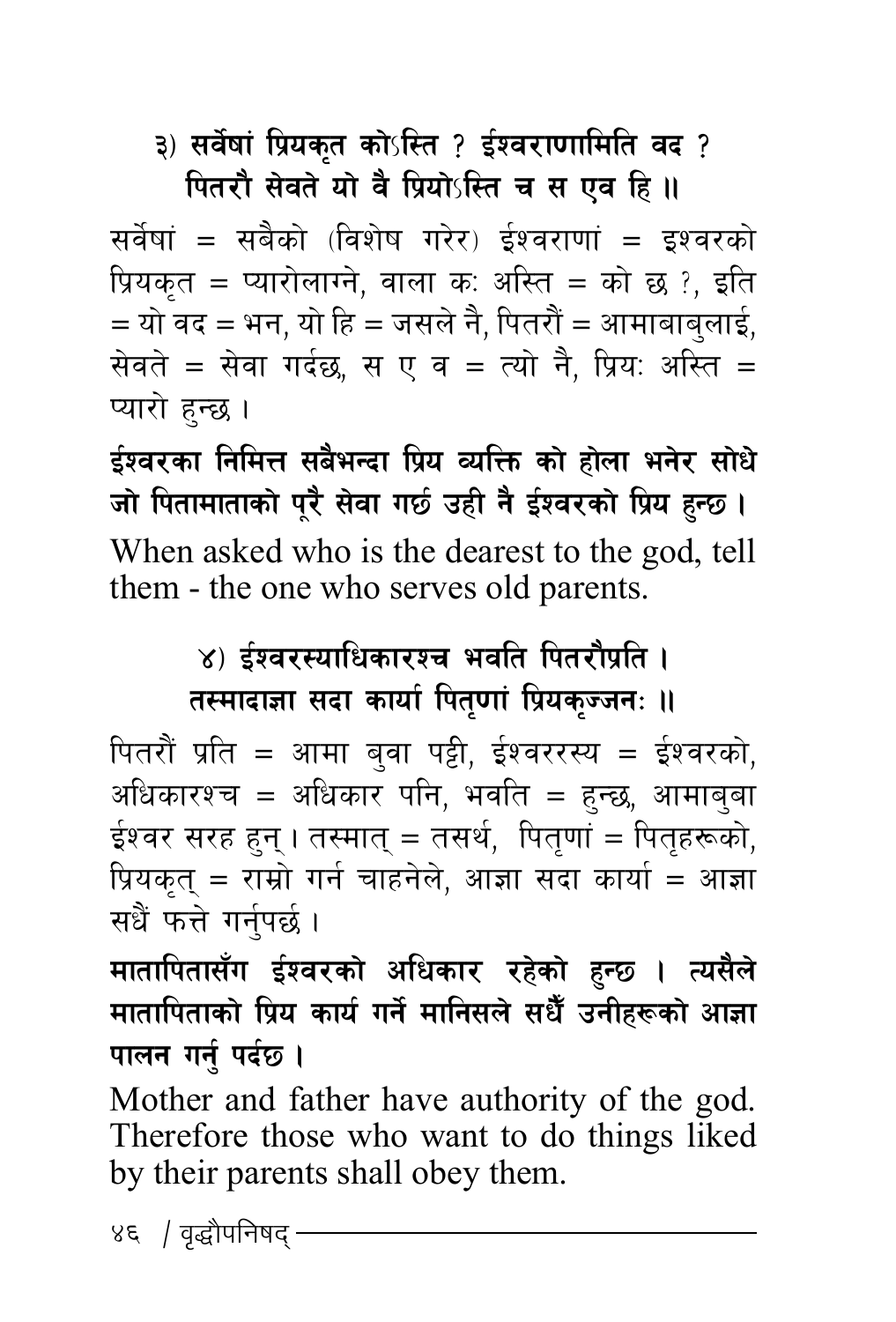# <u>५</u>) देवदेवीति जानियात्तावृभौ भगवन्मयौ । तयोराजा चेश्वराजा समा जेयां न चान्यथा **॥**

तौ उभौ = पितामाता. भगवन्मयौ देवदेवीति = भगवत्स्व रुप, देव र देवी, जानियात् = बुफोस्, तयोराज्ञा = उनीहरूको आज्ञा, ईश्वराज्ञासमा = ईश्वरको आज्ञा बराबर, ज्ञेया = जान्तुपर्छ, न च अन्यथा = अरु केही सोच्नु हुन्न ।

<u>ती मातापिता दु</u>वैलाई देवता र देवी भनी जान्नु पर्दछ र **साक्षात् भगवान् मानेर उनीहरूको आदेशलाई भगवान्**कै वचन पनि मान्नुपर्छ, अन्यथा ठान्न् हँदैन ।

Mother and father should be known as the goddess and the god. Their orders should be taken as that of the god. Do not doubt this or think otherwise.

#### ६) येन पत्रेण च पित्र्योराज्ञाभङ्ग कर्तोऽनिशम् । <u>धर्मे वा सम्प्रदाये च तस्य स्थानं नविद्यते ॥</u>

येन पुत्रेण = जुन छोराले, पित्र्यो = आमाबुवाको, अनिशम  $\overline{a}$  = निरन्तर, आज्ञाभङ्ग : कृत = आज्ञा पालन गरेन भने, धर्मे = धर्ममा, सम्प्रदाये च = परम्परागत मर्यादामा पनि, तस्य स्थानं = त्यसको, सहभागिता, नविद्यते = हँदैन ।

**hfgfhfgL hg 5f ' /fn] dftflktfsf ] cfb ] z pNnª ] 3g ub \ 5 eg { ] sg' klg wd } jf ;Dk { bfodf p;sf | s] xL :yfg /x ] sf ] x] b"'g . }**

The child that knowingly disobeys parents do not have any place in any culture and religion.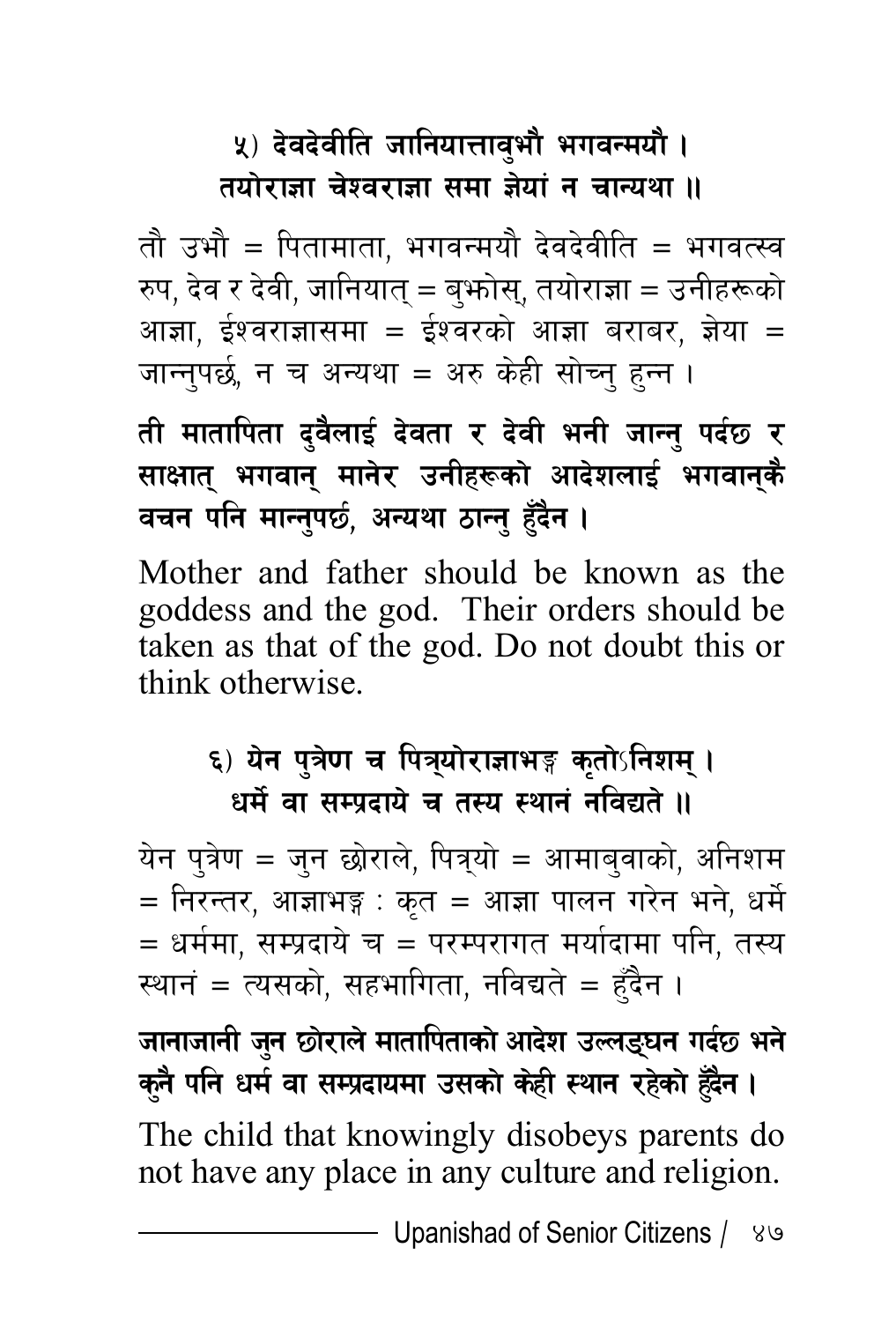# ७) धनमानेन सम्पन्नो रूपवान् कुलवान् यदि । **पितरौ नैव मन्यन्ते पतन्ति चेति निश्चयम् ।।**

यदि (पुत्र) धनमानेन सम्पन्न = धन र मानले सम्पन्न, रुपवान् = सुन्दर, कुलवान् = कुलीन छ, तर पितरौ = आमावुबालाई, नैव मन्यन्ते = मान्दैन भने, निश्चयं पतन्ति = निश्चयनै गिर्दछन ।

# धन र मानले सम्पन्न राम्रो रुप र ठुलो कुलको भइकन पनि यदि मातापितालाई कसैले हेला गर्छ भने त्यस्ताको अवश्य पतन हुन्छ भन्ने कुरो निश्चित छ ।

Even if the child is wealthy, healthy, of noble birth, well respected, handsome and beautiful; his or her down fall is sure if the child ignores or neglects the old parents.

#### $\boldsymbol{\epsilon}$ ) यस्य गृहे पितुर्मातुः सेवा सम्मानमादरम् । करोति सदने तस्य ब्रह्मा वसति गौरवात् **॥**

यस्य गृहे = जसको घरमा, पित्:मात् = बाब् आमाको, सेवा सम्मानमादरम् = सेवा सम्मान र आदर, करोति  $=$ गर्दछ भने, तस्यसदने = त्यसको घरमा, गौरवात् = गौरव पर्वक ब्रह्मा वसति = ब्रह्मा बस्दछन्।

जसले आफ्**ना घरमा मातापिताको उचित आदर गर्दछ त्यसका 3/df ;Ddfgkj" s ;fIfft { a\ Ådfn | lgjf; ub ] 5g { .\**

In a house where old parents are cared and respected, there lives the Bramha (creator of the universe) with pride.

४८ / वृद्धौपनिषद<sup>्</sup>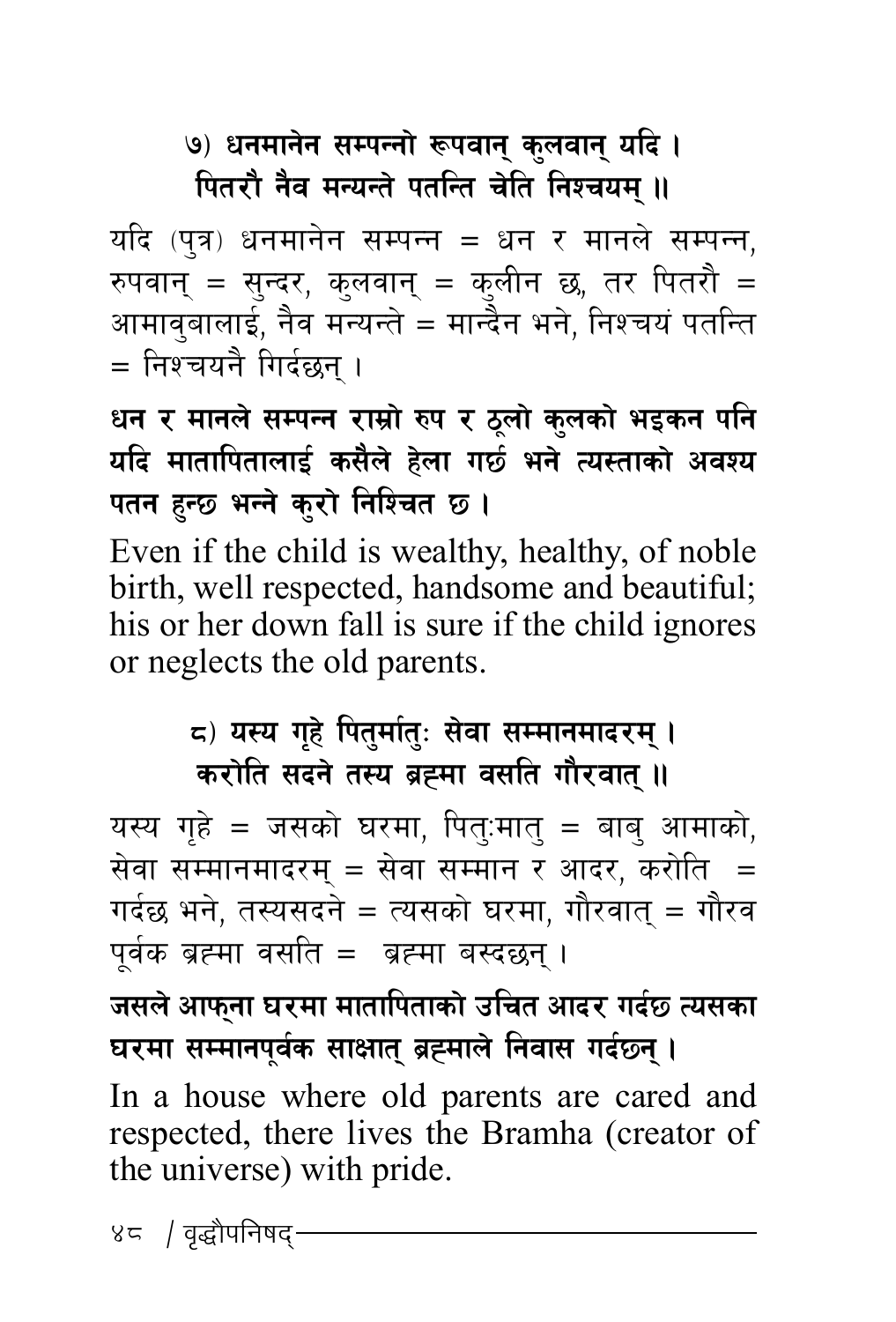# ९. तस्यैव भवने देवा गुरवश्च वसन्ति हि **।** वरदानोपहारश्च प्राप्यते तेन निश्चितम् **॥**

तस्यैव भवने = उसको नै घरमा, देवा गरव: च = देवताहरू र गुरुहरू, हि = निश्चय नै, वसन्ति = बस्दछन् । तेन = त्यसद्वारा, वरदानोपहारश्च = वरदान र उपहार पनि. निश्चितं प्राप्यते = निश्चय पाउँदछ ।

# उसैका घरमा देवता र गुरुहरू पनि बस्छ्नु र उसैको घरमा उपहार र वरदान पनि अवस्य प्राप्त हुन्छन् ।

In that house will live the god and teachers and many gifts and blessings will come for sure.

# **१०) यत पिता च माता च ब्रह्मेतिपरमेति च ।** देवता गुरवश्चैव पितरौ हि नसंशय : **॥**

यत = किनभने, पितामाता = बाब् आमा, ब्रह्मेति परमेतिच = परम ब्रह्म हुन्, देवता गुरवश्च = देवता र गुरु पनि, पितरौ = आमाबाब् नै हुन्, नसंशय = यसमा कनै शङ्का छैन ।

# जो माता र पिता हुन् उनीहरू नै ब्रह्मा हुन र परमात्मा पनि हन् । देवता र गुरुपनि अवश्य माता र पिता नै हुन् भन्ने कुरामा शंका गर्नु पर्दैन ।

The mother and father are the Bramha (creator of the universe). Do not doubt that god and teacher are also equal to parents.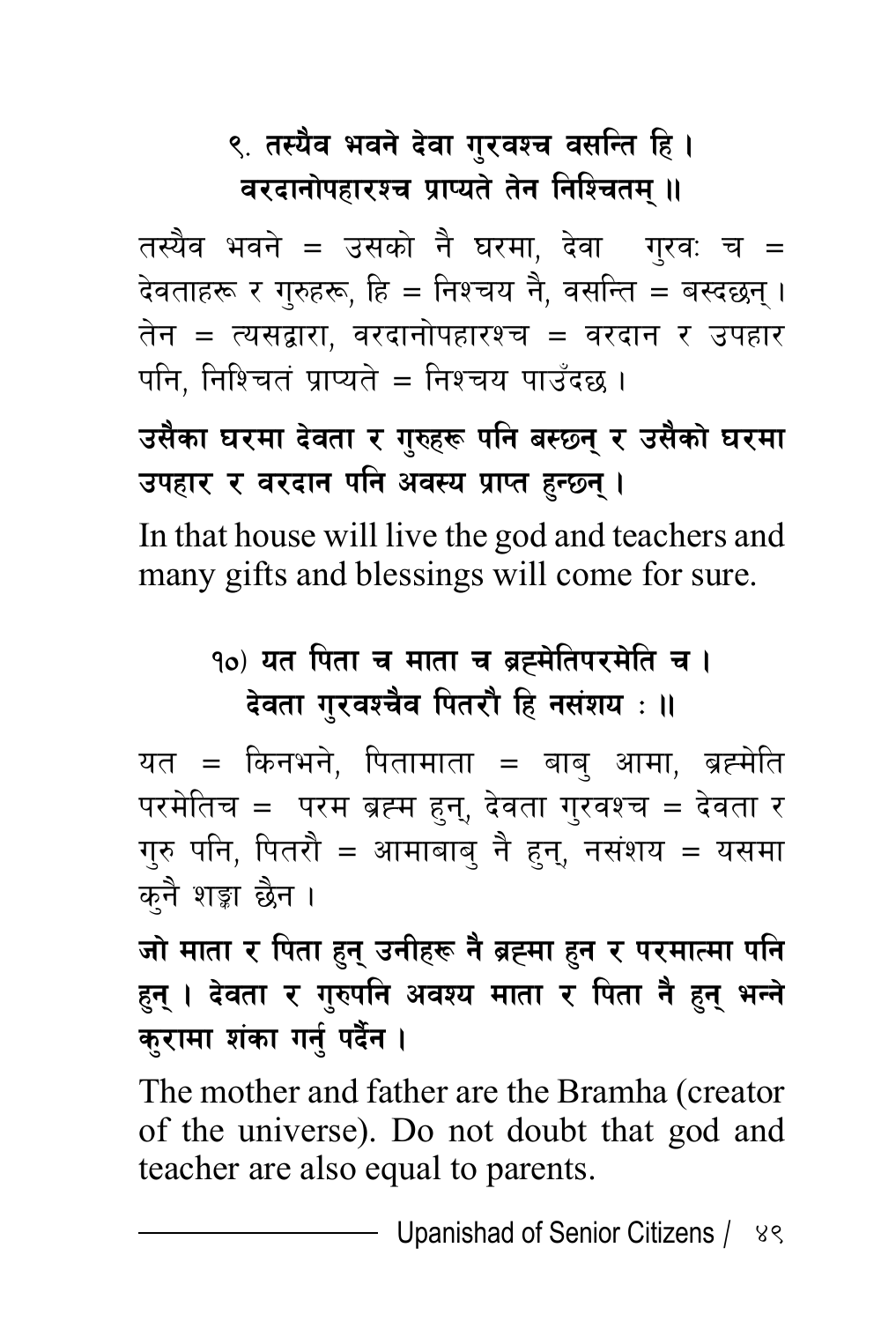#### <u>११) तावेव चोपहारश्च वरदानश्च तावभौ ।</u> इतिमत्वा तयोरेव सेवां कुरुत मानवाः ॥

तौ एव = ती दुई नै, उपहार = उपहार र तौ उभौ = ती दई नै, वरदानश्च = स्वयं वरदान पनि हुन् । इति मत्वा  $=$  यस्तो करा मानेर, मानवा : हे मानवहरू हो, (यूयं) तयोरेवसेवां कुरुत = (तिमीहरू) ती दुईको नै सेवा गर । उपहार र वरदान पनि तिनै माता र पिता दुवै हुन् भन्ने कुरो **मानेर मानिसले उनीहरूकै सेवा गर्नुपर्दछ।** 

They (parents) themselves are the gift. They themselves are the blessings. Believe in this and serve your parents.

#### <u>१२) पितामाता गुरुरेको ईश्वरौ तौ विजानत ।</u> तस्माद् वदन्ति तौ देवौ सर्वे वेदाः ससंभ्रंम् **॥**

पितामाता एक गुरु एवं = आमाबुवा एउटै गुरु हुनुहुन्छ, तौ इश्वरौ विजानत = ती दुई ईश्वर नै बु<mark>भन्</mark>नु सर्वे वेदा : = सबै वेद (ऋग्यज:सामर्थव) ले ससंभ्रमम् = छिट्टै, तौ देवौ = पितामाता देवता छन् भनी, वदन्ति = भन्दछन् । माता, पिता र गुरु एकै हुन् भनी जान्नुपदर्छ । त्यसैले **तिनीहरूलाई नै सबै वेदहरूले द्वकसँग देवता भनेका छ्न् ।** Mother, father and teacher are equals. That is why all Vedas have referred to each of them as the god.

> इति वृद्धौपनिषदि अष्टमोऽध्याय: । End of Chapter Eight \*\*\*\*\*

५० / वृद्धौपनिषद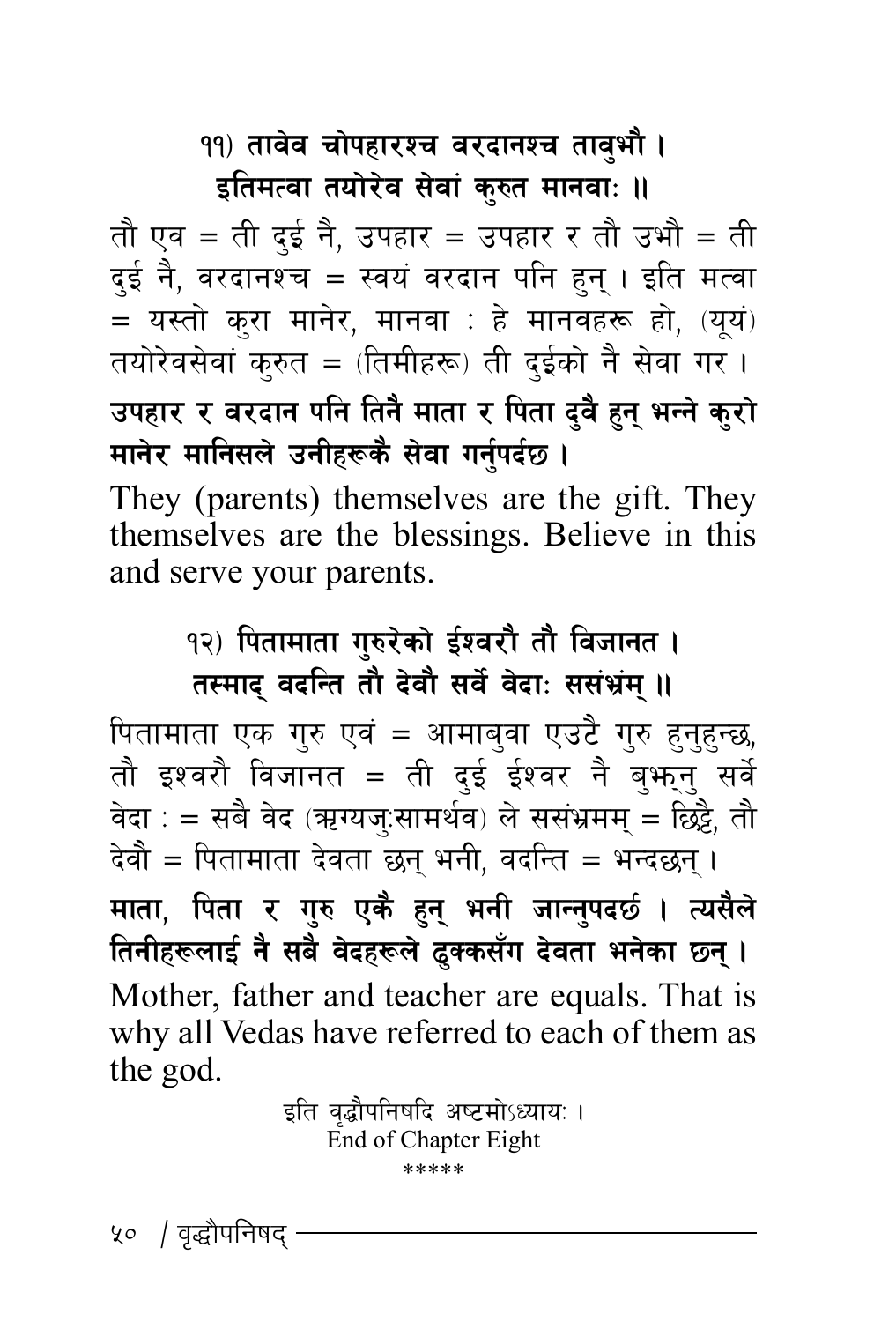# अथ वृद्धौपनिषदि ज्येष्ठ शुश्रूषा नामको नवमोऽध्यायः ॥ (Chapter Nine)

<u>१</u>) यावज्जीवन्ति वै ज्येष्ठाः संसारे सुखपुर्वकम् । जीवेत् स्वतन्त्ररूपेण सम्मान **– पूर्ण-जीवनम्** ॥

संसारे = संसारमा, ज्येष्ठ = जेठा यावत = जहाँसम्म, सखपर्वकं जीवन्ति = सखपर्वक बाँच्दछन्, (तावत् = तवसम्म, स्वतन्त्ररुपेण = स्वतन्त्ररुपले सम्मानपर्ण = सम्मानपर्वक जीवनम, जीवेत = बाचन ।

 $\vec{v}$ च्येष्ठ जनहरू संसारमा जहिलेसम्म सुखपूर्वक जीवित रहन्छन् त्यस **anf;Dd ;a ] sf } hLjg :jtGq / ;Ddfgk ] j"s hLljt /x { g" .\** Let old people live happily a dignified independent life till they are alive.

#### २) वयस्कानाञ्च सर्वेषां पोषणं तोषणं भवेत् । आत्मनः तुष्टि सन्तोषौ सेवा वा शुश्रुषाऽपि च **॥**

सर्वेषां वयस्कानाञ्च = सबै वयस्कहरूको, पोषण - तोषण भवेत् = लालनपालन होस्, आत्मन = आफ्नो, तुष्टि सन्तोषौ खुशी र सन्तोष, सेवा वा = सेवा अथवा श्श्रुषा स्*सार, अपि = पनि होस् ।* 

उमेर ढल्केकाहरू सबैको सन्तोष जनक पालनपोषणा हनुपर्दछ । त्यसैबाट आफ्**नो पनि सन्तुष्टि, खुसी, सेवा** र स्याहार हुनेछ **।** 

Let all people in their later age get proper care. From that will emanate virtues such as happiness, satisfaction, care and services for all.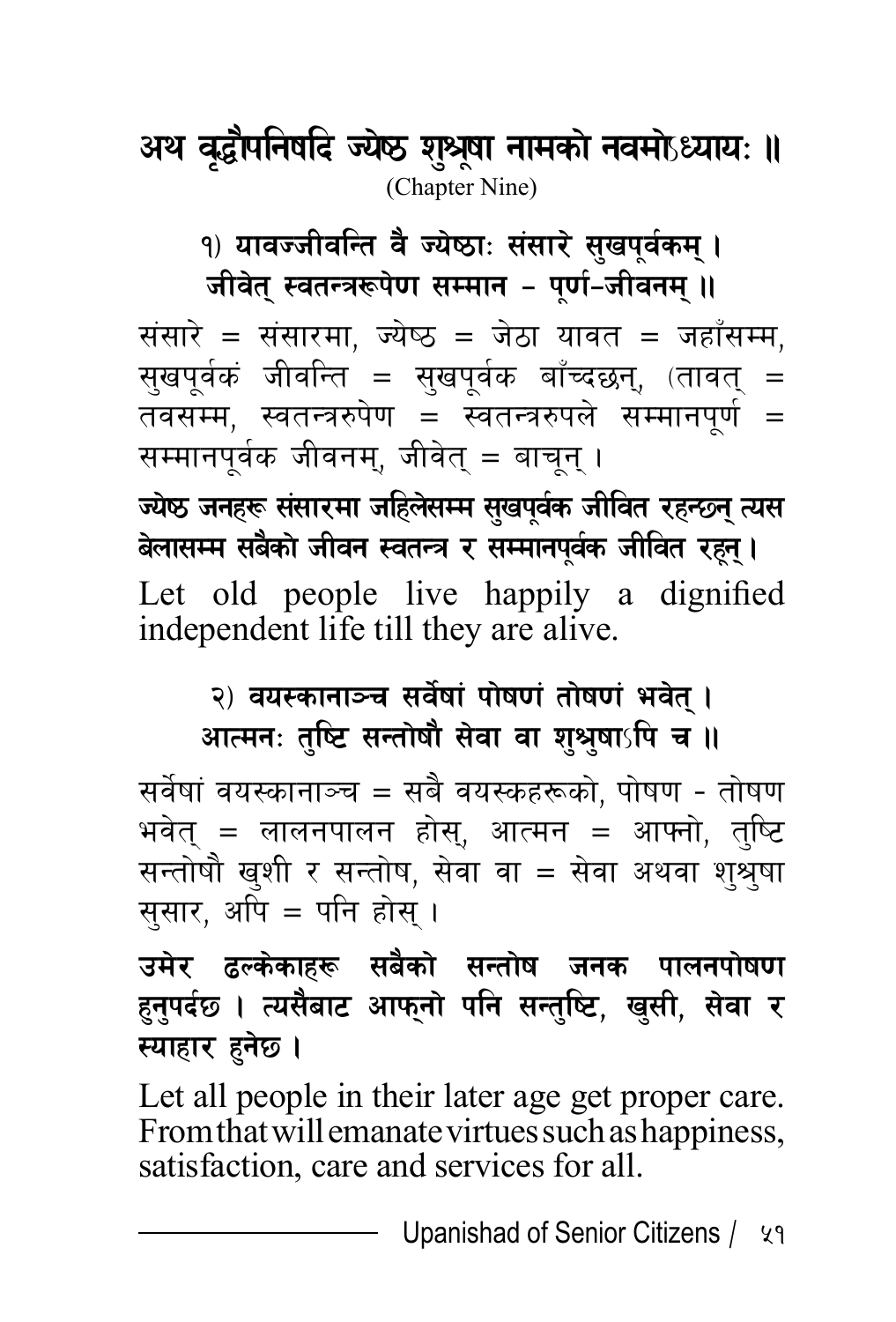#### $3)$  कर्मणा मनसा वाचा यं यं चिन्तयतेऽग्रजाः । **सदा स्वतन्त्ररूपेण तं तं प्राप्तोति सर्वदा ॥**

अग्रजा = जेठाहरू, मनसा वाचा कर्मणा = मन, वचन र कर्मले, यं यं = जुन जुन कुरा, चिन्तयन्ते = सोच्दछन्,<br>सदा स्वतन्त्ररुपेण = सधैँ स्वतन्त्र भएर, सर्वदा = सधैँ,<br>तं तं प्राप्नोति = त्यो त्यो करा पाउँदछन ।

अग्रजह<mark>रूका कर्म, मन र वाणीले जे जे चिताउँछ्न् सधैँ</mark><br>स्वतन्त्र रुपले ती ती सबै प्राप्त हनेछ्न् ।

Wish of senior citizens come true through their feelings, words and work.

#### ४) विरोधं व्यवधानञ्च मा कुरुध्वं सदा जना: । संरक्षणं सदाकार्यं सहकार्यं विशेषतः ॥

जना: = व्यक्तिले, विरोध व्यवधानश्च = विरोध वाधा पार्ने काम, मा क्रुध्वम् = नगूरुन्, सदा संरक्षणं कार्यम् = सधै संरक्षण गर्नुपर्छ, विशेषत : विशेषरुपले, सहकार्यम् = सँगसँगै मिलेर काम गर्ने गर्नपर्दछ ।

मानिसले कहिल्यै पनि जेष्ठ जनको विरोध र बाधा पर्ने काम गर्नुहुँदैन । विशेष गरी उनीहरूको संरक्षण र सहयोगी कार्य<br>सधैँ गरिरहनपर्दछ ।

One should never antagonize and cause obstacle to the senior. Instead, should always help and care.

#### <u>५) ज्येष्ठानां चैव सर्वेषां वित्तं वसनभोजने ।</u> **रक्षणं च यथाकाले प्रदेयं नैव वारणम्** ।

सर्वेषां ज्येष्ठानां = सवै जेठाहरूको. वित्तं = पैसा.

५२ *।* वृद्धौपनिषद<sup>्</sup>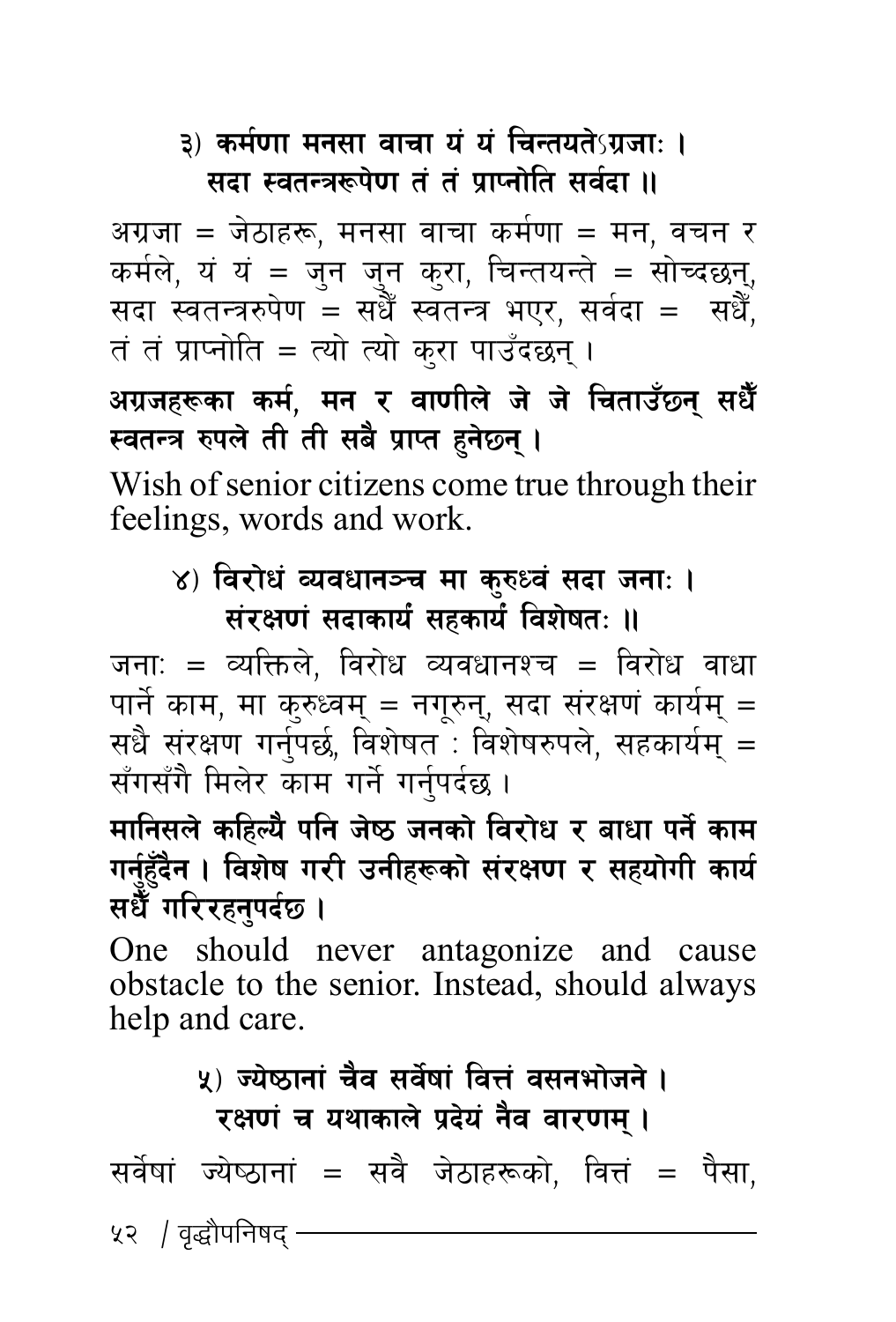वसनभोजने = कपडा र भोजन, यथाकाले = समय समयमा, रक्षणं च प्रदेयम = सुरक्षा पनि दिनुपर्दछ । नैव वारणम् = छेकवार गर्नुहन्न ।

### वृद्धजनहरू सबैलाई धन, लुगाफाटो र भोजन चाहिएका **समयमा दिनपर्छ खाँचो पारिदिनहादैन ।**

All old people should be provided with food and clothing as and when they need. They should also be protected, not restricted.

#### ६) समयोचित शुश्रृषा समयोचितमौषधम् **। समयोचित वाक्यानि वयस्कानां हितं सदा ।।**

समयोचितस्श्र्षा = उपयुक्त सेवा, समयोचितम, औषधम् = उपयुक्त औषधी मूलो, समयोचिवाक्यानि उपयुक्त बोली वचन, सदा = सधैँ, वयस्कानां = जेठाको, हितम् = हित गर्नपर्छ ।

समय अनुसार उचित सेवा र समयअनुसार उचित औषधि दिने गर्नुपर्दछ र समय अनुसार उचित कुरा गरेर वृद्धहरूको सधैँ हित गर्नपर्दछ ।

They should be provided proper care at the right time. They should be provided proper medicine at the right time. They should be spoken proper words at the right time. We all should do good to the seniors all the time.

# **(b) गृहपरिजनेष्वेव सद्भाव सर्वदा भवेत् । दम्भदर्भाव दर्वाक्यं नप्रयक्तं कदाचन ।।**

गृहपरिजनेषु = गृहजनहरूमा, ए व = नै, सर्वदा सद्भाव : भवेत् = सधैं सद्भाव होस् । दम्भद्भांवद्वांक्यं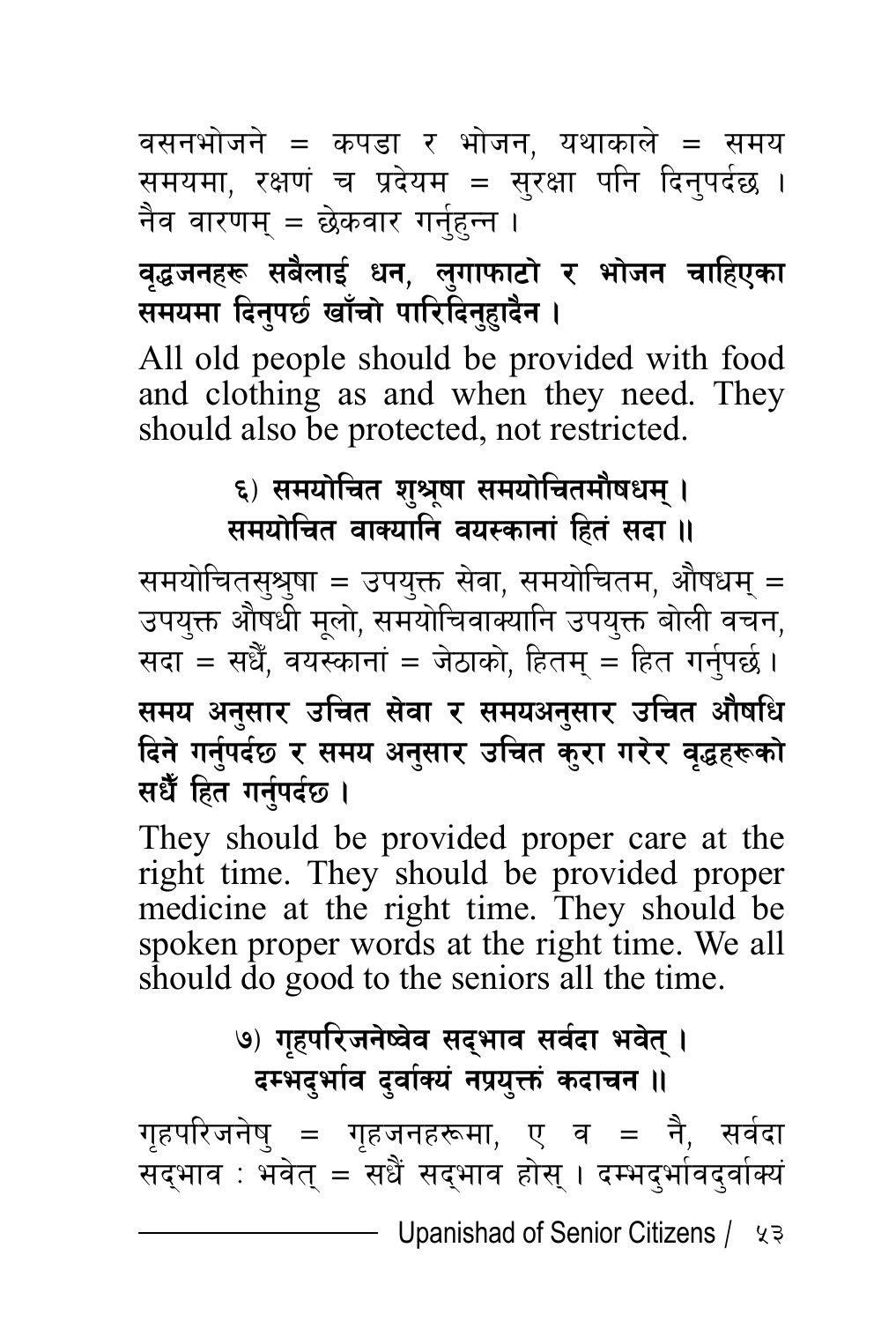= दम्भ, क्भावना, दच्छर बोली, कदाचन न प्रयक्तम *=* कहिल्यै पनि, गर्न हन्न ।

# परिवारका सबैजनाबाट सधैँ राम्रो भावना राखिएको हनपर्दछ र कहिल्यै घमण्ड तथा दुर्वचन प्रयोग गर्नुहँदैन ।

There should be good will among family members. There should never be ill feelings, nor arrogance, neither the use of callous words.

 $\boldsymbol{\epsilon}$ ) तदेव सौभाग्यमहो सु जीवने, वृद्धस्य सेवा प्रभवेज्जनेजने । **/fdf~rsfl/ s ] tgd [ jft { of, ldi7fGg kfgflbs xif { lrQof .. {**

अहो : सुजीवने = भव्यजीवनमा, तदेव सौभाग्यम् = त्यो नै सौभाग्य हो । जने जने = जन जनमा, वृद्धस्य सेवा प्रभवेत् = बृढापाकाको सेवा, बढोस् र नर्मवार्तया = हाँसो सट्टा गर्दै, रोमाञ्कारी = मनोरञ्जना हुने खालका वार्ता होस्, हर्ष चित्तया = खुशीमनले, मिष्ठान्न पानादि = मीठो खानपिन गर्न पाऊँन ।

प्रत्येक मानिसका जीवनमा वृद्धजनको सेवा गर्ने जस्तो महान् कार्यको अवसर प्राप्त होओस् र मनलाई आनन्द दिने नरम बोलीब्यवहार होस् र आनन्द मनले मीठो अन्न पानी दिने अवसर प्राप्त होओस् ।

In this great life, let all have the great opportunity of serving the old people. Let all have the opportunity to use kind words soothing to the heart of old people. Let all have the opportunity to happily provide good food for the old.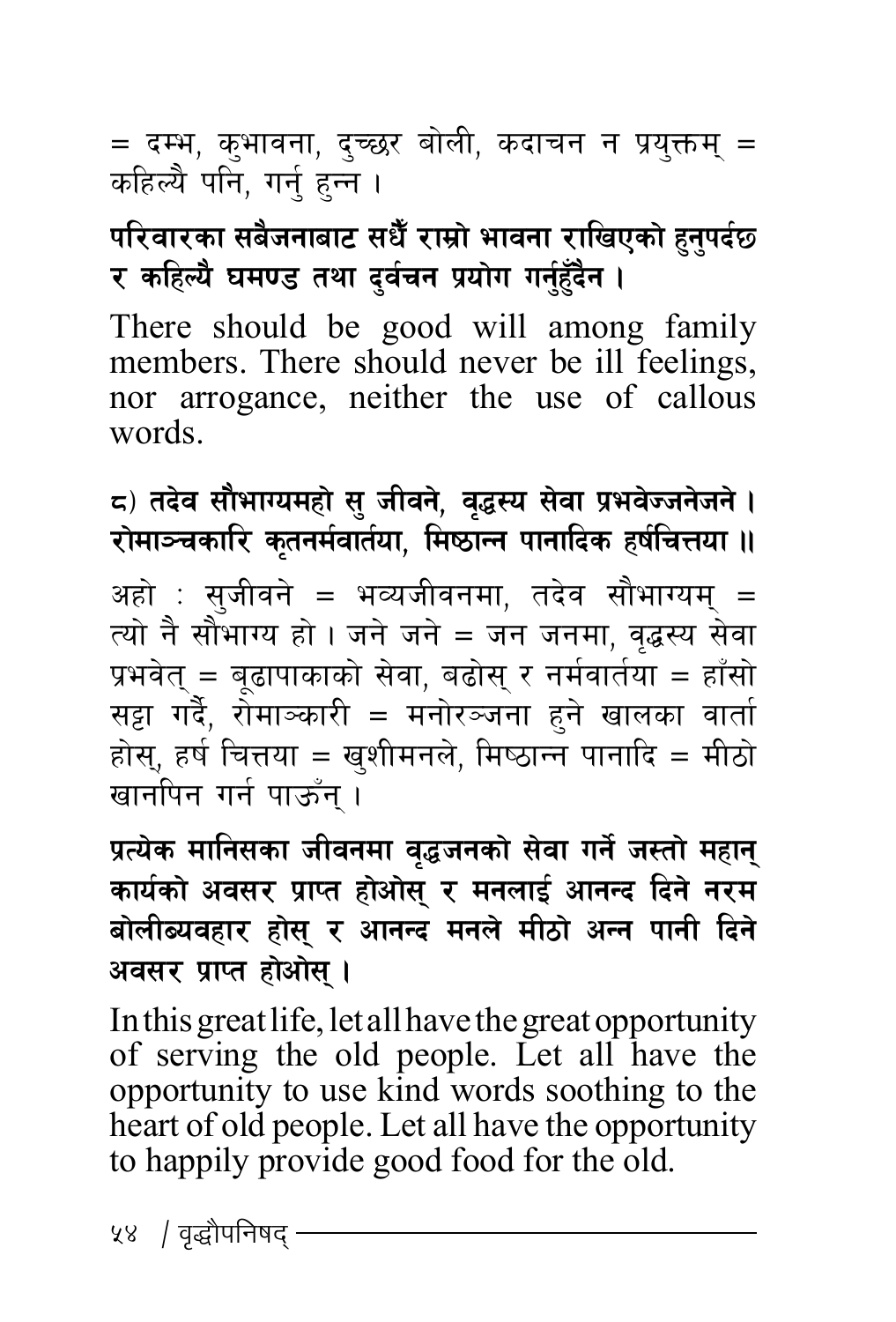# ९) निशान्ते च दिनान्ते च द्वौवारौ सुपिषेत् पयः **।** हास्य हर्षकरि वार्ता वृद्धानां परमौषधम् **॥**

निशान्ते = रात्रीको अन्त्यमा (बिहान) दिनान्ते = सायंकालमा द्वौवारौं पय : सुषिवेत् = दुई पटक दूग्ध पिओस, हास्यहर्षकरि वार्ता = हँसाउने खुशील्याउने कुराकानी, वृद्धानां = बुढापाकाका लागि परम् औषधम् = परम औषधि हन्छ ।

**ljxfg / an] sf b ' j' ;f } em b " w lkpg " cj;/ xf ] ;] / xf \ ;f " ] Vofn766f ;fy \ j} 4 cj:yfdf rflxPsf [ cf ] iflw k } fKt xf | ;] .\**

Let there be opportunity to serve milk to the old both in morning and evening. Let the old people have opportunity to enjoy humor and laughter. The talks that make old people happy is the great medicine for them.

### १०) स्वल्पाहारापरान्हे त् समये पर्णभोजनम । **भोजनान्ते पिवेत् तक्रं बृद्धानां परमौषधम् ।।**

समये = विहान बेलुका, पूर्ण भोजनं = भरपेट खानु, अपरान्हे = दिउँसो स्वल्पाहार = कमखानु, भोजनान्ते = भोजनको अन्तमा, तक्रं = मोही पिउन् । वृद्धानां वृद्धका लागि, परमौषधम् = औषधि हन्छ ।

**lbp;f " vfhfsf ] Joj:yf xf ] ;] 7Ls ;dodf ef \ hg k ] fKt xf | ;] \ efhgkl5 lkpg kfPsf ] df ] xL j ] 4sf nflu 7 [ nf " cf ] iflw xf } .]**

Timely food and snacks should be provided (to the old). Drinking yogurt with water after full meal is a medicine for the old.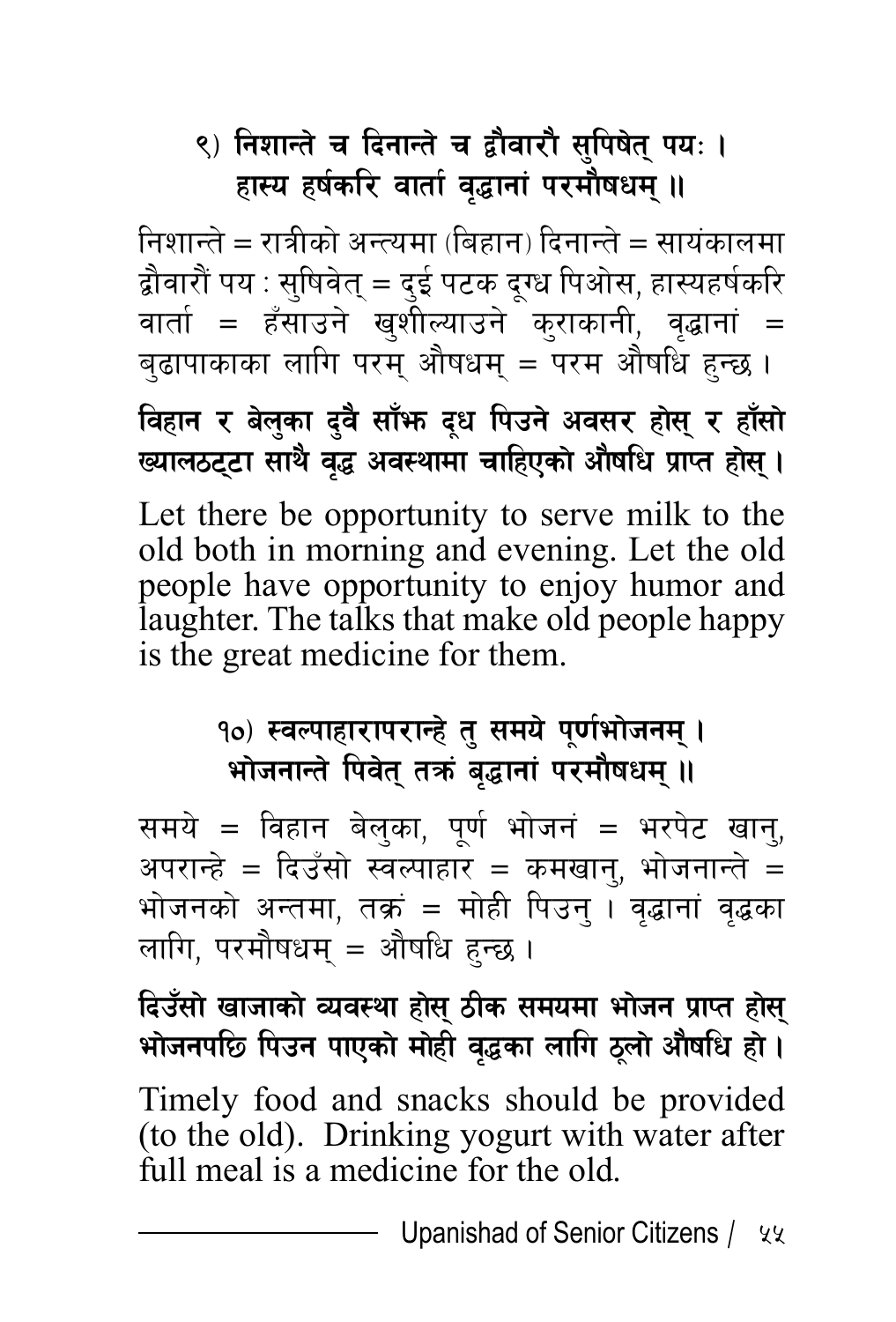#### <u>११) तोष : प्रतोषः सन्तोषो हर्षेण दिनयापनम् ।</u> जनानां मेलवार्ता च वृद्धानां परमौषधम् **॥**

तोष = खुशी, प्रतोष = धेरै खुशी : सन्तोष = चित्तबुभ्राई,<br>र्ह्येण = खुशीकासाथ, दिनयापनम् = दिनविताउनु, जनानां<br>= इष्टमित्रका, मेलवार्ता च, मेला मिलाप पनि, वद्धानां = वृद्धकालागि, परमौषधम् = राम्रो औषधि हो ।

खुसी, खुबी र सन्तुष्टिका साथ हर्षले द<mark>िन बिताउन पाउनु</mark><br>साथै धेरै मानिससँग भेटघाट गर्न् यी सबै वृद्ध जनका लागि **ठलो औषधि हन ।** 

To feel happy, to feel very happy, to feel satisfied, to meet people and have friendly talks are the great medicines for the old.

# १२) समागमश्च मित्राणां सत्संगश्च विवेकिनाम् ।

**शास्त्र वार्ता तथाचेतिहासश्च वृद्ध पोषणम् ॥** 

मित्राणं = इष्टमित्रहरूको, समागमश्च = भेटघाटले र,<br>विवेकिनाम् = ज्ञानी जनको, शास्त्र वार्ता = शास्त्रका<br>कुराले, तथा = तेस्तै, इतिहासश्च = वितेका पुराना कुराले,<br>च = पनि, वृद्ध पोषणम् = बृढाबुढीहरूलाई पोषण हन्छ । इष्टमित्रहरूसँग भेट घाट र सज्जन सङ्गतिमा रहँदै शास्त्रक<mark>ा</mark> कुरा इतिहास सुन्तु सुनाउनुले वृद्धलाई पोषण प्रदान गर्छ । Old people are nourished by frequent meeting with friends and relatives, companion of wise people, discussions on theories or scripture and talks of past events.

> इति वृद्धौपनिषदि नवमोऽध्यायः End of Chapter Nine \*\*\*\*\*

५६ / वृद्धौपनिषद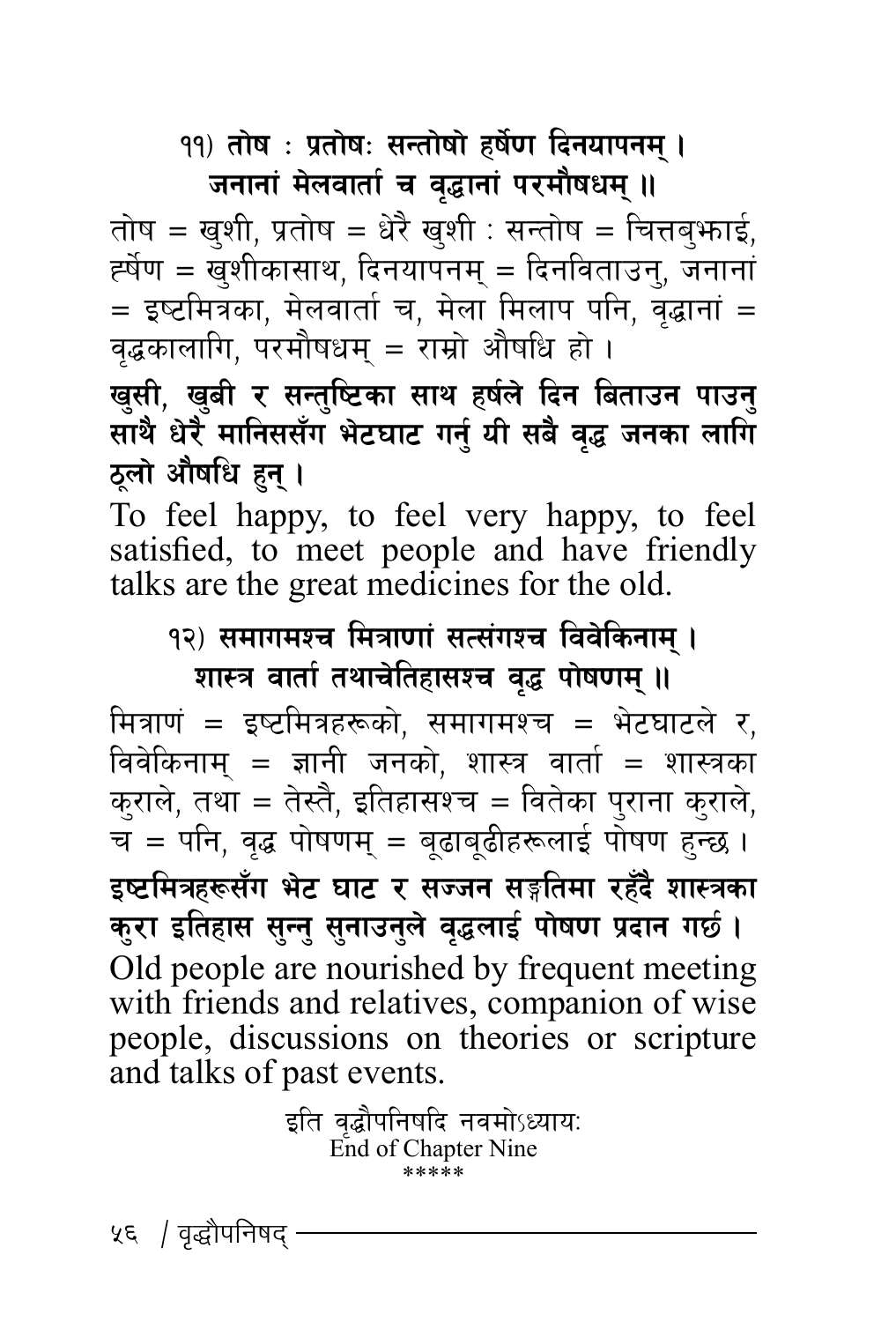अथ वृद्धौपनिषदि सन्तति हितनामको दशमोऽध्यायः॥ (Chapter Ten)

१) बाल्ये कौमारे पौगण्ये बयस्के नास्ति वृद्धता: वृध्दता**्रयाति तत्पश्चादिति जानन्ति सज्जनाः** ॥

बाल्ये = बाल्यस्थामा, कौमारे = कुमार अवस्थामा, पौगण्डे  $=$  पूर्वयूवावस्था (५) वर्ष १६ वर्ष सम्म) वयस्के = बयस्कमा वृद्धता नास्ति = बुढ्याइँ छैन, तत्पश्चात् = त्यसपछि, वृद्धता आयाति = बढ्घाइँ आउँदछ। इति = यस्तो, सज्जना : = राम्रो मान्छेहरू जानन्ति = जान्दछन् ।

बालक, कुमार र किसोर उमेरमा वृद्धता आउँदैन त्यसपछि मात्रै वृद्धता आउँछ भन्ने कुरो सज्जनले जान्छदन् ।

The good people know that there is no old age in childhood and in young youth. The old age starts after that.

#### २) पठितानां समूहानां वृद्धश्चापठितोऽपि च **।** अनुभवेन दीर्घेण कालेन चादृतो भवेत् ।।

पठिताना समूहानां = पढेका मध्येमा, अपठितः = नपढेको, वृद्धा अपि = बूढो पनि, दीर्घण कालेन = धेरै समयको, अनुभवेन, = अनुभवले, आदुत: = आदर गर्न लायक, भवेत् $=$  हन्छ ।

पढेलेखका मानिसका समूहमा रहेका अपठित नै वृद्धले पनि लामो समयको अनभवका कारण आदर प्राप्त गर्दछन । Among the literate, even the illiterate old gets respected for the long experience he/she has.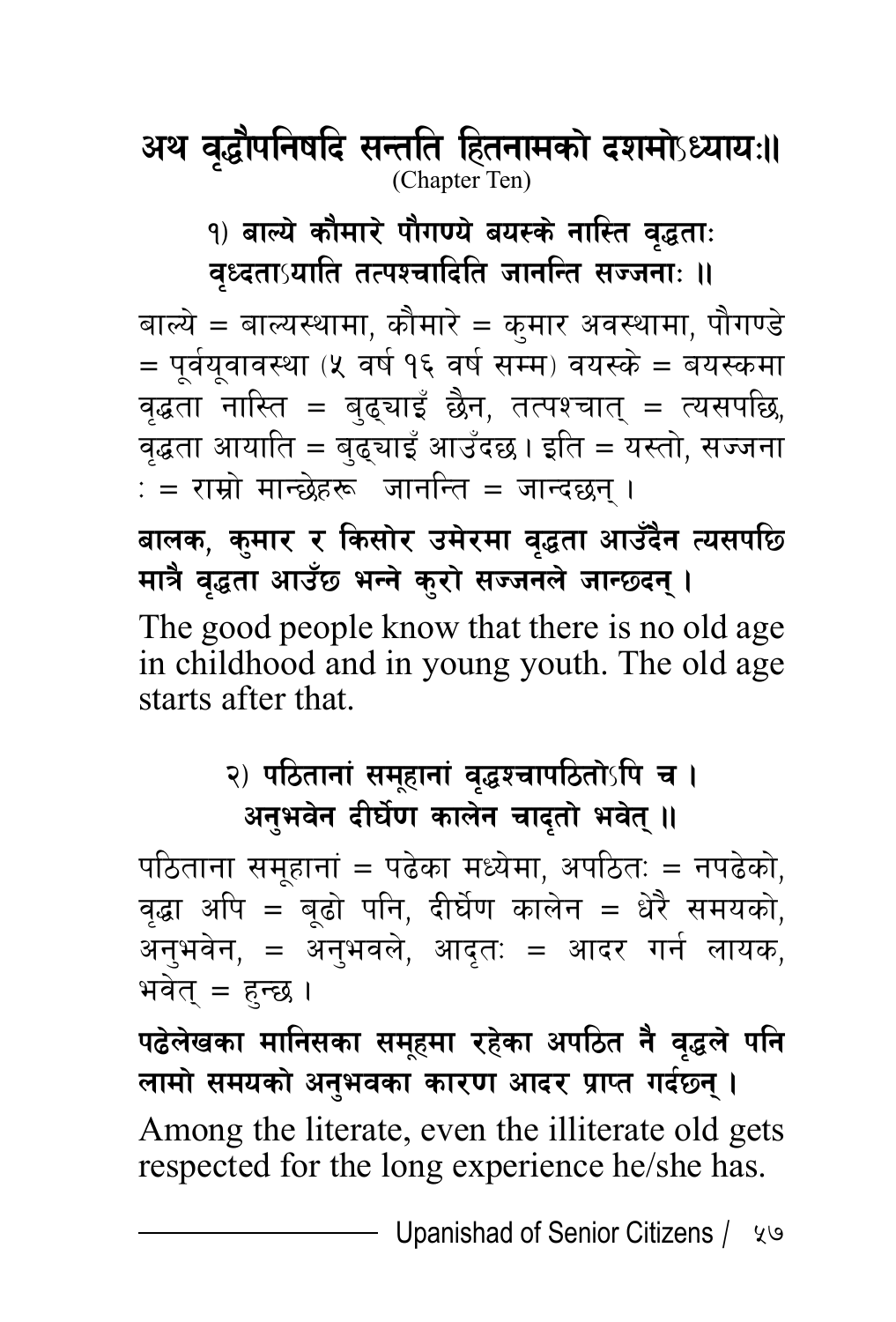## ३) गहे ग्रामे तथा क्षेत्रे राष्ट्रेषु नगरेषु च । **सर्वावस्थासु सर्वाषु वृद्धेसु पितृवच्चरेत् ॥**

गृहे ग्रामे क्षेत्रे राष्ट्रेषु नगरेषु च : = घर गाउँ, स्थान, राष्ट् सहरहरूमा, सर्वावस्थासु = जुनसुकै समयमा, सर्वेषु वृद्धेसु = सबै बूढाहरूमा, पितृवत् = पितालाई जस्तै व्यवहार चरेत् = गरोस् । घर, गाउँ, स्थानीय स्तर र राष्ट्रमै पनि जुनसुकै अवस्थामा रहेका सबै वृद्धहरूलाई पिताकै समान व्यवहार गर्नुपर्दछ । Any old in the family, village, city and country should be treated like parents.

# ४) देवतुल्यौ पितामाता देवौ द्वौ पितरौ भुवि । तस्मात् सम्पूज्यौ पुत्रेण वित्तशाठ्**यं नकारयेत्** ॥

पितामाता देवतुल्यौ = आमाबुवा देवातासमान हुन्, भुवि  $\dot{} =$  संसारमा, पितरौ = पितामाता द्वौ देवौ = द्वै देव हन्, तस्मात् पुत्रेण सम्पूज्यौ = तसर्थ छोराले सम्मान गरोस, वित्तशाठुय न कारयेत् = धनमा मुर्ख्याइँ न गरियोस् ।

## देवतासमानका मातापितालाई संसारमा रहेका दुई देवता मान्नैपर्छ । त्यसैले पुत्रले कन्जुस्याइँ नगरी उनलाई उचित सम्मान गर्नुपर्दछ ।

The mother and father should be accepted as god themselves. Therefore, no child should hesitate to properly respect them.

### **५) सुदृष्टिं सततं कुर्यु पितरः सन्ततिं प्रति ।** बद्धिमादवाग्मि धीराश्च भवेयरिति चिन्तका **॥**

५ = / वृद्धौपनिषद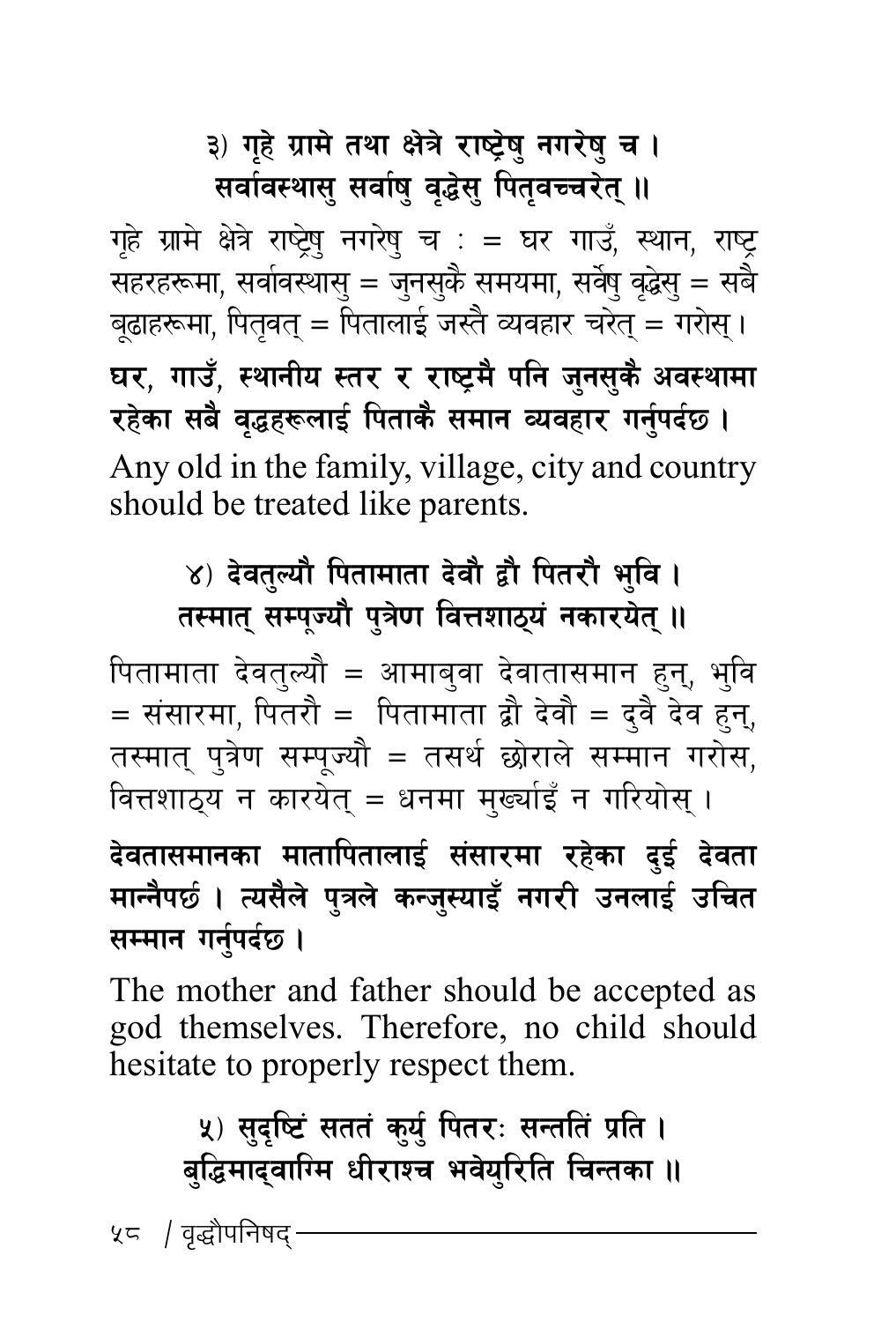पितर = आमाववाले, सन्तति प्रति = सन्तान पट्टी, सततं सुदर्ष्टि क्यु = निरन्तर राम्रो दृष्टि दिऊन्, बुद्धिमान् = विवेकशील, वाग्मि = वाचाल, धीरा = धैर्यवान्, भवेय् = होउन् भनी, इति  $\dot{} =$  यस्तो. चिन्तका = चिन्तन गर्ने वाला होऊन् ।

बुद्धिमान्, राम्रो बोल्ने र धैर्यशाली चिन्तक बनून् भनेर सन्तानप्रति मातापिताले सधैँ सुदृष्टि राख्नै पर्छ। Parents should always think well of their children. Let them wish that their children be wise, serene, have good conscience and tolerant.

#### ६) गृहेषु सर्वकालेषु राष्ट्रेषु नगरेषु च **।** सक्षम-सर्वकृत्येषु कार्येषु च सुसक्षमाः ॥

गृहेषु राष्ट्रेषु च = घर, सहर, देशमा, सर्वकालेषु = कुनै बेला पनि, सर्वकृत्येष् = सबै कृत्यमा, सक्षम = सक्षम छन्, कार्येष् = काममा, सुसक्षमा = सुयोग्य छन् भन्ने धारणा लिन् । घरमा, जुनसुकै समयमा राष्ट्रमा वा नगरमा पनि जुनसुकै कार्य गरिएका अवस्थामा पनि सक्षम होऊन् भन्नुपर्दछ । Parents should always have faith that their children are able to perform all tasks in all conditions and at all levels, i.e, home or family and the nation.

## **(9) विद्या विनय सम्पन्ना धनमानेन सर्वदा।** भवेयुर्मामकावंश्या इतिवृद्ध विचिन्तनम् **।**

मामकावंश्या = मेरा वंशका सन्तानहरू, सर्वदा धनमानेन  $=$  सधैं धन र मानले. विद्याविनय सम्पन्ना = विद्या र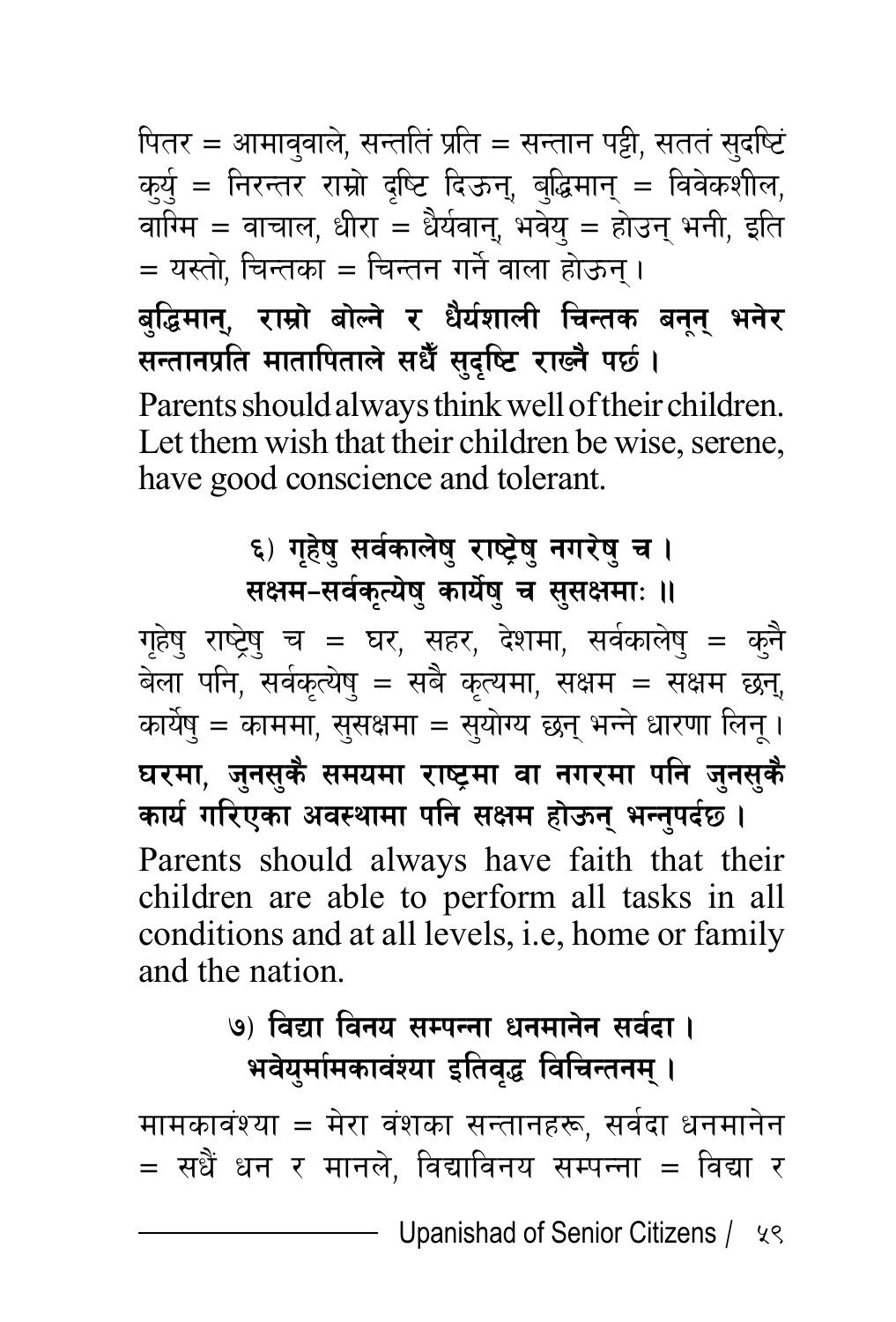विनयले सम्पन्न, भवेय् = होऊन्, इति = यस्तो विचिन्तम् = चिन्तन गरुन ।

#### वढ़हरूले मेरो वंशमा उत्पन्न हनेहरू सधैँभरि विद्या, विनम्रता, धन, मान आदिले सुसम्पन्न भएर रहेका होऊन भनी चिन्तन गरिरहनपर्दछ ।

Parents should always think that their offsprings are wealthy, respected, educated, and humble.

#### ८) तस्मात् सुयोग्य पुत्राय म्रियमाण पिता सदा मत्वोद्धारकं चैनमात्मजं लोकतारकम् ॥

तस्मात् = तसर्थ, एनम् आत्मजं = त्यस छोरालाई, लोकतार कम् = संसारका दु:खबाट टार्ने = उद्धारकं = उद्धार गर्ने, मत्वा = ठानेर, म्रियमाण : पिता = मर्ने अवस्थामा पुगेको पिताले, सुयोग्य पुत्राय = योग्य छोरालाई स्नेह गरुन्।

त्यसैले मृत्युको निकट पुगेका पिताले सुयोग्य पुत्रलाई यही नै मेरो उद्धारकर्ता हो यो मेरै शरीरबाट उत्पन्न भएको हो र यसैले मलाई लोकबाट तार्छ भन्ने मानेर व्यवहार गर्नुपर्छ।

The old nearing end of life should see their child as their own body, savior of life, and the one who can protect parents from the ill of this world.

### ९) औरसेन सुपुत्रेण लोकाञ्जयति निश्चय । कथितां वेद शास्त्रेण उत्तमम् पुत्रमहात्म्यम् ।

औरसेन सुप्त्रेण : आफ्नै छोराले, निश्चय लोकान् जयति = निश्चय नै संसारलाई जित्दछ, इति यस्तो, उत्तमम्

६० *|* वृद्धौपनिषद<sup>्</sup>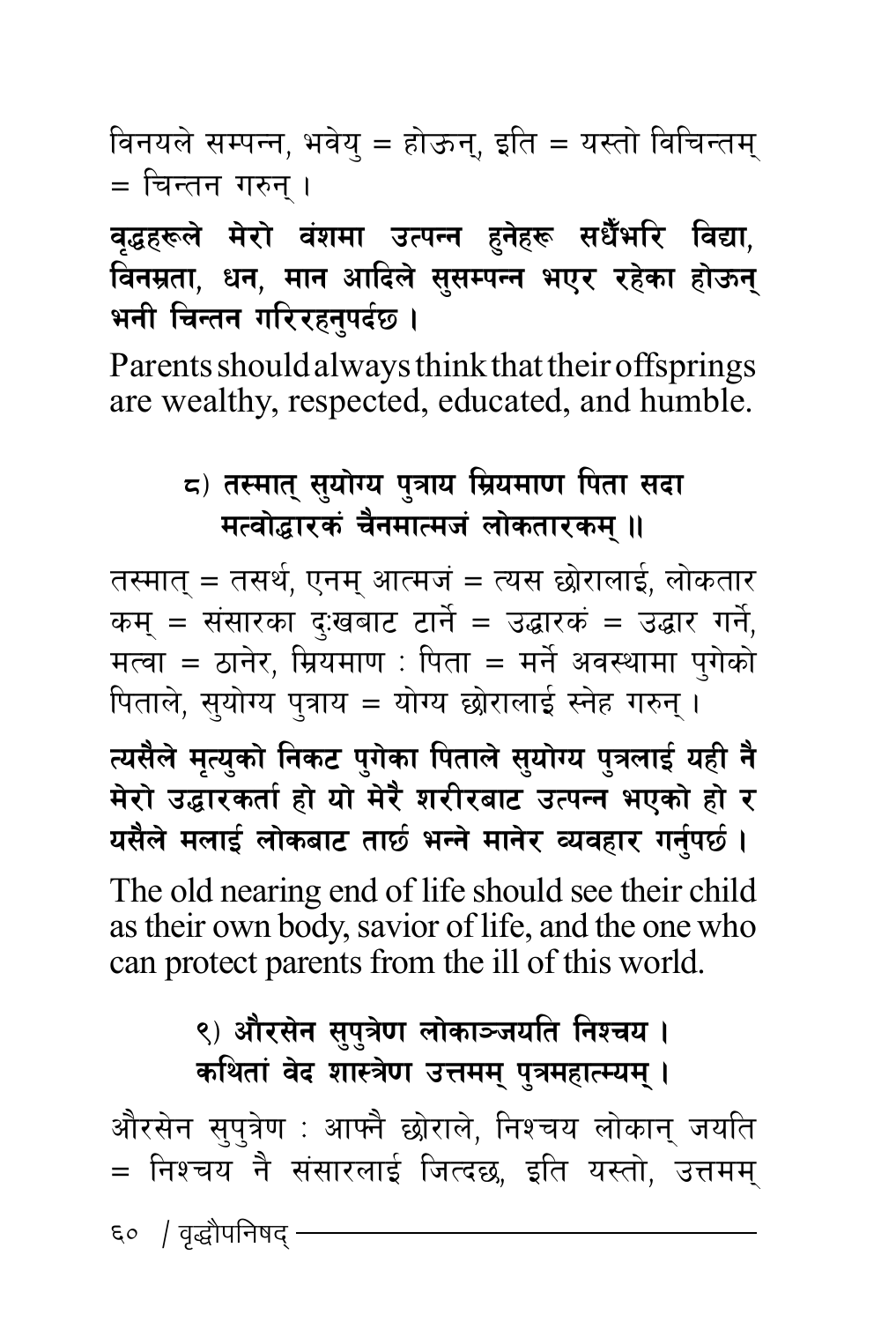पुत्रमहात्म्यम् = उत्तम छोराको महत्व, वेदशास्त्रेण = वेदले, कथितम् = बताएको छ ।

आफ्ना सुयोग्य औरस पुत्रले नै पक्कै पनि लोकहरूमा विजयी गराउँछ भन्ने कुरा सबै वेद, पुराण, आदि शास्त्रले पुत्रको **माहात्म्य बताउनेक्रममा भनेका छ्न।** 

In praise of the best child the Ved says that the best one can win over the world

# १०) पत्रदत्तेन श्राद्धेन पितायास्यति सदगतिम् । **सर्वशास्त्रमतं चैतत तन्मिथ्या जायते कथम ।।**

पत्रदत्तेन श्राद्धेन = छोराले श्रद्धाले दिएको अन्न जलबाट, पिता सद्गतिं यास्यति = बबाले सदगति पाउँदैछन्, एतत सर्वशास्त्र मतम् = यो सबै शास्त्रका मत हो, तत् मिथ्या  $=$   $\overline{c}$ यो भाटो, कथं जायते = कसरी होला ?

पत्रले श्रद्धापूर्वक दिएको पिण्डपानीले नै पितुले सदुगति प्राप्त गर्दछन् भन्ने कुरामा सबै शास्त्रहरू एकमत छन् र यो कुरो कहिल्यै असत्य पनि हुँदै**न** ।

All scriptures say that the way offspring ceremoniously remember their dead ancestors can liberate them (offsprings or children) from being subjected to the repeated cycles of birth and death.

> इति वद्धौपनिषदि दशमोऽध्यायः End of Chapter Ten \*\*\*\*\*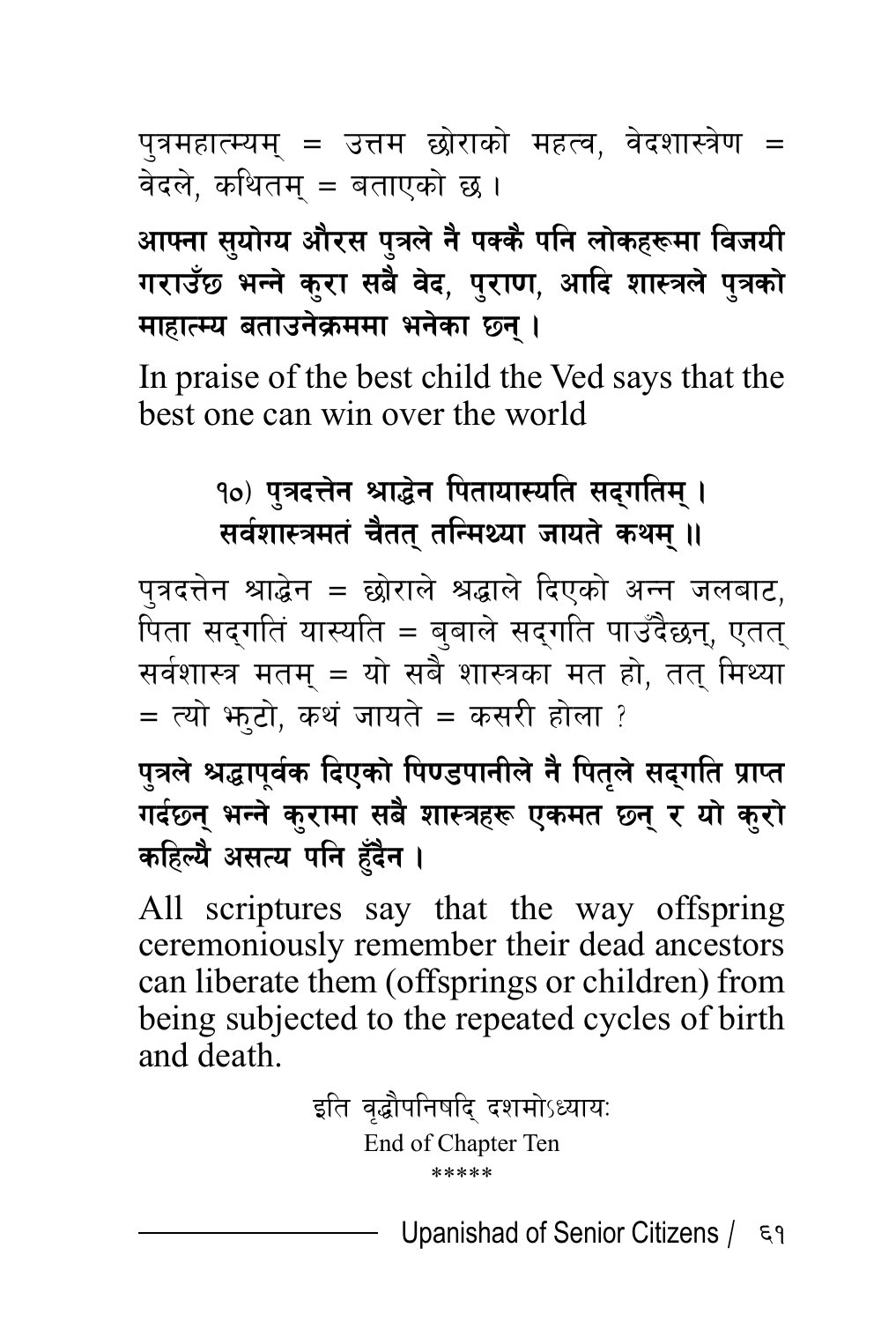# अथ वृद्धौपनिषदि म्रियमाणावस्थायां बृद्धकर्तव्य **नामको एकादशो**ऽध्यायः ॥

(Chapter Eleven)

#### 9) वार्धके जीर्ण देहं च दृष्ट्वा रोगेण संयुक्तम् । अवश्यं मरणंज्ञात्वा प्रायश्चित्तादिकं चरेत् **॥**

वार्धके = बुढ्याईमा, रोगेण संयुक्तम् = रोगयुक्त, जीर्ण देहं दृष्ट्वा = बूढो शरीर देखेर, आवश्यं मरणं ज्ञात्वा = निश्चय नै मृत्य् जानेर, प्रायश्चित्तादिकं = प्रायश्चितादि कर्म, चरेत = गरोस ।

#### वद्धकाल र रोगले जीर्ण बनाएको शरीर देखेपछि अब पक्कै पनि मरिन्छ भन्ने ठानेर प्रायश्चित्त आदि गर्नुपर्छ ।

Having seen the weak and diseased body in the old age, one should be sure that death is imminent and do act of repentance for the past deeds.

#### २) आपन्ने ह्यातुरे काले भव-चिन्तां व्युदस्य च । तीर्थे वा पुण्यक्षेत्रे वा गत्वा स्नानं समाचरेत् **॥**

हि = निश्चय नै, अत्**रे काले आपन्ने = आपत्काल आउँ**दा खेरी, तीर्थे वा पुण्यक्षेत्रे वा गत्वा = तीर्थमा, पुण्यक्षेत्रमा गएर, स्नान समाचरेत् = स्नानं गरोस् । भवचिन्तां = संसारको संभाना, ब्युदस्य = छोडून् ।

अन्तिम बेला आई नै सकेको हो भन्ने बु**भोपछि संसारका** चिन्ता छाडेर तीर्थ वा पवित्र ठाउँमा गएर स्नान गरोस् । In last moments of life one should go to holy places and purify the self.

६२ / वृद्धौपनिषद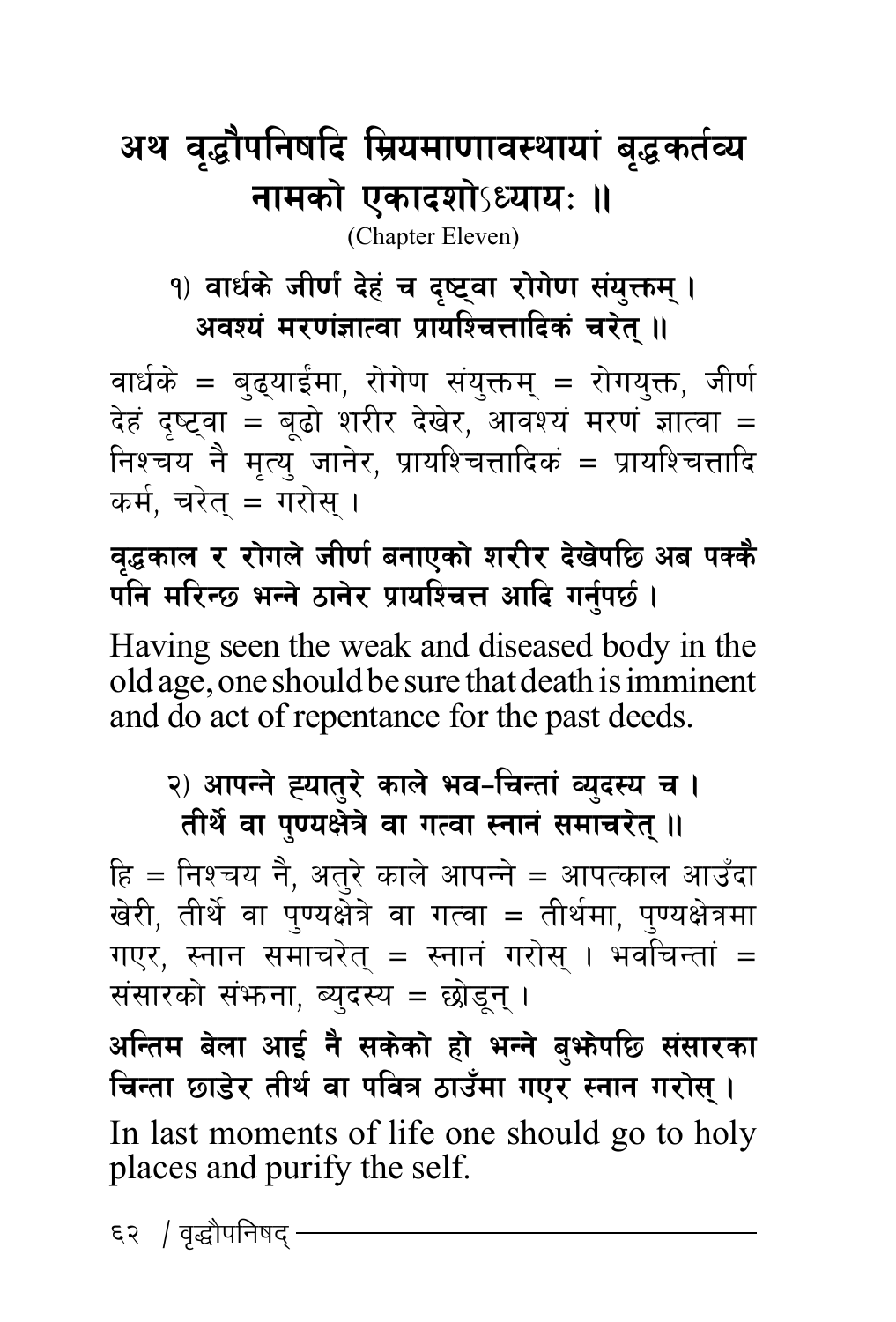# ३) अर्चयेद् भगवद्**विष्णुं शालग्राम स्वरूपि**णम् । ततो भागवतं किञ्चिच्छणयान्मोक्षदायकम् **॥**

शालग्रामस्वरुपिणं भगवद्विष्णुं = शालग्रामरूप भगवान विष्णुलाई, अर्चेयेत् = पूजागरोस्, किञ्चिद् = केही, मोक्षदायकं = मोक्षदिने, भागवतं शृण्यात् = भागवत पुराण सुनोस् ।

शालिग्रामको रुपमा बसेका भगवान् विष्णुलाई पूजा गर्नुपर्छ त्यसपछि संसारबाट मुक्ति प्रदान गर्ने भागवत कथालाई पनि **केही मात्रामा सनिरहनपर्छ।** 

(such senior) Should worship god of the faith and also listen scriptures.

# ४) अत**ः स्मरेन्महा विष्णोर्नाम पापौघ नाशनम्** । **गीतासहस्त्रनामानि पठेद्वा श्रुणुयादपि ।।**

अत $\pm$  त्यसकारणले, पापौघनाशनं = पापको थुप्रो नाश गर्ने, महाविष्णो = महा विष्णुको, नाम स्मरेतु = नाम स्मरण गरोस । गीता सहस्रनामानि = गीता र विष्ण सहस्रनाम, पठेत् = पढोस् वा =अथवा, शृण्याद् अपि = सनोस पनि ।

त्यसपछि पापको महासागरलाई नाश गर्ने विष्णको ना**म** स्मरण गर्नुपर्दछ र गीता, विष्णुसहस्त्रनाम आदि पाठ गर्ने वा **सुन्ने सुनाउने गर्नुपर्छ ।**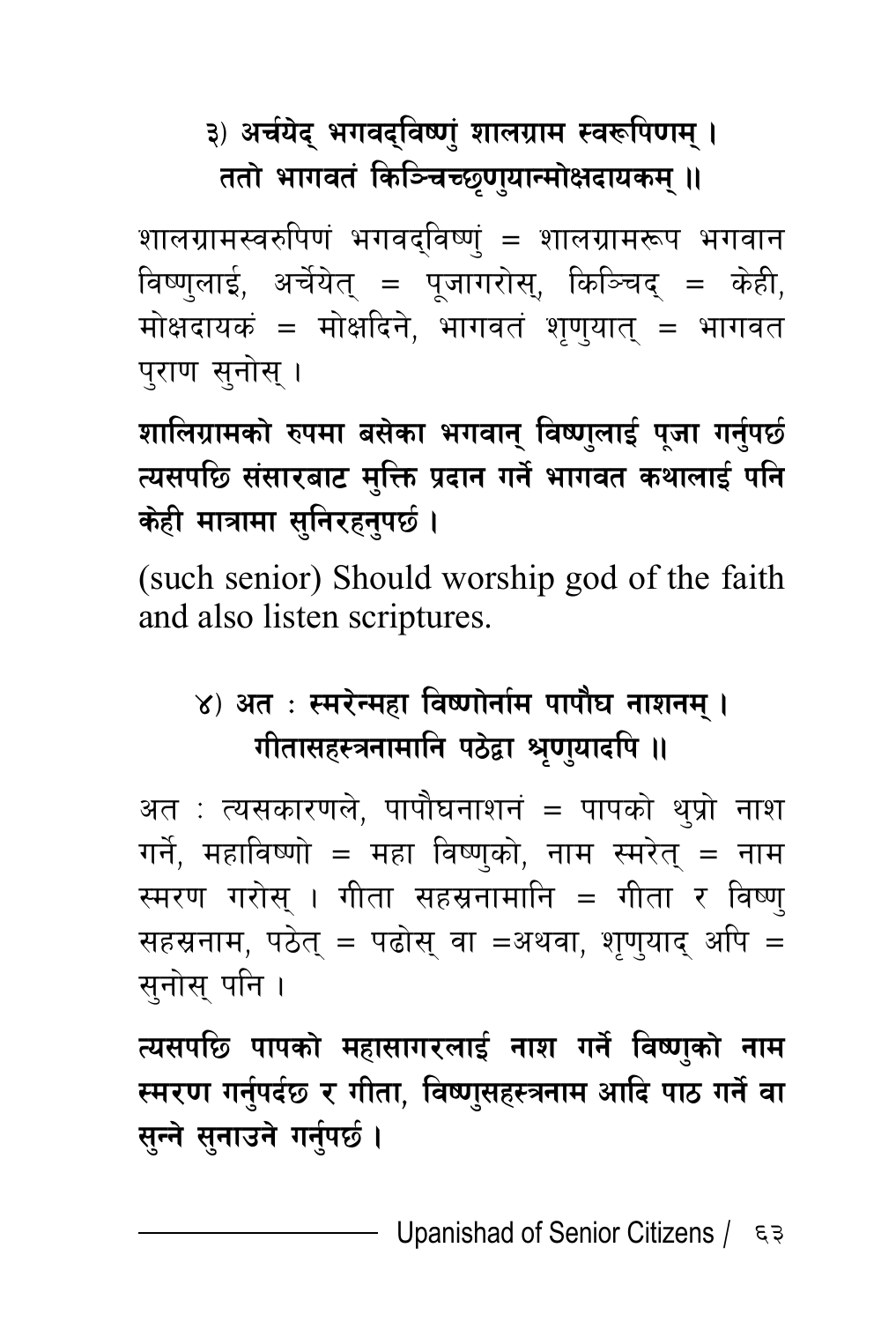Then should remember the god's name that roots out all evils of the earth and speak and listen the scriptures or holy books.

#### **५) गंगाम्बं तुलसीपत्रं श्रीविष्णोश्चरणोदकम् । नारायणं मुखे यस्य स सायुज्यमवाप्तुयात् ।।**

यस्य मुखे = जसको मुखमा, गंगाम्ब = गंगाजल, तुलसीपत्रं श्रीविष्णोश्चरणौ दकं तुलसीपत्र = विष्णुको पादोदक पदर्छ, स = त्यो, सायज्यम् = ईश्वरसरह एकाकार, आप्नयातु = प्राप्तहोला $\,$ ।

#### <u>गङ्गाजल, तु</u>लसीपत्र, विष्णुका पाउको जल आदि लिँदै जसले **नारायणलाई बारम्बार पुकार्दछ उसैले मुक्ति पाउँछ।**

The one who calls for the god in the last moments of life gets liberated from the sufferings involved in the cycles of birth and death.

#### ६) यवतिलकुशान् क्षिप्त्वा शुद्ध भूमौ निवेशयेत् । अभ्यसेन्मनसा शद्धं त्रिवद ब्रह्माक्षरं परम् ।।

श्द्धभूमौश्द्धभूमिमा, यवतिलक्शान् जौ तिल क्श, क्षिप्त्वा विछयाएर = निवेशयेत् = सुताओस्, मनसा = (वृद्धले) मनले, शुद्धं, परं ब्रह्माक्षरं त्रिवृद् अभ्यसेद् = शुद्ध परम ब्रह्माक्षर अ $\sigma$ उ मले बनेको ॐकार मन्त्रलाई अभ्यसेत $\sigma$  = दोहोऱ्याओस् ।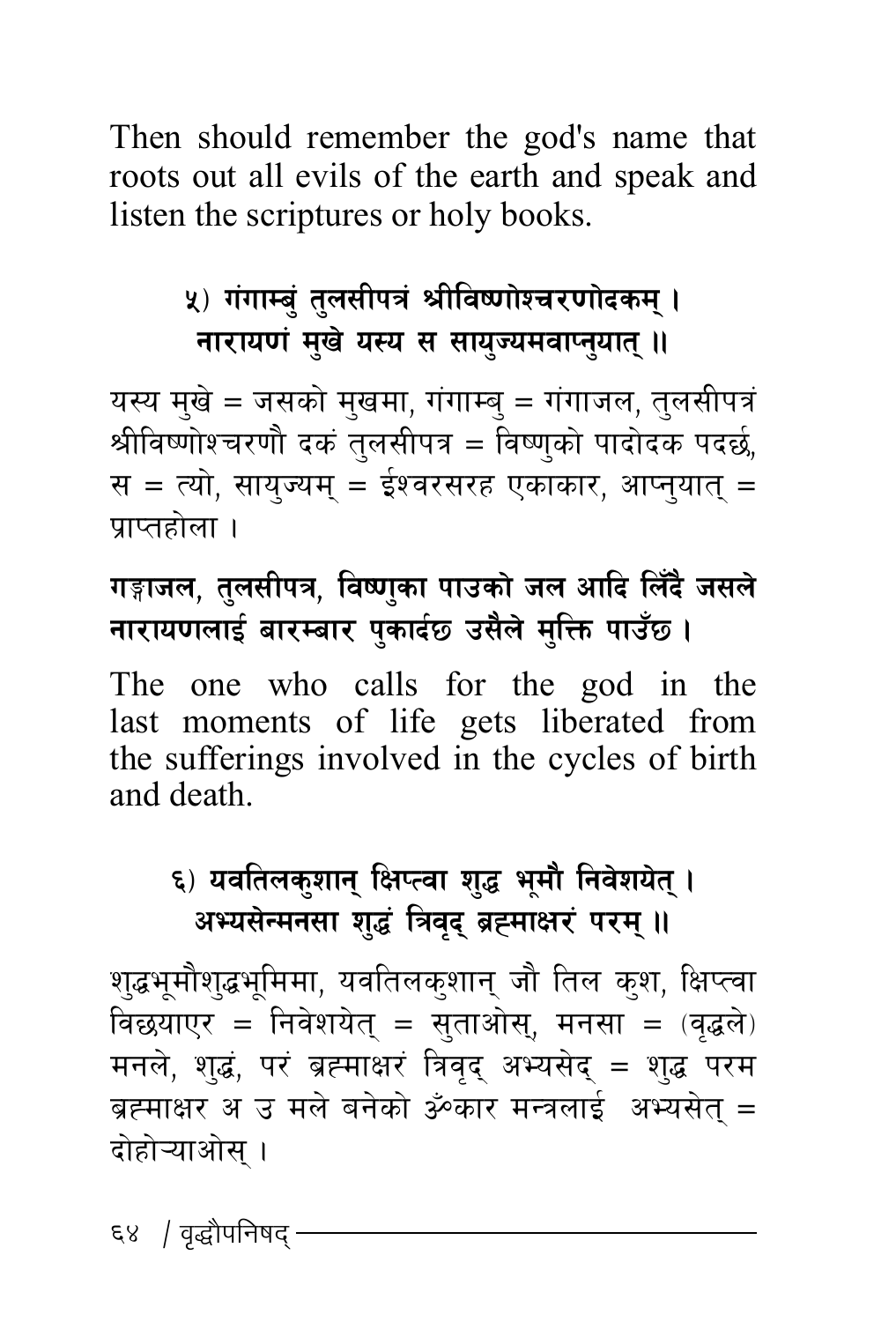जौ, तील छरेर, कुश ओछ्याएर पवित्र भूमिमा बस्तुपर्दछ र मनले ॐ नामको तीन वृत्ति भएको ब्रह्मस्वरुप अक्षरलाई अभ्यास वा मनन गरिरहनपर्छ ।

Lie down on the clean place and repeatedly remember the lord.

#### **(७) ॐकारं ब्रह्मबीजं च प्रति श्वासे सदा जपेत् । स मते देवयानेन वैक्**ण्ठभवनं व्रजेत् ॥

प्रतिश्वासे = सास फेर्दा नै पिच्छे, ब्रह्मबीज ॐकार = ब्रह्मकोबीज ॐकारलाई, सदा जपेत् = सधैं जपोस् । स = त्यो, मते = मरेपछि, देवयानेन = देवताको वाहनमा बसेर, वैक्ण्ठभवनं = बैक्ण्ठ, ब्रजेत = जाला ।

ब्रह्मवाक्यको बीजका रुपमा रहेको ॐकारलाई प्रत्येक सासमा जपिरहनुपर्दछ र त्यसैले मृत्युपछि **देवमार्गबाट** बैक्**णठलोकमा प्**न्याउँछ ।

Each breath should repeat Om, the seed of Bramha. Only doing so will take to heaven through the path of god.

### **\*\_ k|f}9] j}/fUodf:yfo eh]4l/dgGoefs\ .** पूर्णदृष्टिप्रसन्नात्मा स वै मोक्षमवाप्नुयात् ।।

अनन्यभाक् = एकाग्र भएर, पूर्णदुष्टि = पूर्ण दुष्टि राखेर, प्रसन्नात्मा = खसी भएर, वैराग्यम् आस्थाय = वैराग्यमा रहेर, हरिं भजेत = हरिको भजन गरेमा, स $a$  वै = त्यसले नै मोक्षम = मुक्ति, अवाप्नुयात् पाउला ।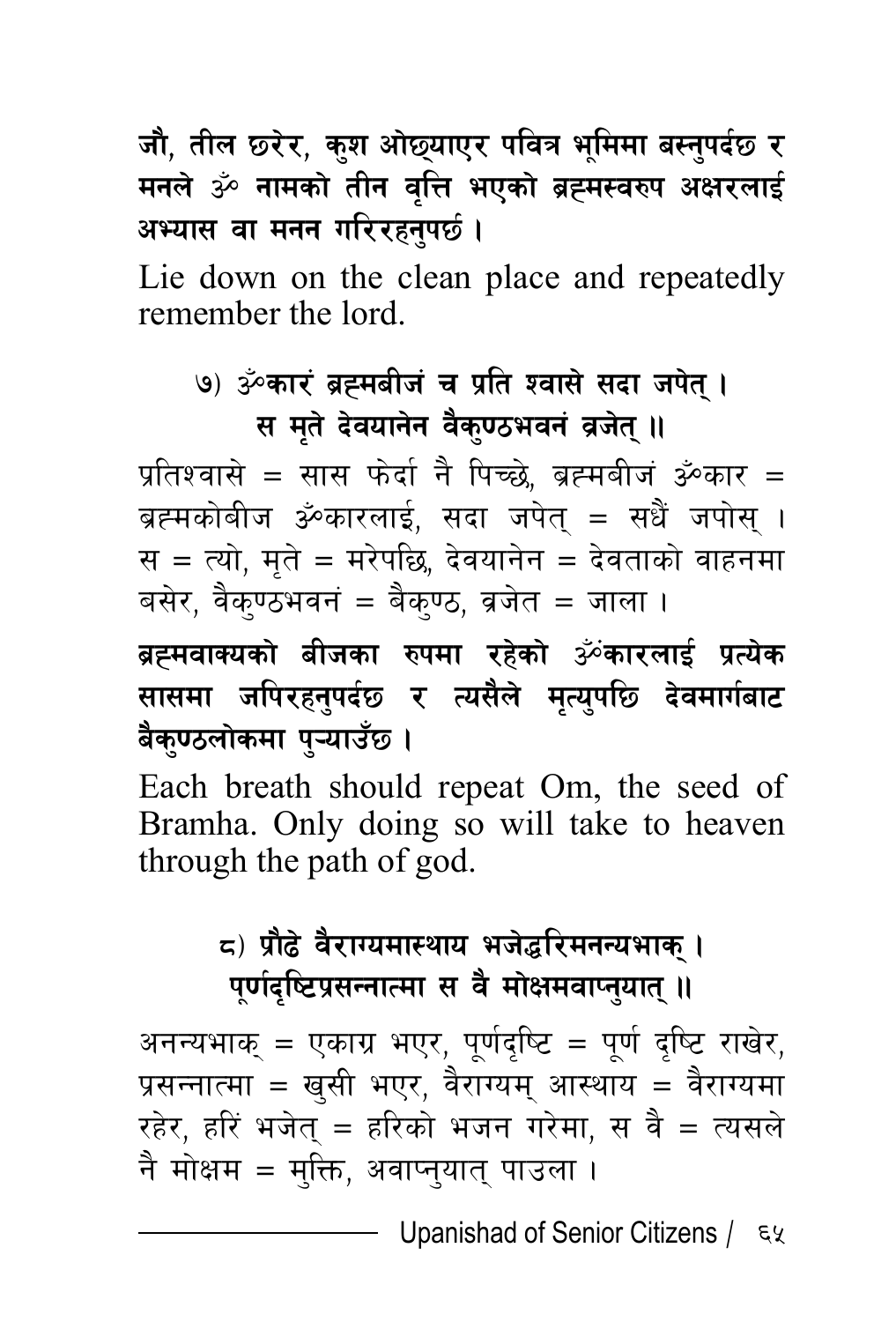**प्रौढ अवस्थामा वैराग्य भाव लिएर एकचित्तले** हरिको **g :d/0f ul//xg } kb' 5 / p; { n} k] 0f " 1fgsf { b] li6 k [ fKt | ub5, dgdf k { ;Ggtf k | fKt ub | 5 / p; { n} df ] If klg k ] fKt | गर्दछ।** 

Those who concentrate on the god with the feeling of renunciation at the old age will have the full vision of the truth and also get liberated.

# ९) ज्ञानहृदे सत्यजले रागद्वेषमलापहे ।

*घः स्*नाति मानसे तीर्थे स वै मोक्षमवाप्नुयात् ॥

रागद्वेषमलापहे = राग द्वेष नाशक, ज्ञानहदे = ज्ञानरुपी तलाउमा. सत्यजले = सत्यरुपी पानीमा. मानसेतीर्थे = मानसिक तीर्थमा य: स्नाति = जसले स्नान गर्ला, स वै = त्यसैले, मोक्षम = मक्ति, अवाप्नयात् = पाउला $\overline{\phantom{a}}$ ।

ज्ञानरुपी क्**ण्डको सत्यरुपी जलले राग**द्वेषरुपी फोहोर पखाल्नका लागि जसले मानस तीर्थमा **स्नान गर्दछ उसैले मोक्ष प्राप्त गर्दछ।** 

The one who takes bath in the pond of wisdom with water of truth to clean out the dirt of attachment and aversion will get liberated.

१०) हरिर्हरति पापानि द्ष्ट-चित्त-शतैरपि **।** इति ज्ञात्वा स्मरेत् कृष्णं स वै मोक्षमवाप्नुयात् ।।

 $\epsilon$ ६ / वृद्धौपनिषद  $\cdot$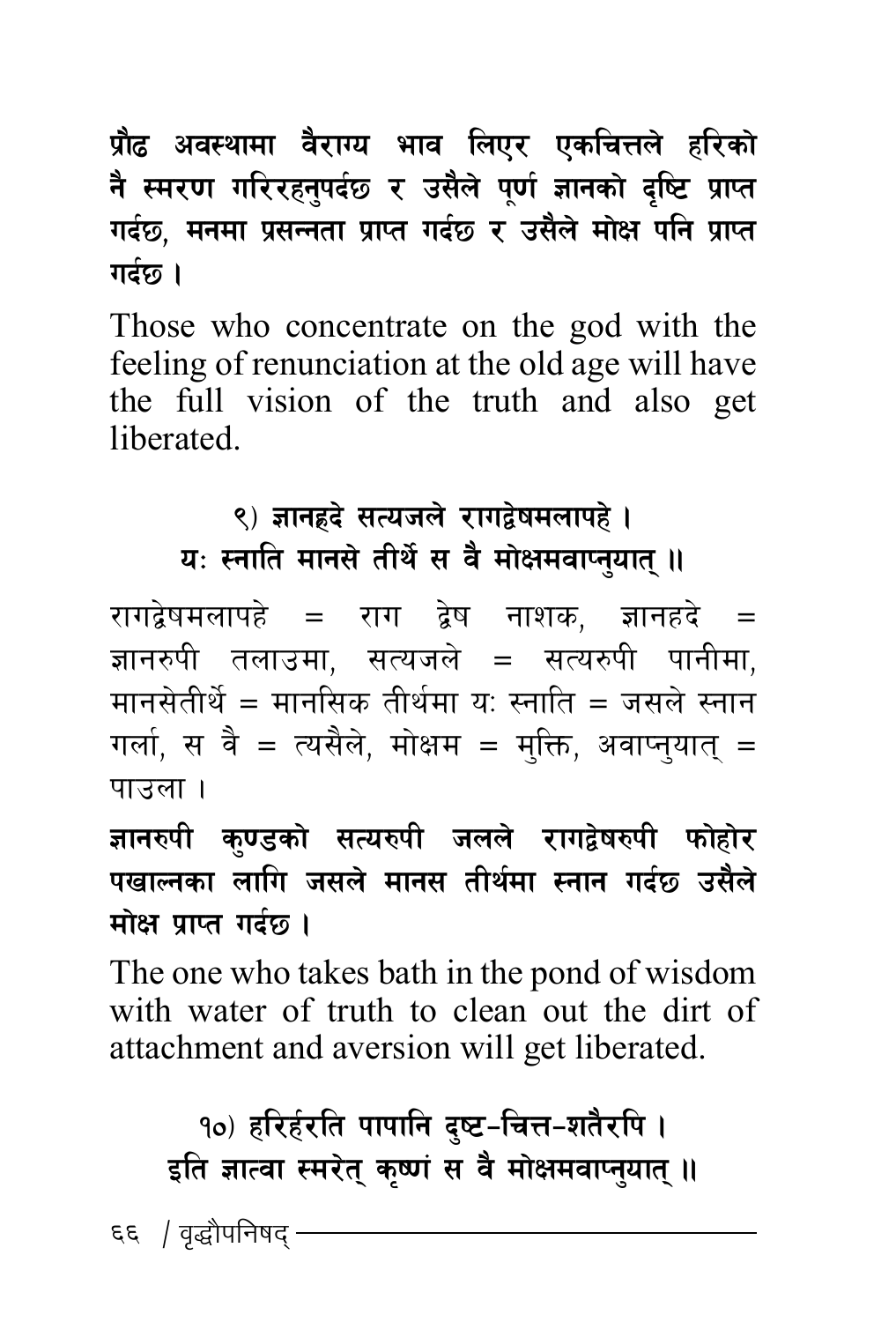दृष्टचित्तशतैरपि = चित्तमा सयौं दृष्ट्याई आएपनि, हरि पापानि हरति = हरिले पाप हरण गर्न् हुन्छ । इति ज्ञात्वा = यस्तो जानेर, य: कृष्णं स्मरेत् = जसले कृष्णलाई स्मरण गर्ला- स वै मोक्षमवाप्नुयात् = त्यसैले मुक्ति पाउला ।

दोषले भरिएका चित्तको सयौँ पाप पनि हरिले समाप्त पारि दिन्छन् भन्ने बुभ्रेर जसले कृष्णको स्मरण गर्छ उसले नै मोक्ष पाप्त गर्दछ।

Even if hundreds of evil things come to mind, the god will clean it all. Those who remember god with this belief get libarated.

#### ११. महापुण्यप्रभावेण मानुषं जन्म लभ्यते । यस्तत्प्राप्य चरेद्धर्मं स याति परमां गतिम् ॥

महापुण्यप्रभावेण = ठुलो पुण्यका प्रभावले, मानुषं जन्म लभ्यते = मानवीय जन्म पाइन्छ, य: तत् प्राप्य = मानवी चोला पाएर, धर्म चरेत = धर्म गर्ला, स परमांगतिं याति = उसले परम गति पाप्त गर्दछ ।

अत्यन्त ठूलो पुण्यका प्रभावले नै मानिसको जन्म प्राप्त भएको छ र जसले त्यो पाएपछि धर्मको आचरण गर्दछ उसैले मोक्ष प्राप्त गर्दछ ।

We got the human life for the great virtuous work we did. Those who do virtuous work in this life will be libarated